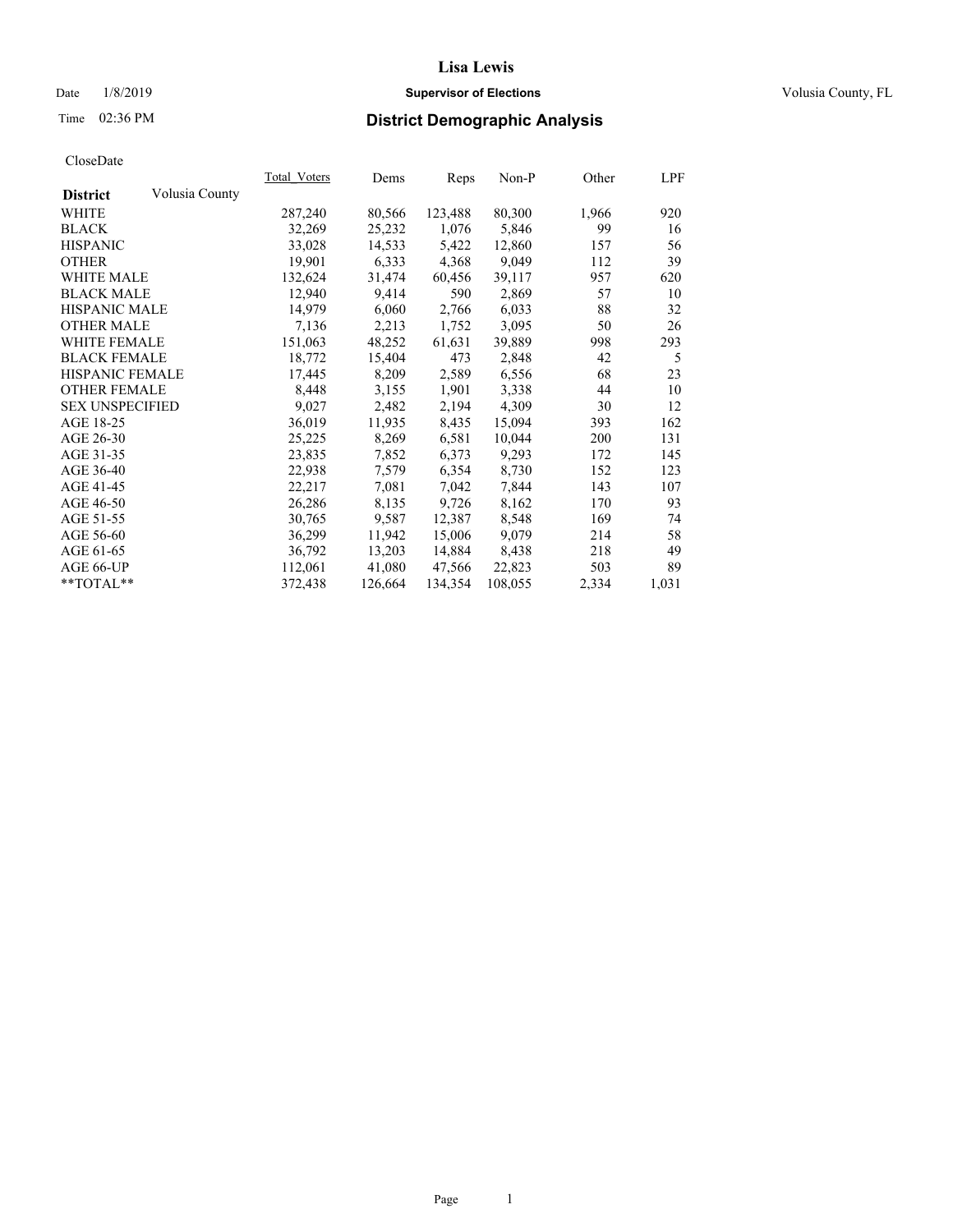## Date  $1/8/2019$  **Supervisor of Elections Supervisor of Elections** Volusia County, FL

| CloseDate |
|-----------|
|-----------|

|                                              | Total Voters | Dems   | Reps   | Non-P  | Other | <b>LPF</b>     |
|----------------------------------------------|--------------|--------|--------|--------|-------|----------------|
| County Council District 1<br><b>District</b> |              |        |        |        |       |                |
| WHITE                                        | 57,951       | 15,875 | 26,396 | 15,123 | 343   | 214            |
| <b>BLACK</b>                                 | 5,494        | 4,346  | 168    | 958    | 18    | 4              |
| <b>HISPANIC</b>                              | 6,908        | 2,912  | 1,178  | 2,761  | 43    | 14             |
| <b>OTHER</b>                                 | 3,933        | 1,236  | 897    | 1,769  | 22    | 9              |
| WHITE MALE                                   | 26,369       | 6,018  | 12,722 | 7,315  | 166   | 148            |
| <b>BLACK MALE</b>                            | 2,186        | 1,620  | 82     | 471    | 11    | 2              |
| <b>HISPANIC MALE</b>                         | 2,961        | 1,149  | 592    | 1,190  | 20    | 10             |
| <b>OTHER MALE</b>                            | 1,415        | 454    | 352    | 593    | 9     | 7              |
| <b>WHITE FEMALE</b>                          | 30,919       | 9,708  | 13,391 | 7,581  | 176   | 63             |
| <b>BLACK FEMALE</b>                          | 3,228        | 2,671  | 83     | 465    | 7     | 2              |
| <b>HISPANIC FEMALE</b>                       | 3,804        | 1,701  | 574    | 1,503  | 22    | 4              |
| <b>OTHER FEMALE</b>                          | 1,638        | 586    | 367    | 673    | 10    | $\overline{2}$ |
| <b>SEX UNSPECIFIED</b>                       | 1,765        | 462    | 475    | 820    | 5     | 3              |
| AGE 18-25                                    | 7,275        | 2,221  | 1,901  | 3,042  | 69    | 42             |
| AGE 26-30                                    | 5,008        | 1,548  | 1,415  | 1,984  | 35    | 26             |
| AGE 31-35                                    | 4,693        | 1,389  | 1,411  | 1,829  | 29    | 35             |
| AGE 36-40                                    | 4,832        | 1,508  | 1,488  | 1,777  | 25    | 34             |
| AGE 41-45                                    | 4,460        | 1,371  | 1,542  | 1,499  | 31    | 17             |
| AGE 46-50                                    | 5,310        | 1,595  | 2,069  | 1,590  | 34    | 22             |
| AGE 51-55                                    | 6,013        | 1,768  | 2,635  | 1,565  | 26    | 19             |
| AGE 56-60                                    | 6,813        | 2,222  | 3,006  | 1,530  | 38    | 17             |
| AGE 61-65                                    | 6,917        | 2,369  | 3,015  | 1,491  | 38    | 4              |
| AGE 66-UP                                    | 22,964       | 8,377  | 10,157 | 4,304  | 101   | 25             |
| **TOTAL**                                    | 74,286       | 24,369 | 28,639 | 20,611 | 426   | 241            |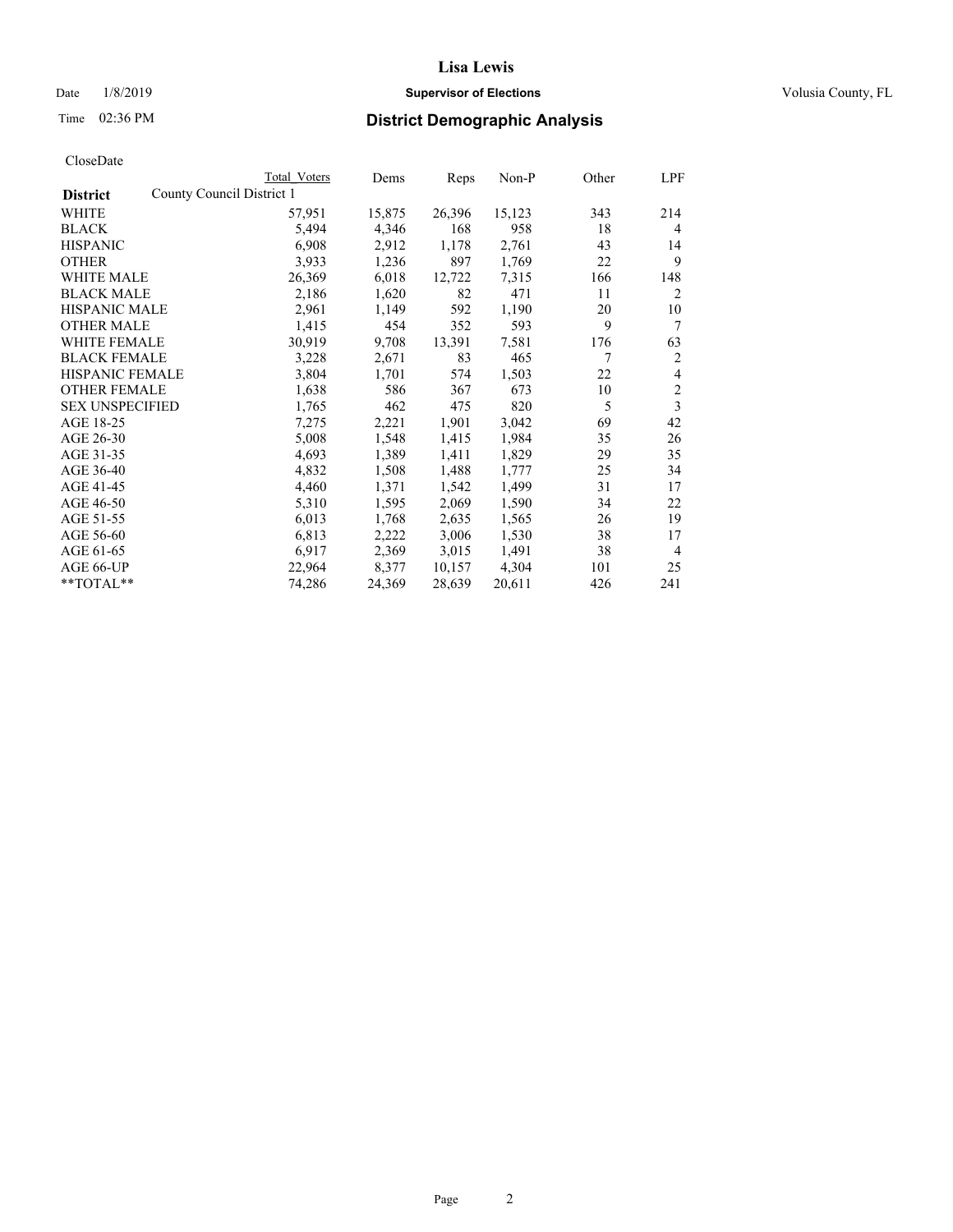#### Date  $1/8/2019$  **Supervisor of Elections Supervisor of Elections** Volusia County, FL

| CloseDate |
|-----------|
|-----------|

|                                              | Total Voters | Dems   | Reps   | Non-P  | Other | LPF          |
|----------------------------------------------|--------------|--------|--------|--------|-------|--------------|
| County Council District 2<br><b>District</b> |              |        |        |        |       |              |
| WHITE                                        | 54,727       | 16,161 | 22,218 | 15,729 | 444   | 175          |
| <b>BLACK</b>                                 | 11,221       | 8,974  | 303    | 1,909  | 32    | 3            |
| <b>HISPANIC</b>                              | 2,781        | 1,163  | 546    | 1,042  | 24    | 6            |
| <b>OTHER</b>                                 | 4,311        | 1,472  | 860    | 1,940  | 30    | 9            |
| WHITE MALE                                   | 25,478       | 6,414  | 10,978 | 7,741  | 229   | 116          |
| <b>BLACK MALE</b>                            | 4,271        | 3,209  | 158    | 889    | 15    | $\mathbf{0}$ |
| <b>HISPANIC MALE</b>                         | 1,272        | 466    | 287    | 500    | 17    | 2            |
| <b>OTHER MALE</b>                            | 1,538        | 504    | 368    | 649    | 12    | 5            |
| <b>WHITE FEMALE</b>                          | 28,571       | 9,565  | 10,994 | 7,742  | 212   | 58           |
| <b>BLACK FEMALE</b>                          | 6,705        | 5,582  | 141    | 963    | 17    | 2            |
| HISPANIC FEMALE                              | 1,446        | 669    | 254    | 512    | 7     | 4            |
| <b>OTHER FEMALE</b>                          | 1,843        | 718    | 372    | 737    | 13    | 3            |
| <b>SEX UNSPECIFIED</b>                       | 1,916        | 643    | 375    | 887    | 8     | 3            |
| AGE 18-25                                    | 8,111        | 3,590  | 1,380  | 3,014  | 99    | 28           |
| AGE 26-30                                    | 5,157        | 1,981  | 1,184  | 1,920  | 45    | 27           |
| AGE 31-35                                    | 4,497        | 1,724  | 1,056  | 1,644  | 39    | 34           |
| AGE 36-40                                    | 4,102        | 1,586  | 979    | 1,488  | 36    | 13           |
| AGE 41-45                                    | 3,678        | 1,355  | 1,038  | 1,234  | 30    | 21           |
| AGE 46-50                                    | 4,466        | 1,581  | 1,471  | 1,365  | 32    | 17           |
| AGE 51-55                                    | 5,627        | 1,988  | 1,995  | 1,583  | 48    | 13           |
| AGE 56-60                                    | 7,017        | 2,550  | 2,685  | 1,729  | 43    | 10           |
| AGE 61-65                                    | 7,237        | 2,767  | 2,736  | 1,685  | 41    | 8            |
| AGE 66-UP                                    | 23,148       | 8,648  | 9,403  | 4,958  | 117   | 22           |
| **TOTAL**                                    | 73,040       | 27,770 | 23,927 | 20,620 | 530   | 193          |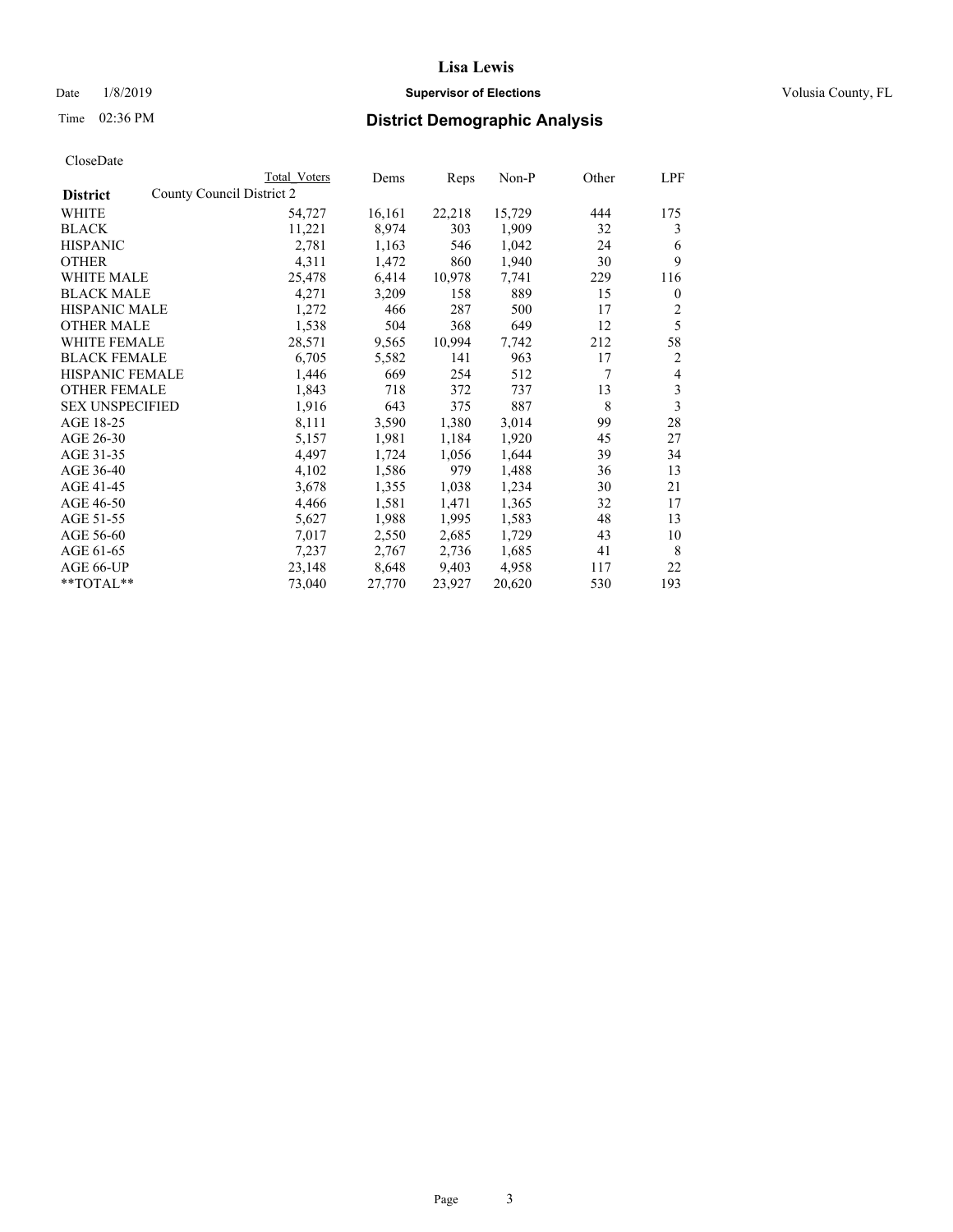#### Date  $1/8/2019$  **Supervisor of Elections Supervisor of Elections** Volusia County, FL

|                                              | Total Voters | Dems   | Reps   | Non-P  | Other          | LPF          |
|----------------------------------------------|--------------|--------|--------|--------|----------------|--------------|
| County Council District 3<br><b>District</b> |              |        |        |        |                |              |
| WHITE                                        | 71,913       | 19,825 | 31,459 | 19,907 | 524            | 198          |
| <b>BLACK</b>                                 | 2,061        | 1,608  | 89     | 354    | 7              | 3            |
| <b>HISPANIC</b>                              | 1,844        | 664    | 472    | 693    | 13             | 2            |
| <b>OTHER</b>                                 | 3,126        | 902    | 814    | 1,387  | 16             | 7            |
| WHITE MALE                                   | 33,362       | 7,800  | 15,521 | 9,672  | 242            | 127          |
| <b>BLACK MALE</b>                            | 914          | 661    | 45     | 200    | 5              | 3            |
| <b>HISPANIC MALE</b>                         | 819          | 272    | 222    | 320    | 4              | 1            |
| <b>OTHER MALE</b>                            | 1,134        | 307    | 334    | 477    | 11             | 5            |
| <b>WHITE FEMALE</b>                          | 37,721       | 11,825 | 15,594 | 9,953  | 279            | 70           |
| <b>BLACK FEMALE</b>                          | 1,122        | 925    | 44     | 151    | 2              | $\mathbf{0}$ |
| <b>HISPANIC FEMALE</b>                       | 987          | 378    | 240    | 359    | 9              | 1            |
| <b>OTHER FEMALE</b>                          | 1,329        | 469    | 366    | 488    | $\overline{4}$ | 2            |
| <b>SEX UNSPECIFIED</b>                       | 1,555        | 362    | 468    | 720    | 4              | 1            |
| AGE 18-25                                    | 5,982        | 1,505  | 1,859  | 2,493  | 95             | 30           |
| AGE 26-30                                    | 4,243        | 1,139  | 1,318  | 1,716  | 42             | 28           |
| AGE 31-35                                    | 4,302        | 1,225  | 1,300  | 1,718  | 38             | 21           |
| AGE 36-40                                    | 4,326        | 1,149  | 1,445  | 1,676  | 30             | 26           |
| AGE 41-45                                    | 4,459        | 1,099  | 1,695  | 1,605  | 34             | 26           |
| AGE 46-50                                    | 5,535        | 1,390  | 2,376  | 1,714  | 39             | 16           |
| AGE 51-55                                    | 6,466        | 1,647  | 2,950  | 1,810  | 42             | 17           |
| AGE 56-60                                    | 8,213        | 2,276  | 3,780  | 2,089  | 53             | 15           |
| AGE 61-65                                    | 8,593        | 2,788  | 3,769  | 1,965  | 58             | 13           |
| AGE 66-UP                                    | 26,825       | 8,781  | 12,342 | 5,555  | 129            | 18           |
| $*$ $TOTAL**$                                | 78,944       | 22,999 | 32,834 | 22,341 | 560            | 210          |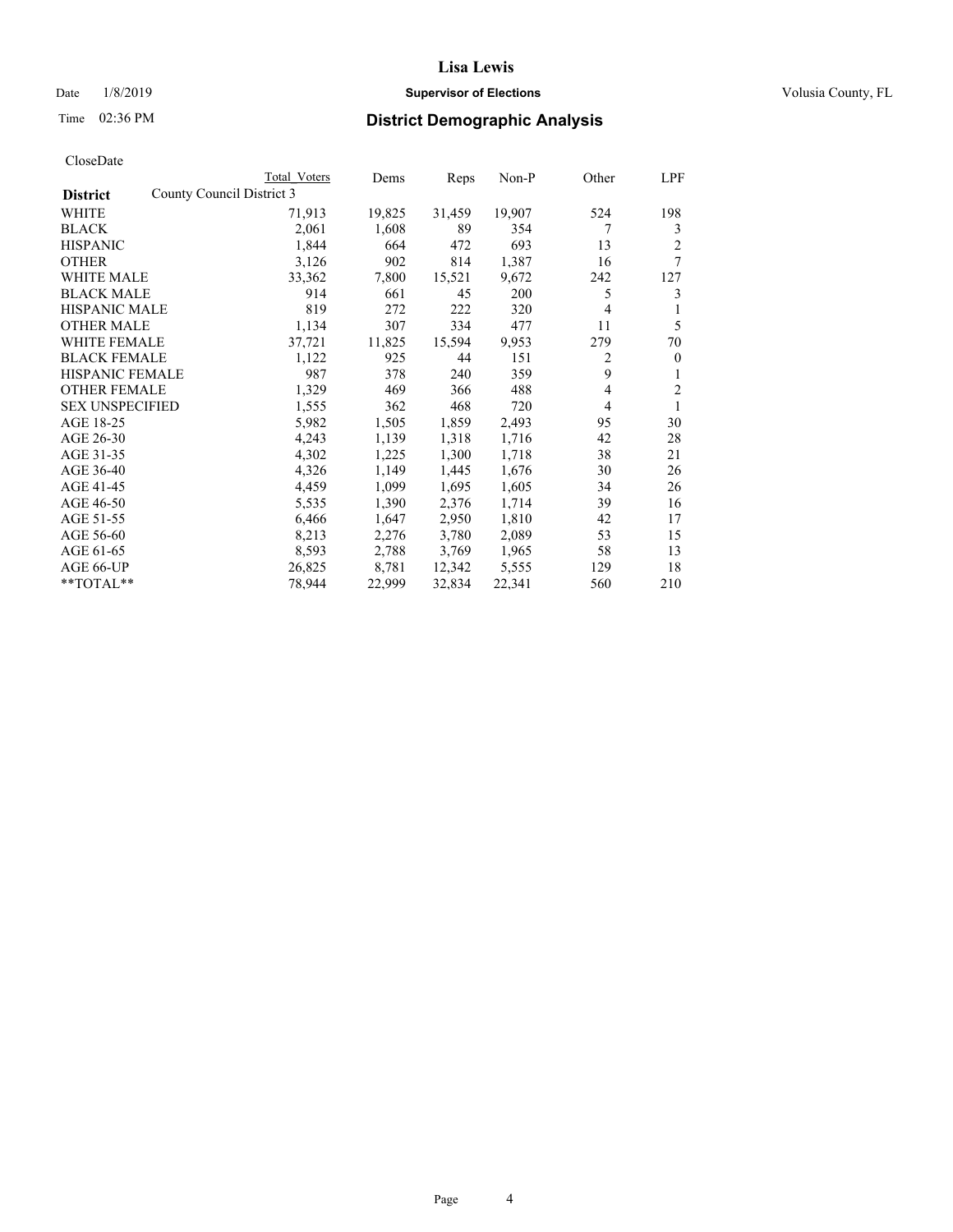#### Date  $1/8/2019$  **Supervisor of Elections Supervisor of Elections** Volusia County, FL

| CloseDate |
|-----------|
|-----------|

|                                              | Total Voters | Dems   | Reps   | Non-P  | Other          | LPF            |
|----------------------------------------------|--------------|--------|--------|--------|----------------|----------------|
| County Council District 4<br><b>District</b> |              |        |        |        |                |                |
| WHITE                                        | 59,967       | 17,278 | 25,626 | 16,464 | 416            | 183            |
| <b>BLACK</b>                                 | 7,061        | 5,547  | 225    | 1,265  | 20             | 4              |
| <b>HISPANIC</b>                              | 2,442        | 969    | 534    | 909    | 21             | 9              |
| <b>OTHER</b>                                 | 4,035        | 1,243  | 917    | 1,848  | 20             | 7              |
| WHITE MALE                                   | 27,595       | 6,700  | 12,524 | 8,036  | 206            | 129            |
| <b>BLACK MALE</b>                            | 2,747        | 1,991  | 127    | 614    | 12             | 3              |
| <b>HISPANIC MALE</b>                         | 1,091        | 378    | 267    | 425    | 15             | 6              |
| <b>OTHER MALE</b>                            | 1,484        | 441    | 352    | 681    | 7              | 3              |
| <b>WHITE FEMALE</b>                          | 31,619       | 10,419 | 12,816 | 8,121  | 209            | 54             |
| <b>BLACK FEMALE</b>                          | 4,200        | 3,467  | 96     | 628    | 8              | 1              |
| <b>HISPANIC FEMALE</b>                       | 1,290        | 569    | 256    | 456    | 6              | 3              |
| <b>OTHER FEMALE</b>                          | 1,677        | 617    | 403    | 645    | 10             | $\overline{c}$ |
| <b>SEX UNSPECIFIED</b>                       | 1,801        | 455    | 460    | 880    | $\overline{4}$ | $\overline{2}$ |
| AGE 18-25                                    | 6,742        | 2,148  | 1,780  | 2,712  | 66             | 36             |
| AGE 26-30                                    | 4,749        | 1,621  | 1,244  | 1,818  | 47             | 19             |
| AGE 31-35                                    | 4,375        | 1,533  | 1,199  | 1,586  | 30             | 27             |
| AGE 36-40                                    | 3,976        | 1,348  | 1,109  | 1,467  | 28             | 24             |
| AGE 41-45                                    | 3,980        | 1,276  | 1,290  | 1,366  | 22             | 26             |
| AGE 46-50                                    | 4,872        | 1,465  | 1,882  | 1,472  | 33             | 20             |
| AGE 51-55                                    | 6,081        | 1,884  | 2,526  | 1,630  | 32             | 9              |
| AGE 56-60                                    | 7,200        | 2,371  | 2,915  | 1,849  | 55             | 10             |
| AGE 61-65                                    | 7,702        | 2,778  | 3,143  | 1,715  | 52             | 14             |
| AGE 66-UP                                    | 23,828       | 8,613  | 10,214 | 4,871  | 112            | 18             |
| $*$ $TOTAL**$                                | 73,505       | 25,037 | 27,302 | 20,486 | 477            | 203            |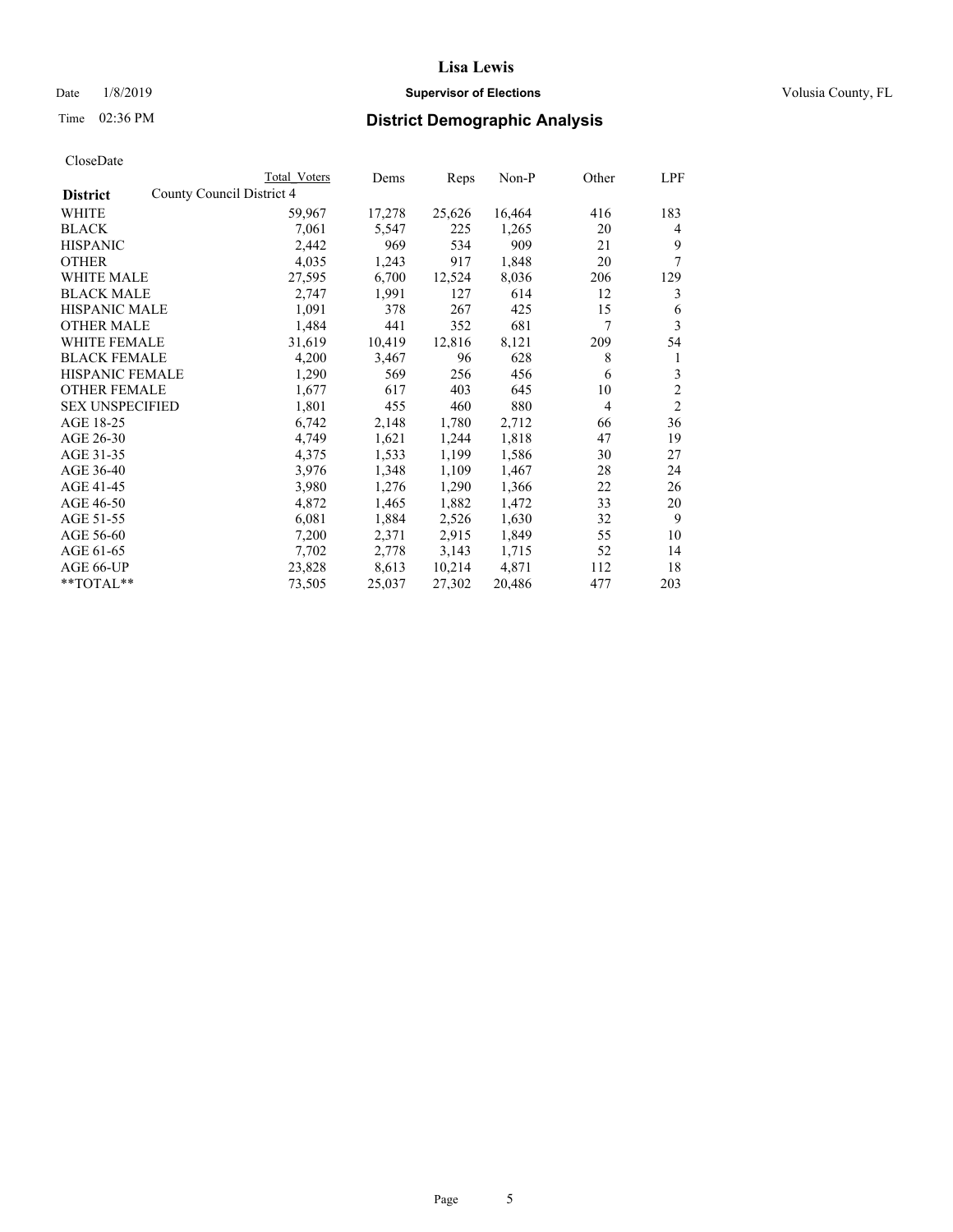## Date  $1/8/2019$  **Supervisor of Elections Supervisor of Elections** Volusia County, FL

| CloseDate |
|-----------|
|-----------|

|                                              | <b>Total Voters</b> | Dems   | Reps   | Non-P  | Other | LPF            |
|----------------------------------------------|---------------------|--------|--------|--------|-------|----------------|
| County Council District 5<br><b>District</b> |                     |        |        |        |       |                |
| WHITE                                        | 42,682              | 11,427 | 17,789 | 13,077 | 239   | 150            |
| <b>BLACK</b>                                 | 6,432               | 4,757  | 291    | 1,360  | 22    | $\overline{2}$ |
| <b>HISPANIC</b>                              | 19,053              | 8,825  | 2,692  | 7,455  | 56    | 25             |
| <b>OTHER</b>                                 | 4,496               | 1,480  | 880    | 2,105  | 24    | 7              |
| WHITE MALE                                   | 19,820              | 4,542  | 8,711  | 6,353  | 114   | 100            |
| <b>BLACK MALE</b>                            | 2,822               | 1,933  | 178    | 695    | 14    | 2              |
| HISPANIC MALE                                | 8,836               | 3,795  | 1,398  | 3,598  | 32    | 13             |
| OTHER MALE                                   | 1,565               | 507    | 346    | 695    | 11    | 6              |
| WHITE FEMALE                                 | 22,233              | 6,735  | 8,836  | 6,492  | 122   | 48             |
| <b>BLACK FEMALE</b>                          | 3,517               | 2,759  | 109    | 641    | 8     | $\theta$       |
| HISPANIC FEMALE                              | 9,918               | 4,892  | 1,265  | 3,726  | 24    | 11             |
| <b>OTHER FEMALE</b>                          | 1,961               | 765    | 393    | 795    | 7     | 1              |
| <b>SEX UNSPECIFIED</b>                       | 1,990               | 560    | 416    | 1,002  | 9     | 3              |
| AGE 18-25                                    | 7,909               | 2,471  | 1,515  | 3,833  | 64    | 26             |
| AGE 26-30                                    | 6,068               | 1,980  | 1,420  | 2,606  | 31    | 31             |
| AGE 31-35                                    | 5,968               | 1,981  | 1,407  | 2,516  | 36    | 28             |
| AGE 36-40                                    | 5,702               | 1,988  | 1,333  | 2,322  | 33    | 26             |
| AGE 41-45                                    | 5,640               | 1,980  | 1,477  | 2,140  | 26    | 17             |
| AGE 46-50                                    | 6,103               | 2,104  | 1,928  | 2,021  | 32    | 18             |
| AGE 51-55                                    | 6,578               | 2,300  | 2,281  | 1,960  | 21    | 16             |
| AGE 56-60                                    | 7,056               | 2,523  | 2,620  | 1,882  | 25    | 6              |
| AGE 61-65                                    | 6,343               | 2,501  | 2,221  | 1,582  | 29    | 10             |
| AGE 66-UP                                    | 15,296              | 6,661  | 5,450  | 3,135  | 44    | 6              |
| **TOTAL**                                    | 72,663              | 26,489 | 21,652 | 23,997 | 341   | 184            |
|                                              |                     |        |        |        |       |                |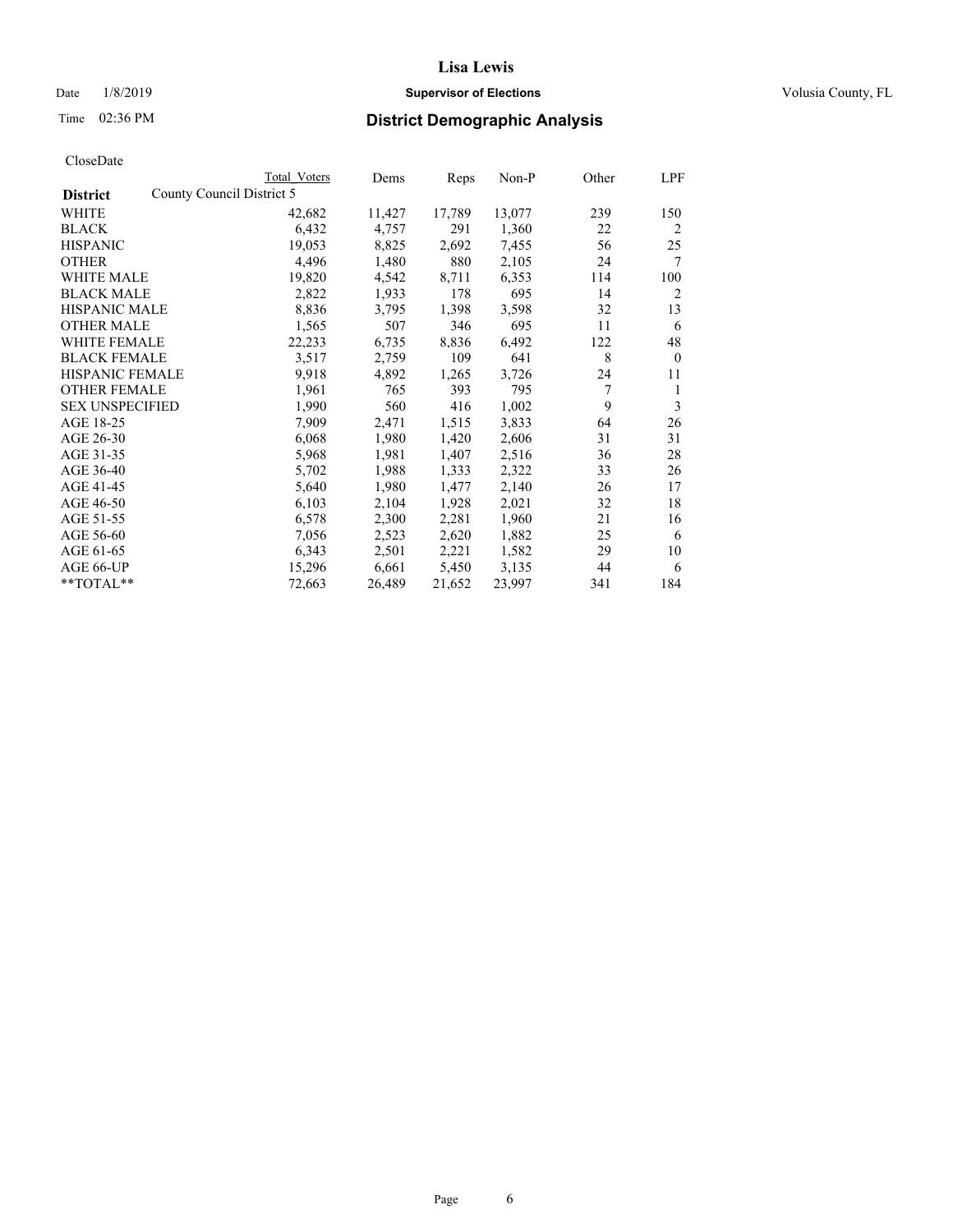## Date  $1/8/2019$  **Supervisor of Elections Supervisor of Elections** Volusia County, FL

|                        |                              | Total Voters | Dems | Reps | Non-P | Other        | LPF          |
|------------------------|------------------------------|--------------|------|------|-------|--------------|--------------|
| <b>District</b>        | Indigo Community Development |              |      |      |       |              |              |
| WHITE                  |                              | 1,379        | 311  | 699  | 342   | 19           | 8            |
| BLACK                  |                              | 188          | 135  | 13   | 39    |              | 0            |
| <b>HISPANIC</b>        |                              | 92           | 31   | 22   | 38    |              | 0            |
| OTHER                  |                              | 122          | 32   | 33   | 55    |              |              |
| <b>WHITE MALE</b>      |                              | 677          | 119  | 350  | 185   | 15           | 8            |
| <b>BLACK MALE</b>      |                              | 86           | 50   | 10   | 25    |              | 0            |
| <b>HISPANIC MALE</b>   |                              | 35           | 12   | 10   | 13    | 0            | 0            |
| OTHER MALE             |                              | 40           | 8    | 11   | 21    | 0            | 0            |
| <b>WHITE FEMALE</b>    |                              | 689          | 191  | 341  | 153   | 4            | 0            |
| <b>BLACK FEMALE</b>    |                              | 95           | 79   | 3    | 13    | 0            | 0            |
| <b>HISPANIC FEMALE</b> |                              | 57           | 19   | 12   | 25    |              | 0            |
| <b>OTHER FEMALE</b>    |                              | 67           | 21   | 16   | 28    |              |              |
| <b>SEX UNSPECIFIED</b> |                              | 34           | 10   | 13   | 11    | 0            | 0            |
| AGE 18-25              |                              | 149          | 47   | 48   | 50    |              | 3            |
| AGE 26-30              |                              | 136          | 28   | 56   | 50    | 2            | 0            |
| AGE 31-35              |                              | 133          | 47   | 41   | 44    | $\mathbf{0}$ |              |
| AGE 36-40              |                              | 114          | 36   | 42   | 33    | 2            |              |
| AGE 41-45              |                              | 130          | 40   | 39   | 49    | $\mathbf{0}$ | 2            |
| AGE 46-50              |                              | 123          | 34   | 55   | 32    | 2            | $\mathbf{0}$ |
| AGE 51-55              |                              | 147          | 39   | 62   | 44    | 2            | 0            |
| AGE 56-60              |                              | 162          | 41   | 81   | 35    | 4            |              |
| AGE 61-65              |                              | 194          | 64   | 92   | 35    | 2            |              |
| AGE 66-UP              |                              | 493          | 133  | 251  | 102   | 7            | 0            |
| **TOTAL**              |                              | 1,781        | 509  | 767  | 474   | 22           | 9            |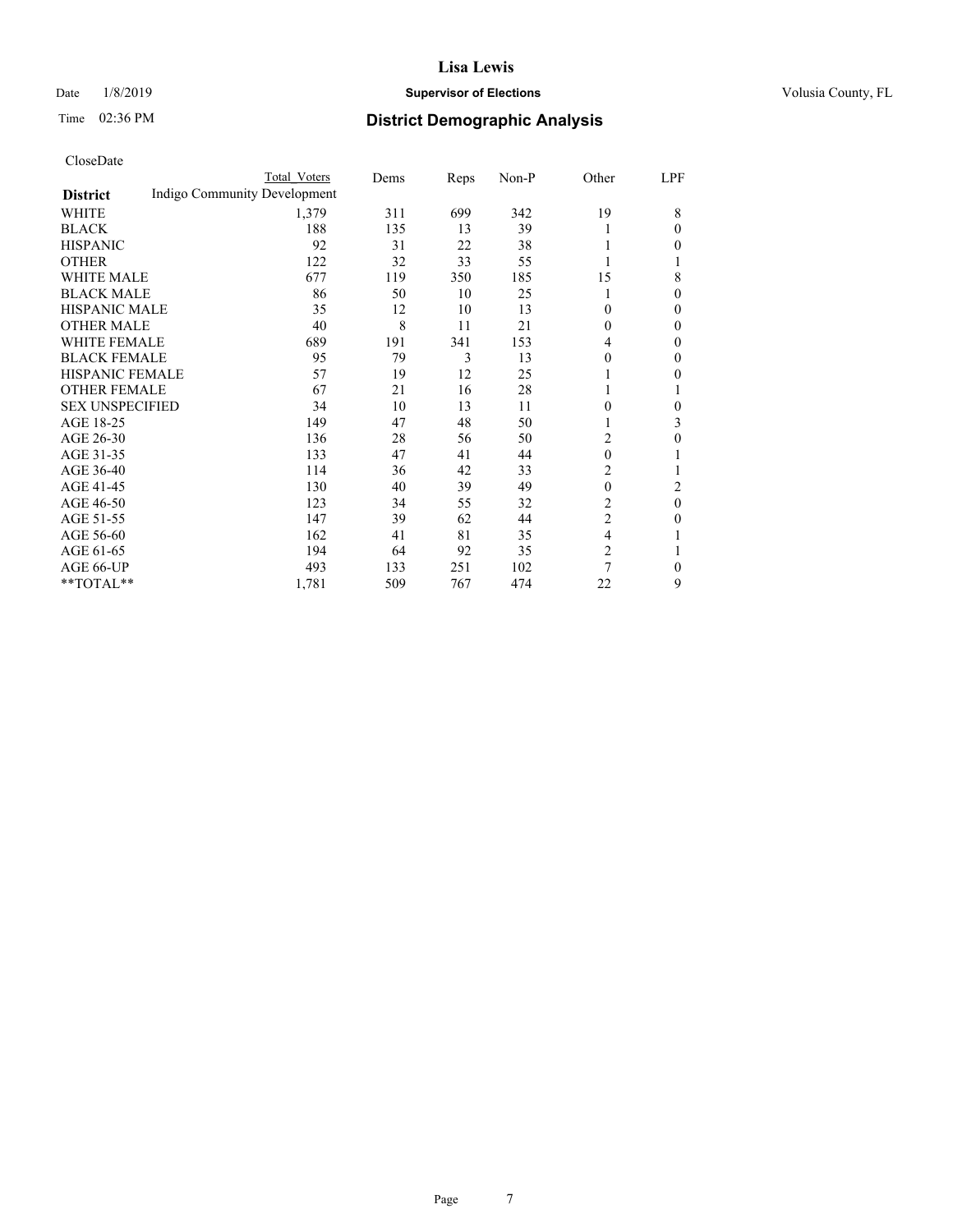#### Date  $1/8/2019$  **Supervisor of Elections Supervisor of Elections** Volusia County, FL

## Time 02:36 PM **District Demographic Analysis**

|                        |                  | Total Voters | Dems | Reps | Non-P | Other    | LPF    |
|------------------------|------------------|--------------|------|------|-------|----------|--------|
| <b>District</b>        | Orlandia Heights |              |      |      |       |          |        |
| WHITE                  |                  | 675          | 171  | 313  | 190   |          | $_{0}$ |
| <b>BLACK</b>           |                  | 15           | 9    | 3    | 3     | 0        | 0      |
| <b>HISPANIC</b>        |                  | 32           | 4    | 12   | 16    | $_{0}$   | 0      |
| <b>OTHER</b>           |                  | 41           | 8    | 10   | 23    |          | 0      |
| <b>WHITE MALE</b>      |                  | 339          | 80   | 161  | 97    |          | 0      |
| <b>BLACK MALE</b>      |                  | 6            | 4    |      |       |          | 0      |
| <b>HISPANIC MALE</b>   |                  | 13           |      | 5    |       |          | 0      |
| <b>OTHER MALE</b>      |                  | 13           | 2    | 4    | 7     | 0        | 0      |
| <b>WHITE FEMALE</b>    |                  | 322          | 88   | 149  | 85    |          | 0      |
| <b>BLACK FEMALE</b>    |                  | 8            | 5    | 2    |       | $_{0}$   | 0      |
| HISPANIC FEMALE        |                  | 17           | 3    | 6    | 8     | $_{0}$   | 0      |
| <b>OTHER FEMALE</b>    |                  | 19           | 6    | 5    | 8     | $_{0}$   | 0      |
| <b>SEX UNSPECIFIED</b> |                  | 26           | 3    | 5    | 18    |          | 0      |
| AGE 18-25              |                  | 89           | 13   | 28   | 47    |          | 0      |
| AGE 26-30              |                  | 47           | 12   | 19   | 16    | 0        | 0      |
| AGE 31-35              |                  | 53           | 10   | 22   | 21    |          | 0      |
| AGE 36-40              |                  | 38           | 6    | 14   | 18    | 0        | 0      |
| AGE 41-45              |                  | 47           | 9    | 22   | 16    |          | 0      |
| AGE 46-50              |                  | 65           | 11   | 26   | 28    | $_{0}$   | 0      |
| AGE 51-55              |                  | 80           | 15   | 47   | 18    | $^{(1)}$ | 0      |
| AGE 56-60              |                  | 108          | 25   | 55   | 28    | $\theta$ | 0      |
| AGE 61-65              |                  | 84           | 28   | 43   | 13    |          | 0      |
| AGE 66-UP              |                  | 152          | 63   | 62   | 27    |          | 0      |
| **TOTAL**              |                  | 763          | 192  | 338  | 232   |          | 0      |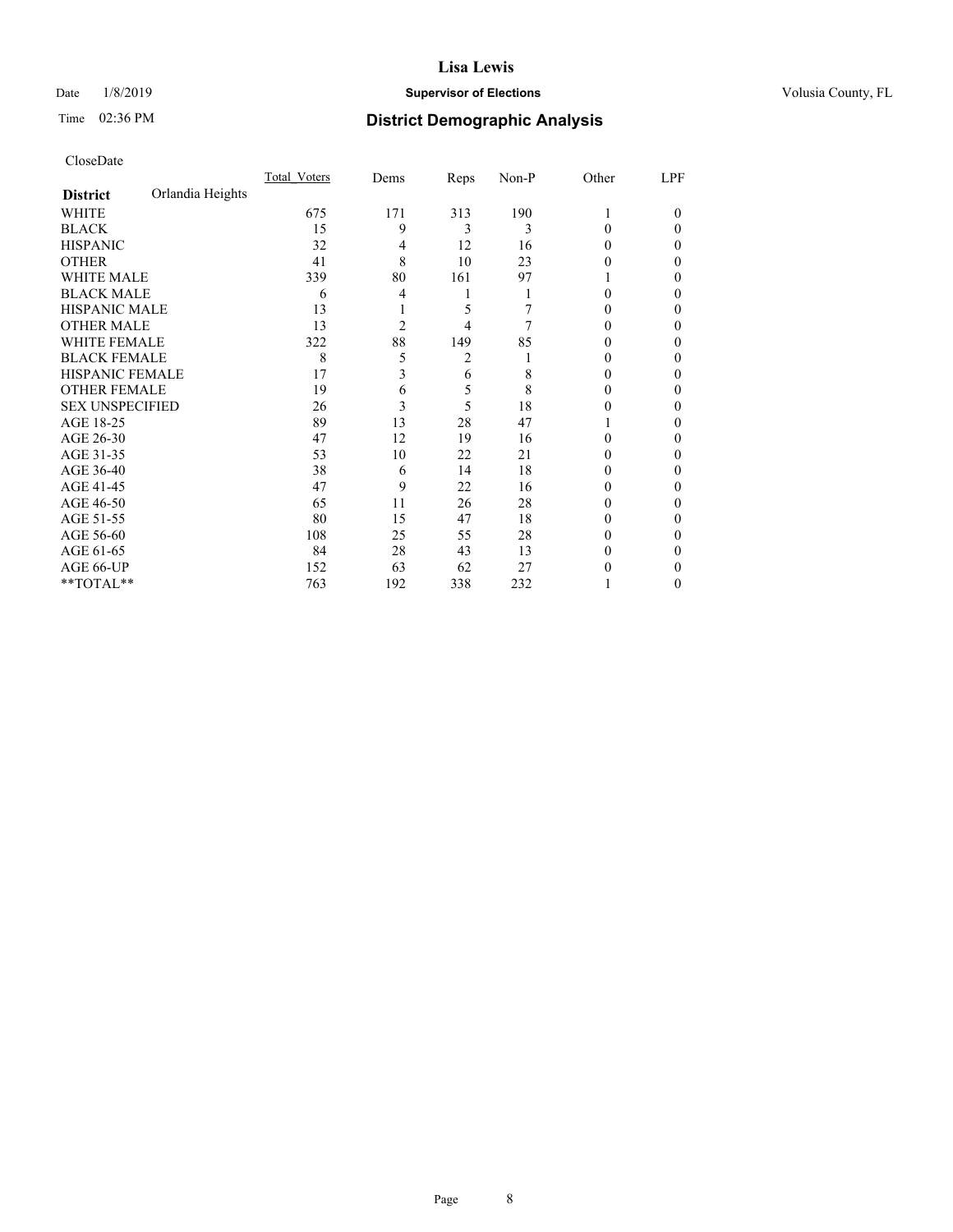#### Date  $1/8/2019$  **Supervisor of Elections Supervisor of Elections** Volusia County, FL

## Time 02:36 PM **District Demographic Analysis**

|                        |                          | <b>Total Voters</b> | Dems    | Reps    | Non-P   | Other | LPF   |
|------------------------|--------------------------|---------------------|---------|---------|---------|-------|-------|
| <b>District</b>        | Congressional District 6 |                     |         |         |         |       |       |
| WHITE                  |                          | 287,240             | 80,566  | 123,488 | 80,300  | 1,966 | 920   |
| <b>BLACK</b>           |                          | 32,269              | 25,232  | 1,076   | 5,846   | 99    | 16    |
| <b>HISPANIC</b>        |                          | 33,028              | 14,533  | 5,422   | 12,860  | 157   | 56    |
| <b>OTHER</b>           |                          | 19,901              | 6,333   | 4,368   | 9,049   | 112   | 39    |
| <b>WHITE MALE</b>      |                          | 132,624             | 31,474  | 60,456  | 39,117  | 957   | 620   |
| <b>BLACK MALE</b>      |                          | 12,940              | 9,414   | 590     | 2,869   | 57    | 10    |
| <b>HISPANIC MALE</b>   |                          | 14,979              | 6,060   | 2,766   | 6,033   | 88    | 32    |
| <b>OTHER MALE</b>      |                          | 7,136               | 2,213   | 1,752   | 3,095   | 50    | 26    |
| <b>WHITE FEMALE</b>    |                          | 151,063             | 48,252  | 61,631  | 39,889  | 998   | 293   |
| <b>BLACK FEMALE</b>    |                          | 18,772              | 15,404  | 473     | 2,848   | 42    | 5     |
| HISPANIC FEMALE        |                          | 17,445              | 8,209   | 2,589   | 6,556   | 68    | 23    |
| <b>OTHER FEMALE</b>    |                          | 8,448               | 3,155   | 1,901   | 3,338   | 44    | 10    |
| <b>SEX UNSPECIFIED</b> |                          | 9,027               | 2,482   | 2,194   | 4.309   | 30    | 12    |
| AGE 18-25              |                          | 36,019              | 11,935  | 8,435   | 15,094  | 393   | 162   |
| AGE 26-30              |                          | 25,225              | 8,269   | 6,581   | 10,044  | 200   | 131   |
| AGE 31-35              |                          | 23,835              | 7,852   | 6,373   | 9,293   | 172   | 145   |
| AGE 36-40              |                          | 22,938              | 7,579   | 6,354   | 8,730   | 152   | 123   |
| AGE 41-45              |                          | 22,217              | 7,081   | 7,042   | 7,844   | 143   | 107   |
| AGE 46-50              |                          | 26,286              | 8,135   | 9,726   | 8,162   | 170   | 93    |
| AGE 51-55              |                          | 30,765              | 9,587   | 12,387  | 8,548   | 169   | 74    |
| AGE 56-60              |                          | 36,299              | 11,942  | 15,006  | 9,079   | 214   | 58    |
| AGE 61-65              |                          | 36,792              | 13,203  | 14,884  | 8,438   | 218   | 49    |
| AGE 66-UP              |                          | 112,061             | 41,080  | 47,566  | 22,823  | 503   | 89    |
| $*$ $TOTAL**$          |                          | 372,438             | 126,664 | 134,354 | 108,055 | 2,334 | 1,031 |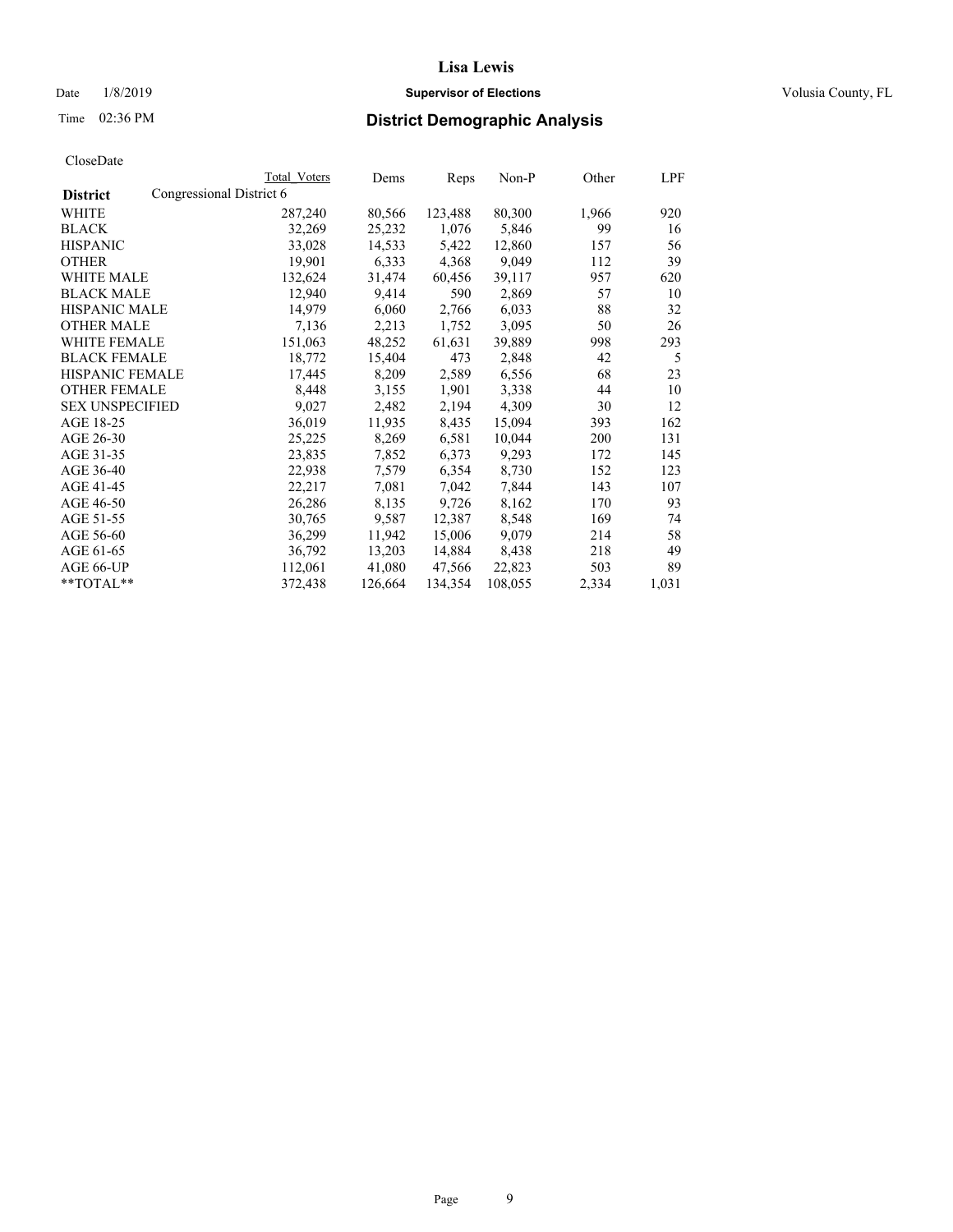## Date  $1/8/2019$  **Supervisor of Elections Supervisor of Elections** Volusia County, FL

# Time 02:36 PM **District Demographic Analysis**

|                        | Total Voters        | Dems   | Reps   | Non-P  | Other | LPF            |
|------------------------|---------------------|--------|--------|--------|-------|----------------|
| <b>District</b>        | Unincorporated Area |        |        |        |       |                |
| WHITE                  | 70,088              | 18,712 | 31,799 | 18,942 | 418   | 217            |
| <b>BLACK</b>           | 2,903               | 2,252  | 105    | 529    | 16    | 1              |
| <b>HISPANIC</b>        | 4,043               | 1,578  | 792    | 1,642  | 20    | 11             |
| <b>OTHER</b>           | 3,611               | 958    | 992    | 1,637  | 17    | 7              |
| WHITE MALE             | 33,080              | 7,486  | 15,883 | 9,360  | 210   | 141            |
| <b>BLACK MALE</b>      | 1,258               | 913    | 55     | 281    | 8     | 1              |
| <b>HISPANIC MALE</b>   | 1,828               | 646    | 397    | 767    | 10    | 8              |
| <b>OTHER MALE</b>      | 1,279               | 323    | 388    | 556    | 6     | 6              |
| WHITE FEMALE           | 36,167              | 11,055 | 15,550 | 9,280  | 208   | 74             |
| <b>BLACK FEMALE</b>    | 1,605               | 1,307  | 49     | 241    | 8     | $\mathbf{0}$   |
| <b>HISPANIC FEMALE</b> | 2,112               | 886    | 383    | 830    | 10    | 3              |
| <b>OTHER FEMALE</b>    | 1,472               | 489    | 416    | 558    | 8     | 1              |
| <b>SEX UNSPECIFIED</b> | 1,843               | 395    | 567    | 876    | 3     | $\overline{2}$ |
| AGE 18-25              | 6,799               | 1,674  | 2,133  | 2,892  | 70    | 30             |
| AGE 26-30              | 4,909               | 1,279  | 1,548  | 2,024  | 34    | 24             |
| AGE 31-35              | 4,595               | 1,222  | 1,460  | 1,847  | 33    | 33             |
| AGE 36-40              | 4,389               | 1,184  | 1,423  | 1,730  | 25    | 27             |
| AGE 41-45              | 4,509               | 1,144  | 1,728  | 1,593  | 25    | 19             |
| AGE 46-50              | 5,769               | 1,396  | 2,516  | 1,802  | 37    | 18             |
| AGE 51-55              | 7,098               | 1,842  | 3,296  | 1,909  | 32    | 19             |
| AGE 56-60              | 8,623               | 2,404  | 4,006  | 2,133  | 59    | 21             |
| AGE 61-65              | 8,665               | 2,773  | 3,914  | 1,919  | 47    | 12             |
| AGE 66-UP              | 25,288              | 8,581  | 11,664 | 4,901  | 109   | 33             |
| $*$ $TOTAL**$          | 80,645              | 23,500 | 33,688 | 22,750 | 471   | 236            |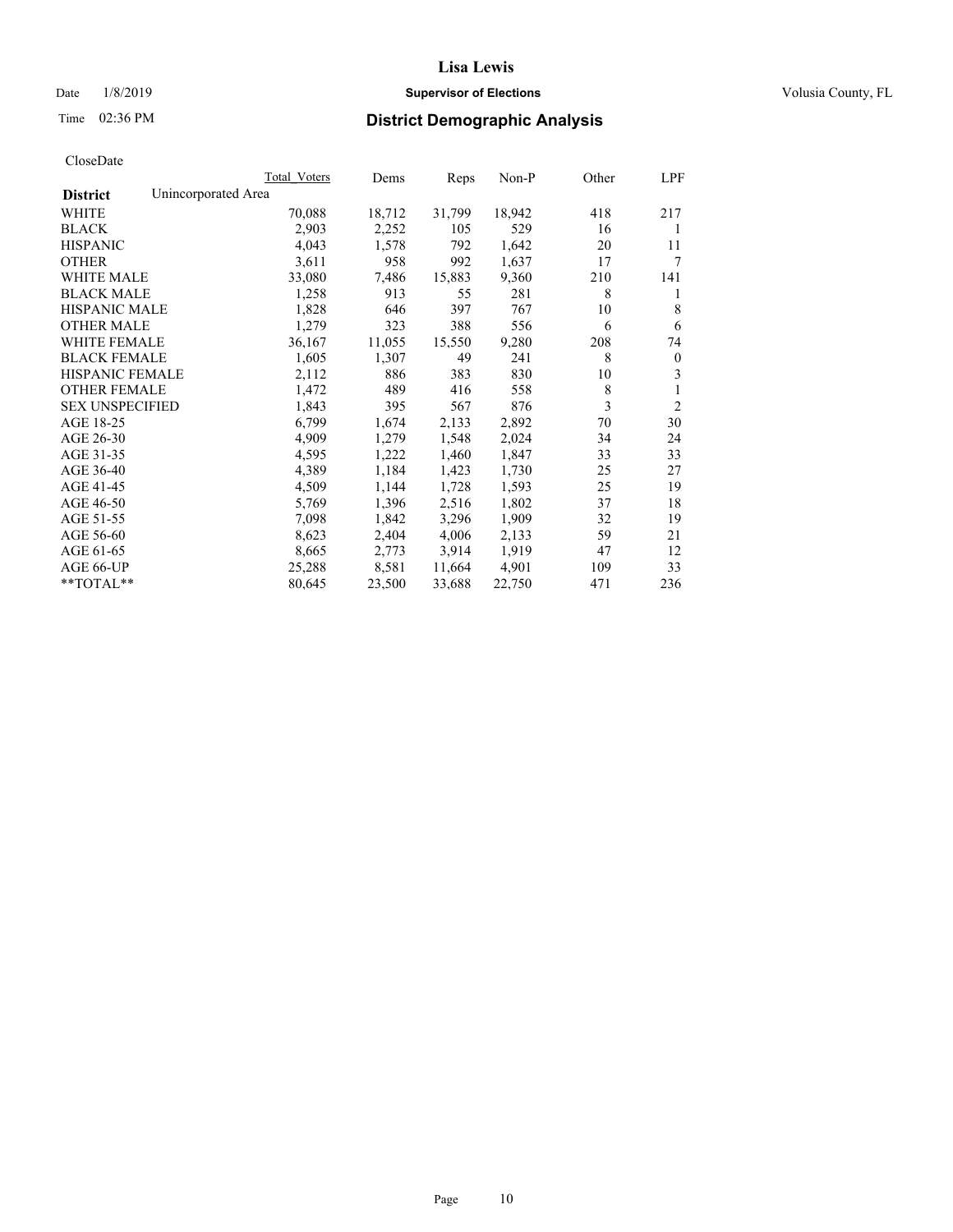## Date  $1/8/2019$  **Supervisor of Elections Supervisor of Elections** Volusia County, FL

# Time 02:36 PM **District Demographic Analysis**

|                        |               | Total Voters | Dems   | Reps   | Non-P  | Other | LPF            |
|------------------------|---------------|--------------|--------|--------|--------|-------|----------------|
| <b>District</b>        | Daytona Beach |              |        |        |        |       |                |
| WHITE                  |               | 24,144       | 7,338  | 9,349  | 7,146  | 214   | 97             |
| <b>BLACK</b>           |               | 13,692       | 11,115 | 332    | 2,213  | 30    | 2              |
| <b>HISPANIC</b>        |               | 1,926        | 873    | 309    | 728    | 15    | 1              |
| <b>OTHER</b>           |               | 3,081        | 1,126  | 473    | 1,453  | 23    | 6              |
| <b>WHITE MALE</b>      |               | 11,597       | 3,002  | 4,807  | 3,619  | 105   | 64             |
| <b>BLACK MALE</b>      |               | 5,167        | 3,930  | 185    | 1,033  | 18    | 1              |
| <b>HISPANIC MALE</b>   |               | 865          | 344    | 165    | 346    | 10    | $\theta$       |
| <b>OTHER MALE</b>      |               | 1,069        | 395    | 196    | 468    | 9     | 1              |
| <b>WHITE FEMALE</b>    |               | 12,192       | 4,245  | 4,421  | 3,385  | 108   | 33             |
| <b>BLACK FEMALE</b>    |               | 8,234        | 6,964  | 144    | 1,113  | 12    | 1              |
| <b>HISPANIC FEMALE</b> |               | 1,007        | 504    | 139    | 358    | 5     | 1              |
| <b>OTHER FEMALE</b>    |               | 1,233        | 518    | 191    | 510    | 11    | 3              |
| <b>SEX UNSPECIFIED</b> |               | 1,478        | 550    | 214    | 708    | 4     | $\overline{2}$ |
| AGE 18-25              |               | 6,800        | 3,540  | 859    | 2,316  | 65    | 20             |
| AGE 26-30              |               | 3,635        | 1,741  | 613    | 1,242  | 27    | 12             |
| AGE 31-35              |               | 3,028        | 1,465  | 502    | 1,023  | 22    | 16             |
| AGE 36-40              |               | 2,603        | 1,294  | 449    | 831    | 20    | 9              |
| AGE 41-45              |               | 2,332        | 1,095  | 486    | 731    | 10    | 10             |
| AGE 46-50              |               | 2,667        | 1,203  | 690    | 741    | 23    | 10             |
| AGE 51-55              |               | 3,285        | 1,500  | 891    | 859    | 31    | $\overline{4}$ |
| AGE 56-60              |               | 3,823        | 1,733  | 1,169  | 896    | 19    | 6              |
| AGE 61-65              |               | 3,858        | 1,868  | 1,152  | 814    | 15    | 9              |
| AGE 66-UP              |               | 10,812       | 5,013  | 3,652  | 2,087  | 50    | 10             |
| $*$ TOTAL $*$          |               | 42,843       | 20,452 | 10,463 | 11,540 | 282   | 106            |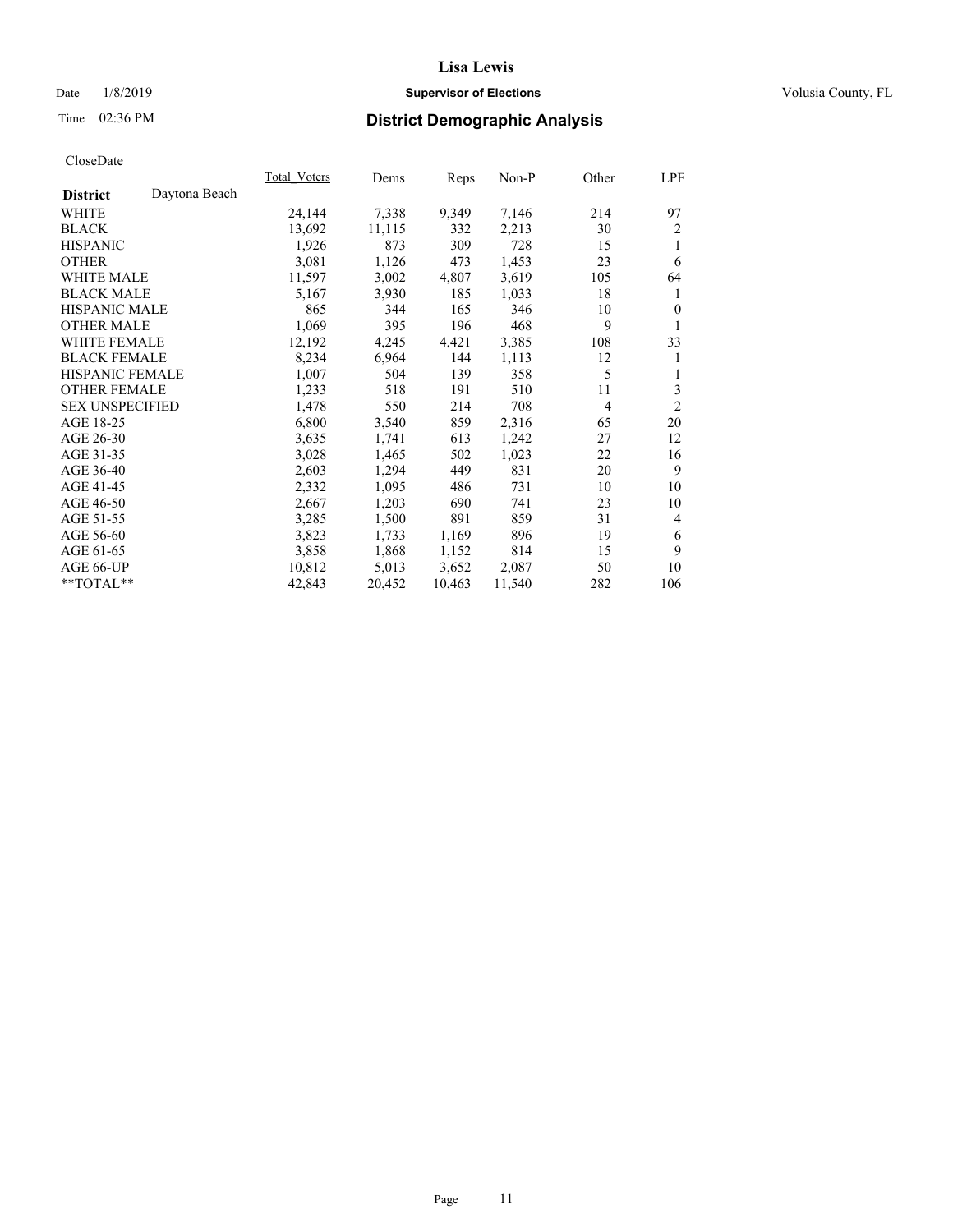## Date  $1/8/2019$  **Supervisor of Elections Supervisor of Elections** Volusia County, FL

# Time 02:36 PM **District Demographic Analysis**

|                        |                      | Total Voters | Dems  | Reps     | Non-P | Other          | LPF          |
|------------------------|----------------------|--------------|-------|----------|-------|----------------|--------------|
| <b>District</b>        | Daytona Beach Shores |              |       |          |       |                |              |
| WHITE                  |                      | 4,016        | 920   | 2,001    | 1,044 | 40             | 11           |
| <b>BLACK</b>           |                      | 66           | 37    | 2        | 25    |                | 1            |
| <b>HISPANIC</b>        |                      | 118          | 39    | 39       | 39    |                | $\theta$     |
| <b>OTHER</b>           |                      | 264          | 74    | 84       | 104   |                |              |
| <b>WHITE MALE</b>      |                      | 1,897        | 377   | 959      | 532   | 21             | 8            |
| <b>BLACK MALE</b>      |                      | 28           | 14    | $\theta$ | 14    | $\theta$       | $\theta$     |
| <b>HISPANIC MALE</b>   |                      | 54           | 11    | 20       | 22    |                | $\theta$     |
| <b>OTHER MALE</b>      |                      | 107          | 28    | 38       | 41    | $\theta$       | $\theta$     |
| <b>WHITE FEMALE</b>    |                      | 2,073        | 532   | 1,021    | 499   | 18             | 3            |
| <b>BLACK FEMALE</b>    |                      | 37           | 23    | 2        | 10    |                |              |
| <b>HISPANIC FEMALE</b> |                      | 63           | 28    | 18       | 17    | 0              | $\theta$     |
| <b>OTHER FEMALE</b>    |                      | 124          | 39    | 34       | 49    |                | 1            |
| <b>SEX UNSPECIFIED</b> |                      | 81           | 18    | 34       | 28    |                | $\mathbf{0}$ |
| AGE 18-25              |                      | 138          | 37    | 43       | 55    | 3              | $\theta$     |
| AGE 26-30              |                      | 117          | 26    | 37       | 49    |                | 4            |
| AGE 31-35              |                      | 113          | 29    | 44       | 37    | 0              | 3            |
| AGE 36-40              |                      | 115          | 25    | 38       | 51    |                | $\theta$     |
| AGE 41-45              |                      | 100          | 24    | 42       | 30    |                | 3            |
| AGE 46-50              |                      | 161          | 36    | 50       | 72    | 3              | $\theta$     |
| AGE 51-55              |                      | 290          | 67    | 135      | 86    | $\overline{c}$ | $\theta$     |
| AGE 56-60              |                      | 442          | 81    | 231      | 121   | 9              | $\theta$     |
| AGE 61-65              |                      | 548          | 128   | 277      | 132   | 9              | 2            |
| AGE 66-UP              |                      | 2,440        | 617   | 1,229    | 579   | 14             |              |
| **TOTAL**              |                      | 4,464        | 1,070 | 2,126    | 1,212 | 43             | 13           |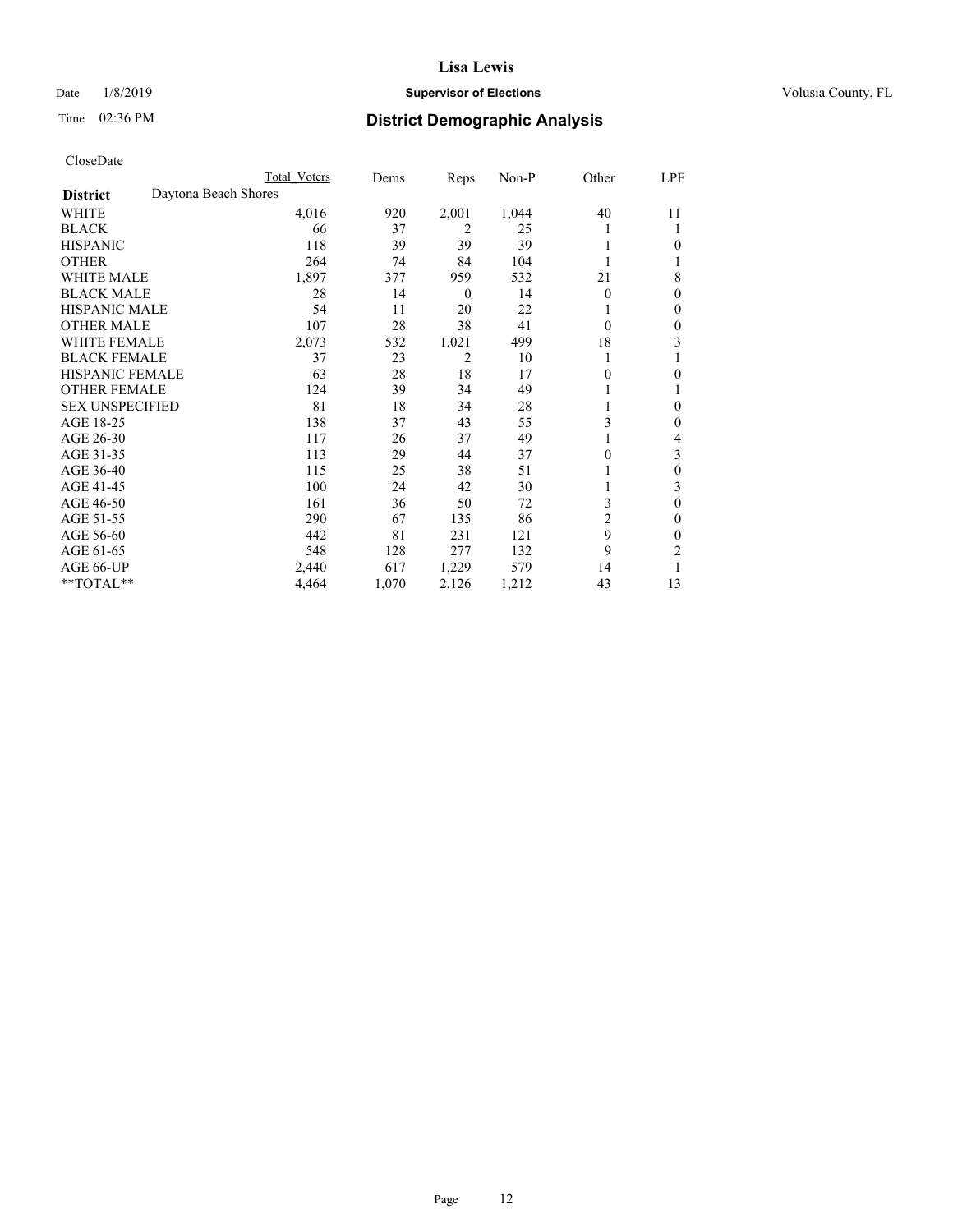## Date  $1/8/2019$  **Supervisor of Elections Supervisor of Elections** Volusia County, FL

## Time 02:36 PM **District Demographic Analysis**

|                        |        | Total Voters | Dems  | Reps  | Non-P | Other          | LPF            |
|------------------------|--------|--------------|-------|-------|-------|----------------|----------------|
| <b>District</b>        | DeBary |              |       |       |       |                |                |
| WHITE                  |        | 12,819       | 2,993 | 6,275 | 3,432 | 80             | 39             |
| <b>BLACK</b>           |        | 632          | 474   | 28    | 129   | 1              | $\mathbf{0}$   |
| <b>HISPANIC</b>        |        | 1,389        | 554   | 321   | 502   | 9              | 3              |
| <b>OTHER</b>           |        | 901          | 240   | 231   | 424   | 5              |                |
| WHITE MALE             |        | 6,009        | 1,162 | 3,118 | 1,667 | 34             | 28             |
| <b>BLACK MALE</b>      |        | 287          | 196   | 12    | 78    | 1              | $\overline{0}$ |
| <b>HISPANIC MALE</b>   |        | 630          | 226   | 162   | 238   | 3              | 1              |
| <b>OTHER MALE</b>      |        | 308          | 78    | 91    | 135   | 3              | 1              |
| <b>WHITE FEMALE</b>    |        | 6,647        | 1,800 | 3,090 | 1,702 | 45             | 10             |
| <b>BLACK FEMALE</b>    |        | 334          | 269   | 16    | 49    | $\overline{0}$ | $\mathbf{0}$   |
| <b>HISPANIC FEMALE</b> |        | 737          | 318   | 156   | 255   | 6              | 2              |
| <b>OTHER FEMALE</b>    |        | 405          | 129   | 105   | 169   | 2              | $\mathbf{0}$   |
| <b>SEX UNSPECIFIED</b> |        | 384          | 83    | 105   | 194   | 1              | 1              |
| AGE 18-25              |        | 1,297        | 314   | 376   | 581   | 18             | 8              |
| AGE 26-30              |        | 938          | 225   | 351   | 349   | 10             | 3              |
| AGE 31-35              |        | 1,003        | 235   | 369   | 389   | 5              | 5              |
| AGE 36-40              |        | 1,028        | 256   | 358   | 404   | $\overline{c}$ | 8              |
| AGE 41-45              |        | 993          | 252   | 386   | 342   | 7              | 6              |
| AGE 46-50              |        | 1,208        | 294   | 529   | 372   | 8              | 5              |
| AGE 51-55              |        | 1,401        | 354   | 678   | 355   | 9              | 5              |
| AGE 56-60              |        | 1,572        | 413   | 776   | 370   | 12             | 1              |
| AGE 61-65              |        | 1,546        | 437   | 727   | 372   | 10             | $\mathbf{0}$   |
| AGE 66-UP              |        | 4,755        | 1,481 | 2,305 | 953   | 14             | $\overline{2}$ |
| **TOTAL**              |        | 15,741       | 4,261 | 6,855 | 4,487 | 95             | 43             |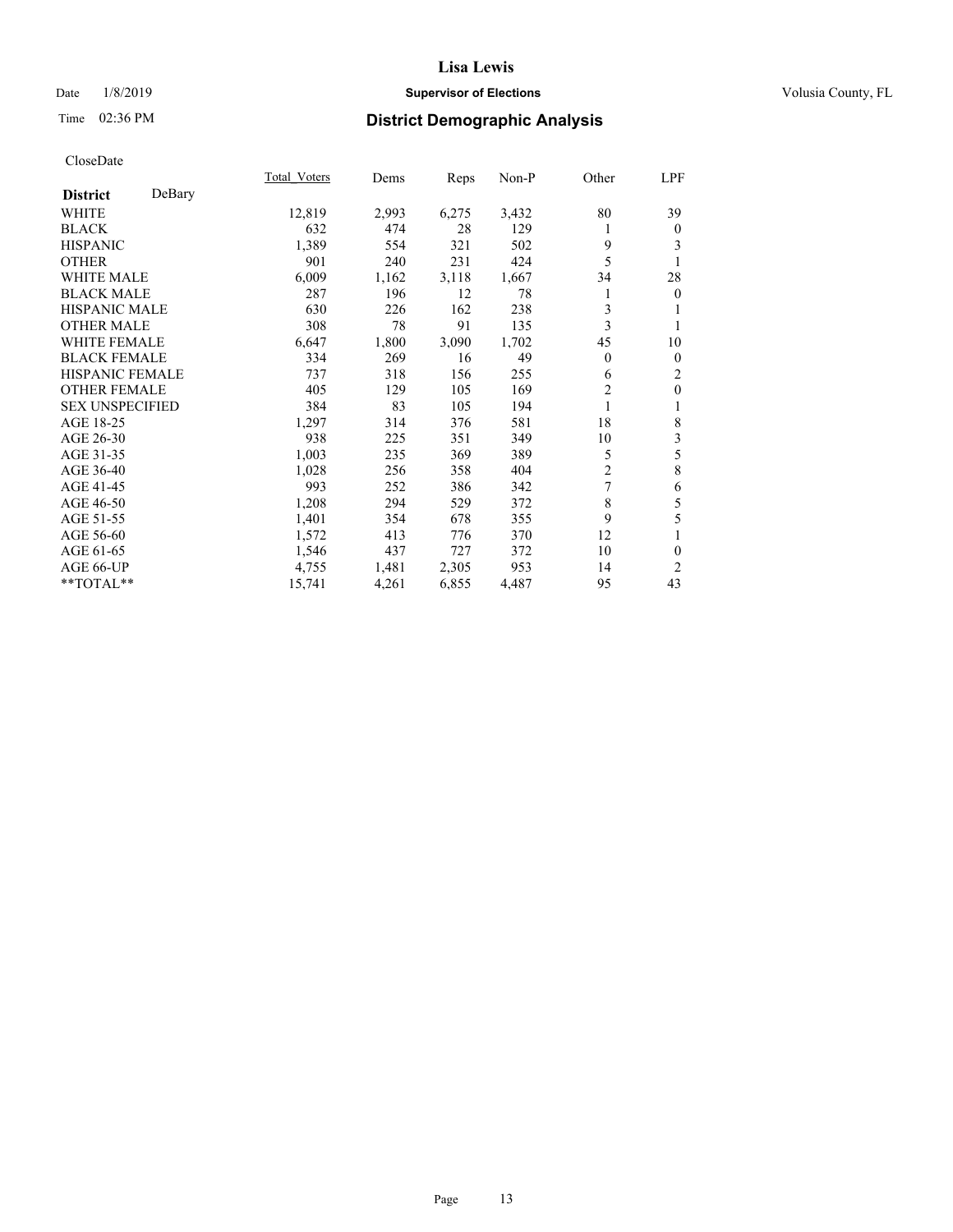## Date  $1/8/2019$  **Supervisor of Elections Supervisor of Elections** Volusia County, FL

## Time 02:36 PM **District Demographic Analysis**

|                        |        | Total Voters | Dems  | Reps  | Non-P | Other          | LPF                      |
|------------------------|--------|--------------|-------|-------|-------|----------------|--------------------------|
| <b>District</b>        | DeLand |              |       |       |       |                |                          |
| WHITE                  |        | 15,454       | 4,648 | 6,668 | 3,957 | 112            | 69                       |
| <b>BLACK</b>           |        | 2,906        | 2,286 | 91    | 517   | 9              | 3                        |
| <b>HISPANIC</b>        |        | 2,130        | 926   | 373   | 809   | 16             | 6                        |
| <b>OTHER</b>           |        | 1,357        | 498   | 237   | 612   | 8              | $\overline{2}$           |
| <b>WHITE MALE</b>      |        | 6,781        | 1,697 | 3,090 | 1,889 | 55             | 50                       |
| <b>BLACK MALE</b>      |        | 1,117        | 819   | 46    | 246   | 5              | 1                        |
| <b>HISPANIC MALE</b>   |        | 879          | 345   | 178   | 344   | 8              | 4                        |
| <b>OTHER MALE</b>      |        | 503          | 191   | 99    | 208   | 5              | $\mathbf{0}$             |
| <b>WHITE FEMALE</b>    |        | 8,497        | 2,892 | 3,521 | 2,011 | 56             | 17                       |
| <b>BLACK FEMALE</b>    |        | 1,741        | 1,434 | 42    | 259   | 4              | $\overline{c}$           |
| <b>HISPANIC FEMALE</b> |        | 1,220        | 568   | 191   | 452   | 7              | $\overline{2}$           |
| <b>OTHER FEMALE</b>    |        | 580          | 222   | 97    | 256   | 3              | $\mathfrak{2}$           |
| <b>SEX UNSPECIFIED</b> |        | 529          | 190   | 105   | 230   | $\overline{2}$ | $\mathfrak{2}$           |
| AGE 18-25              |        | 2,405        | 929   | 499   | 929   | 29             | 19                       |
| AGE 26-30              |        | 1,589        | 601   | 367   | 603   | 8              | 10                       |
| AGE 31-35              |        | 1,466        | 517   | 382   | 545   | 10             | 12                       |
| AGE 36-40              |        | 1,579        | 599   | 430   | 532   | 8              | 10                       |
| AGE 41-45              |        | 1,386        | 518   | 419   | 436   | 10             | 3                        |
| AGE 46-50              |        | 1,504        | 564   | 487   | 432   | 12             | $\boldsymbol{9}$         |
| AGE 51-55              |        | 1,572        | 554   | 623   | 383   | 7              | 5                        |
| AGE 56-60              |        | 1,676        | 666   | 646   | 351   | 9              | $\overline{\mathcal{L}}$ |
| AGE 61-65              |        | 1,859        | 746   | 693   | 403   | 15             | $\mathbf{2}$             |
| AGE 66-UP              |        | 6,811        | 2,664 | 2,823 | 1,281 | 37             | 6                        |
| **TOTAL**              |        | 21,847       | 8,358 | 7,369 | 5,895 | 145            | 80                       |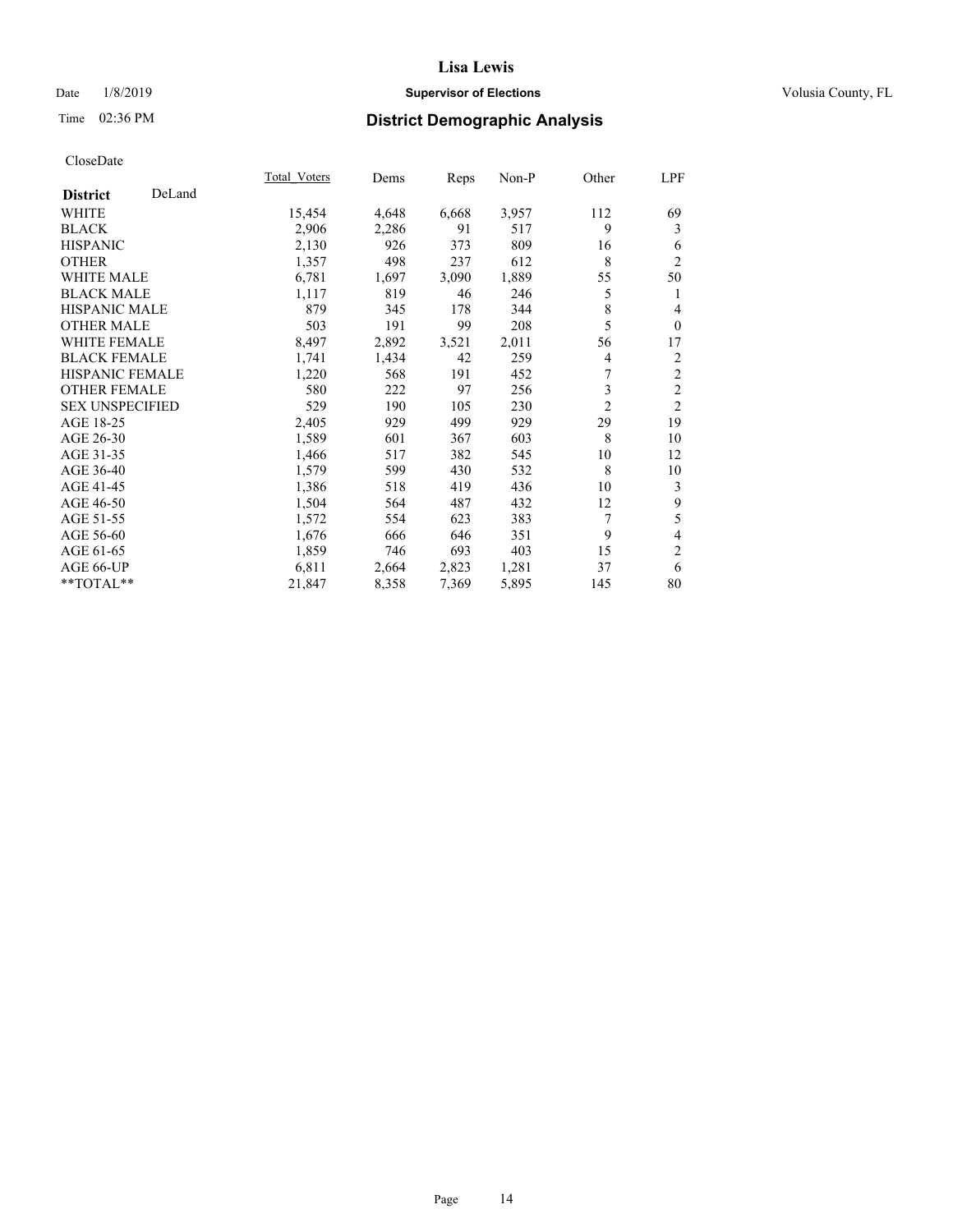## Date  $1/8/2019$  **Supervisor of Elections Supervisor of Elections** Volusia County, FL

# Time 02:36 PM **District Demographic Analysis**

|                        |         | Total Voters | Dems   | Reps   | Non-P  | Other | LPF            |
|------------------------|---------|--------------|--------|--------|--------|-------|----------------|
| <b>District</b>        | Deltona |              |        |        |        |       |                |
| <b>WHITE</b>           |         | 33,191       | 9,199  | 13,259 | 10,427 | 185   | 121            |
| <b>BLACK</b>           |         | 5,955        | 4,411  | 264    | 1,258  | 20    | 2              |
| <b>HISPANIC</b>        |         | 18,008       | 8,434  | 2,452  | 7,048  | 51    | 23             |
| <b>OTHER</b>           |         | 3,861        | 1,316  | 711    | 1,806  | 22    | 6              |
| WHITE MALE             |         | 15,298       | 3,673  | 6,419  | 5,036  | 90    | 80             |
| <b>BLACK MALE</b>      |         | 2,610        | 1,791  | 163    | 641    | 13    | $\overline{2}$ |
| <b>HISPANIC MALE</b>   |         | 8,329        | 3,619  | 1,277  | 3,391  | 29    | 13             |
| <b>OTHER MALE</b>      |         | 1,360        | 454    | 286    | 606    | 9     | 5              |
| <b>WHITE FEMALE</b>    |         | 17,421       | 5,410  | 6,659  | 5,219  | 93    | 40             |
| <b>BLACK FEMALE</b>    |         | 3,257        | 2,559  | 97     | 594    | 7     | $\theta$       |
| HISPANIC FEMALE        |         | 9,393        | 4,680  | 1,151  | 3,531  | 22    | 9              |
| <b>OTHER FEMALE</b>    |         | 1,677        | 673    | 313    | 683    | 7     | 1              |
| <b>SEX UNSPECIFIED</b> |         | 1,669        | 500    | 321    | 838    | 8     | $\overline{2}$ |
| AGE 18-25              |         | 6,835        | 2,221  | 1,197  | 3,345  | 53    | 19             |
| AGE 26-30              |         | 5,255        | 1,793  | 1,101  | 2,306  | 27    | 28             |
| AGE 31-35              |         | 5,086        | 1,764  | 1,095  | 2,172  | 31    | 24             |
| AGE 36-40              |         | 4,870        | 1,779  | 1,056  | 1,985  | 30    | 20             |
| AGE 41-45              |         | 4,821        | 1,784  | 1,159  | 1,844  | 22    | 12             |
| AGE 46-50              |         | 5,094        | 1,862  | 1,487  | 1,705  | 25    | 15             |
| AGE 51-55              |         | 5,514        | 2,050  | 1,755  | 1,678  | 17    | 14             |
| AGE 56-60              |         | 5,799        | 2,199  | 2,002  | 1,575  | 17    | 6              |
| AGE 61-65              |         | 5,209        | 2,154  | 1,709  | 1,314  | 23    | 9              |
| AGE 66-UP              |         | 12,532       | 5,754  | 4,125  | 2,615  | 33    | 5              |
| $*$ $TOTAL**$          |         | 61,015       | 23,360 | 16,686 | 20,539 | 278   | 152            |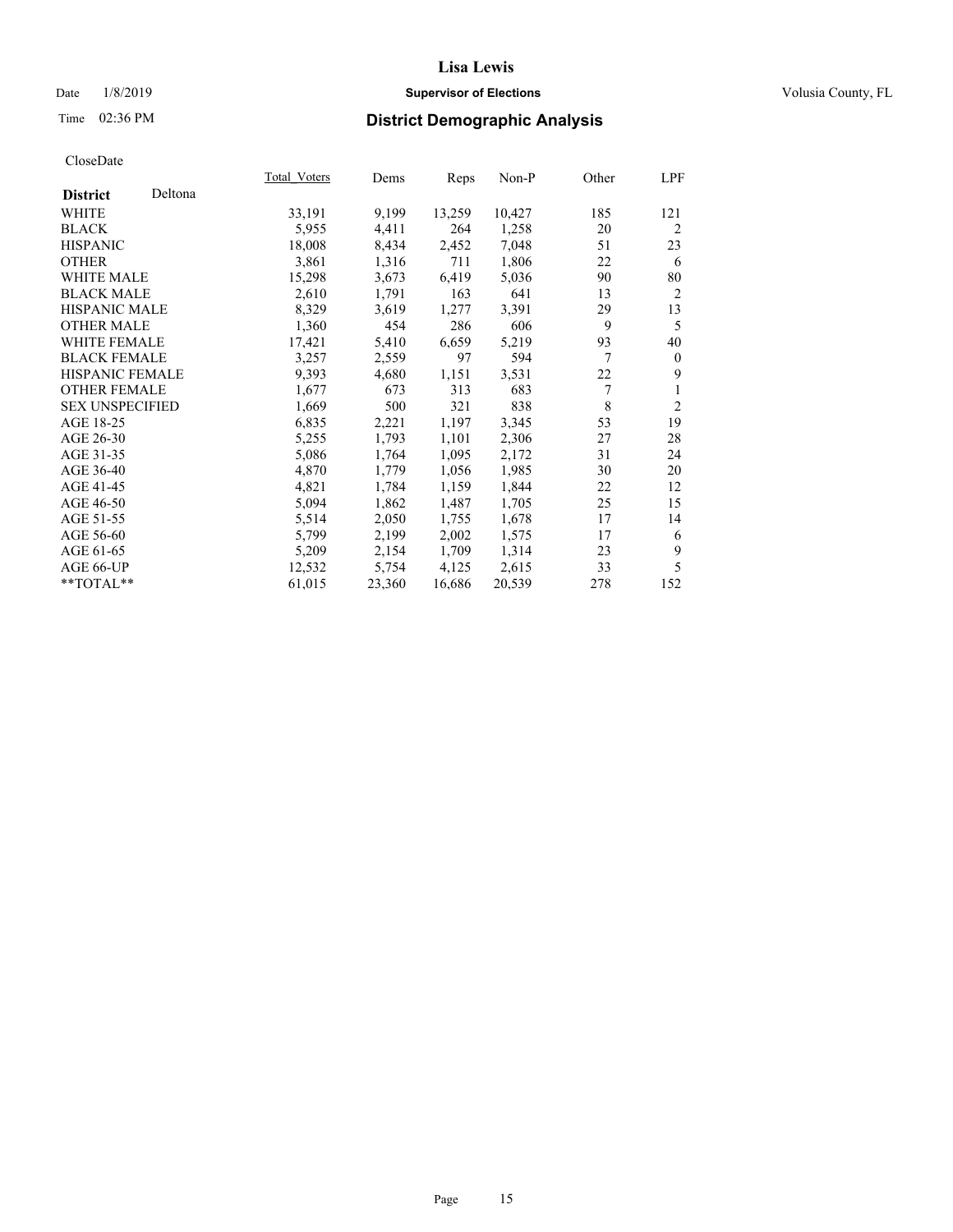## Date  $1/8/2019$  **Supervisor of Elections Supervisor of Elections** Volusia County, FL

## Time 02:36 PM **District Demographic Analysis**

|                        |           | Total Voters | Dems  | Reps  | Non-P | Other          | LPF            |
|------------------------|-----------|--------------|-------|-------|-------|----------------|----------------|
| <b>District</b>        | Edgewater |              |       |       |       |                |                |
| WHITE                  |           | 15,082       | 4,443 | 5,953 | 4,542 | 99             | 45             |
| <b>BLACK</b>           |           | 353          | 263   | 17    | 70    | 3              | $\mathbf{0}$   |
| <b>HISPANIC</b>        |           | 308          | 113   | 71    | 118   | 6              | $\overline{0}$ |
| <b>OTHER</b>           |           | 542          | 164   | 124   | 252   | $\overline{2}$ | $\theta$       |
| <b>WHITE MALE</b>      |           | 6,831        | 1,685 | 2,934 | 2,143 | 41             | 28             |
| <b>BLACK MALE</b>      |           | 167          | 115   | 10    | 40    | $\overline{2}$ | $\mathbf{0}$   |
| <b>HISPANIC MALE</b>   |           | 136          | 41    | 32    | 60    | 3              | $\theta$       |
| <b>OTHER MALE</b>      |           | 184          | 56    | 50    | 77    | 1              | $\theta$       |
| <b>WHITE FEMALE</b>    |           | 8,092        | 2,724 | 2,952 | 2,341 | 58             | 17             |
| <b>BLACK FEMALE</b>    |           | 182          | 145   | 7     | 29    |                | $\overline{0}$ |
| <b>HISPANIC FEMALE</b> |           | 167          | 69    | 38    | 57    | 3              | $\mathbf{0}$   |
| <b>OTHER FEMALE</b>    |           | 214          | 75    | 57    | 81    |                | $\theta$       |
| <b>SEX UNSPECIFIED</b> |           | 312          | 73    | 85    | 154   | $\Omega$       | $\mathbf{0}$   |
| AGE 18-25              |           | 1,175        | 287   | 332   | 530   | 17             | 9              |
| AGE 26-30              |           | 974          | 257   | 279   | 424   | 11             | 3              |
| AGE 31-35              |           | 946          | 268   | 282   | 382   | 5              | 9              |
| AGE 36-40              |           | 931          | 250   | 278   | 391   | 5              | 7              |
| AGE 41-45              |           | 939          | 239   | 335   | 353   | 6              | 6              |
| AGE 46-50              |           | 1,105        | 298   | 423   | 373   | 8              | 3              |
| AGE 51-55              |           | 1,235        | 356   | 500   | 363   | 13             | 3              |
| AGE 56-60              |           | 1,640        | 493   | 685   | 453   | 8              | 1              |
| AGE 61-65              |           | 1,733        | 571   | 703   | 448   | 10             | 1              |
| AGE 66-UP              |           | 5,607        | 1,964 | 2,348 | 1,265 | 27             | 3              |
| **TOTAL**              |           | 16,285       | 4,983 | 6,165 | 4,982 | 110            | 45             |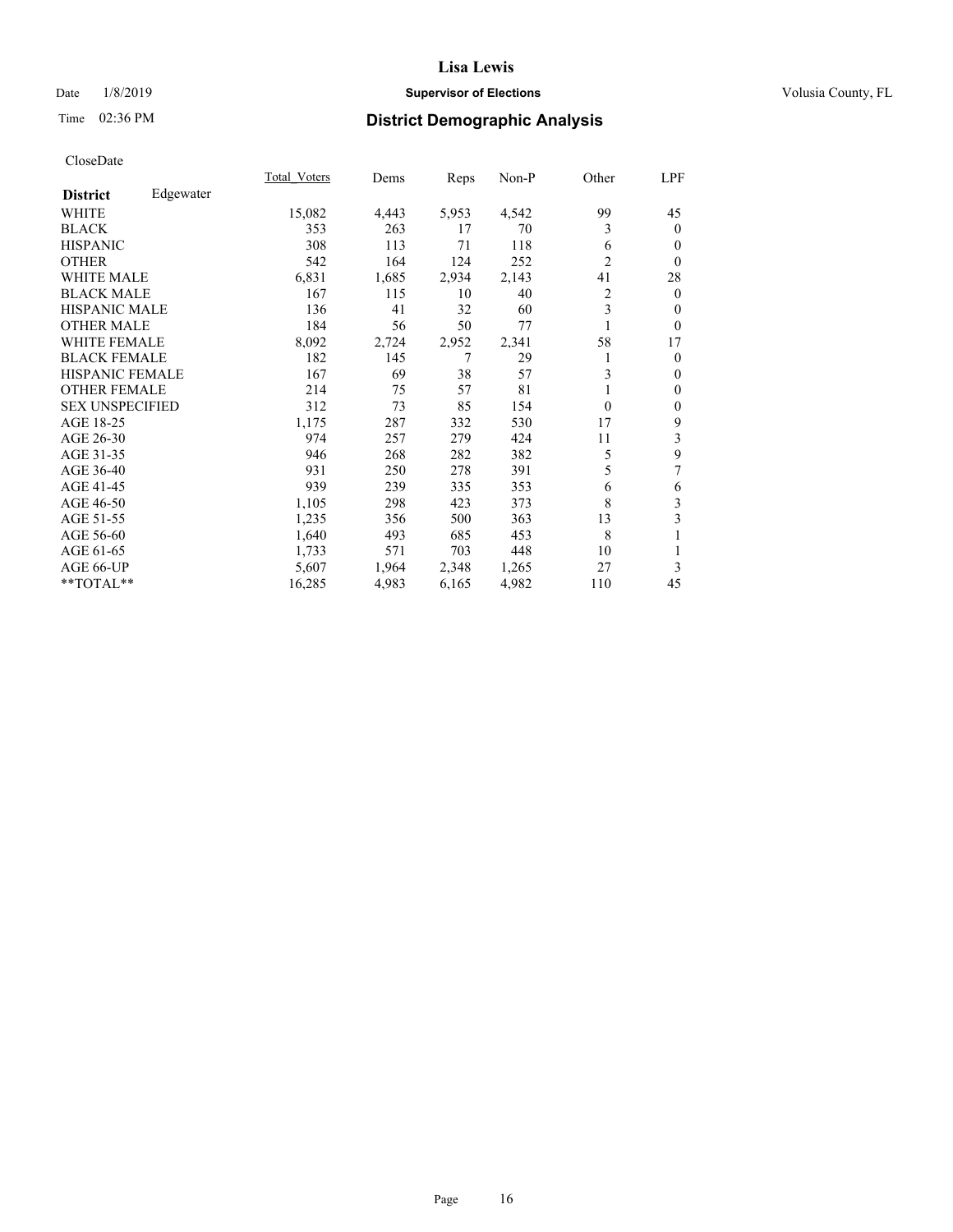## Date  $1/8/2019$  **Supervisor of Elections Supervisor of Elections** Volusia County, FL

# Time 02:36 PM **District Demographic Analysis**

| Total Voters | Dems  | Reps  | Non-P | Other          | LPF              |
|--------------|-------|-------|-------|----------------|------------------|
|              |       |       |       |                |                  |
| 6,109        | 1,991 | 2,166 | 1,890 | 35             | 27               |
| 1,022        | 755   | 35    | 228   | 3              | 1                |
| 304          | 141   | 43    | 118   |                | 1                |
| 390          | 140   | 70    | 179   |                | $\theta$         |
| 2,814        | 774   | 1,076 | 928   | 18             | 18               |
| 373          | 243   | 17    | 110   | $\overline{2}$ | 1                |
| 154          | 70    | 21    | 61    |                | 1                |
| 137          | 46    | 30    | 61    | $\theta$       | $\mathbf{0}$     |
| 3,225        | 1,198 | 1,068 | 933   | 17             | 9                |
| 635          | 501   | 18    | 115   |                | $\mathbf{0}$     |
| 146          | 70    | 21    | 55    | $\theta$       | $\mathbf{0}$     |
| 158          | 74    | 30    | 54    | 0              | $\mathbf{0}$     |
| 183          | 51    | 33    | 98    |                | $\boldsymbol{0}$ |
| 717          | 246   | 144   | 319   | 2              | 6                |
| 593          | 232   | 122   | 235   | 3              | 1                |
| 541          | 209   | 109   | 215   | 3              | 5                |
| 489          | 188   | 99    | 194   | 5              | 3                |
| 437          | 171   | 102   | 161   | 3              | $\boldsymbol{0}$ |
| 552          | 196   | 161   | 191   |                | $\overline{3}$   |
| 688          | 247   | 221   | 213   | 3              | $\overline{4}$   |
| 828          | 323   | 264   | 233   | 4              | $\overline{4}$   |
| 769          | 290   | 273   | 197   | 7              | $\overline{2}$   |
| 2,211        | 925   | 819   | 457   | 9              | 1                |
| 7,825        | 3,027 | 2,314 | 2,415 | 40             | 29               |
|              |       |       |       |                |                  |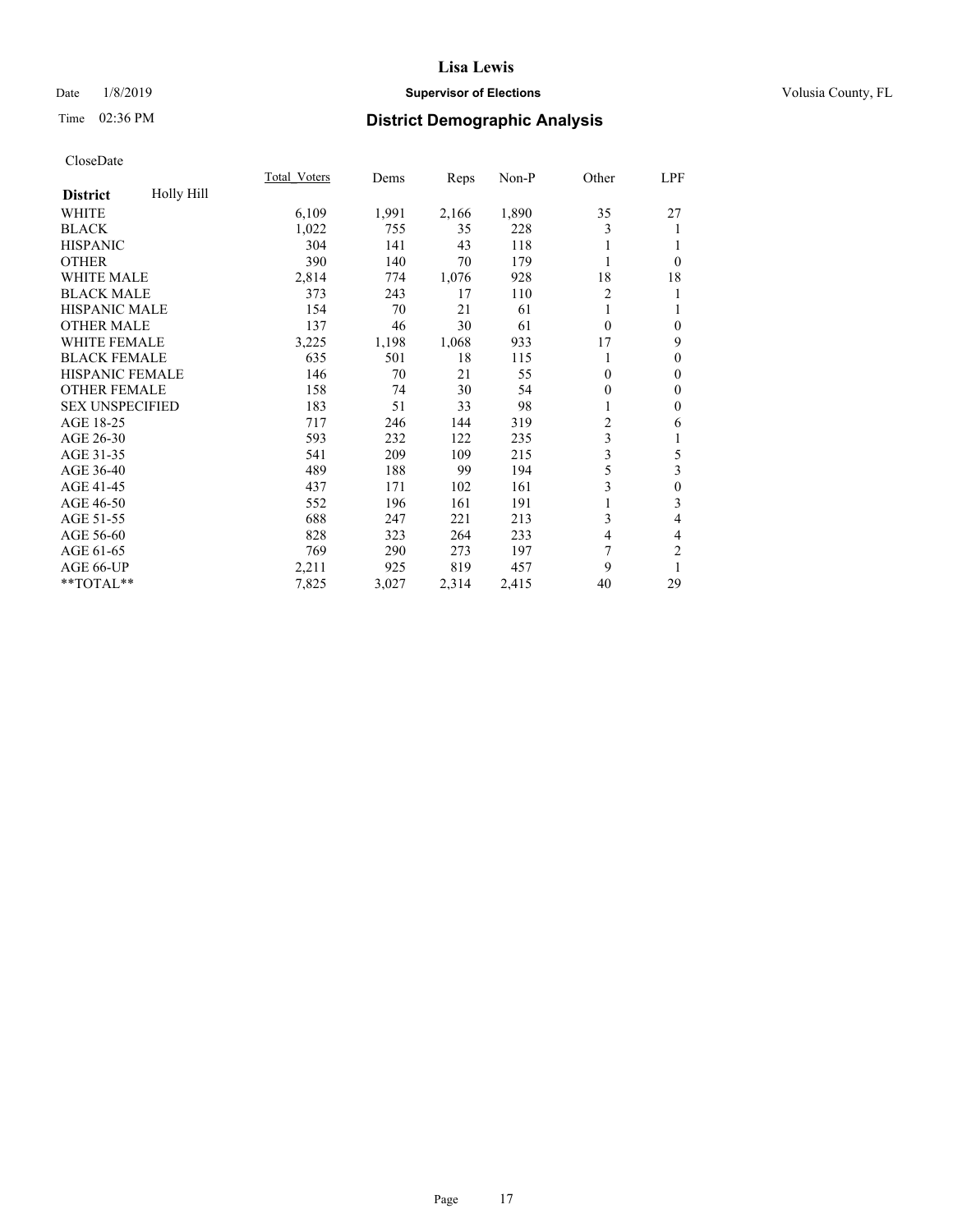## Date  $1/8/2019$  **Supervisor of Elections Supervisor of Elections** Volusia County, FL

## Time 02:36 PM **District Demographic Analysis**

|                        |            | Total Voters | Dems | Reps | Non-P | Other    | LPF              |
|------------------------|------------|--------------|------|------|-------|----------|------------------|
| <b>District</b>        | Lake Helen |              |      |      |       |          |                  |
| WHITE                  |            | 1,833        | 526  | 770  | 524   | 10       | 3                |
| <b>BLACK</b>           |            | 163          | 138  | 5    | 20    | $\theta$ | 0                |
| <b>HISPANIC</b>        |            | 69           | 25   | 20   | 23    |          | 0                |
| <b>OTHER</b>           |            | 73           | 25   | 17   | 30    | $\Omega$ |                  |
| <b>WHITE MALE</b>      |            | 825          | 201  | 376  | 243   | 2        | 3                |
| <b>BLACK MALE</b>      |            | 70           | 60   | 3    | 7     | $\theta$ | 0                |
| <b>HISPANIC MALE</b>   |            | 27           | 12   | 8    | 7     | $\theta$ | 0                |
| <b>OTHER MALE</b>      |            | 22           | 11   | 4    | 6     | 0        | 1                |
| <b>WHITE FEMALE</b>    |            | 989          | 323  | 385  | 273   | 8        | 0                |
| <b>BLACK FEMALE</b>    |            | 91           | 77   | 2    | 12    | 0        | 0                |
| <b>HISPANIC FEMALE</b> |            | 40           | 12   | 12   | 15    | 1        | 0                |
| <b>OTHER FEMALE</b>    |            | 34           | 13   | 5    | 16    | $\Omega$ | 0                |
| <b>SEX UNSPECIFIED</b> |            | 40           | 5    | 17   | 18    | $\theta$ | 0                |
| AGE 18-25              |            | 192          | 41   | 62   | 85    | 3        |                  |
| AGE 26-30              |            | 130          | 29   | 46   | 55    | 0        | 0                |
| AGE 31-35              |            | 139          | 44   | 43   | 51    |          | 0                |
| AGE 36-40              |            | 138          | 38   | 36   | 64    | $\theta$ | 0                |
| AGE 41-45              |            | 127          | 27   | 49   | 49    | 1        |                  |
| AGE 46-50              |            | 164          | 53   | 57   | 50    | 2        | 2                |
| AGE 51-55              |            | 175          | 47   | 83   | 44    | 1        | $\boldsymbol{0}$ |
| AGE 56-60              |            | 244          | 85   | 107  | 50    | 2        | 0                |
| AGE 61-65              |            | 216          | 75   | 93   | 48    | $\theta$ | 0                |
| AGE 66-UP              |            | 613          | 275  | 236  | 101   |          | 0                |
| **TOTAL**              |            | 2,138        | 714  | 812  | 597   | 11       | 4                |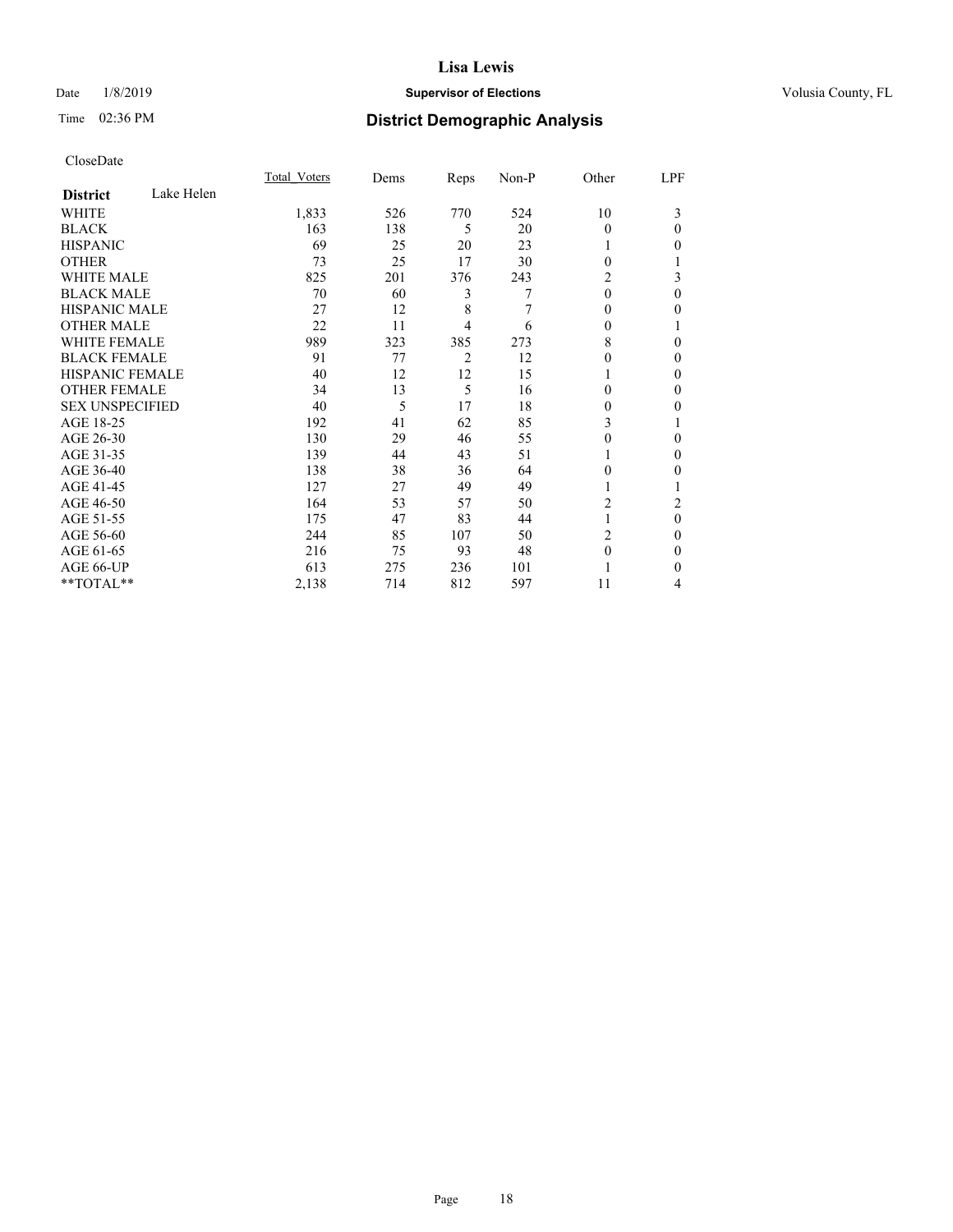## Date  $1/8/2019$  **Supervisor of Elections Supervisor of Elections** Volusia County, FL

# Time 02:36 PM **District Demographic Analysis**

|                        |                  | Total Voters | Dems  | Reps  | Non-P | Other          | LPF            |
|------------------------|------------------|--------------|-------|-------|-------|----------------|----------------|
| <b>District</b>        | New Smyrna Beach |              |       |       |       |                |                |
| WHITE                  |                  | 19,919       | 5,554 | 8,960 | 5,158 | 194            | 53             |
| <b>BLACK</b>           |                  | 735          | 597   | 22    | 112   | 2              | 2              |
| <b>HISPANIC</b>        |                  | 375          | 123   | 125   | 125   | $\overline{c}$ | $\mathbf{0}$   |
| <b>OTHER</b>           |                  | 753          | 212   | 204   | 330   | 4              | 3              |
| <b>WHITE MALE</b>      |                  | 9,085        | 2,138 | 4,307 | 2,513 | 90             | 37             |
| <b>BLACK MALE</b>      |                  | 301          | 225   | 8     | 64    | 2              | 2              |
| <b>HISPANIC MALE</b>   |                  | 177          | 56    | 59    | 61    | 1              | $\mathbf{0}$   |
| <b>OTHER MALE</b>      |                  | 274          | 73    | 84    | 113   | $\overline{c}$ | $\overline{2}$ |
| <b>WHITE FEMALE</b>    |                  | 10,647       | 3,366 | 4,570 | 2,592 | 103            | 16             |
| <b>BLACK FEMALE</b>    |                  | 426          | 364   | 14    | 48    | 0              | $\mathbf{0}$   |
| <b>HISPANIC FEMALE</b> |                  | 190          | 66    | 63    | 60    |                | $\theta$       |
| <b>OTHER FEMALE</b>    |                  | 322          | 108   | 95    | 117   |                | 1              |
| <b>SEX UNSPECIFIED</b> |                  | 360          | 90    | 111   | 157   | 2              | $\mathbf{0}$   |
| AGE 18-25              |                  | 1,277        | 347   | 389   | 514   | 20             | 7              |
| AGE 26-30              |                  | 950          | 251   | 283   | 391   | 14             | 11             |
| AGE 31-35              |                  | 1,060        | 316   | 322   | 404   | 15             | 3              |
| AGE 36-40              |                  | 1,079        | 314   | 342   | 403   | 11             | 9              |
| AGE 41-45              |                  | 1,019        | 274   | 382   | 346   | 10             | 7              |
| AGE 46-50              |                  | 1,289        | 350   | 536   | 385   | 14             | 4              |
| AGE 51-55              |                  | 1,617        | 385   | 782   | 436   | 12             | $\overline{2}$ |
| AGE 56-60              |                  | 2,288        | 625   | 1,100 | 537   | 21             | 5              |
| AGE 61-65              |                  | 2,569        | 830   | 1,121 | 583   | 29             | 6              |
| AGE 66-UP              |                  | 8,634        | 2,794 | 4,054 | 1,726 | 56             | 4              |
| $*$ TOTAL $*$          |                  | 21,782       | 6,486 | 9,311 | 5,725 | 202            | 58             |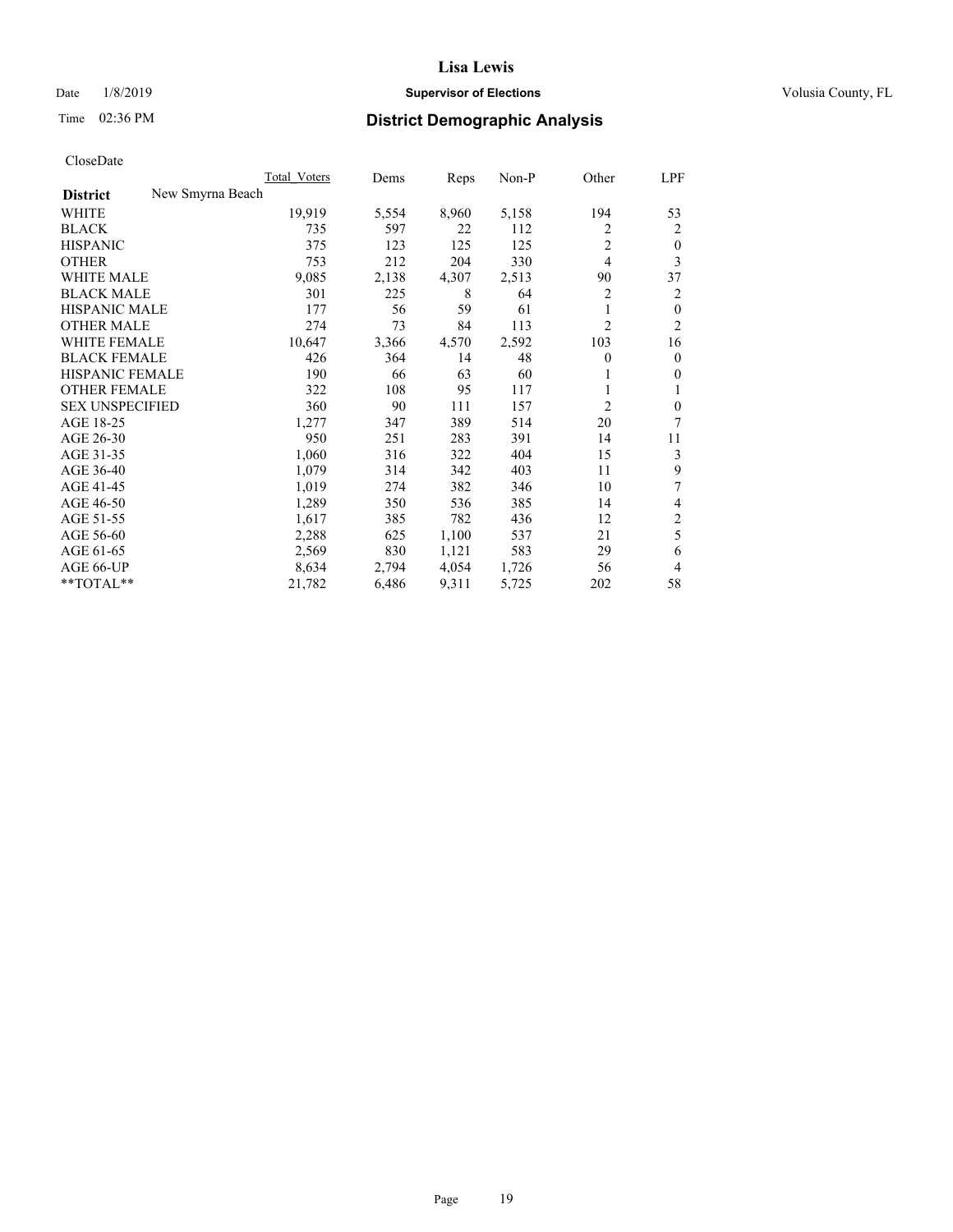## Date  $1/8/2019$  **Supervisor of Elections Supervisor of Elections** Volusia County, FL

# Time 02:36 PM **District Demographic Analysis**

|                        |          | Total Voters | Dems | Reps           | Non-P          | Other    | LPF      |
|------------------------|----------|--------------|------|----------------|----------------|----------|----------|
| <b>District</b>        | Oak Hill |              |      |                |                |          |          |
| WHITE                  |          | 1,295        | 333  | 591            | 357            | 12       | 2        |
| <b>BLACK</b>           |          | 147          | 126  | 3              | 18             | $\Omega$ | $\Omega$ |
| <b>HISPANIC</b>        |          | 13           | 6    | $\overline{2}$ | 5              | 0        | $\Omega$ |
| <b>OTHER</b>           |          | 38           | 11   | 13             | 14             | 0        | 0        |
| <b>WHITE MALE</b>      |          | 651          | 148  | 309            | 188            | 5        |          |
| <b>BLACK MALE</b>      |          | 65           | 52   | 1              | 12             | 0        | 0        |
| <b>HISPANIC MALE</b>   |          | 4            | 1    | 1              | $\overline{2}$ | 0        | 0        |
| <b>OTHER MALE</b>      |          | 14           | 2    | 8              | 4              | 0        | 0        |
| WHITE FEMALE           |          | 627          | 183  | 272            | 164            |          |          |
| <b>BLACK FEMALE</b>    |          | 82           | 74   | $\overline{c}$ | 6              | 0        | 0        |
| <b>HISPANIC FEMALE</b> |          | 9            | 5    | 1              | 3              | 0        | 0        |
| <b>OTHER FEMALE</b>    |          | 16           | 8    | 5              | 3              | 0        | 0        |
| <b>SEX UNSPECIFIED</b> |          | 25           | 3    | 10             | 12             | 0        | 0        |
| AGE 18-25              |          | 88           | 25   | 21             | 39             | 3        | 0        |
| AGE 26-30              |          | 76           | 26   | 23             | 25             | 2        | 0        |
| AGE 31-35              |          | 55           | 18   | 17             | 20             | $\Omega$ | 0        |
| AGE 36-40              |          | 73           | 30   | 25             | 18             | 0        | 0        |
| AGE 41-45              |          | 68           | 22   | 15             | 31             | 0        | 0        |
| AGE 46-50              |          | 80           | 25   | 32             | 23             | 0        | 0        |
| AGE 51-55              |          | 119          | 40   | 49             | 29             |          | $\Omega$ |
| AGE 56-60              |          | 183          | 58   | 82             | 41             | 2        | 0        |
| AGE 61-65              |          | 180          | 58   | 81             | 39             | $\theta$ | 2        |
| AGE 66-UP              |          | 571          | 174  | 264            | 129            | 4        | $\theta$ |
| **TOTAL**              |          | 1,493        | 476  | 609            | 394            | 12       | 2        |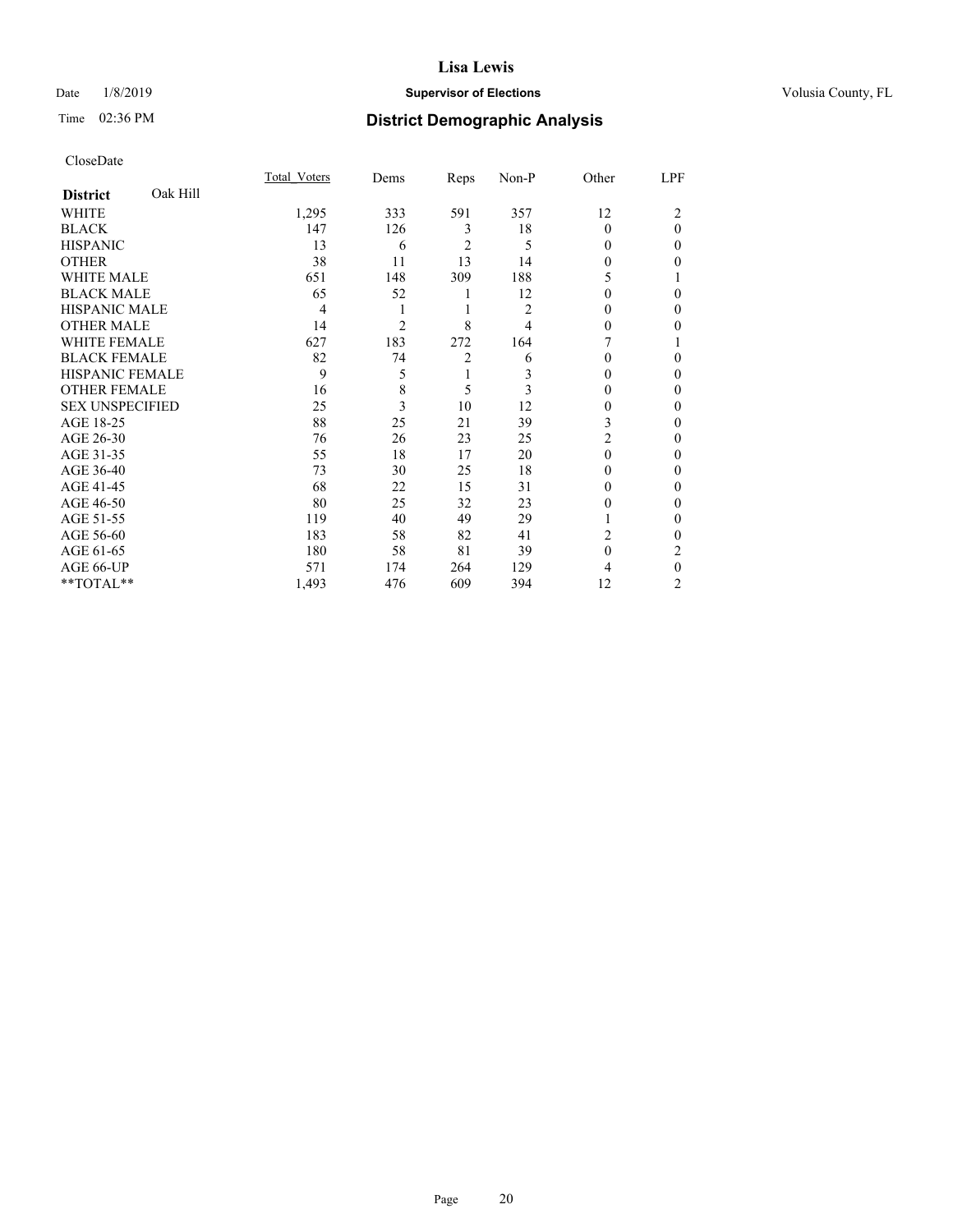## Date  $1/8/2019$  **Supervisor of Elections Supervisor of Elections** Volusia County, FL

## Time 02:36 PM **District Demographic Analysis**

|                        |             | Total Voters | Dems  | Reps  | Non-P | Other          | LPF            |
|------------------------|-------------|--------------|-------|-------|-------|----------------|----------------|
| <b>District</b>        | Orange City |              |       |       |       |                |                |
| WHITE                  |             | 5,555        | 1,561 | 2,434 | 1,512 | 32             | 16             |
| <b>BLACK</b>           |             | 470          | 357   | 20    | 92    | 1              | $\mathbf{0}$   |
| <b>HISPANIC</b>        |             | 1,250        | 556   | 186   | 499   | 9              | $\theta$       |
| <b>OTHER</b>           |             | 369          | 120   | 79    | 168   | 1              | 1              |
| WHITE MALE             |             | 2,369        | 534   | 1,093 | 714   | 17             | 11             |
| <b>BLACK MALE</b>      |             | 160          | 108   | 9     | 43    | 0              | $\theta$       |
| <b>HISPANIC MALE</b>   |             | 509          | 207   | 99    | 197   | 6              | $\theta$       |
| <b>OTHER MALE</b>      |             | 127          | 41    | 31    | 54    | $\overline{0}$ | 1              |
| WHITE FEMALE           |             | 3,131        | 1,018 | 1,317 | 776   | 15             | 5              |
| <b>BLACK FEMALE</b>    |             | 303          | 245   | 11    | 46    | 1              | $\theta$       |
| <b>HISPANIC FEMALE</b> |             | 720          | 341   | 86    | 290   | 3              | $\theta$       |
| <b>OTHER FEMALE</b>    |             | 169          | 69    | 37    | 62    | 1              | $\mathbf{0}$   |
| <b>SEX UNSPECIFIED</b> |             | 155          | 31    | 35    | 89    | 0              | $\theta$       |
| AGE 18-25              |             | 676          | 212   | 157   | 300   | 4              | 3              |
| AGE 26-30              |             | 462          | 153   | 118   | 182   | 6              | 3              |
| AGE 31-35              |             | 451          | 158   | 115   | 172   | 4              | $\overline{c}$ |
| AGE 36-40              |             | 465          | 157   | 134   | 167   | 5              | $\overline{c}$ |
| AGE 41-45              |             | 440          | 151   | 121   | 164   | $\overline{c}$ | $\overline{c}$ |
| AGE 46-50              |             | 541          | 176   | 179   | 181   | 4              | 1              |
| AGE 51-55              |             | 510          | 142   | 191   | 175   | $\overline{c}$ | $\mathbf{0}$   |
| AGE 56-60              |             | 629          | 208   | 238   | 178   | 4              | 1              |
| AGE 61-65              |             | 633          | 227   | 234   | 167   | 4              | 1              |
| AGE 66-UP              |             | 2,837        | 1,010 | 1,232 | 585   | 8              | $\overline{c}$ |
| **TOTAL**              |             | 7,644        | 2,594 | 2,719 | 2,271 | 43             | 17             |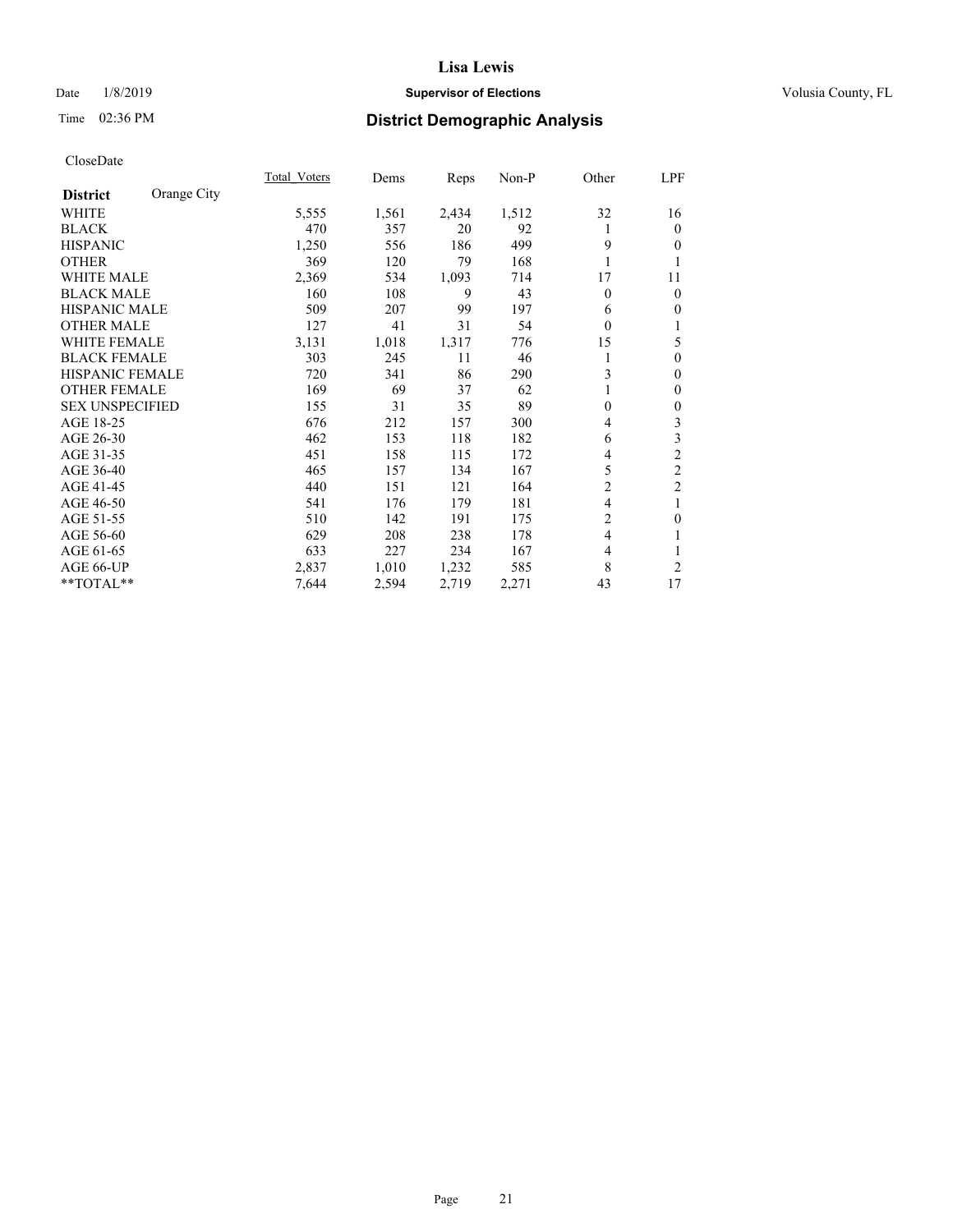## Date  $1/8/2019$  **Supervisor of Elections Supervisor of Elections** Volusia County, FL

## Time 02:36 PM **District Demographic Analysis**

|                        |              | Total Voters | Dems  | Reps   | Non-P | Other          | LPF              |
|------------------------|--------------|--------------|-------|--------|-------|----------------|------------------|
| <b>District</b>        | Ormond Beach |              |       |        |       |                |                  |
| WHITE                  |              | 28,697       | 8,222 | 12,744 | 7,484 | 170            | 77               |
| <b>BLACK</b>           |              | 1,101        | 847   | 54     | 196   | 3              | 1                |
| <b>HISPANIC</b>        |              | 893          | 336   | 215    | 328   | 10             | 4                |
| <b>OTHER</b>           |              | 1,795        | 542   | 448    | 793   | 9              | 3                |
| <b>WHITE MALE</b>      |              | 12,983       | 3,147 | 6,099  | 3,602 | 80             | 55               |
| <b>BLACK MALE</b>      |              | 481          | 349   | 27     | 102   | $\overline{c}$ | 1                |
| <b>HISPANIC MALE</b>   |              | 380          | 124   | 108    | 140   | 6              | $\overline{c}$   |
| <b>OTHER MALE</b>      |              | 679          | 188   | 168    | 316   | 5              | $\overline{2}$   |
| <b>WHITE FEMALE</b>    |              | 15,394       | 4,996 | 6,531  | 3,756 | 89             | 22               |
| <b>BLACK FEMALE</b>    |              | 604          | 487   | 26     | 90    | 1              | $\boldsymbol{0}$ |
| <b>HISPANIC FEMALE</b> |              | 493          | 208   | 102    | 177   | 4              | $\overline{2}$   |
| <b>OTHER FEMALE</b>    |              | 795          | 275   | 210    | 307   | 3              | $\mathbf{0}$     |
| <b>SEX UNSPECIFIED</b> |              | 677          | 173   | 190    | 311   | $\overline{2}$ | 1                |
| AGE 18-25              |              | 2,620        | 685   | 831    | 1,062 | 28             | 14               |
| AGE 26-30              |              | 1,868        | 550   | 593    | 695   | 19             | 11               |
| AGE 31-35              |              | 1,873        | 548   | 630    | 675   | 10             | 10               |
| AGE 36-40              |              | 1,741        | 461   | 598    | 657   | 12             | 13               |
| AGE 41-45              |              | 1,740        | 471   | 649    | 590   | 13             | 17               |
| AGE 46-50              |              | 2,204        | 573   | 960    | 652   | 10             | 9                |
| AGE 51-55              |              | 2,741        | 717   | 1,289  | 719   | 14             | $\sqrt{2}$       |
| AGE 56-60              |              | 3,029        | 933   | 1,335  | 743   | 17             | $\mathbf{1}$     |
| AGE 61-65              |              | 3,413        | 1,144 | 1,510  | 735   | 22             | $\overline{2}$   |
| AGE 66-UP              |              | 11,257       | 3,865 | 5,066  | 2,273 | 47             | 6                |
| **TOTAL**              |              | 32,486       | 9,947 | 13,461 | 8,801 | 192            | 85               |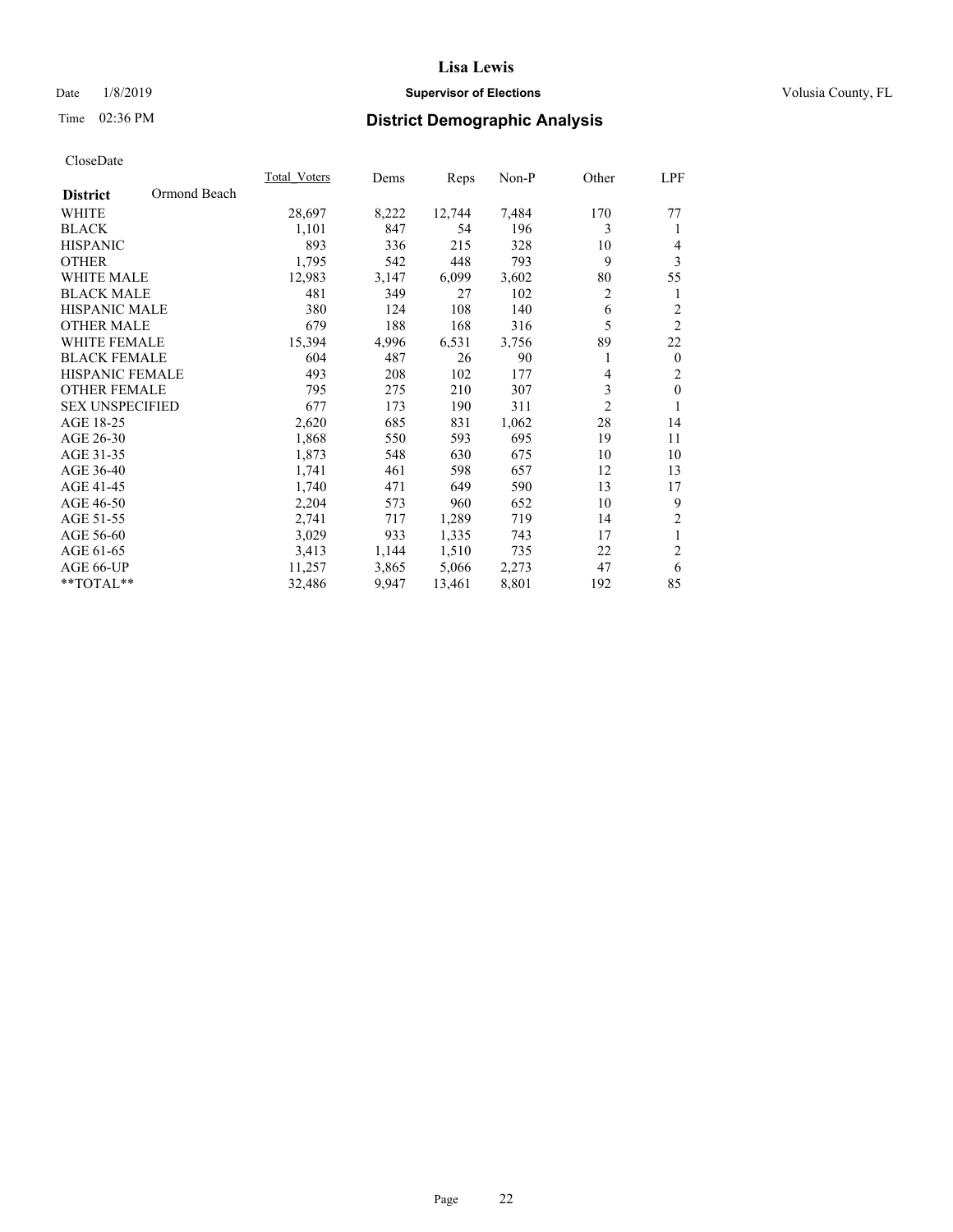## Date  $1/8/2019$  **Supervisor of Elections Supervisor of Elections** Volusia County, FL

| CloseDate |
|-----------|
|-----------|

|                        |         | Total Voters | Dems           | Reps             | Non-P          | Other    | LPF      |
|------------------------|---------|--------------|----------------|------------------|----------------|----------|----------|
| <b>District</b>        | Pierson |              |                |                  |                |          |          |
| WHITE                  |         | 583          | 168            | 295              | 113            | 3        | 4        |
| <b>BLACK</b>           |         | 46           | 39             | $\mathbf{0}$     | 7              | 0        | $\Omega$ |
| <b>HISPANIC</b>        |         | 177          | 81             | 12               | 84             | 0        | 0        |
| <b>OTHER</b>           |         | 33           | $\overline{7}$ | 7                | 19             | 0        | 0        |
| <b>WHITE MALE</b>      |         | 289          | 81             | 146              | 56             | 2        | 4        |
| <b>BLACK MALE</b>      |         | 21           | 19             | $\boldsymbol{0}$ | $\overline{2}$ | $\theta$ | 0        |
| <b>HISPANIC MALE</b>   |         | 88           | 43             | 6                | 39             | 0        | 0        |
| <b>OTHER MALE</b>      |         | 18           | 3              | 5                | 10             | 0        | 0        |
| <b>WHITE FEMALE</b>    |         | 289          | 87             | 145              | 56             |          | 0        |
| <b>BLACK FEMALE</b>    |         | 25           | 20             | $\mathbf{0}$     | 5              | 0        | 0        |
| <b>HISPANIC FEMALE</b> |         | 84           | 36             | 6                | 42             | 0        | 0        |
| <b>OTHER FEMALE</b>    |         | 8            | 3              |                  | 4              | 0        | 0        |
| <b>SEX UNSPECIFIED</b> |         | 17           | 3              | 5                | 9              | 0        | 0        |
| AGE 18-25              |         | 110          | 32             | 27               | 50             | 0        |          |
| AGE 26-30              |         | 77           | 32             | 16               | 28             | $_{0}$   |          |
| AGE 31-35              |         | 64           | 19             | 22               | 23             | 0        | 0        |
| AGE 36-40              |         | 58           | 14             | 20               | 23             | 0        |          |
| AGE 41-45              |         | 51           | 14             | 18               | 18             | 0        |          |
| AGE 46-50              |         | 61           | 17             | 25               | 18             |          | 0        |
| AGE 51-55              |         | 50           | 17             | 22               | 11             | 0        | $_{0}$   |
| AGE 56-60              |         | 84           | 31             | 33               | 20             | 0        | 0        |
| AGE 61-65              |         | 102          | 37             | 50               | 15             | 0        | 0        |
| AGE 66-UP              |         | 182          | 82             | 81               | 17             | 2        | 0        |
| **TOTAL**              |         | 839          | 295            | 314              | 223            | 3        | 4        |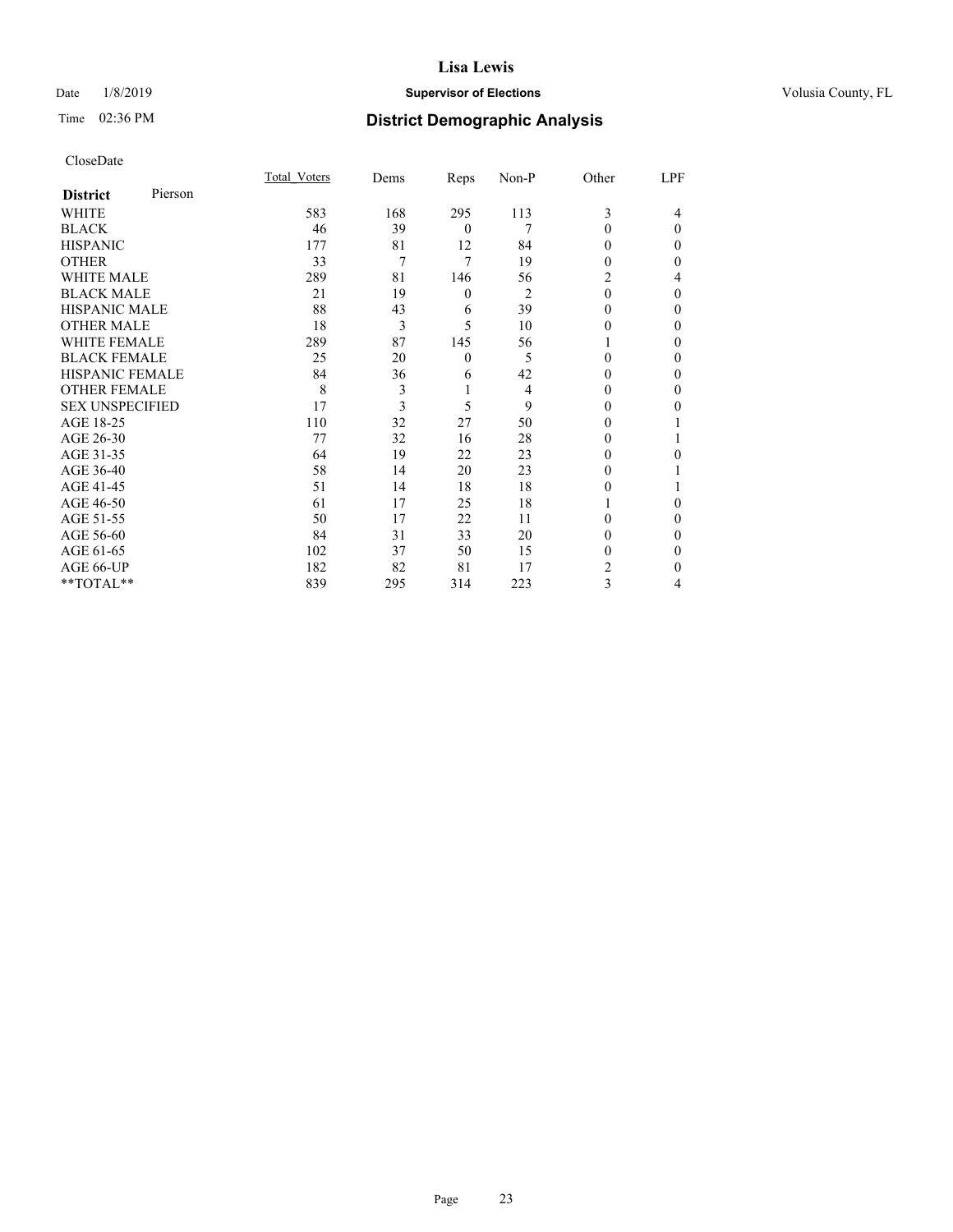## Date  $1/8/2019$  **Supervisor of Elections Supervisor of Elections** Volusia County, FL

# Time 02:36 PM **District Demographic Analysis**

|                        |             | Total Voters | Dems           | Reps           | Non-P    | Other          | LPF            |
|------------------------|-------------|--------------|----------------|----------------|----------|----------------|----------------|
| <b>District</b>        | Ponce Inlet |              |                |                |          |                |                |
| WHITE                  |             | 2,965        | 670            | 1,573          | 688      | 26             | 8              |
| <b>BLACK</b>           |             | 9            | 3              | 4              | 2        | 0              | $\theta$       |
| <b>HISPANIC</b>        |             | 63           | 17             | 26             | 19       | 0              | T              |
| <b>OTHER</b>           |             | 112          | 29             | 46             | 37       | 0              | $\theta$       |
| WHITE MALE             |             | 1,445        | 274            | 789            | 364      | 13             | 5              |
| <b>BLACK MALE</b>      |             | 5            | 1              | 2              | 2        | 0              | $\theta$       |
| <b>HISPANIC MALE</b>   |             | 25           | 7              | 10             | 8        | $_{0}$         | $\theta$       |
| <b>OTHER MALE</b>      |             | 43           | 13             | 18             | 12       | 0              | $\mathbf{0}$   |
| <b>WHITE FEMALE</b>    |             | 1,494        | 388            | 776            | 314      | 13             | 3              |
| <b>BLACK FEMALE</b>    |             | 4            | $\overline{2}$ | $\overline{2}$ | $\theta$ | 0              | $\theta$       |
| <b>HISPANIC FEMALE</b> |             | 38           | 10             | 16             | 11       | 0              | 1              |
| <b>OTHER FEMALE</b>    |             | 44           | 12             | 17             | 15       | 0              | $\theta$       |
| <b>SEX UNSPECIFIED</b> |             | 51           | 12             | 19             | 20       | $\mathbf{0}$   | $\mathbf{0}$   |
| AGE 18-25              |             | 163          | 29             | 69             | 62       | $\overline{2}$ | 1              |
| AGE 26-30              |             | 87           | 18             | 31             | 35       |                | 2              |
| AGE 31-35              |             | 61           | 19             | 24             | 18       | 0              | $\theta$       |
| AGE 36-40              |             | 92           | 21             | 36             | 35       | 0              | $\mathbf{0}$   |
| AGE 41-45              |             | 103          | 15             | 51             | 37       | 0              | $\theta$       |
| AGE 46-50              |             | 148          | 38             | 73             | 33       | $\overline{c}$ | 2              |
| AGE 51-55              |             | 235          | 41             | 127            | 64       | 1              | $\overline{2}$ |
| AGE 56-60              |             | 353          | 88             | 198            | 64       | $\overline{2}$ | 1              |
| AGE 61-65              |             | 417          | 90             | 227            | 90       | 10             | $\theta$       |
| AGE 66-UP              |             | 1,490        | 360            | 813            | 308      | 8              |                |
| **TOTAL**              |             | 3,149        | 719            | 1,649          | 746      | 26             | 9              |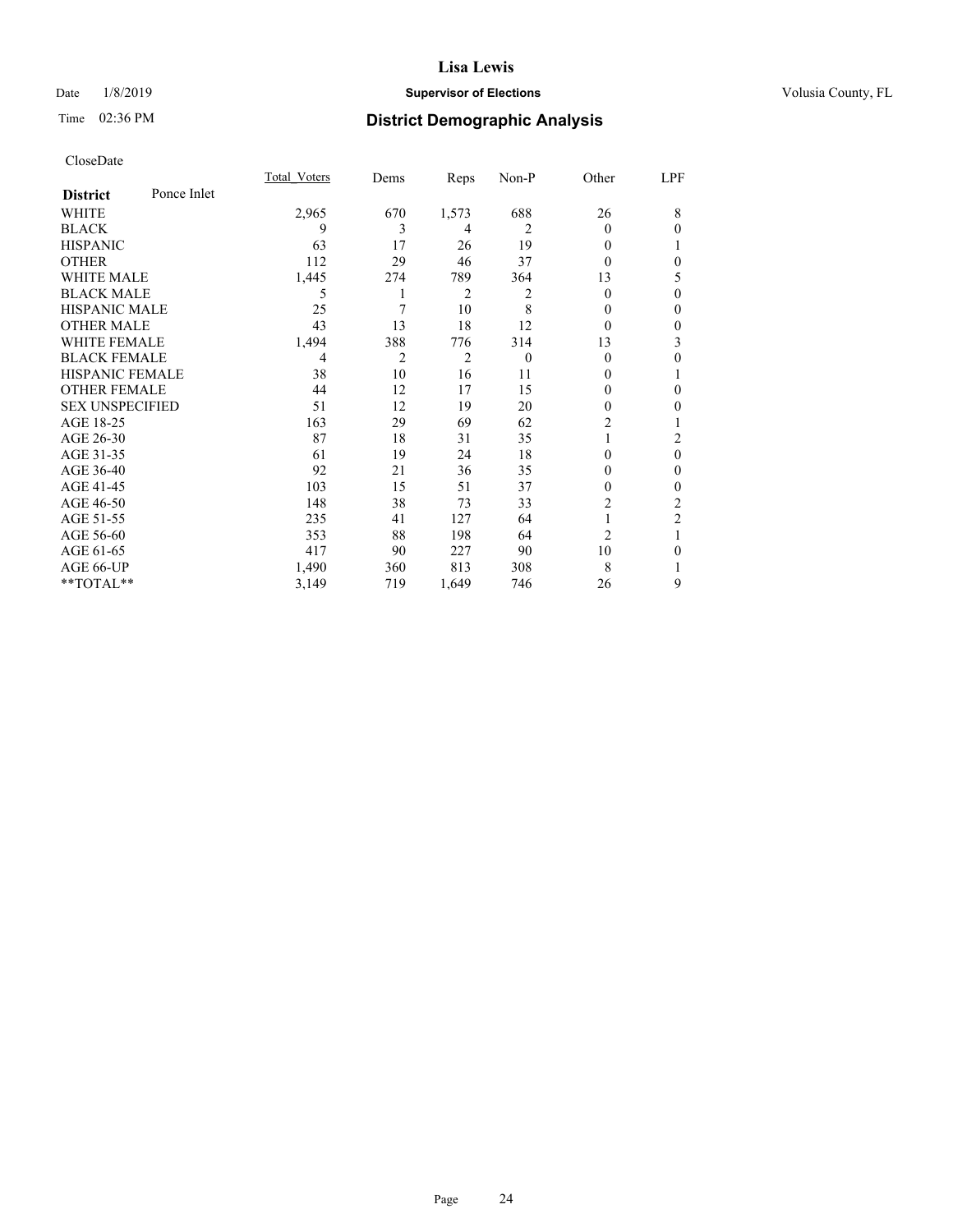## Date  $1/8/2019$  **Supervisor of Elections Supervisor of Elections** Volusia County, FL

# Time 02:36 PM **District Demographic Analysis**

|                        |             | Total Voters | Dems   | Reps   | Non-P  | Other | LPF            |
|------------------------|-------------|--------------|--------|--------|--------|-------|----------------|
| <b>District</b>        | Port Orange |              |        |        |        |       |                |
| WHITE                  |             | 38,442       | 11,048 | 15,955 | 11,051 | 277   | 111            |
| <b>BLACK</b>           |             | 1,381        | 1,010  | 74     | 285    | 9     | 3              |
| <b>HISPANIC</b>        |             | 1,679        | 616    | 381    | 664    | 12    | 6              |
| <b>OTHER</b>           |             | 2,301        | 723    | 542    | 1,011  | 18    | 7              |
| <b>WHITE MALE</b>      |             | 17,482       | 4,250  | 7,720  | 5,288  | 149   | 75             |
| <b>BLACK MALE</b>      |             | 579          | 400    | 43     | 131    | 4     | 1              |
| <b>HISPANIC MALE</b>   |             | 767          | 270    | 192    | 295    | 7     | 3              |
| <b>OTHER MALE</b>      |             | 864          | 259    | 219    | 370    | 9     | 7              |
| <b>WHITE FEMALE</b>    |             | 20,403       | 6,659  | 8,015  | 5,569  | 125   | 35             |
| <b>BLACK FEMALE</b>    |             | 782          | 594    | 31     | 151    | 5     | 1              |
| <b>HISPANIC FEMALE</b> |             | 879          | 335    | 182    | 354    | 5     | 3              |
| <b>OTHER FEMALE</b>    |             | 1,008        | 374    | 243    | 385    | 6     | $\mathbf{0}$   |
| <b>SEX UNSPECIFIED</b> |             | 1,039        | 256    | 307    | 468    | 6     | $\overline{2}$ |
| AGE 18-25              |             | 3,984        | 1,093  | 1,126  | 1,677  | 69    | 19             |
| AGE 26-30              |             | 2,931        | 848    | 897    | 1,143  | 28    | 15             |
| AGE 31-35              |             | 2,774        | 824    | 805    | 1,101  | 26    | 18             |
| AGE 36-40              |             | 2,761        | 774    | 905    | 1,045  | 23    | 14             |
| AGE 41-45              |             | 2,681        | 733    | 952    | 951    | 26    | 19             |
| AGE 46-50              |             | 3,135        | 851    | 1,297  | 959    | 19    | 9              |
| AGE 51-55              |             | 3,530        | 985    | 1,470  | 1,043  | 20    | 12             |
| AGE 56-60              |             | 4,186        | 1,287  | 1,787  | 1,079  | 26    | 7              |
| AGE 61-65              |             | 4,190        | 1,437  | 1,787  | 956    | 9     | 1              |
| AGE 66-UP              |             | 13,631       | 4,565  | 5,926  | 3,057  | 70    | 13             |
| $*$ TOTAL $*$          |             | 43,803       | 13,397 | 16,952 | 13,011 | 316   | 127            |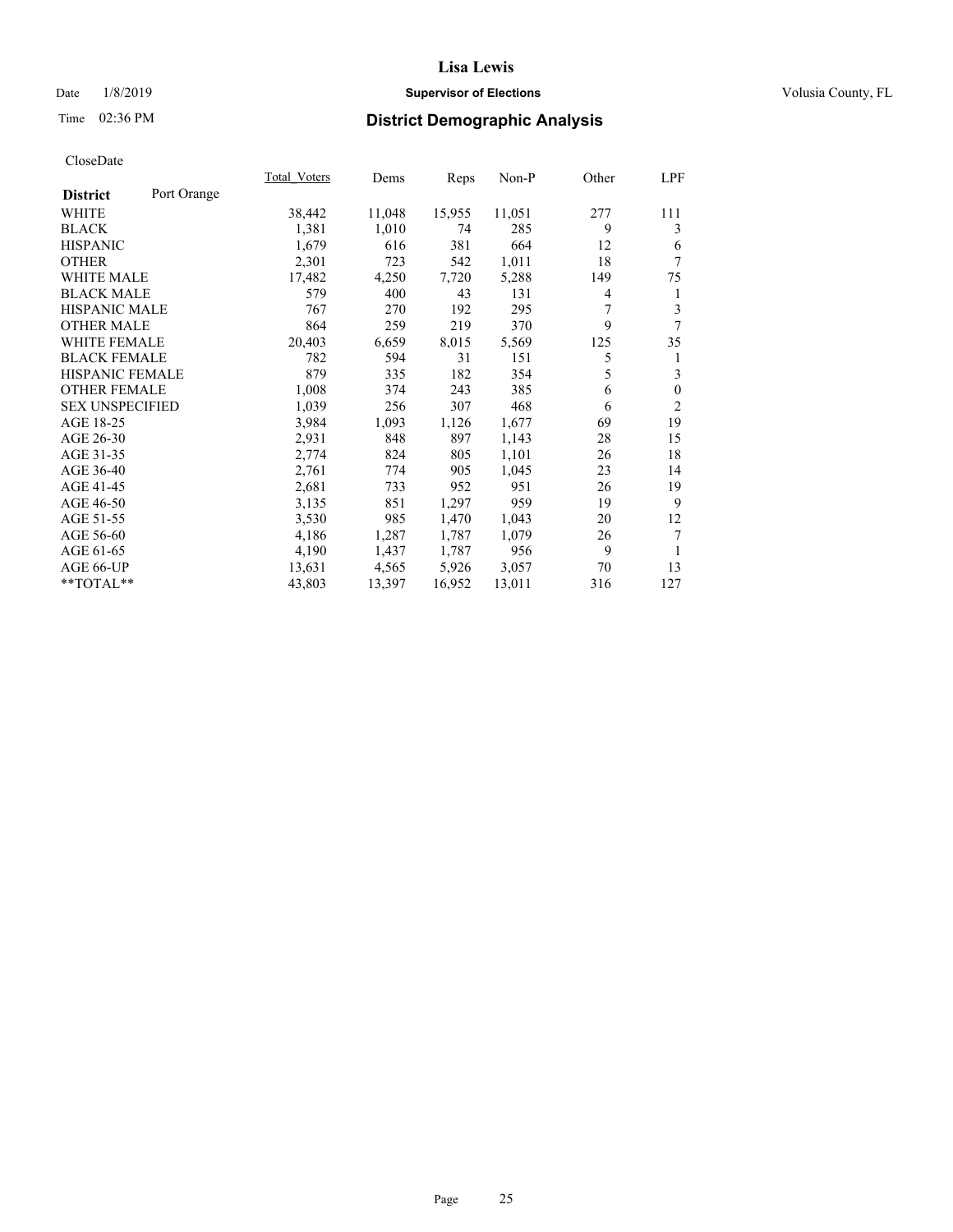## Date  $1/8/2019$  **Supervisor of Elections Supervisor of Elections** Volusia County, FL

## Time 02:36 PM **District Demographic Analysis**

|                        |               | Total Voters | Dems  | Reps  | Non-P | Other    | LPF              |
|------------------------|---------------|--------------|-------|-------|-------|----------|------------------|
| <b>District</b>        | South Daytona |              |       |       |       |          |                  |
| WHITE                  |               | 7,000        | 2,216 | 2,684 | 2,021 | 59       | 20               |
| <b>BLACK</b>           |               | 688          | 522   | 20    | 145   |          | $\mathbf{0}$     |
| <b>HISPANIC</b>        |               | 283          | 115   | 55    | 109   | 4        | $\Omega$         |
| <b>OTHER</b>           |               | 419          | 147   | 90    | 180   |          | 1                |
| WHITE MALE             |               | 3,170        | 838   | 1,326 | 969   | 25       | 12               |
| <b>BLACK MALE</b>      |               | 251          | 179   | 9     | 63    | $\theta$ | $\mathbf{0}$     |
| <b>HISPANIC MALE</b>   |               | 127          | 38    | 31    | 55    | 3        | $\mathbf{0}$     |
| <b>OTHER MALE</b>      |               | 147          | 51    | 37    | 58    |          | $\mathbf{0}$     |
| <b>WHITE FEMALE</b>    |               | 3,746        | 1,359 | 1,331 | 1,014 | 34       | 8                |
| <b>BLACK FEMALE</b>    |               | 430          | 339   | 10    | 80    |          | $\mathbf{0}$     |
| <b>HISPANIC FEMALE</b> |               | 147          | 73    | 24    | 49    |          | $\theta$         |
| <b>OTHER FEMALE</b>    |               | 189          | 74    | 45    | 69    | $\Omega$ | 1                |
| <b>SEX UNSPECIFIED</b> |               | 183          | 49    | 36    | 98    | $\theta$ | $\mathbf{0}$     |
| AGE 18-25              |               | 743          | 223   | 170   | 338   | 7        | 5                |
| AGE 26-30              |               | 633          | 208   | 156   | 257   | 9        | 3                |
| AGE 31-35              |               | 580          | 197   | 152   | 219   | 7        | 5                |
| AGE 36-40              |               | 527          | 195   | 127   | 200   | 5        | $\boldsymbol{0}$ |
| AGE 41-45              |               | 471          | 147   | 148   | 168   | 7        | 1                |
| AGE 46-50              |               | 603          | 202   | 224   | 173   |          | 3                |
| AGE 51-55              |               | 705          | 243   | 275   | 181   | 4        | $\overline{c}$   |
| AGE 56-60              |               | 893          | 311   | 347   | 232   | 3        | $\mathbf{0}$     |
| AGE 61-65              |               | 885          | 338   | 333   | 206   | 8        | $\theta$         |
| AGE 66-UP              |               | 2,350        | 936   | 917   | 481   | 14       | 2                |
| **TOTAL**              |               | 8,390        | 3,000 | 2,849 | 2,455 | 65       | 21               |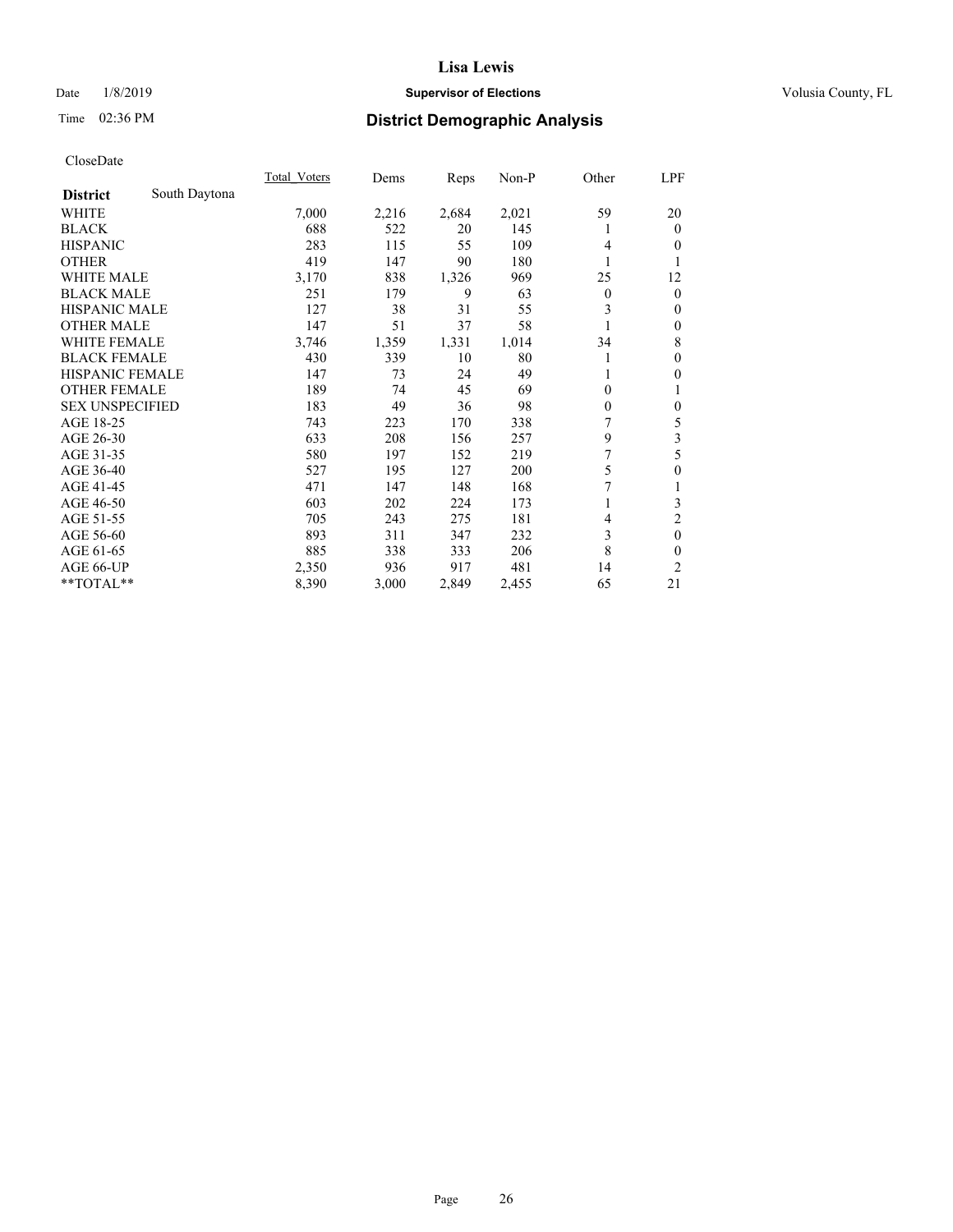## Date  $1/8/2019$  **Supervisor of Elections Supervisor of Elections** Volusia County, FL

# Time 02:36 PM **District Demographic Analysis**

|                        |               | Total Voters | Dems | Reps     | Non-P | Other | LPF |
|------------------------|---------------|--------------|------|----------|-------|-------|-----|
| <b>District</b>        | Flagler Beach |              |      |          |       |       |     |
| WHITE                  |               | 48           | 24   | 12       | 12    | 0     | 0   |
| <b>BLACK</b>           |               | 0            | 0    | $\Omega$ | 0     |       |     |
| <b>HISPANIC</b>        |               |              |      | 0        | 0     |       |     |
| <b>OTHER</b>           |               |              |      | 0        |       |       |     |
| <b>WHITE MALE</b>      |               | 18           |      | C        | 6     |       |     |
| <b>BLACK MALE</b>      |               |              |      |          |       |       |     |
| <b>HISPANIC MALE</b>   |               |              |      |          |       |       |     |
| <b>OTHER MALE</b>      |               |              |      |          |       |       |     |
| <b>WHITE FEMALE</b>    |               | 29           | 17   |          |       |       |     |
| <b>BLACK FEMALE</b>    |               | 0            |      | 0        |       |       |     |
| <b>HISPANIC FEMALE</b> |               |              |      |          |       |       |     |
| <b>OTHER FEMALE</b>    |               |              |      | $\theta$ |       |       |     |
| <b>SEX UNSPECIFIED</b> |               |              |      |          |       |       |     |
| AGE 18-25              |               |              |      |          |       |       |     |
| AGE 26-30              |               |              |      |          |       |       |     |
| AGE 31-35              |               |              |      |          |       |       |     |
| AGE 36-40              |               |              |      | $\theta$ |       |       |     |
| AGE 41-45              |               |              |      | $\theta$ |       |       |     |
| AGE 46-50              |               |              |      | 0        |       |       |     |
| AGE 51-55              |               |              |      |          |       |       |     |
| AGE 56-60              |               |              |      | 0        |       |       |     |
| AGE 61-65              |               |              |      |          |       |       |     |
| AGE 66-UP              |               | 40           | 20   | 12       | 8     |       |     |
| **TOTAL**              |               | 49           | 25   | 12       | 12    |       | 0   |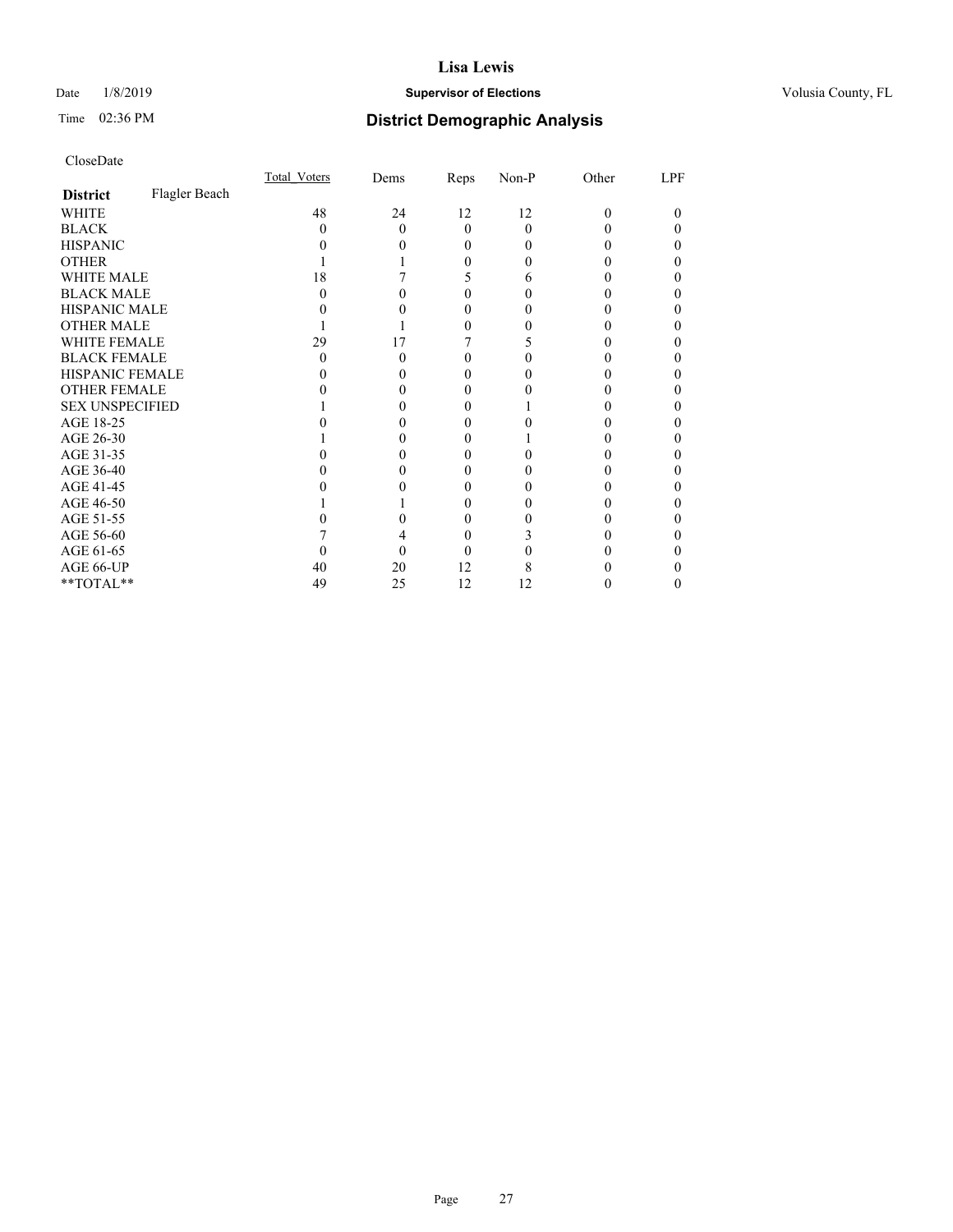## Date  $1/8/2019$  **Supervisor of Elections Supervisor of Elections** Volusia County, FL

# Time 02:36 PM **District Demographic Analysis**

|                        |                           | Total Voters | Dems   | Reps   | Non-P  | Other | LPF            |
|------------------------|---------------------------|--------------|--------|--------|--------|-------|----------------|
| <b>District</b>        | <b>Hospital Authority</b> |              |        |        |        |       |                |
| WHITE                  |                           | 105,853      | 28,517 | 46,650 | 29,703 | 603   | 380            |
| <b>BLACK</b>           |                           | 12,064       | 9,207  | 463    | 2,348  | 40    | 6              |
| <b>HISPANIC</b>        |                           | 26,262       | 11,868 | 3,922  | 10,330 | 102   | 40             |
| <b>OTHER</b>           |                           | 8,732        | 2,790  | 1,860  | 4,019  | 47    | 16             |
| WHITE MALE             |                           | 48,700       | 11,074 | 22,689 | 14,392 | 290   | 255            |
| <b>BLACK MALE</b>      |                           | 5,063        | 3,594  | 263    | 1,177  | 25    | 4              |
| <b>HISPANIC MALE</b>   |                           | 11,936       | 5,003  | 2,020  | 4,837  | 53    | 23             |
| <b>OTHER MALE</b>      |                           | 3,080        | 984    | 730    | 1,332  | 21    | 13             |
| <b>WHITE FEMALE</b>    |                           | 55,800       | 17,135 | 23,408 | 14,828 | 309   | 120            |
| <b>BLACK FEMALE</b>    |                           | 6,825        | 5,490  | 193    | 1,125  | 15    | $\overline{c}$ |
| <b>HISPANIC FEMALE</b> |                           | 13,876       | 6,661  | 1,860  | 5,291  | 48    | 16             |
| <b>OTHER FEMALE</b>    |                           | 3,733        | 1,394  | 797    | 1,522  | 17    | 3              |
| <b>SEX UNSPECIFIED</b> |                           | 3,896        | 1,046  | 934    | 1,896  | 14    | 6              |
| AGE 18-25              |                           | 15,774       | 4,808  | 3,643  | 7,114  | 138   | 71             |
| AGE 26-30              |                           | 11,573       | 3,636  | 3,009  | 4,798  | 70    | 60             |
| AGE 31-35              |                           | 11,082       | 3,478  | 2,963  | 4,507  | 69    | 65             |
| AGE 36-40              |                           | 10,923       | 3,588  | 2,951  | 4,264  | 58    | 62             |
| AGE 41-45              |                           | 10,528       | 3,430  | 3,194  | 3,811  | 57    | 36             |
| AGE 46-50              |                           | 11,950       | 3,802  | 4,277  | 3,761  | 69    | 41             |
| AGE 51-55              |                           | 13,224       | 4,226  | 5,236  | 3,678  | 48    | 36             |
| AGE 56-60              |                           | 14,552       | 4,928  | 5,938  | 3,595  | 66    | 25             |
| AGE 61-65              |                           | 13,853       | 5,053  | 5,526  | 3,190  | 69    | 15             |
| AGE 66-UP              |                           | 39,451       | 15,432 | 16,158 | 7,682  | 148   | 31             |
| $*$ TOTAL $*$          |                           | 152,911      | 52,382 | 52,895 | 46,400 | 792   | 442            |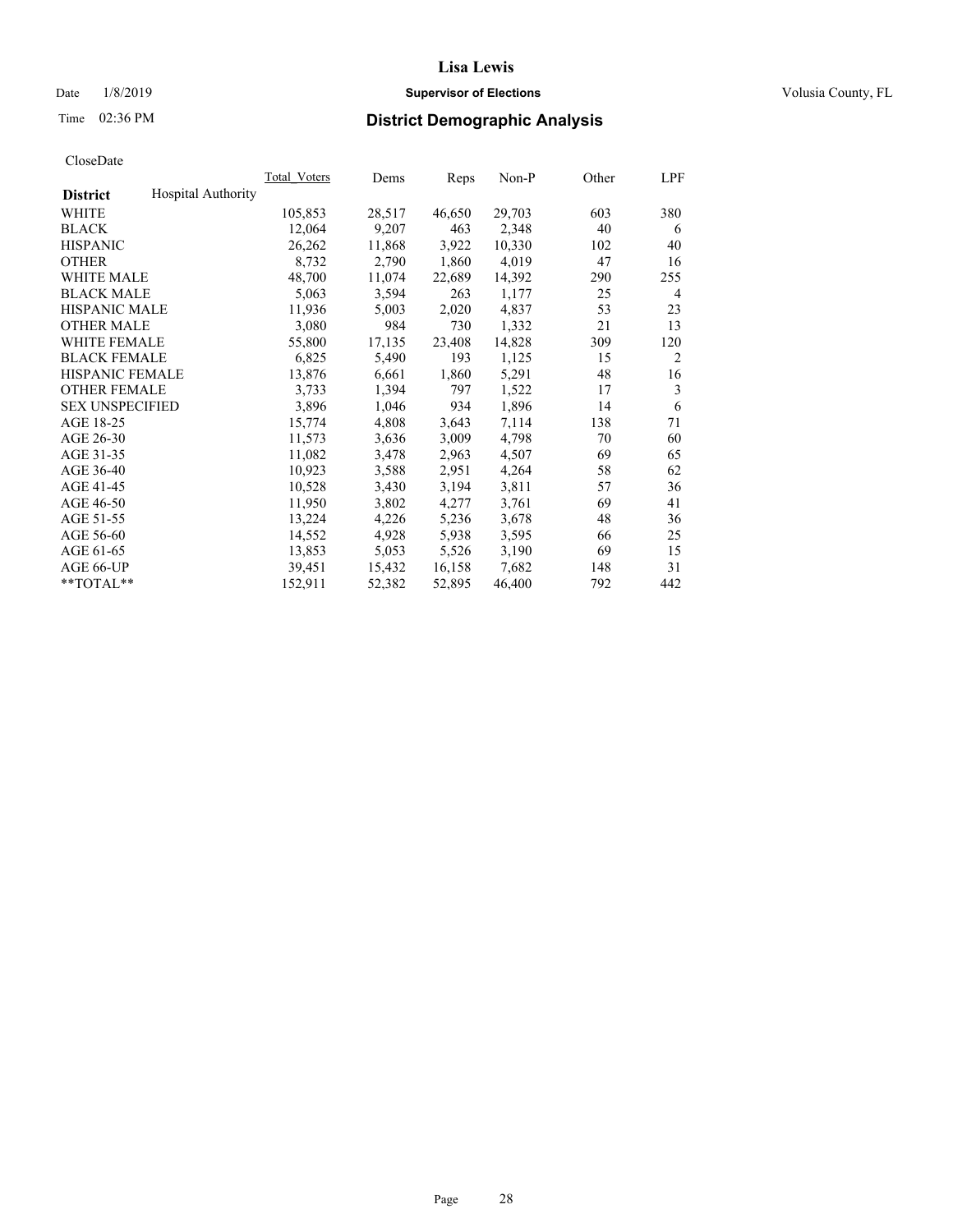## Date  $1/8/2019$  **Supervisor of Elections Supervisor of Elections** Volusia County, FL

| CloseDate |
|-----------|
|-----------|

|                        | Total Voters              | Dems  | Reps  | Non-P | Other          | LPF            |
|------------------------|---------------------------|-------|-------|-------|----------------|----------------|
| <b>District</b>        | Florida House District 24 |       |       |       |                |                |
| WHITE                  | 19,481                    | 5,061 | 9,313 | 4,928 | 117            | 62             |
| BLACK                  | 504                       | 388   | 15    | 96    | 4              | 1              |
| HISPANIC               | 1,393                     | 525   | 258   | 604   | 6              | $\theta$       |
| OTHER                  | 940                       | 230   | 287   | 414   | 7              | $\overline{c}$ |
| WHITE MALE             | 9,093                     | 2,012 | 4,523 | 2,450 | 62             | 46             |
| BLACK MALE             | 226                       | 162   | 10    | 51    | 2              | 1              |
| HISPANIC MALE          | 624                       | 227   | 120   | 274   | 3              | $\Omega$       |
| OTHER MALE             | 312                       | 68    | 102   | 138   | $\overline{2}$ | $\overline{c}$ |
| WHITE FEMALE           | 10,189                    | 3,021 | 4,693 | 2,404 | 55             | 16             |
| BLACK FEMALE           | 274                       | 222   | 5     | 45    | 2              | $\overline{0}$ |
| HISPANIC FEMALE        | 737                       | 287   | 135   | 312   | 3              | 0              |
| OTHER FEMALE           | 386                       | 114   | 128   | 140   | $\overline{4}$ | $\theta$       |
| <b>SEX UNSPECIFIED</b> | 477                       | 91    | 157   | 228   |                | $\Omega$       |
| AGE 18-25              | 1,684                     | 384   | 582   | 691   | 17             | 10             |
| AGE 26-30              | 1,121                     | 284   | 363   | 457   | 9              | 8              |
| AGE 31-35              | 1,006                     | 256   | 348   | 395   | 5              | 2              |
| AGE 36-40              | 963                       | 241   | 334   | 375   | 5              | 8              |
| AGE 41-45              | 980                       | 235   | 410   | 326   | 4              | 5              |
| AGE 46-50              | 1,282                     | 265   | 605   | 397   | 12             | 3              |
| AGE 51-55              | 1,709                     | 399   | 859   | 438   | 7              | 6              |
| AGE 56-60              | 2,352                     | 638   | 1,122 | 567   | 20             | 5              |
| AGE 61-65              | 2,582                     | 762   | 1,219 | 581   | 14             | 6              |
| AGE 66-UP              | 8,639                     | 2,740 | 4,031 | 1,815 | 41             | 12             |
| $*$ $TOTAL**$          | 22,318                    | 6,204 | 9,873 | 6,042 | 134            | 65             |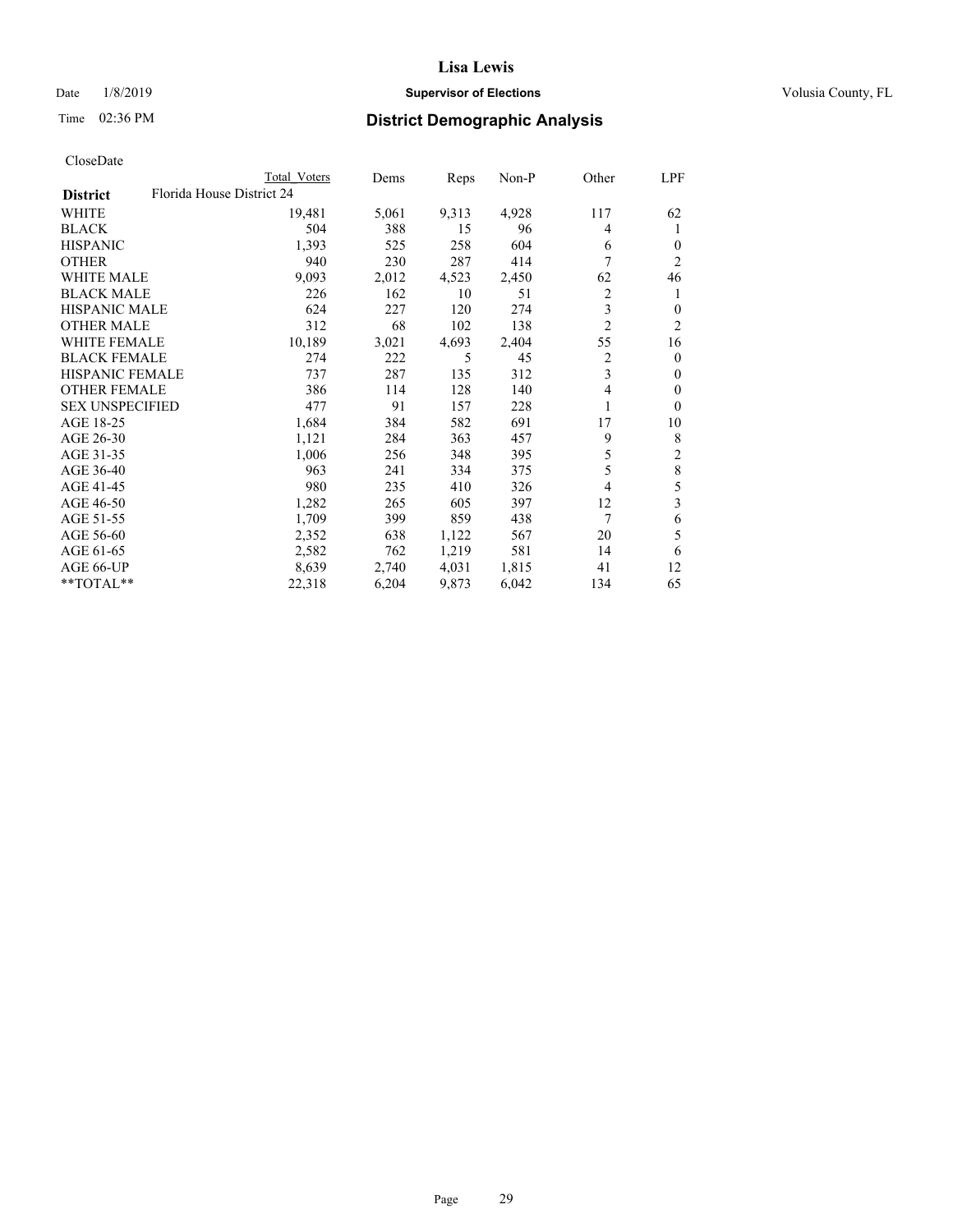## Date  $1/8/2019$  **Supervisor of Elections Supervisor of Elections** Volusia County, FL

| CloseDate |
|-----------|
|-----------|

|                        |                           | Total Voters | Dems   | Reps   | $Non-P$ | Other | LPF            |
|------------------------|---------------------------|--------------|--------|--------|---------|-------|----------------|
| <b>District</b>        | Florida House District 25 |              |        |        |         |       |                |
| WHITE                  |                           | 114,055      | 32,232 | 49,837 | 30,798  | 860   | 328            |
| <b>BLACK</b>           |                           | 3,524        | 2,610  | 183    | 703     | 21    | 7              |
| <b>HISPANIC</b>        |                           | 3,616        | 1,325  | 901    | 1,348   | 29    | 13             |
| <b>OTHER</b>           |                           | 6,178        | 1,830  | 1,560  | 2,733   | 39    | 16             |
| <b>WHITE MALE</b>      |                           | 52,629       | 12,662 | 24,270 | 15,044  | 429   | 224            |
| <b>BLACK MALE</b>      |                           | 1,540        | 1,053  | 93     | 377     | 13    | 4              |
| <b>HISPANIC MALE</b>   |                           | 1,618        | 552    | 436    | 606     | 18    | 6              |
| <b>OTHER MALE</b>      |                           | 2,344        | 658    | 633    | 1,022   | 19    | 12             |
| <b>WHITE FEMALE</b>    |                           | 60,057       | 19,218 | 25,029 | 15,283  | 425   | 102            |
| <b>BLACK FEMALE</b>    |                           | 1,937        | 1,520  | 88     | 319     | 8     | $\overline{2}$ |
| HISPANIC FEMALE        |                           | 1,928        | 750    | 448    | 712     | 11    | 7              |
| <b>OTHER FEMALE</b>    |                           | 2,699        | 940    | 696    | 1,047   | 14    | $\overline{c}$ |
| <b>SEX UNSPECIFIED</b> |                           | 2,621        | 644    | 788    | 1,172   | 12    | 5              |
| AGE 18-25              |                           | 9,713        | 2,542  | 2,952  | 4,020   | 148   | 51             |
| AGE 26-30              |                           | 7,093        | 1,987  | 2,202  | 2,778   | 74    | 52             |
| AGE 31-35              |                           | 6,947        | 2,018  | 2,147  | 2,667   | 69    | 46             |
| AGE 36-40              |                           | 6,815        | 1,889  | 2,246  | 2,572   | 65    | 43             |
| AGE 41-45              |                           | 6,735        | 1,806  | 2,473  | 2,345   | 58    | 53             |
| AGE 46-50              |                           | 8,449        | 2,231  | 3,506  | 2,616   | 67    | 29             |
| AGE 51-55              |                           | 10,408       | 2,684  | 4,707  | 2,921   | 75    | 21             |
| AGE 56-60              |                           | 12,781       | 3,681  | 5,817  | 3,179   | 85    | 19             |
| AGE 61-65              |                           | 13,672       | 4,456  | 5,992  | 3,120   | 89    | 15             |
| AGE 66-UP              |                           | 44.760       | 14,703 | 20,439 | 9,364   | 219   | 35             |
| $*$ TOTAL $*$          |                           | 127,373      | 37,997 | 52,481 | 35,582  | 949   | 364            |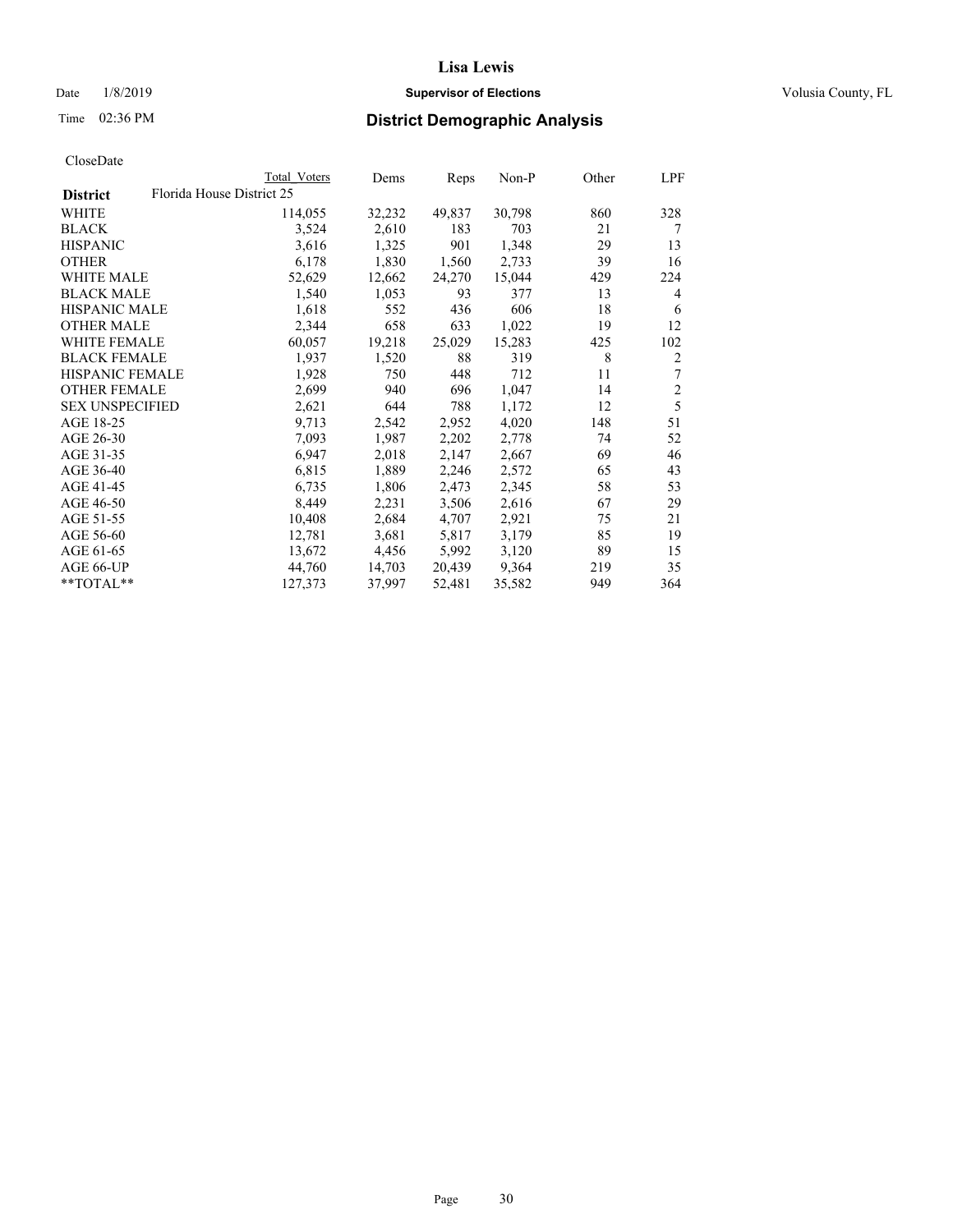## Date  $1/8/2019$  **Supervisor of Elections Supervisor of Elections** Volusia County, FL

| CloseDate |
|-----------|
|-----------|

|                        | Total Voters              | Dems   | Reps   | Non-P  | Other | LPF            |
|------------------------|---------------------------|--------|--------|--------|-------|----------------|
| <b>District</b>        | Florida House District 26 |        |        |        |       |                |
| WHITE                  | 74,545                    | 22,046 | 30,412 | 21,278 | 532   | 277            |
| BLACK                  | 20,436                    | 16,409 | 537    | 3,436  | 48    | 6              |
| <b>HISPANIC</b>        | 6,360                     | 2,759  | 1,078  | 2,465  | 43    | 15             |
| <b>OTHER</b>           | 6,536                     | 2,284  | 1,203  | 3,004  | 36    | 9              |
| <b>WHITE MALE</b>      | 34,342                    | 8,452  | 15,014 | 10,431 | 261   | 184            |
| <b>BLACK MALE</b>      | 7,768                     | 5,842  | 288    | 1,609  | 26    | 3              |
| <b>HISPANIC MALE</b>   | 2,789                     | 1,069  | 553    | 1,133  | 24    | 10             |
| <b>OTHER MALE</b>      | 2,301                     | 811    | 492    | 980    | 16    | $\overline{2}$ |
| <b>WHITE FEMALE</b>    | 39,243                    | 13,367 | 15,043 | 10,474 | 269   | 90             |
| <b>BLACK FEMALE</b>    | 12,274                    | 10,275 | 242    | 1,732  | 22    | 3              |
| HISPANIC FEMALE        | 3,418                     | 1,625  | 509    | 1,261  | 18    | 5              |
| <b>OTHER FEMALE</b>    | 2,648                     | 1,066  | 497    | 1,064  | 15    | 6              |
| <b>SEX UNSPECIFIED</b> | 3,092                     | 991    | 590    | 1,499  | 8     | $\overline{4}$ |
| AGE 18-25              | 13,506                    | 5,712  | 2,474  | 5,135  | 125   | 60             |
| AGE 26-30              | 8,549                     | 3,383  | 1,859  | 3,214  | 63    | 30             |
| AGE 31-35              | 7,634                     | 2,998  | 1,732  | 2,800  | 54    | 50             |
| AGE 36-40              | 7,115                     | 2,851  | 1,697  | 2,496  | 37    | 34             |
| AGE 41-45              | 6,452                     | 2,444  | 1,784  | 2,168  | 39    | 17             |
| AGE 46-50              | 7,516                     | 2,779  | 2,457  | 2,207  | 42    | 31             |
| AGE 51-55              | 8,621                     | 3,272  | 3,011  | 2,275  | 41    | 22             |
| AGE 56-60              | 9,937                     | 3,874  | 3,595  | 2,392  | 54    | 22             |
| AGE 61-65              | 9,855                     | 4,137  | 3,552  | 2,095  | 59    | 12             |
| AGE 66-UP              | 28,691                    | 12,047 | 11,069 | 5,401  | 145   | 29             |
| **TOTAL**              | 107,877                   | 43,498 | 33,230 | 30,183 | 659   | 307            |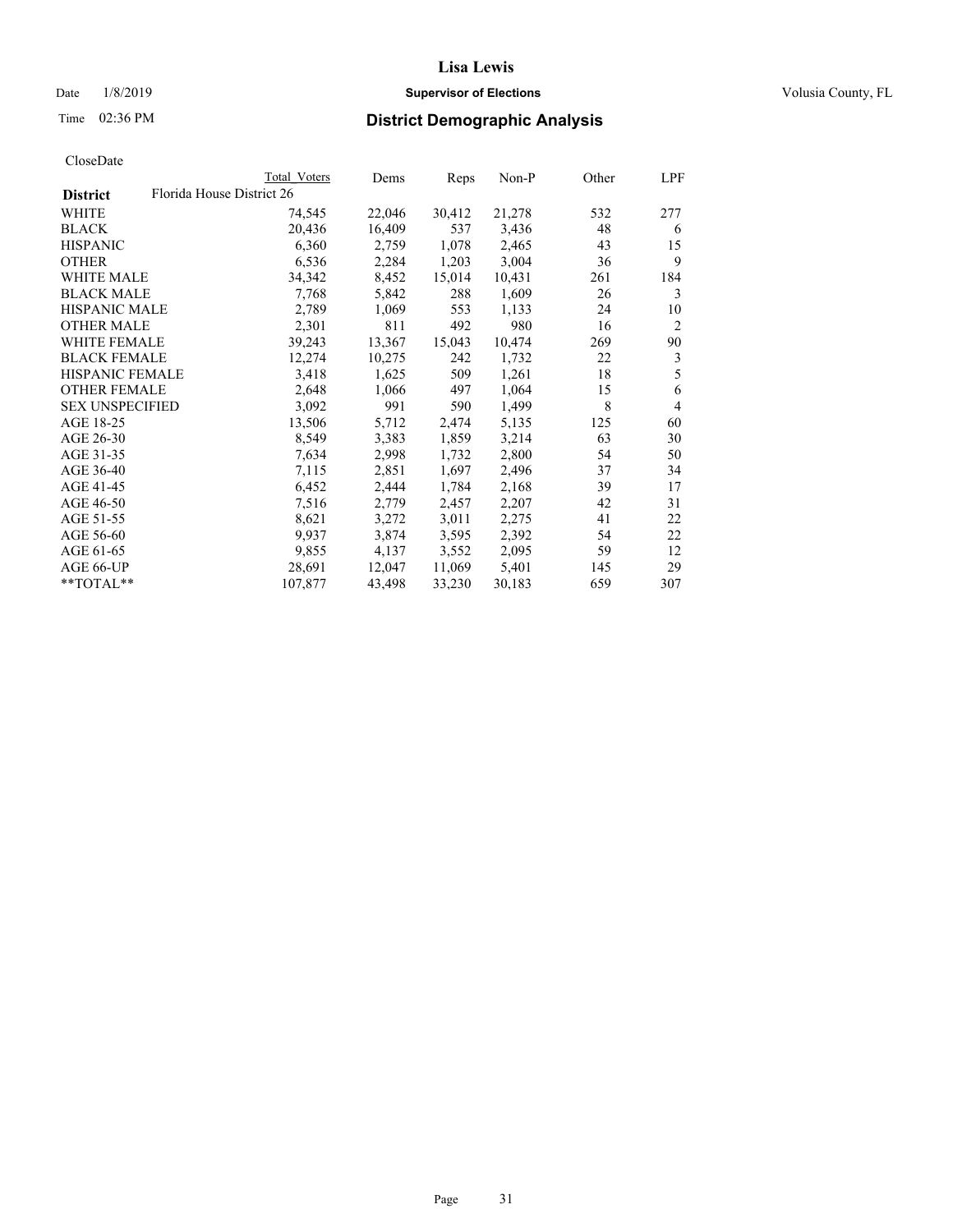## Date  $1/8/2019$  **Supervisor of Elections Supervisor of Elections** Volusia County, FL

|                        | Total Voters              | Dems   | Reps   | Non-P  | Other | LPF          |
|------------------------|---------------------------|--------|--------|--------|-------|--------------|
| <b>District</b>        | Florida House District 27 |        |        |        |       |              |
| WHITE                  | 79,159                    | 21,227 | 33,926 | 23,296 | 457   | 253          |
| BLACK                  | 7,805                     | 5,825  | 341    | 1,611  | 26    | 2            |
| HISPANIC               | 21,659                    | 9,924  | 3,185  | 8,443  | 79    | 28           |
| OTHER                  | 6,247                     | 1,989  | 1,318  | 2,898  | 30    | 12           |
| WHITE MALE             | 36,560                    | 8,348  | 16,649 | 11,192 | 205   | 166          |
| BLACK MALE             | 3,406                     | 2,357  | 199    | 832    | 16    | 2            |
| HISPANIC MALE          | 9,948                     | 4,212  | 1,657  | 4,020  | 43    | 16           |
| <b>OTHER MALE</b>      | 2,179                     | 676    | 525    | 955    | 13    | 10           |
| WHITE FEMALE           | 41,574                    | 12,646 | 16,866 | 11,728 | 249   | 85           |
| BLACK FEMALE           | 4,287                     | 3,387  | 138    | 752    | 10    | $\mathbf{0}$ |
| HISPANIC FEMALE        | 11,362                    | 5,547  | 1,497  | 4,271  | 36    | 11           |
| OTHER FEMALE           | 2,715                     | 1,035  | 580    | 1,087  | 11    | 2            |
| <b>SEX UNSPECIFIED</b> | 2,837                     | 756    | 659    | 1,410  | 9     | 3            |
| AGE 18-25              | 11,116                    | 3,297  | 2,427  | 5,248  | 103   | 41           |
| AGE 26-30              | 8,462                     | 2,615  | 2,157  | 3,595  | 54    | 41           |
| AGE 31-35              | 8,248                     | 2,580  | 2,146  | 3,431  | 44    | 47           |
| AGE 36-40              | 8,045                     | 2,598  | 2,077  | 3,287  | 45    | 38           |
| AGE 41-45              | 8,050                     | 2,596  | 2,375  | 3,005  | 42    | 32           |
| AGE 46-50              | 9,039                     | 2,860  | 3,158  | 2,942  | 49    | 30           |
| AGE 51-55              | 10,027                    | 3,232  | 3,810  | 2,914  | 46    | 25           |
| AGE 56-60              | 11,229                    | 3,749  | 4,472  | 2,941  | 55    | 12           |
| AGE 61-65              | 10,683                    | 3,848  | 4,121  | 2,642  | 56    | 16           |
| AGE 66-UP              | 29,971                    | 11,590 | 12,027 | 6,243  | 98    | 13           |
| **TOTAL**              | 114,870                   | 38,965 | 38,770 | 36,248 | 592   | 295          |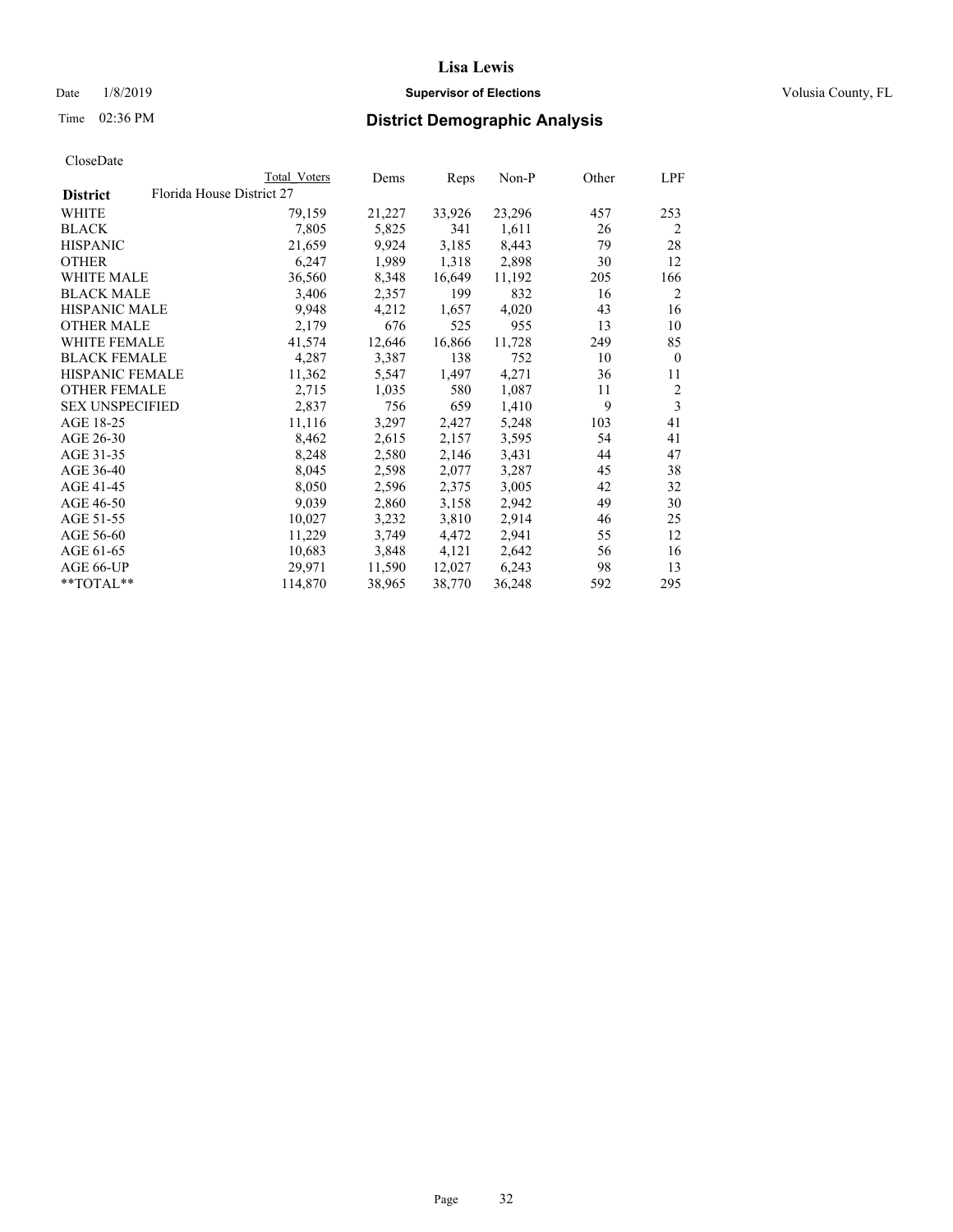## Date  $1/8/2019$  **Supervisor of Elections Supervisor of Elections** Volusia County, FL

# Time 02:36 PM **District Demographic Analysis**

|                                            | Total Voters | Dems   | Reps   | $Non-P$ | Other | LPF            |
|--------------------------------------------|--------------|--------|--------|---------|-------|----------------|
| School Board District 1<br><b>District</b> |              |        |        |         |       |                |
| WHITE                                      | 60,610       | 16,368 | 27,675 | 15,986  | 357   | 224            |
| <b>BLACK</b>                               | 5,624        | 4,424  | 180    | 1,000   | 17    | 3              |
| <b>HISPANIC</b>                            | 7,108        | 2,957  | 1,284  | 2,806   | 45    | 16             |
| <b>OTHER</b>                               | 4,173        | 1,294  | 952    | 1,897   | 22    | 8              |
| WHITE MALE                                 | 27,666       | 6,198  | 13,400 | 7,746   | 168   | 154            |
| <b>BLACK MALE</b>                          | 2,246        | 1,658  | 84     | 493     | 10    | 1              |
| <b>HISPANIC MALE</b>                       | 3,085        | 1,171  | 644    | 1,238   | 22    | 10             |
| <b>OTHER MALE</b>                          | 1,495        | 477    | 371    | 631     | 10    | 6              |
| WHITE FEMALE                               | 32,223       | 10,010 | 13,974 | 7,986   | 187   | 66             |
| <b>BLACK FEMALE</b>                        | 3,295        | 2,709  | 93     | 484     | 7     | 2              |
| HISPANIC FEMALE                            | 3,887        | 1,728  | 626    | 1,505   | 22    | 6              |
| <b>OTHER FEMALE</b>                        | 1,759        | 616    | 401    | 730     | 10    | 2              |
| <b>SEX UNSPECIFIED</b>                     | 1,858        | 476    | 497    | 876     | 5     | 4              |
| AGE 18-25                                  | 7,609        | 2,289  | 1,989  | 3,211   | 74    | 46             |
| AGE 26-30                                  | 5,212        | 1,582  | 1,524  | 2,043   | 37    | 26             |
| AGE 31-35                                  | 5,023        | 1,463  | 1,531  | 1,963   | 31    | 35             |
| AGE 36-40                                  | 5,179        | 1,598  | 1,601  | 1,920   | 24    | 36             |
| AGE 41-45                                  | 4,828        | 1,462  | 1,672  | 1,641   | 33    | 20             |
| AGE 46-50                                  | 5,723        | 1,687  | 2,237  | 1,737   | 38    | 24             |
| AGE 51-55                                  | 6,342        | 1,833  | 2,807  | 1,653   | 29    | 20             |
| AGE 56-60                                  | 7,172        | 2,296  | 3,186  | 1,636   | 38    | 16             |
| AGE 61-65                                  | 7,221        | 2,465  | 3,143  | 1,569   | 40    | $\overline{4}$ |
| AGE 66-UP                                  | 23,205       | 8,367  | 10,401 | 4,316   | 97    | 24             |
| **TOTAL**                                  | 77,515       | 25,043 | 30,091 | 21,689  | 441   | 251            |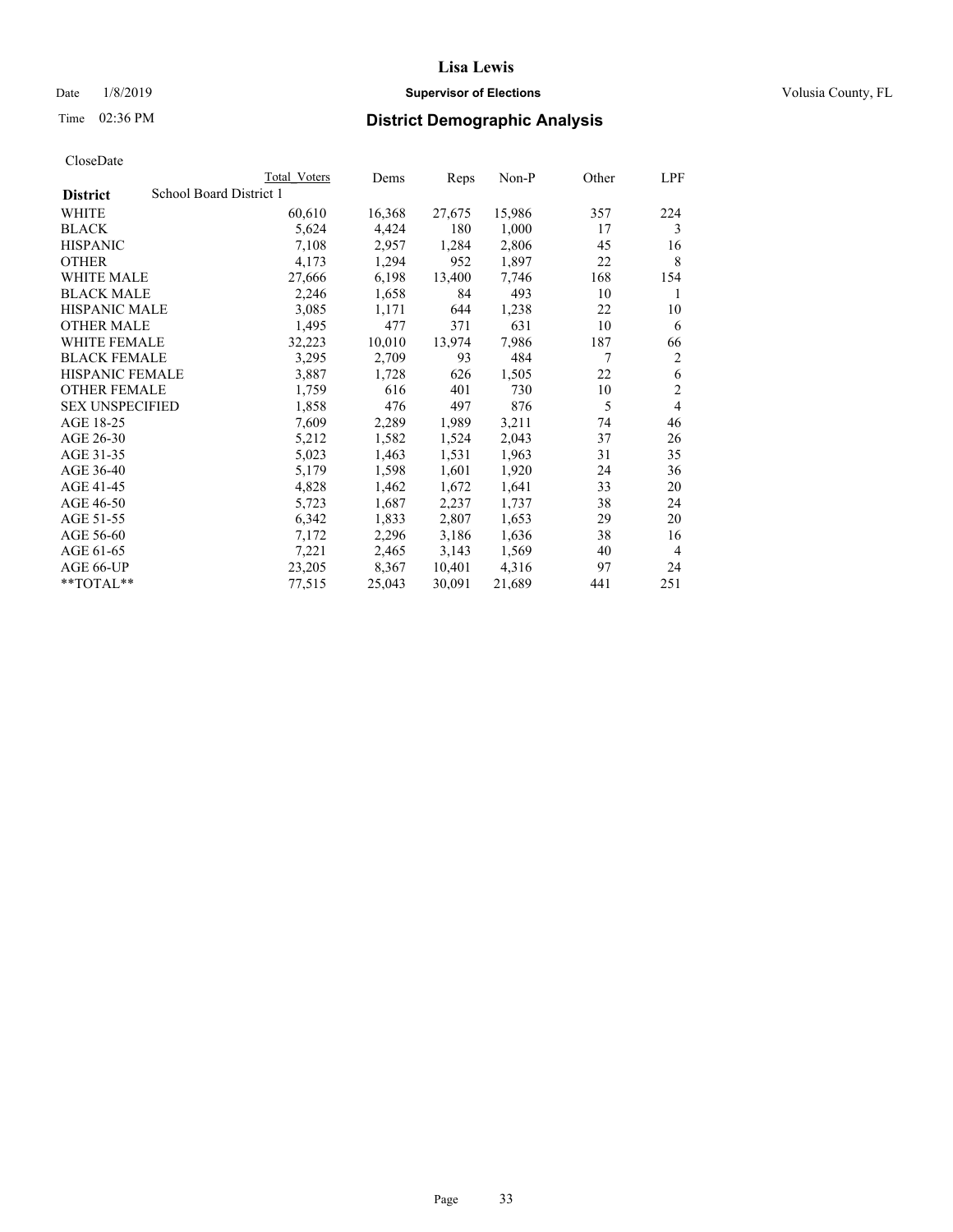## Date  $1/8/2019$  **Supervisor of Elections Supervisor of Elections** Volusia County, FL

## Time 02:36 PM **District Demographic Analysis**

|                        | Total Voters            | Dems   | Reps   | Non-P  | Other | LPF            |
|------------------------|-------------------------|--------|--------|--------|-------|----------------|
| <b>District</b>        | School Board District 2 |        |        |        |       |                |
| WHITE                  | 50,621                  | 15,081 | 20,226 | 14,725 | 422   | 167            |
| <b>BLACK</b>           | 12,525                  | 10,017 | 327    | 2,144  | 33    | 4              |
| <b>HISPANIC</b>        | 2,753                   | 1,171  | 517    | 1,039  | 24    | 2              |
| <b>OTHER</b>           | 4,301                   | 1,503  | 803    | 1,953  | 32    | 10             |
| WHITE MALE             | 23,666                  | 5,988  | 10,119 | 7,245  | 206   | 108            |
| <b>BLACK MALE</b>      | 4,702                   | 3,532  | 172    | 982    | 16    | $\mathbf{0}$   |
| <b>HISPANIC MALE</b>   | 1,258                   | 458    | 275    | 508    | 17    | $\mathbf{0}$   |
| <b>OTHER MALE</b>      | 1,536                   | 521    | 340    | 658    | 12    | 5              |
| WHITE FEMALE           | 26,254                  | 8,911  | 9,867  | 7,204  | 213   | 59             |
| <b>BLACK FEMALE</b>    | 7,549                   | 6,281  | 151    | 1,097  | 17    | 3              |
| <b>HISPANIC FEMALE</b> | 1,419                   | 678    | 236    | 496    | 7     | $\overline{c}$ |
| <b>OTHER FEMALE</b>    | 1,764                   | 713    | 327    | 706    | 15    | 3              |
| <b>SEX UNSPECIFIED</b> | 2,052                   | 690    | 386    | 965    | 8     | 3              |
| AGE 18-25              | 8,611                   | 3,874  | 1,396  | 3,210  | 101   | 30             |
| AGE 26-30              | 5,161                   | 2,087  | 1,097  | 1,902  | 49    | 26             |
| AGE 31-35              | 4,413                   | 1,782  | 950    | 1,612  | 37    | 32             |
| AGE 36-40              | 3,932                   | 1,616  | 865    | 1,403  | 35    | 13             |
| AGE 41-45              | 3,533                   | 1,352  | 944    | 1,192  | 27    | 18             |
| AGE 46-50              | 4,286                   | 1,595  | 1,346  | 1,296  | 31    | 18             |
| AGE 51-55              | 5,471                   | 2,026  | 1,853  | 1,536  | 44    | 12             |
| AGE 56-60              | 6,805                   | 2,562  | 2,522  | 1,673  | 40    | 8              |
| AGE 61-65              | 6,870                   | 2,708  | 2,543  | 1,571  | 41    | 7              |
| AGE 66-UP              | 21,118                  | 8,170  | 8,357  | 4,466  | 106   | 19             |
| $*$ $TOTAL**$          | 70,200                  | 27,772 | 21,873 | 19,861 | 511   | 183            |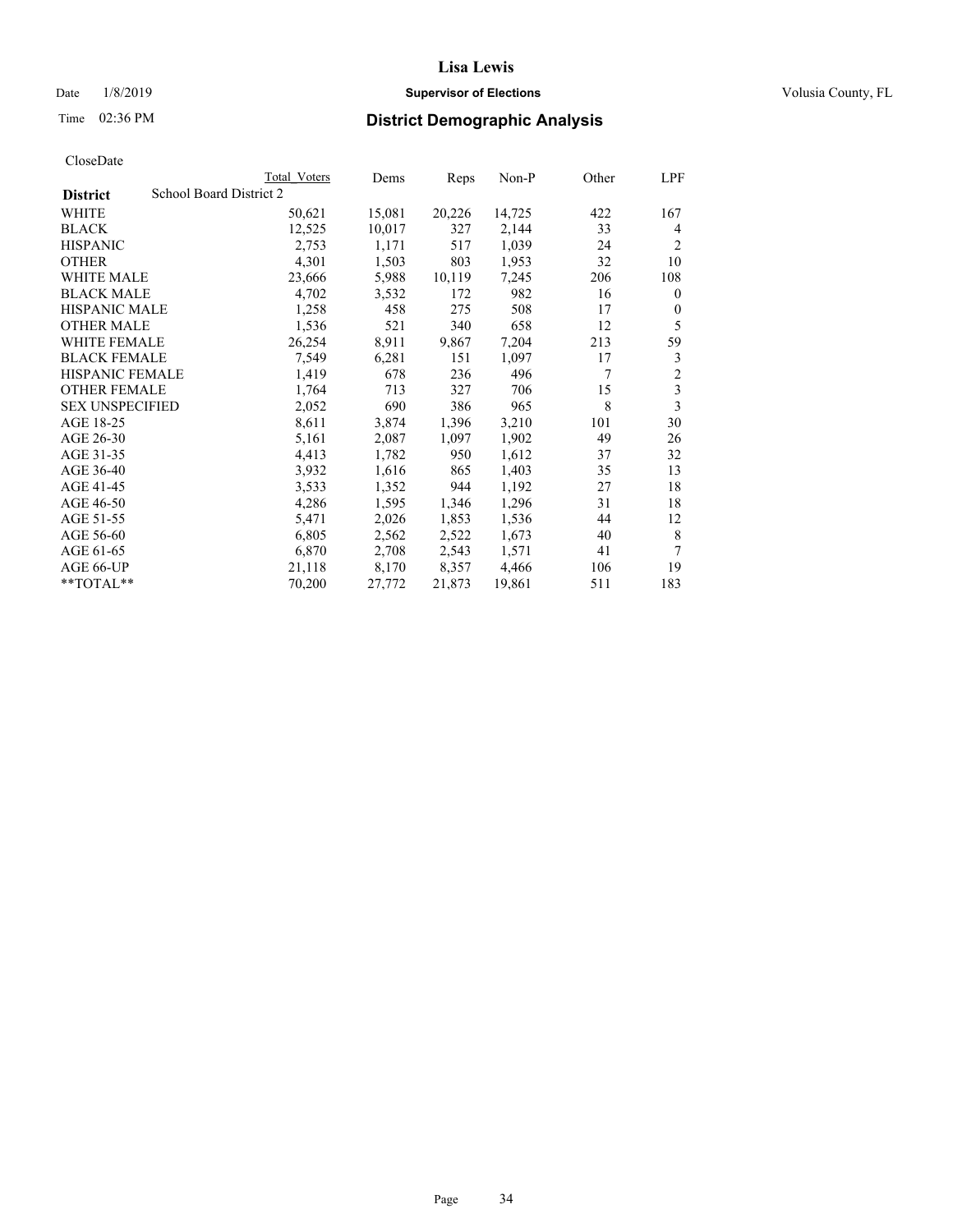## Date  $1/8/2019$  **Supervisor of Elections Supervisor of Elections** Volusia County, FL

## Time 02:36 PM **District Demographic Analysis**

|                        | Total Voters            | Dems   | Reps   | Non-P  | Other | LPF            |
|------------------------|-------------------------|--------|--------|--------|-------|----------------|
| <b>District</b>        | School Board District 3 |        |        |        |       |                |
| WHITE                  | 73,470                  | 20,428 | 32,082 | 20,204 | 556   | 200            |
| <b>BLACK</b>           | 2,149                   | 1,665  | 92     | 381    | 8     | 3              |
| <b>HISPANIC</b>        | 1,861                   | 645    | 495    | 702    | 13    | 6              |
| <b>OTHER</b>           | 3,244                   | 932    | 857    | 1,433  | 15    | 7              |
| WHITE MALE             | 33,931                  | 8,015  | 15,702 | 9,816  | 263   | 135            |
| <b>BLACK MALE</b>      | 947                     | 684    | 45     | 210    | 5     | 3              |
| <b>HISPANIC MALE</b>   | 830                     | 273    | 231    | 317    | 6     | 3              |
| <b>OTHER MALE</b>      | 1,172                   | 321    | 349    | 487    | 10    | 5              |
| <b>WHITE FEMALE</b>    | 38,681                  | 12,204 | 16,022 | 10,102 | 290   | 63             |
| <b>BLACK FEMALE</b>    | 1,175                   | 957    | 47     | 168    | 3     | $\mathbf{0}$   |
| <b>HISPANIC FEMALE</b> | 994                     | 361    | 253    | 370    |       | 3              |
| <b>OTHER FEMALE</b>    | 1,397                   | 484    | 398    | 509    | 4     | $\overline{c}$ |
| <b>SEX UNSPECIFIED</b> | 1,596                   | 371    | 479    | 740    | 4     | $\overline{2}$ |
| AGE 18-25              | 5,977                   | 1,536  | 1,833  | 2,481  | 96    | 31             |
| AGE 26-30              | 4,278                   | 1,159  | 1,327  | 1,724  | 41    | 27             |
| AGE 31-35              | 4,346                   | 1,235  | 1,327  | 1,719  | 42    | 23             |
| AGE 36-40              | 4,419                   | 1,172  | 1,496  | 1,695  | 31    | 25             |
| AGE 41-45              | 4,457                   | 1,153  | 1,677  | 1,561  | 37    | 29             |
| AGE 46-50              | 5,484                   | 1,412  | 2,318  | 1,700  | 39    | 15             |
| AGE 51-55              | 6,387                   | 1,631  | 2,900  | 1,793  | 46    | 17             |
| AGE 56-60              | 8,177                   | 2,285  | 3,759  | 2,060  | 58    | 15             |
| AGE 61-65              | 8,736                   | 2,845  | 3,797  | 2,023  | 58    | 13             |
| AGE 66-UP              | 28,463                  | 9,242  | 13,092 | 5,964  | 144   | 21             |
| $*$ $TOTAL**$          | 80,724                  | 23,670 | 33,526 | 22,720 | 592   | 216            |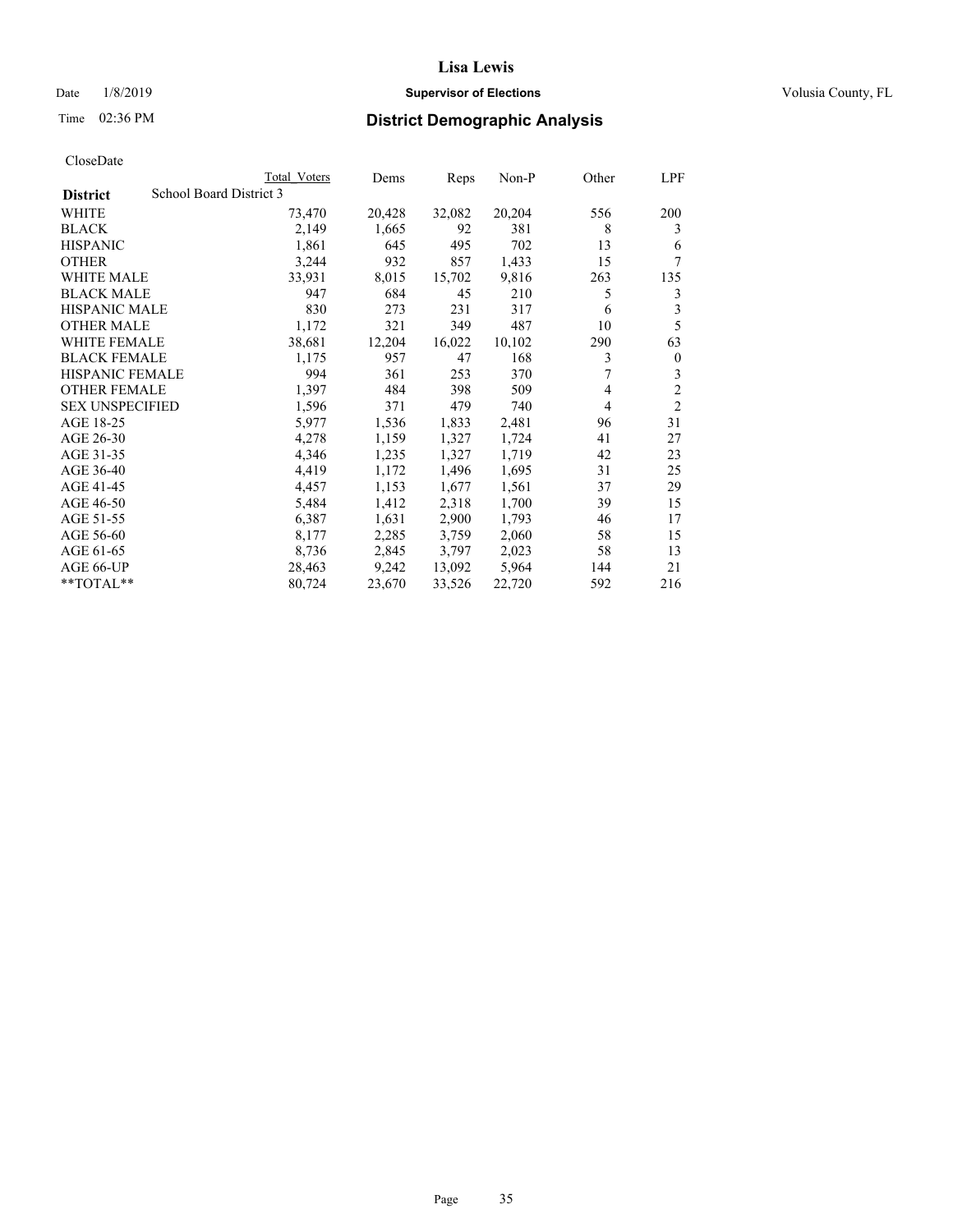## Date  $1/8/2019$  **Supervisor of Elections Supervisor of Elections** Volusia County, FL

## Time 02:36 PM **District Demographic Analysis**

|                        |                         | Total Voters | Dems   | Reps   | Non-P  | Other | LPF            |
|------------------------|-------------------------|--------------|--------|--------|--------|-------|----------------|
| <b>District</b>        | School Board District 4 |              |        |        |        |       |                |
| WHITE                  |                         | 61,885       | 17,781 | 26,628 | 16,881 | 412   | 183            |
| <b>BLACK</b>           |                         | 5,687        | 4,464  | 199    | 1,001  | 19    | 4              |
| <b>HISPANIC</b>        |                         | 2,657        | 1,048  | 555    | 1,025  | 20    | 9              |
| <b>OTHER</b>           |                         | 3,883        | 1,175  | 921    | 1,760  | 20    | 7              |
| WHITE MALE             |                         | 28,482       | 6,909  | 12,977 | 8,257  | 211   | 128            |
| <b>BLACK MALE</b>      |                         | 2,289        | 1,646  | 115    | 512    | 12    | 4              |
| <b>HISPANIC MALE</b>   |                         | 1,178        | 418    | 274    | 467    | 13    | 6              |
| <b>OTHER MALE</b>      |                         | 1,426        | 402    | 359    | 653    | 8     | $\overline{4}$ |
| WHITE FEMALE           |                         | 32,711       | 10,720 | 13,382 | 8,354  | 200   | 55             |
| <b>BLACK FEMALE</b>    |                         | 3,316        | 2,753  | 82     | 474    | 7     | $\mathbf{0}$   |
| <b>HISPANIC FEMALE</b> |                         | 1,423        | 611    | 271    | 531    |       | 3              |
| <b>OTHER FEMALE</b>    |                         | 1,666        | 605    | 408    | 643    | 8     | $\overline{c}$ |
| <b>SEX UNSPECIFIED</b> |                         | 1,620        | 404    | 434    | 776    | 5     | 1              |
| AGE 18-25              |                         | 6,158        | 1,839  | 1,740  | 2,485  | 62    | 32             |
| AGE 26-30              |                         | 4,633        | 1,487  | 1,274  | 1,806  | 45    | 21             |
| AGE 31-35              |                         | 4,326        | 1,443  | 1,242  | 1,589  | 27    | 25             |
| AGE 36-40              |                         | 3,961        | 1,278  | 1,147  | 1,481  | 29    | 26             |
| AGE 41-45              |                         | 3,952        | 1,209  | 1,325  | 1,369  | 23    | 26             |
| AGE 46-50              |                         | 4,932        | 1,409  | 1,964  | 1,507  | 33    | 19             |
| AGE 51-55              |                         | 6,160        | 1,828  | 2,631  | 1,659  | 32    | 10             |
| AGE 56-60              |                         | 7,357        | 2,344  | 3,055  | 1,893  | 54    | 11             |
| AGE 61-65              |                         | 7,863        | 2,759  | 3,260  | 1,778  | 52    | 14             |
| AGE 66-UP              |                         | 24,770       | 8,872  | 10,665 | 5,100  | 114   | 19             |
| $*$ $TOTAL**$          |                         | 74,112       | 24,468 | 28,303 | 20,667 | 471   | 203            |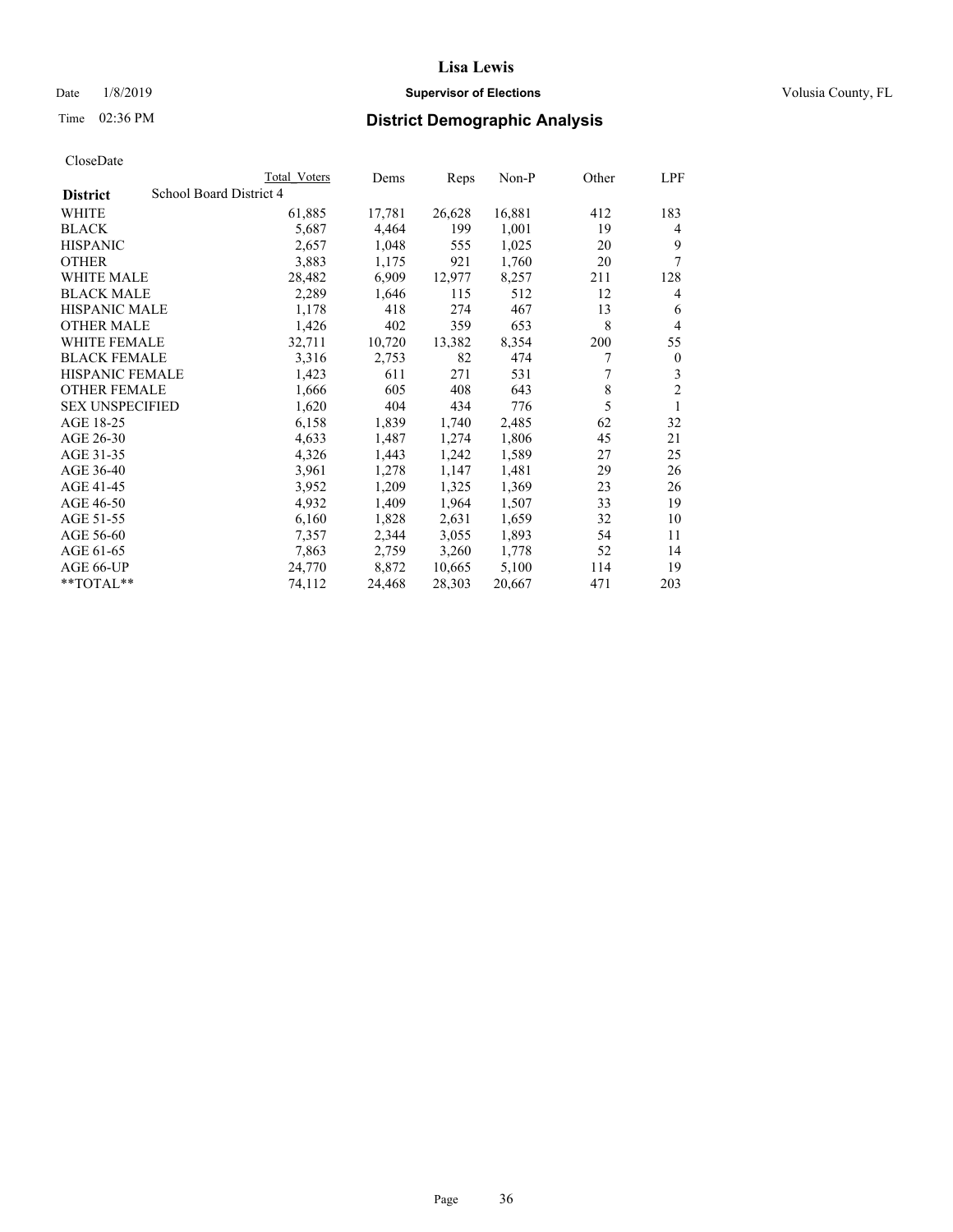#### Date  $1/8/2019$  **Supervisor of Elections Supervisor of Elections** Volusia County, FL

# Time 02:36 PM **District Demographic Analysis**

|                        | Total Voters            | Dems   | Reps   | Non-P  | Other | LPF            |
|------------------------|-------------------------|--------|--------|--------|-------|----------------|
| <b>District</b>        | School Board District 5 |        |        |        |       |                |
| WHITE                  | 40,654                  | 10,908 | 16,877 | 12,504 | 219   | 146            |
| <b>BLACK</b>           | 6,284                   | 4,662  | 278    | 1,320  | 22    | 2              |
| <b>HISPANIC</b>        | 18,649                  | 8,712  | 2,571  | 7,288  | 55    | 23             |
| <b>OTHER</b>           | 4,300                   | 1,429  | 835    | 2,006  | 23    | 7              |
| WHITE MALE             | 18,879                  | 4,364  | 8,258  | 6,053  | 109   | 95             |
| <b>BLACK MALE</b>      | 2,756                   | 1,894  | 174    | 672    | 14    | 2              |
| <b>HISPANIC MALE</b>   | 8,628                   | 3,740  | 1,342  | 3,503  | 30    | 13             |
| <b>OTHER MALE</b>      | 1,507                   | 492    | 333    | 666    | 10    | 6              |
| WHITE FEMALE           | 21,194                  | 6,407  | 8,386  | 6,243  | 108   | 50             |
| <b>BLACK FEMALE</b>    | 3,437                   | 2,704  | 100    | 625    | 8     | $\mathbf{0}$   |
| <b>HISPANIC FEMALE</b> | 9,722                   | 4,831  | 1,203  | 3,654  | 25    | 9              |
| <b>OTHER FEMALE</b>    | 1,862                   | 737    | 367    | 750    | 7     | 1              |
| <b>SEX UNSPECIFIED</b> | 1,901                   | 541    | 398    | 952    | 8     | $\overline{2}$ |
| AGE 18-25              | 7,664                   | 2,397  | 1,477  | 3,707  | 60    | 23             |
| AGE 26-30              | 5,941                   | 1,954  | 1,359  | 2,569  | 28    | 31             |
| AGE 31-35              | 5,727                   | 1,929  | 1,323  | 2,410  | 35    | 30             |
| AGE 36-40              | 5,447                   | 1,915  | 1,245  | 2,231  | 33    | 23             |
| AGE 41-45              | 5,447                   | 1,905  | 1,424  | 2,081  | 23    | 14             |
| AGE 46-50              | 5,861                   | 2,032  | 1,861  | 1,922  | 29    | 17             |
| AGE 51-55              | 6,405                   | 2,269  | 2,196  | 1,907  | 18    | 15             |
| AGE 56-60              | 6,788                   | 2,455  | 2,484  | 1,817  | 24    | 8              |
| AGE 61-65              | 6,102                   | 2,426  | 2,141  | 1,497  | 27    | 11             |
| AGE 66-UP              | 14,505                  | 6,429  | 5,051  | 2,977  | 42    | 6              |
| $*$ $TOTAL**$          | 69,887                  | 25,711 | 20,561 | 23,118 | 319   | 178            |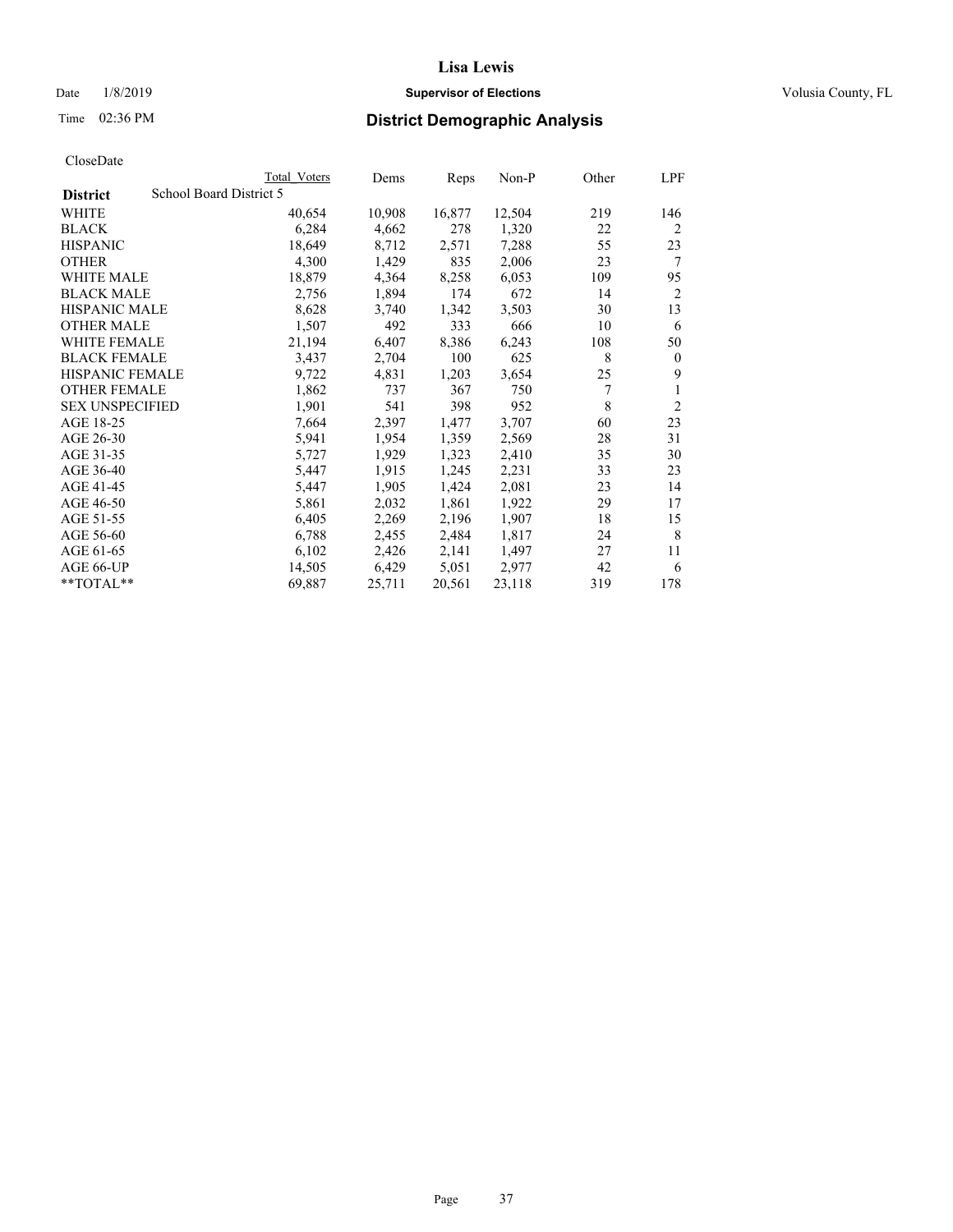## Date  $1/8/2019$  **Supervisor of Elections Supervisor of Elections** Volusia County, FL

# Time 02:36 PM **District Demographic Analysis**

|                        |                           | Total Voters | Dems   | Reps   | Non-P  | Other | LPF            |
|------------------------|---------------------------|--------------|--------|--------|--------|-------|----------------|
| <b>District</b>        | Florida Senate District 7 |              |        |        |        |       |                |
| WHITE                  |                           | 103,888      | 30,066 | 44,184 | 28,555 | 750   | 333            |
| <b>BLACK</b>           |                           | 17,775       | 14,181 | 488    | 3,053  | 47    | 6              |
| <b>HISPANIC</b>        |                           | 5,485        | 2,249  | 1,031  | 2,155  | 40    | 10             |
| <b>OTHER</b>           |                           | 7,654        | 2,466  | 1,639  | 3,491  | 45    | 13             |
| WHITE MALE             |                           | 48,283       | 11,848 | 21,768 | 14,064 | 370   | 233            |
| <b>BLACK MALE</b>      |                           | 6,839        | 5,082  | 269    | 1,458  | 26    | 4              |
| <b>HISPANIC MALE</b>   |                           | 2,456        | 897    | 518    | 1,010  | 26    | 5              |
| <b>OTHER MALE</b>      |                           | 2,736        | 844    | 656    | 1,213  | 18    | 5              |
| <b>WHITE FEMALE</b>    |                           | 54,358       | 17,937 | 21,941 | 14,003 | 377   | 100            |
| <b>BLACK FEMALE</b>    |                           | 10,590       | 8,837  | 213    | 1,517  | 21    | $\overline{c}$ |
| <b>HISPANIC FEMALE</b> |                           | 2,893        | 1,299  | 496    | 1,079  | 14    | $\mathfrak s$  |
| <b>OTHER FEMALE</b>    |                           | 3,195        | 1,203  | 710    | 1,257  | 20    | 5              |
| <b>SEX UNSPECIFIED</b> |                           | 3,451        | 1,015  | 770    | 1,653  | 10    | $\overline{3}$ |
| AGE 18-25              |                           | 14,078       | 5,480  | 3,024  | 5,375  | 140   | 59             |
| AGE 26-30              |                           | 9,023        | 3,312  | 2,182  | 3,403  | 81    | 45             |
| AGE 31-35              |                           | 8,109        | 3,009  | 2,064  | 2,931  | 57    | 48             |
| AGE 36-40              |                           | 7,318        | 2,702  | 1,884  | 2,641  | 55    | 36             |
| AGE 41-45              |                           | 6,993        | 2,413  | 2,145  | 2,352  | 43    | 40             |
| AGE 46-50              |                           | 8,673        | 2,796  | 3,165  | 2,618  | 61    | 33             |
| AGE 51-55              |                           | 10,899       | 3,607  | 4,277  | 2,922  | 70    | 23             |
| AGE 56-60              |                           | 13,175       | 4,532  | 5,248  | 3,289  | 89    | 17             |
| AGE 61-65              |                           | 13,810       | 5,154  | 5,479  | 3,071  | 84    | 22             |
| AGE 66-UP              |                           | 42,724       | 15,957 | 17,874 | 8,652  | 202   | 39             |
| $*$ TOTAL $*$          |                           | 134,802      | 48,962 | 47,342 | 37,254 | 882   | 362            |
|                        |                           |              |        |        |        |       |                |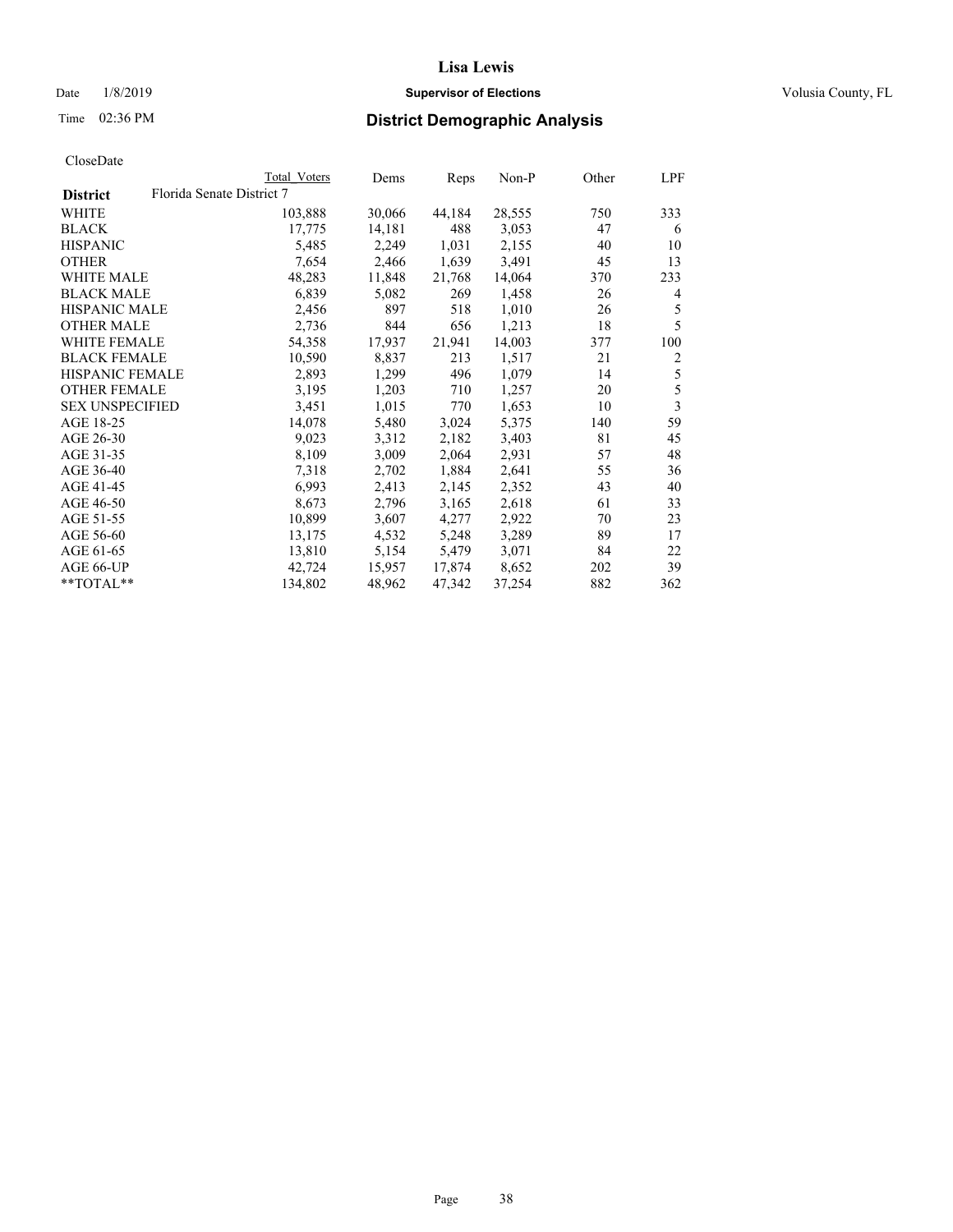## Date  $1/8/2019$  **Supervisor of Elections Supervisor of Elections** Volusia County, FL

# Time 02:36 PM **District Demographic Analysis**

|                        |                           | Total Voters | Dems   | Reps   | Non-P  | Other | LPF            |
|------------------------|---------------------------|--------------|--------|--------|--------|-------|----------------|
| <b>District</b>        | Florida Senate District 9 |              |        |        |        |       |                |
| WHITE                  |                           | 27,325       | 6,789  | 12,739 | 7,554  | 158   | 85             |
| <b>BLACK</b>           |                           | 1,539        | 1,170  | 65     | 299    | 5     | $\mathbf{0}$   |
| <b>HISPANIC</b>        |                           | 3,837        | 1,606  | 712    | 1,489  | 23    |                |
| <b>OTHER</b>           |                           | 1,843        | 533    | 462    | 835    | 8     | 5              |
| WHITE MALE             |                           | 12,582       | 2,563  | 6,228  | 3,652  | 77    | 62             |
| <b>BLACK MALE</b>      |                           | 639          | 446    | 31     | 160    | 2     | $\mathbf{0}$   |
| <b>HISPANIC MALE</b>   |                           | 1,694        | 644    | 374    | 658    | 13    | 5              |
| <b>OTHER MALE</b>      |                           | 639          | 194    | 171    | 266    | 3     | 5              |
| <b>WHITE FEMALE</b>    |                           | 14,384       | 4,157  | 6,355  | 3,770  | 80    | 22             |
| <b>BLACK FEMALE</b>    |                           | 876          | 707    | 34     | 132    | 3     | $\mathbf{0}$   |
| <b>HISPANIC FEMALE</b> |                           | 2,073        | 931    | 331    | 799    | 10    | 2              |
| <b>OTHER FEMALE</b>    |                           | 790          | 278    | 201    | 306    | 5     | $\theta$       |
| <b>SEX UNSPECIFIED</b> |                           | 866          | 178    | 252    | 434    |       | 1              |
| AGE 18-25              |                           | 3,110        | 820    | 862    | 1,381  | 31    | 16             |
| AGE 26-30              |                           | 2,288        | 609    | 753    | 900    | 18    | 8              |
| AGE 31-35              |                           | 2,298        | 611    | 753    | 906    | 14    | 14             |
| AGE 36-40              |                           | 2,316        | 618    | 759    | 912    | 12    | 15             |
| AGE 41-45              |                           | 2,209        | 614    | 782    | 784    | 16    | 13             |
| AGE 46-50              |                           | 2,750        | 753    | 1,118  | 851    | 18    | 10             |
| AGE 51-55              |                           | 3,012        | 783    | 1,362  | 847    | 13    | 7              |
| AGE 56-60              |                           | 3,360        | 956    | 1,539  | 838    | 22    | 5              |
| AGE 61-65              |                           | 3,183        | 964    | 1,444  | 755    | 18    | $\overline{2}$ |
| AGE 66-UP              |                           | 10,018       | 3,370  | 4,606  | 2,003  | 32    | 7              |
| $*$ TOTAL $*$          |                           | 34,544       | 10,098 | 13,978 | 10,177 | 194   | 97             |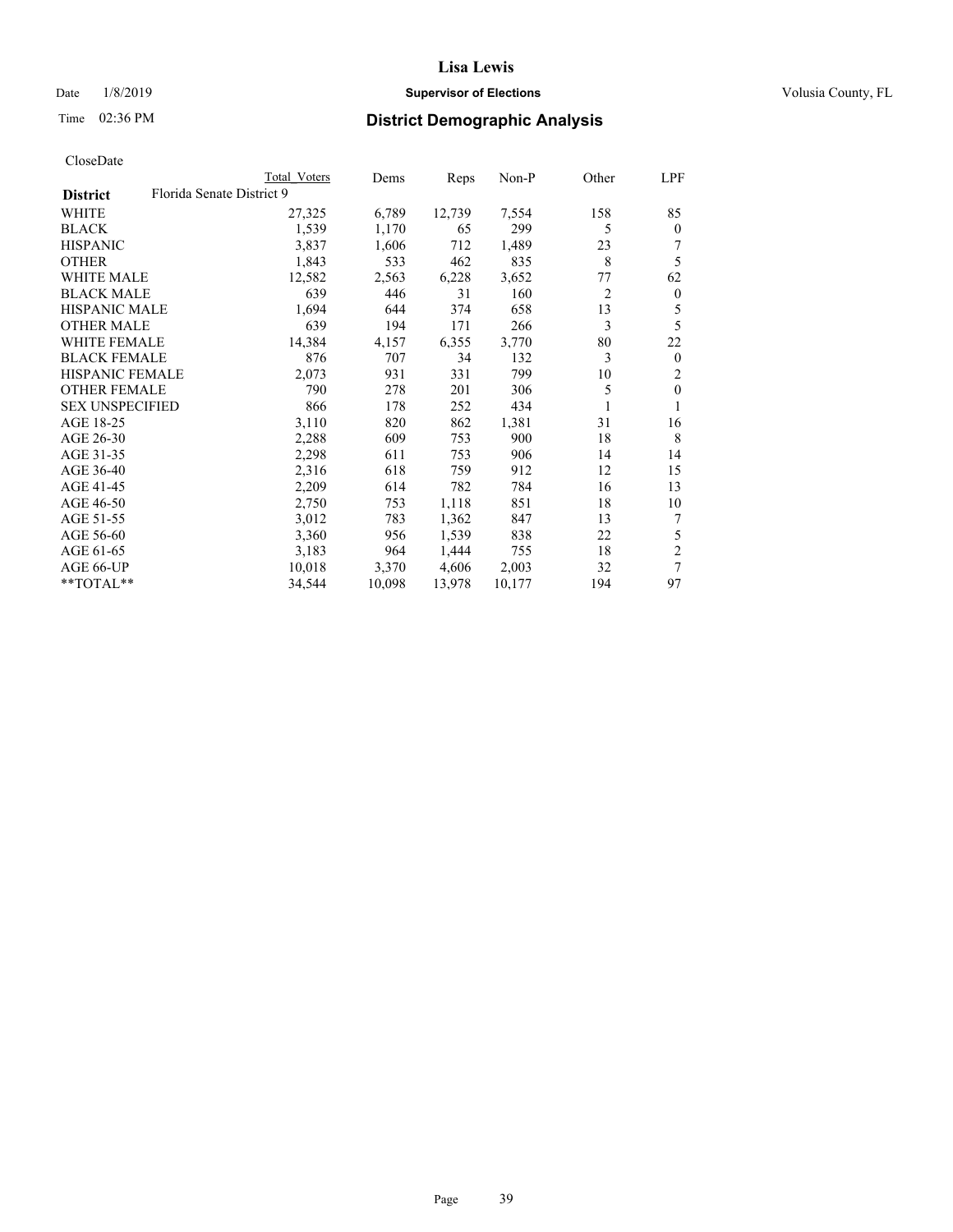## Date  $1/8/2019$  **Supervisor of Elections Supervisor of Elections** Volusia County, FL

| CloseDate |
|-----------|
|-----------|

| Total Voters | Dems                       |        | Non-P  | Other | LPF |
|--------------|----------------------------|--------|--------|-------|-----|
|              |                            |        |        |       |     |
| 156,027      | 43,711                     | 66,565 | 44,191 | 1,058 | 502 |
| 12,955       | 9,881                      | 523    | 2,494  | 47    | 10  |
| 23,706       | 10,678                     | 3,679  | 9,216  | 94    | 39  |
| 10,404       | 3,334                      | 2,267  | 4,723  | 59    | 21  |
| 71,759       | 17,063                     | 32,460 | 21,401 | 510   | 325 |
| 5,462        | 3,886                      | 290    | 1,251  | 29    | 6   |
| 10,829       | 4,519                      | 1,874  | 4,365  | 49    | 22  |
| 3,761        | 1,175                      | 925    | 1,616  | 29    | 16  |
| 82,321       | 26,158                     | 33,335 | 22,116 | 541   | 171 |
| 7,306        | 5,860                      | 226    | 1,199  | 18    | 3   |
| 12,479       | 5,979                      | 1,762  | 4,678  | 44    | 16  |
| 4,463        | 1,674                      | 990    | 1,775  | 19    | 5   |
| 4,710        | 1,289                      | 1,172  | 2,222  | 19    | 8   |
| 18,831       | 5,635                      | 4,549  | 8,338  | 222   | 87  |
| 13,914       | 4,348                      | 3,646  | 5,741  | 101   | 78  |
| 13,428       | 4,232                      | 3,556  | 5,456  | 101   | 83  |
| 13,304       | 4,259                      | 3,711  | 5,177  | 85    | 72  |
| 13,015       | 4,054                      | 4,115  | 4,708  | 84    | 54  |
| 14,863       | 4,586                      | 5,443  | 4,693  | 91    | 50  |
| 16,854       | 5,197                      | 6,748  | 4,779  | 86    | 44  |
| 19,764       | 6,454                      | 8,219  | 4,952  | 103   | 36  |
| 19,799       | 7,085                      | 7,961  | 4,612  | 116   | 25  |
| 59,319       | 21,753                     | 25,086 | 12,168 | 269   | 43  |
| 203,092      | 67,604                     | 73,034 | 60,624 | 1,258 | 572 |
|              | Florida Senate District 14 |        | Reps   |       |     |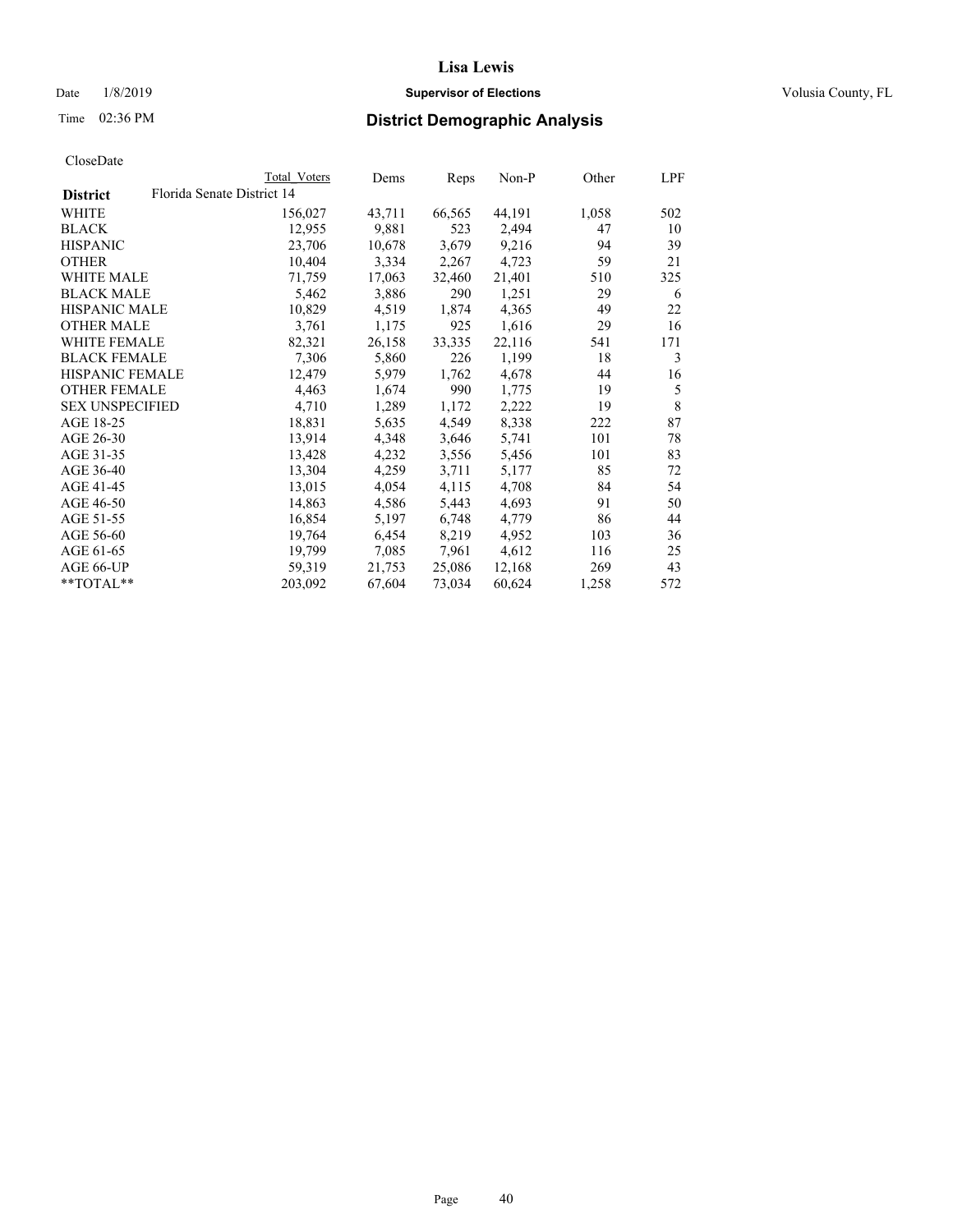## Date  $1/8/2019$  **Supervisor of Elections Supervisor of Elections** Volusia County, FL

# Time 02:36 PM **District Demographic Analysis**

|                                         | Total Voters | Dems  | Reps  | $Non-P$ | Other          | LPF            |
|-----------------------------------------|--------------|-------|-------|---------|----------------|----------------|
| Daytona Beach Zone 1<br><b>District</b> |              |       |       |         |                |                |
| WHITE                                   | 4,987        | 1,526 | 1,888 | 1,510   | 51             | 12             |
| <b>BLACK</b>                            | 1,136        | 904   | 35    | 190     |                | $\Omega$       |
| <b>HISPANIC</b>                         | 321          | 135   | 55    | 126     | 5              | $\theta$       |
| <b>OTHER</b>                            | 457          | 138   | 92    | 218     | 8              |                |
| <b>WHITE MALE</b>                       | 2,442        | 630   | 997   | 780     | 26             | 9              |
| <b>BLACK MALE</b>                       | 460          | 335   | 20    | 101     | $\overline{4}$ | $\theta$       |
| <b>HISPANIC MALE</b>                    | 147          | 44    | 31    | 68      | 4              | $\theta$       |
| <b>OTHER MALE</b>                       | 154          | 48    | 32    | 70      | 4              | $\mathbf{0}$   |
| <b>WHITE FEMALE</b>                     | 2,474        | 874   | 868   | 704     | 25             | 3              |
| <b>BLACK FEMALE</b>                     | 665          | 561   | 15    | 86      | 3              | $\theta$       |
| <b>HISPANIC FEMALE</b>                  | 167          | 88    | 24    | 54      | 1              | $\theta$       |
| <b>OTHER FEMALE</b>                     | 197          | 72    | 43    | 78      | 3              | 1              |
| <b>SEX UNSPECIFIED</b>                  | 195          | 51    | 40    | 103     |                | $\theta$       |
| AGE 18-25                               | 851          | 327   | 161   | 340     | 22             |                |
| AGE 26-30                               | 549          | 225   | 112   | 206     | 4              | $\overline{c}$ |
| AGE 31-35                               | 447          | 174   | 92    | 173     | 6              | $\overline{c}$ |
| AGE 36-40                               | 362          | 165   | 66    | 125     | 5              |                |
| AGE 41-45                               | 357          | 142   | 88    | 122     | 3              | 2              |
| AGE 46-50                               | 461          | 156   | 148   | 151     | 5              |                |
| AGE 51-55                               | 597          | 227   | 191   | 171     | 7              |                |
| AGE 56-60                               | 622          | 233   | 226   | 158     | 4              | 1              |
| AGE 61-65                               | 700          | 285   | 245   | 167     | 3              | $\theta$       |
| AGE 66-UP                               | 1,955        | 769   | 741   | 431     | 12             | $\overline{2}$ |
| **TOTAL**                               | 6,901        | 2,703 | 2,070 | 2,044   | 71             | 13             |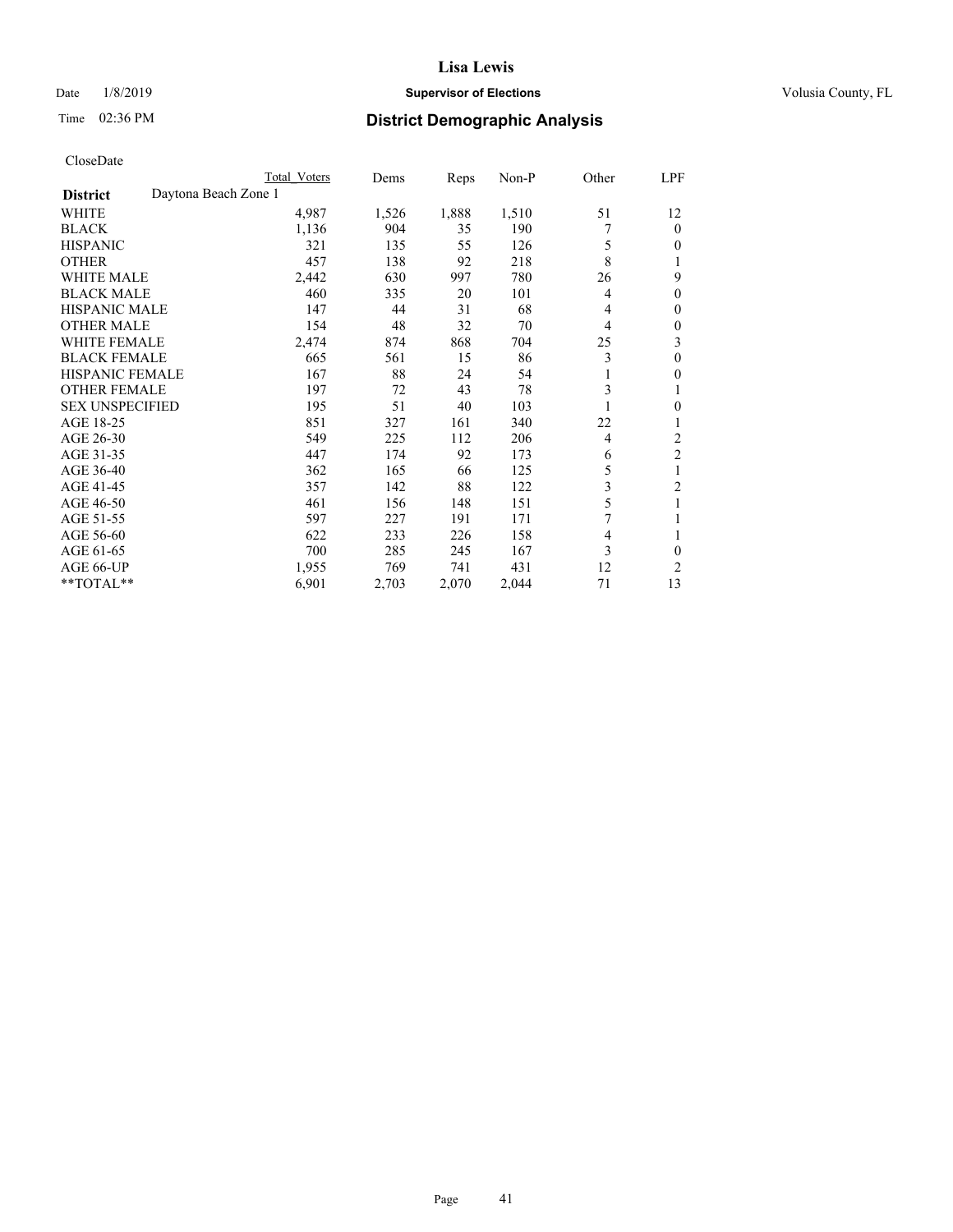## Date  $1/8/2019$  **Supervisor of Elections Supervisor of Elections** Volusia County, FL

# Time 02:36 PM **District Demographic Analysis**

|                                         | Total Voters | Dems  | Reps  | $Non-P$ | Other          | LPF            |
|-----------------------------------------|--------------|-------|-------|---------|----------------|----------------|
| Daytona Beach Zone 2<br><b>District</b> |              |       |       |         |                |                |
| WHITE                                   | 4,414        | 1,454 | 1,656 | 1,251   | 31             | 22             |
| <b>BLACK</b>                            | 1,399        | 1,114 | 40    | 243     | $\overline{2}$ | $\theta$       |
| <b>HISPANIC</b>                         | 240          | 116   | 34    | 90      | $\theta$       | $\theta$       |
| <b>OTHER</b>                            | 386          | 141   | 65    | 176     | $\overline{c}$ | $\overline{2}$ |
| <b>WHITE MALE</b>                       | 2,139        | 640   | 851   | 618     | 15             | 15             |
| <b>BLACK MALE</b>                       | 549          | 403   | 21    | 124     | 1              | $\theta$       |
| <b>HISPANIC MALE</b>                    | 104          | 52    | 14    | 38      | $\theta$       | $\theta$       |
| <b>OTHER MALE</b>                       | 133          | 43    | 32    | 55      | $\overline{c}$ |                |
| <b>WHITE FEMALE</b>                     | 2,222        | 796   | 786   | 617     | 16             | 7              |
| <b>BLACK FEMALE</b>                     | 837          | 702   | 19    | 115     | 1              | $\theta$       |
| <b>HISPANIC FEMALE</b>                  | 130          | 60    | 19    | 51      | $\overline{0}$ | $\theta$       |
| <b>OTHER FEMALE</b>                     | 175          | 79    | 28    | 68      | $\mathbf{0}$   | $\theta$       |
| <b>SEX UNSPECIFIED</b>                  | 150          | 50    | 25    | 74      | $\theta$       |                |
| AGE 18-25                               | 587          | 243   | 100   | 240     | 3              |                |
| AGE 26-30                               | 447          | 208   | 84    | 148     | $\overline{c}$ | 5              |
| AGE 31-35                               | 408          | 182   | 70    | 149     | 5              | $\overline{2}$ |
| AGE 36-40                               | 347          | 167   | 63    | 113     | $\overline{c}$ | $\overline{c}$ |
| AGE 41-45                               | 353          | 152   | 82    | 113     | $\overline{c}$ | 4              |
| AGE 46-50                               | 426          | 176   | 116   | 128     | $\overline{4}$ | 2              |
| AGE 51-55                               | 591          | 206   | 191   | 188     | 6              | $\mathbf{0}$   |
| AGE 56-60                               | 729          | 316   | 251   | 159     | 1              | $\overline{c}$ |
| AGE 61-65                               | 690          | 319   | 202   | 164     | 3              | $\overline{c}$ |
| AGE 66-UP                               | 1,861        | 856   | 636   | 358     | 7              | 4              |
| $*$ TOTAL $*$                           | 6,439        | 2,825 | 1,795 | 1,760   | 35             | 24             |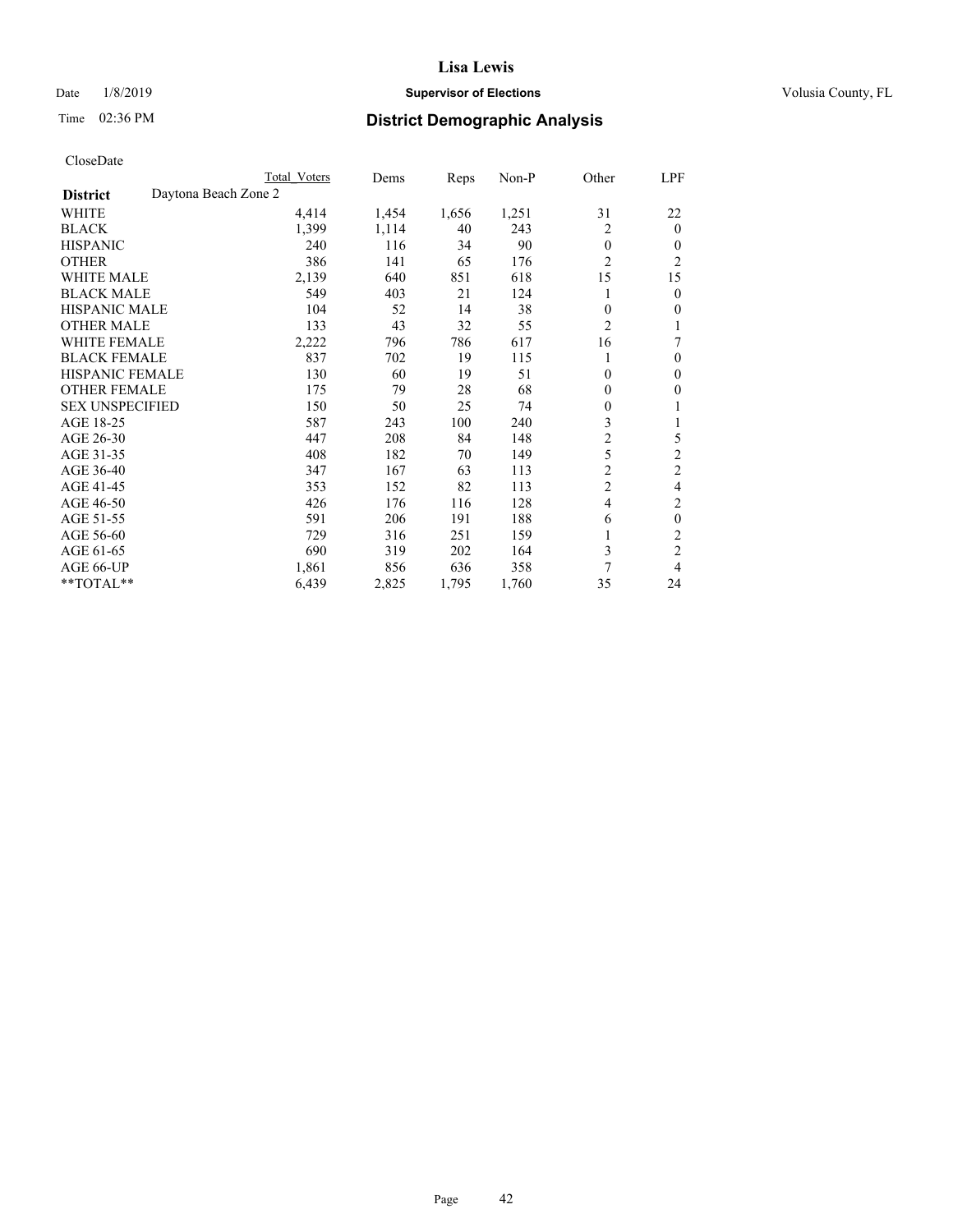## Date  $1/8/2019$  **Supervisor of Elections Supervisor of Elections** Volusia County, FL

# Time 02:36 PM **District Demographic Analysis**

|                                         | Total Voters | Dems  | Reps  | $Non-P$ | Other          | LPF            |
|-----------------------------------------|--------------|-------|-------|---------|----------------|----------------|
| Daytona Beach Zone 3<br><b>District</b> |              |       |       |         |                |                |
| WHITE                                   | 3,785        | 1,253 | 1,287 | 1,195   | 36             | 14             |
| <b>BLACK</b>                            | 2,090        | 1,663 | 45    | 377     | 5              | 0              |
| <b>HISPANIC</b>                         | 286          | 146   | 46    | 91      | $\overline{c}$ |                |
| <b>OTHER</b>                            | 649          | 248   | 70    | 326     | 5              | 0              |
| <b>WHITE MALE</b>                       | 1,919        | 536   | 705   | 651     | 18             | 9              |
| <b>BLACK MALE</b>                       | 771          | 594   | 19    | 156     | $\overline{2}$ | 0              |
| <b>HISPANIC MALE</b>                    | 127          | 58    | 28    | 40      | 1              | 0              |
| <b>OTHER MALE</b>                       | 212          | 87    | 34    | 90      | 1              | 0              |
| WHITE FEMALE                            | 1,831        | 708   | 570   | 530     | 18             | 5              |
| <b>BLACK FEMALE</b>                     | 1,206        | 992   | 25    | 186     | 3              | 0              |
| <b>HISPANIC FEMALE</b>                  | 148          | 83    | 17    | 46      | 1              | 1              |
| <b>OTHER FEMALE</b>                     | 218          | 85    | 24    | 105     | 4              | 0              |
| <b>SEX UNSPECIFIED</b>                  | 378          | 167   | 26    | 185     | 0              | 0              |
| AGE 18-25                               | 1,895        | 1,267 | 84    | 534     | 8              | 2              |
| AGE 26-30                               | 424          | 196   | 63    | 161     | 3              | 1              |
| AGE 31-35                               | 351          | 149   | 61    | 133     | 4              | 4              |
| AGE 36-40                               | 341          | 131   | 65    | 138     | 6              |                |
| AGE 41-45                               | 305          | 123   | 68    | 113     | 1              | 0              |
| AGE 46-50                               | 344          | 133   | 85    | 121     | 3              | 2              |
| AGE 51-55                               | 442          | 162   | 135   | 136     | 9              | $\mathbf{0}$   |
| AGE 56-60                               | 568          | 198   | 183   | 181     | 5              | 1              |
| AGE 61-65                               | 571          | 248   | 192   | 127     | $\overline{c}$ | $\overline{c}$ |
| AGE 66-UP                               | 1,569        | 703   | 512   | 345     | 7              | 2              |
| $*$ TOTAL $*$                           | 6,810        | 3,310 | 1,448 | 1,989   | 48             | 15             |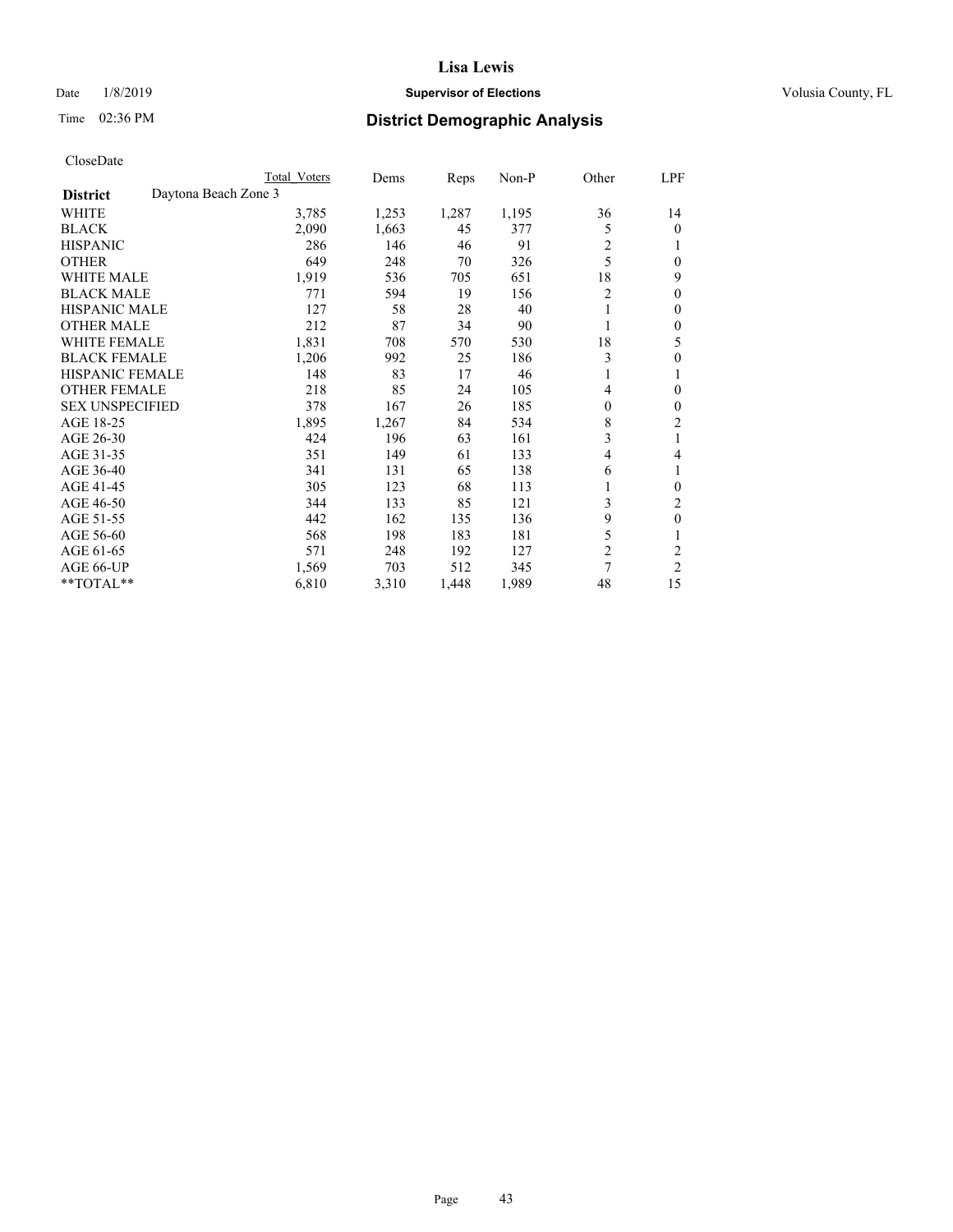## Date  $1/8/2019$  **Supervisor of Elections Supervisor of Elections** Volusia County, FL

# Time 02:36 PM **District Demographic Analysis**

|                        |                      | Total Voters | Dems  | Reps  | Non-P | Other          | LPF            |
|------------------------|----------------------|--------------|-------|-------|-------|----------------|----------------|
| <b>District</b>        | Daytona Beach Zone 4 |              |       |       |       |                |                |
| WHITE                  |                      | 6,961        | 1,816 | 3,161 | 1,904 | 53             | 27             |
| <b>BLACK</b>           |                      | 1,143        | 873   | 40    | 224   | 5              | 1              |
| <b>HISPANIC</b>        |                      | 407          | 163   | 92    | 147   | 5              | 0              |
| <b>OTHER</b>           |                      | 586          | 160   | 134   | 288   | 3              |                |
| <b>WHITE MALE</b>      |                      | 3,273        | 705   | 1,545 | 974   | 31             | 18             |
| <b>BLACK MALE</b>      |                      | 465          | 318   | 28    | 115   | 3              | 1              |
| <b>HISPANIC MALE</b>   |                      | 168          | 60    | 46    | 60    | 2              | $\theta$       |
| <b>OTHER MALE</b>      |                      | 212          | 54    | 52    | 105   | 1              | $\mathbf{0}$   |
| WHITE FEMALE           |                      | 3,620        | 1,093 | 1,592 | 905   | 21             | 9              |
| <b>BLACK FEMALE</b>    |                      | 655          | 534   | 11    | 108   | 2              | $\theta$       |
| <b>HISPANIC FEMALE</b> |                      | 232          | 101   | 45    | 83    | 3              | $\theta$       |
| <b>OTHER FEMALE</b>    |                      | 283          | 87    | 61    | 132   | $\mathfrak{2}$ | 1              |
| <b>SEX UNSPECIFIED</b> |                      | 188          | 60    | 46    | 81    | 1              | $\theta$       |
| AGE 18-25              |                      | 925          | 333   | 226   | 348   | 10             | 8              |
| AGE 26-30              |                      | 756          | 249   | 203   | 292   | 10             | $\overline{2}$ |
| AGE 31-35              |                      | 599          | 220   | 155   | 220   | 2              | $\overline{2}$ |
| AGE 36-40              |                      | 537          | 195   | 150   | 185   | 4              | 3              |
| AGE 41-45              |                      | 468          | 173   | 147   | 142   | 2              | 4              |
| AGE 46-50              |                      | 541          | 157   | 213   | 163   | 6              | 2              |
| AGE 51-55              |                      | 618          | 191   | 246   | 172   | 8              | 1              |
| AGE 56-60              |                      | 778          | 253   | 333   | 185   | 6              |                |
| AGE 61-65              |                      | 875          | 297   | 366   | 205   | 3              | 4              |
| AGE 66-UP              |                      | 3,000        | 944   | 1,388 | 651   | 15             | $\overline{2}$ |
| **TOTAL**              |                      | 9,097        | 3,012 | 3,427 | 2,563 | 66             | 29             |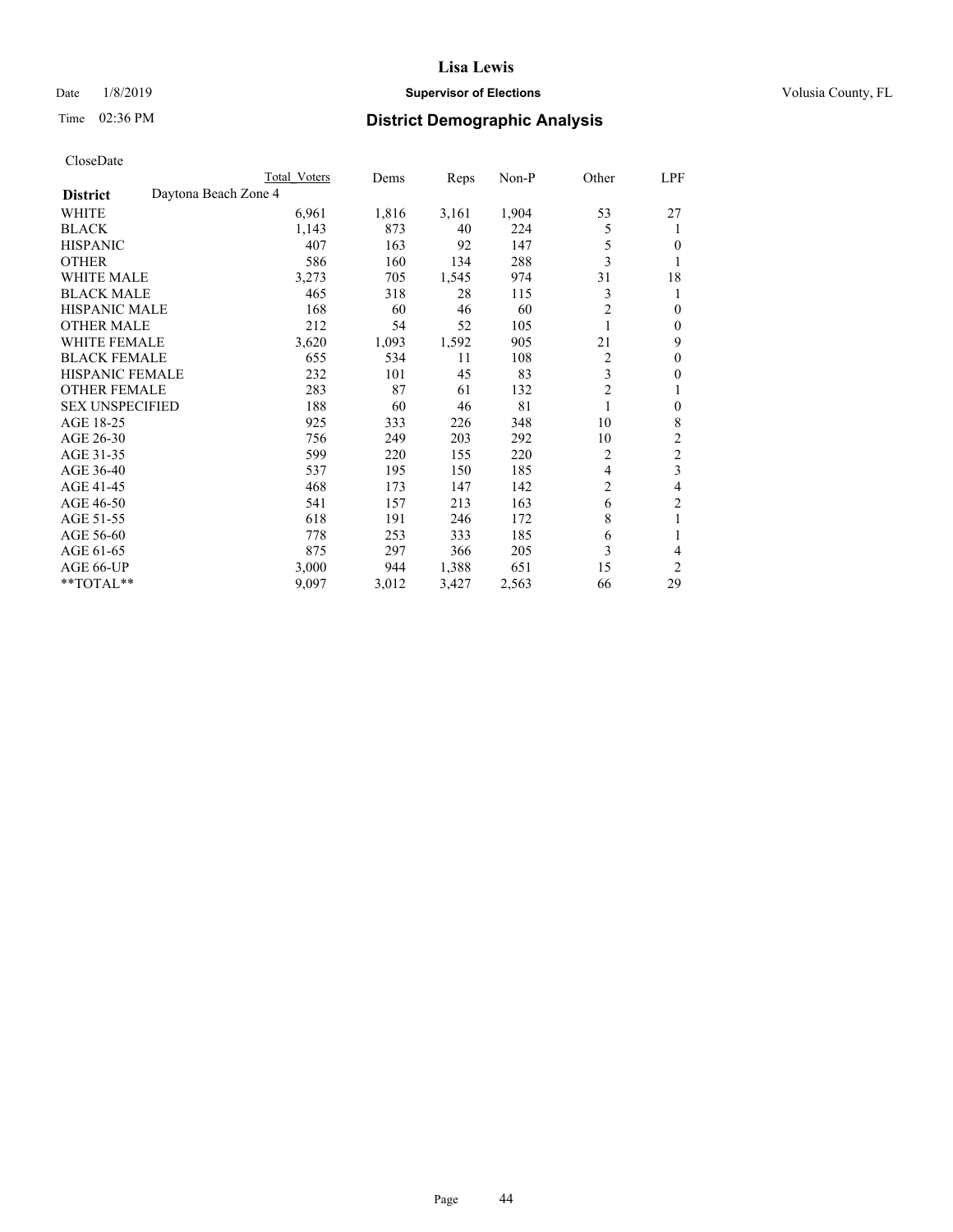## Date  $1/8/2019$  **Supervisor of Elections Supervisor of Elections** Volusia County, FL

| CloseDate |
|-----------|
|-----------|

|                        |                      | Total Voters | Dems  | Reps  | $Non-P$ | Other          | LPF            |
|------------------------|----------------------|--------------|-------|-------|---------|----------------|----------------|
| <b>District</b>        | Daytona Beach Zone 5 |              |       |       |         |                |                |
| WHITE                  |                      | 2,543        | 810   | 916   | 772     | 30             | 15             |
| <b>BLACK</b>           |                      | 4,173        | 3,474 | 85    | 605     | 8              | 1              |
| <b>HISPANIC</b>        |                      | 371          | 166   | 59    | 145     | 1              | $\Omega$       |
| <b>OTHER</b>           |                      | 495          | 226   | 55    | 209     | 3              | $\overline{c}$ |
| <b>WHITE MALE</b>      |                      | 1,167        | 313   | 478   | 359     | 7              | 10             |
| <b>BLACK MALE</b>      |                      | 1,527        | 1,201 | 49    | 271     | 6              | 0              |
| <b>HISPANIC MALE</b>   |                      | 171          | 63    | 36    | 71      |                | 0              |
| <b>OTHER MALE</b>      |                      | 194          | 96    | 17    | 80      | 1              | 0              |
| <b>WHITE FEMALE</b>    |                      | 1,345        | 491   | 427   | 399     | 23             | 5              |
| <b>BLACK FEMALE</b>    |                      | 2,594        | 2,229 | 36    | 326     | 2              |                |
| HISPANIC FEMALE        |                      | 196          | 101   | 23    | 72      | $\mathbf{0}$   | 0              |
| <b>OTHER FEMALE</b>    |                      | 202          | 100   | 25    | 75      | 1              |                |
| <b>SEX UNSPECIFIED</b> |                      | 186          | 82    | 24    | 78      | 1              |                |
| AGE 18-25              |                      | 1,145        | 637   | 135   | 354     | 13             | 6              |
| AGE 26-30              |                      | 851          | 459   | 115   | 268     |                | 2              |
| AGE 31-35              |                      | 687          | 400   | 77    | 202     | 4              | 4              |
| AGE 36-40              |                      | 573          | 353   | 68    | 149     | 1              | 2              |
| AGE 41-45              |                      | 508          | 295   | 72    | 140     | 1              | $\mathbf{0}$   |
| AGE 46-50              |                      | 516          | 328   | 79    | 102     | 4              | 3              |
| AGE 51-55              |                      | 609          | 414   | 87    | 108     | $\mathbf{0}$   | 0              |
| AGE 56-60              |                      | 637          | 414   | 110   | 110     | 3              | 0              |
| AGE 61-65              |                      | 588          | 406   | 97    | 82      | $\mathfrak{2}$ |                |
| AGE 66-UP              |                      | 1,468        | 970   | 275   | 216     | 7              | $\Omega$       |
| **TOTAL**              |                      | 7,582        | 4,676 | 1,115 | 1,731   | 42             | 18             |
|                        |                      |              |       |       |         |                |                |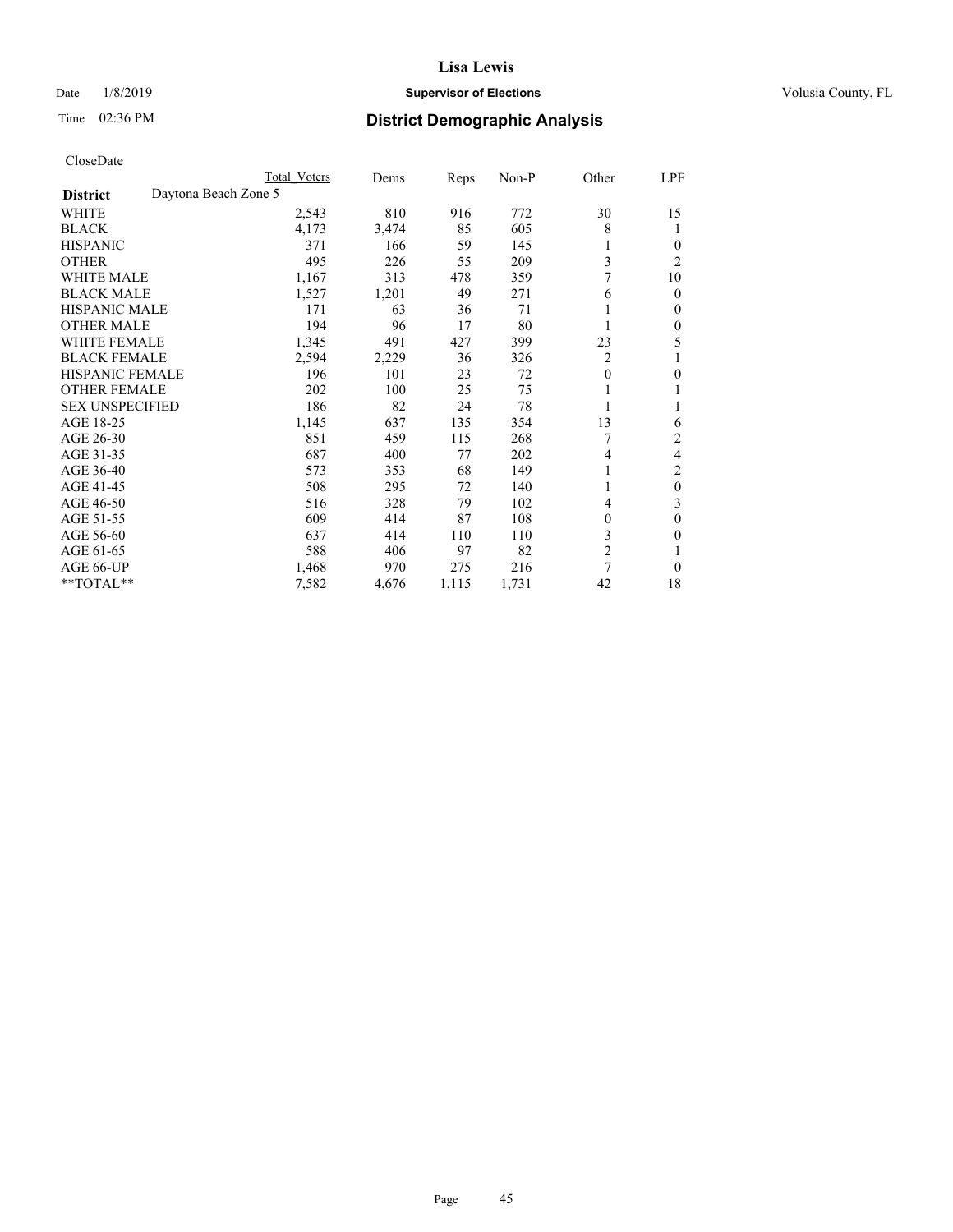## Date  $1/8/2019$  **Supervisor of Elections Supervisor of Elections** Volusia County, FL

| CloseDate |
|-----------|
|-----------|

|                                         | Total Voters | Dems  | Reps | $Non-P$ | Other          | LPF          |
|-----------------------------------------|--------------|-------|------|---------|----------------|--------------|
| Daytona Beach Zone 6<br><b>District</b> |              |       |      |         |                |              |
| WHITE                                   | 1,454        | 479   | 441  | 514     | 13             |              |
| <b>BLACK</b>                            | 3,751        | 3,087 | 87   | 574     | 3              | $\theta$     |
| <b>HISPANIC</b>                         | 301          | 147   | 23   | 129     | 2              | $\mathbf{0}$ |
| <b>OTHER</b>                            | 508          | 213   | 57   | 236     | $\overline{c}$ | $\theta$     |
| <b>WHITE MALE</b>                       | 657          | 178   | 231  | 237     | 8              | 3            |
| <b>BLACK MALE</b>                       | 1,395        | 1,079 | 48   | 266     | $\overline{2}$ | $\theta$     |
| <b>HISPANIC MALE</b>                    | 148          | 67    | 10   | 69      | $\overline{c}$ | $\theta$     |
| <b>OTHER MALE</b>                       | 164          | 67    | 29   | 68      | $\mathbf{0}$   | $\mathbf{0}$ |
| <b>WHITE FEMALE</b>                     | 700          | 283   | 178  | 230     | 5              | 4            |
| <b>BLACK FEMALE</b>                     | 2,277        | 1,946 | 38   | 292     | 1              | $\mathbf{0}$ |
| <b>HISPANIC FEMALE</b>                  | 134          | 71    | 11   | 52      | $\theta$       | $\theta$     |
| <b>OTHER FEMALE</b>                     | 158          | 95    | 10   | 52      | 1              | $\theta$     |
| <b>SEX UNSPECIFIED</b>                  | 381          | 140   | 53   | 187     | 1              | $\theta$     |
| AGE 18-25                               | 1,397        | 733   | 153  | 500     | 9              | 2            |
| AGE 26-30                               | 608          | 404   | 36   | 167     |                | $\mathbf{0}$ |
| AGE 31-35                               | 536          | 340   | 47   | 146     |                | 2            |
| AGE 36-40                               | 443          | 283   | 37   | 121     | 2              | $\theta$     |
| AGE 41-45                               | 341          | 210   | 29   | 101     |                | $\theta$     |
| AGE 46-50                               | 379          | 253   | 49   | 76      | 1              | $\theta$     |
| AGE 51-55                               | 428          | 300   | 41   | 84      | 1              | 2            |
| AGE 56-60                               | 489          | 319   | 66   | 103     | $\theta$       | 1            |
| AGE 61-65                               | 434          | 313   | 50   | 69      | 2              | $\mathbf{0}$ |
| AGE 66-UP                               | 959          | 771   | 100  | 86      | $\overline{2}$ | $\theta$     |
| **TOTAL**                               | 6,014        | 3,926 | 608  | 1,453   | 20             | 7            |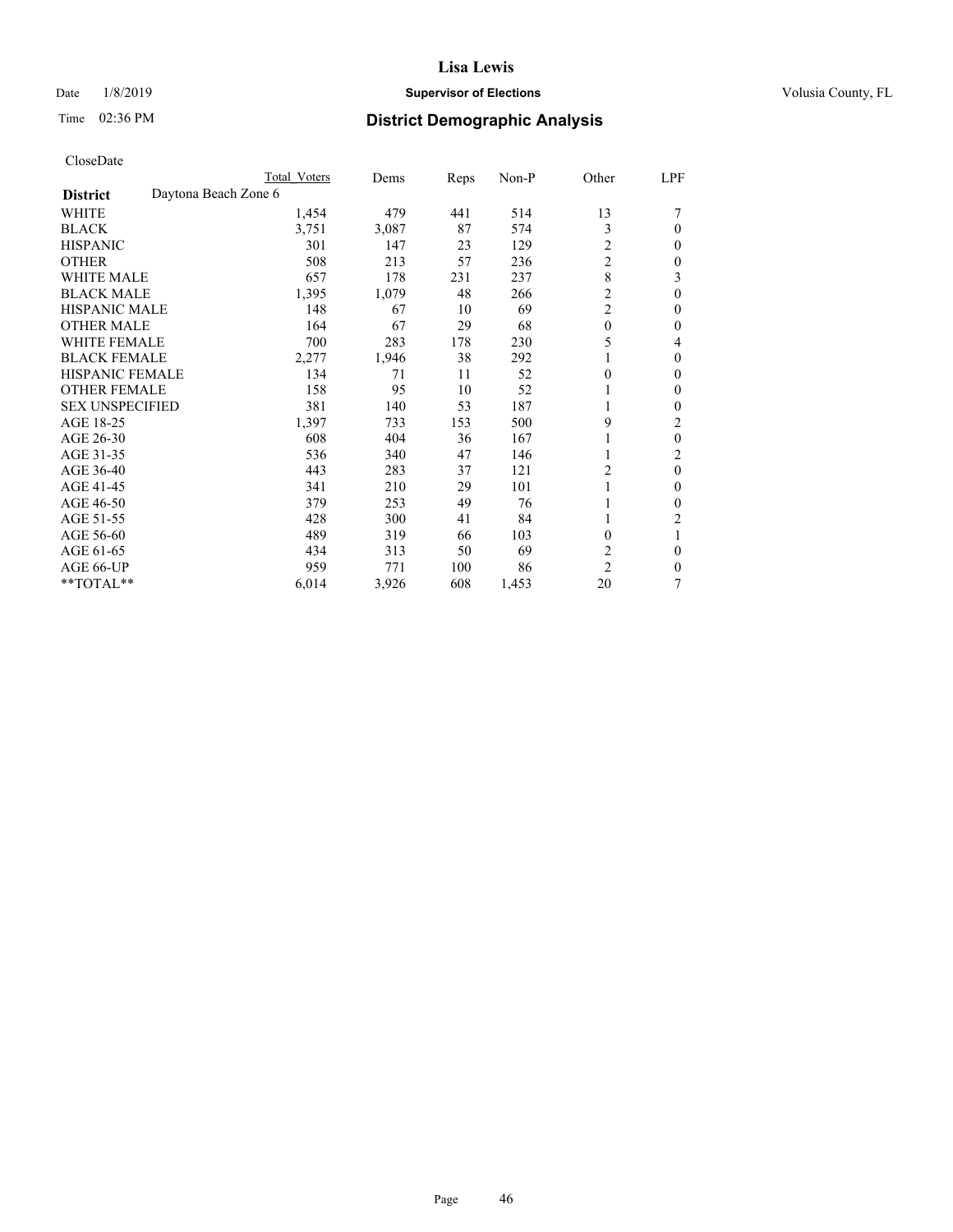## Date  $1/8/2019$  **Supervisor of Elections Supervisor of Elections** Volusia County, FL

# Time 02:36 PM **District Demographic Analysis**

|                        |                      | Total Voters | Dems  | Reps     | Non-P | Other          | LPF          |
|------------------------|----------------------|--------------|-------|----------|-------|----------------|--------------|
| <b>District</b>        | Daytona Beach Shores |              |       |          |       |                |              |
| WHITE                  |                      | 4,016        | 920   | 2,001    | 1,044 | 40             | 11           |
| <b>BLACK</b>           |                      | 66           | 37    | 2        | 25    |                | 1            |
| <b>HISPANIC</b>        |                      | 118          | 39    | 39       | 39    |                | $\theta$     |
| <b>OTHER</b>           |                      | 264          | 74    | 84       | 104   |                |              |
| <b>WHITE MALE</b>      |                      | 1,897        | 377   | 959      | 532   | 21             | 8            |
| <b>BLACK MALE</b>      |                      | 28           | 14    | $\theta$ | 14    | $\theta$       | $\theta$     |
| <b>HISPANIC MALE</b>   |                      | 54           | 11    | 20       | 22    |                | $\theta$     |
| <b>OTHER MALE</b>      |                      | 107          | 28    | 38       | 41    | $\theta$       | $\theta$     |
| <b>WHITE FEMALE</b>    |                      | 2,073        | 532   | 1,021    | 499   | 18             | 3            |
| <b>BLACK FEMALE</b>    |                      | 37           | 23    | 2        | 10    |                |              |
| <b>HISPANIC FEMALE</b> |                      | 63           | 28    | 18       | 17    | 0              | $\theta$     |
| <b>OTHER FEMALE</b>    |                      | 124          | 39    | 34       | 49    |                | 1            |
| <b>SEX UNSPECIFIED</b> |                      | 81           | 18    | 34       | 28    |                | $\mathbf{0}$ |
| AGE 18-25              |                      | 138          | 37    | 43       | 55    | 3              | $\theta$     |
| AGE 26-30              |                      | 117          | 26    | 37       | 49    |                | 4            |
| AGE 31-35              |                      | 113          | 29    | 44       | 37    | 0              | 3            |
| AGE 36-40              |                      | 115          | 25    | 38       | 51    |                | $\theta$     |
| AGE 41-45              |                      | 100          | 24    | 42       | 30    |                | 3            |
| AGE 46-50              |                      | 161          | 36    | 50       | 72    | 3              | $\theta$     |
| AGE 51-55              |                      | 290          | 67    | 135      | 86    | $\overline{c}$ | $\theta$     |
| AGE 56-60              |                      | 442          | 81    | 231      | 121   | 9              | $\theta$     |
| AGE 61-65              |                      | 548          | 128   | 277      | 132   | 9              | 2            |
| AGE 66-UP              |                      | 2,440        | 617   | 1,229    | 579   | 14             |              |
| **TOTAL**              |                      | 4,464        | 1,070 | 2,126    | 1,212 | 43             | 13           |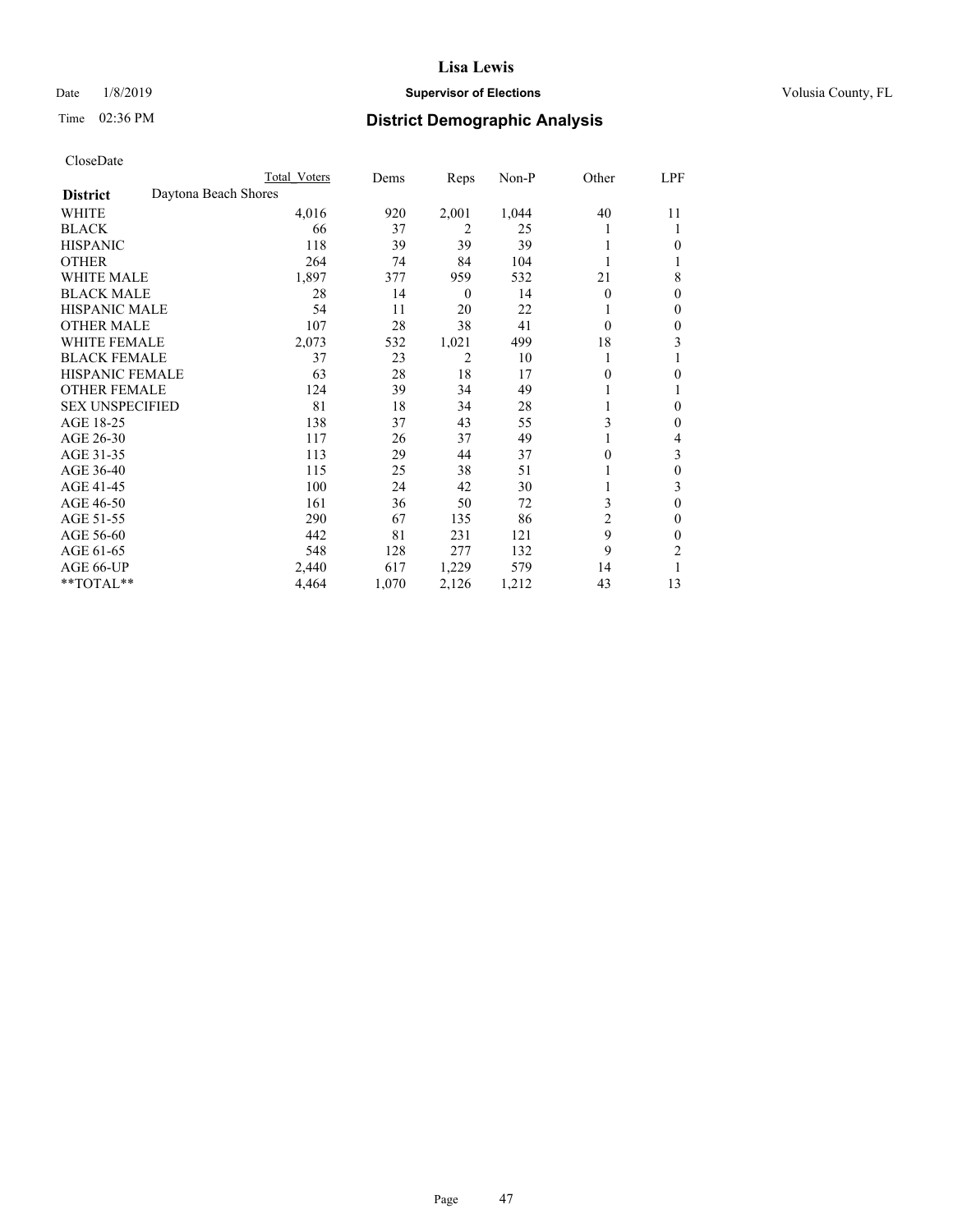## Date  $1/8/2019$  **Supervisor of Elections Supervisor of Elections** Volusia County, FL

# Time 02:36 PM **District Demographic Analysis**

|                        |        | Total Voters | Dems  | Reps  | Non-P | Other          | LPF            |
|------------------------|--------|--------------|-------|-------|-------|----------------|----------------|
| <b>District</b>        | DeBary |              |       |       |       |                |                |
| <b>WHITE</b>           |        | 12,819       | 2,993 | 6,275 | 3,432 | 80             | 39             |
| <b>BLACK</b>           |        | 632          | 474   | 28    | 129   | 1              | $\theta$       |
| <b>HISPANIC</b>        |        | 1,389        | 554   | 321   | 502   | 9              | 3              |
| <b>OTHER</b>           |        | 901          | 240   | 231   | 424   | 5              |                |
| WHITE MALE             |        | 6,009        | 1,162 | 3,118 | 1,667 | 34             | 28             |
| <b>BLACK MALE</b>      |        | 287          | 196   | 12    | 78    | 1              | $\overline{0}$ |
| <b>HISPANIC MALE</b>   |        | 630          | 226   | 162   | 238   | 3              |                |
| <b>OTHER MALE</b>      |        | 308          | 78    | 91    | 135   | 3              | 1              |
| <b>WHITE FEMALE</b>    |        | 6,647        | 1,800 | 3,090 | 1,702 | 45             | 10             |
| <b>BLACK FEMALE</b>    |        | 334          | 269   | 16    | 49    | 0              | $\mathbf{0}$   |
| <b>HISPANIC FEMALE</b> |        | 737          | 318   | 156   | 255   | 6              | $\overline{2}$ |
| <b>OTHER FEMALE</b>    |        | 405          | 129   | 105   | 169   | $\overline{c}$ | $\mathbf{0}$   |
| <b>SEX UNSPECIFIED</b> |        | 384          | 83    | 105   | 194   | 1              | 1              |
| AGE 18-25              |        | 1,297        | 314   | 376   | 581   | 18             | 8              |
| AGE 26-30              |        | 938          | 225   | 351   | 349   | 10             | 3              |
| AGE 31-35              |        | 1,003        | 235   | 369   | 389   | 5              | 5              |
| AGE 36-40              |        | 1,028        | 256   | 358   | 404   | 2              | 8              |
| AGE 41-45              |        | 993          | 252   | 386   | 342   | 7              | 6              |
| AGE 46-50              |        | 1,208        | 294   | 529   | 372   | 8              | 5              |
| AGE 51-55              |        | 1,401        | 354   | 678   | 355   | 9              | 5              |
| AGE 56-60              |        | 1,572        | 413   | 776   | 370   | 12             |                |
| AGE 61-65              |        | 1,546        | 437   | 727   | 372   | 10             | $\mathbf{0}$   |
| AGE 66-UP              |        | 4,755        | 1,481 | 2,305 | 953   | 14             | $\overline{2}$ |
| **TOTAL**              |        | 15,741       | 4,261 | 6,855 | 4,487 | 95             | 43             |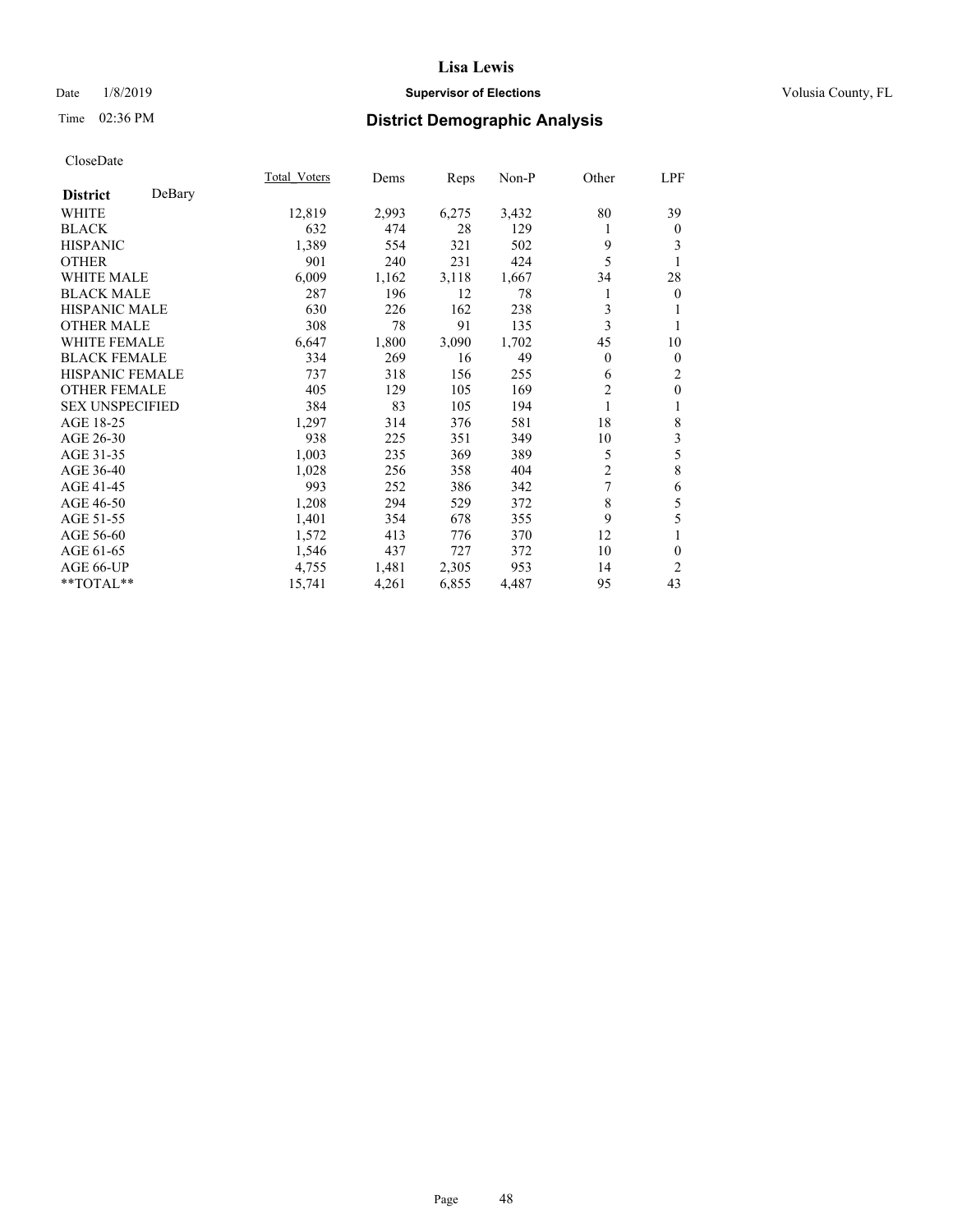## Date  $1/8/2019$  **Supervisor of Elections Supervisor of Elections** Volusia County, FL

# Time 02:36 PM **District Demographic Analysis**

|                        |        | Total Voters | Dems  | Reps  | Non-P | Other          | LPF                      |
|------------------------|--------|--------------|-------|-------|-------|----------------|--------------------------|
| <b>District</b>        | DeLand |              |       |       |       |                |                          |
| WHITE                  |        | 15,454       | 4,648 | 6,668 | 3,957 | 112            | 69                       |
| <b>BLACK</b>           |        | 2,906        | 2,286 | 91    | 517   | 9              | 3                        |
| <b>HISPANIC</b>        |        | 2,130        | 926   | 373   | 809   | 16             | 6                        |
| <b>OTHER</b>           |        | 1,357        | 498   | 237   | 612   | 8              | $\overline{2}$           |
| <b>WHITE MALE</b>      |        | 6,781        | 1,697 | 3,090 | 1,889 | 55             | 50                       |
| <b>BLACK MALE</b>      |        | 1,117        | 819   | 46    | 246   | 5              | 1                        |
| <b>HISPANIC MALE</b>   |        | 879          | 345   | 178   | 344   | 8              | 4                        |
| <b>OTHER MALE</b>      |        | 503          | 191   | 99    | 208   | 5              | $\theta$                 |
| <b>WHITE FEMALE</b>    |        | 8,497        | 2,892 | 3,521 | 2,011 | 56             | 17                       |
| <b>BLACK FEMALE</b>    |        | 1,741        | 1,434 | 42    | 259   | 4              | $\overline{c}$           |
| <b>HISPANIC FEMALE</b> |        | 1,220        | 568   | 191   | 452   | 7              | $\overline{2}$           |
| <b>OTHER FEMALE</b>    |        | 580          | 222   | 97    | 256   | 3              | $\overline{2}$           |
| <b>SEX UNSPECIFIED</b> |        | 529          | 190   | 105   | 230   | $\overline{2}$ | $\overline{2}$           |
| AGE 18-25              |        | 2,405        | 929   | 499   | 929   | 29             | 19                       |
| AGE 26-30              |        | 1,589        | 601   | 367   | 603   | 8              | 10                       |
| AGE 31-35              |        | 1,466        | 517   | 382   | 545   | 10             | 12                       |
| AGE 36-40              |        | 1,579        | 599   | 430   | 532   | 8              | 10                       |
| AGE 41-45              |        | 1,386        | 518   | 419   | 436   | 10             | 3                        |
| AGE 46-50              |        | 1,504        | 564   | 487   | 432   | 12             | $\mathbf{9}$             |
| AGE 51-55              |        | 1,572        | 554   | 623   | 383   | 7              | 5                        |
| AGE 56-60              |        | 1,676        | 666   | 646   | 351   | 9              | $\overline{\mathcal{L}}$ |
| AGE 61-65              |        | 1,859        | 746   | 693   | 403   | 15             | $\mathbf{2}$             |
| AGE 66-UP              |        | 6,811        | 2,664 | 2,823 | 1,281 | 37             | 6                        |
| **TOTAL**              |        | 21,847       | 8,358 | 7,369 | 5,895 | 145            | 80                       |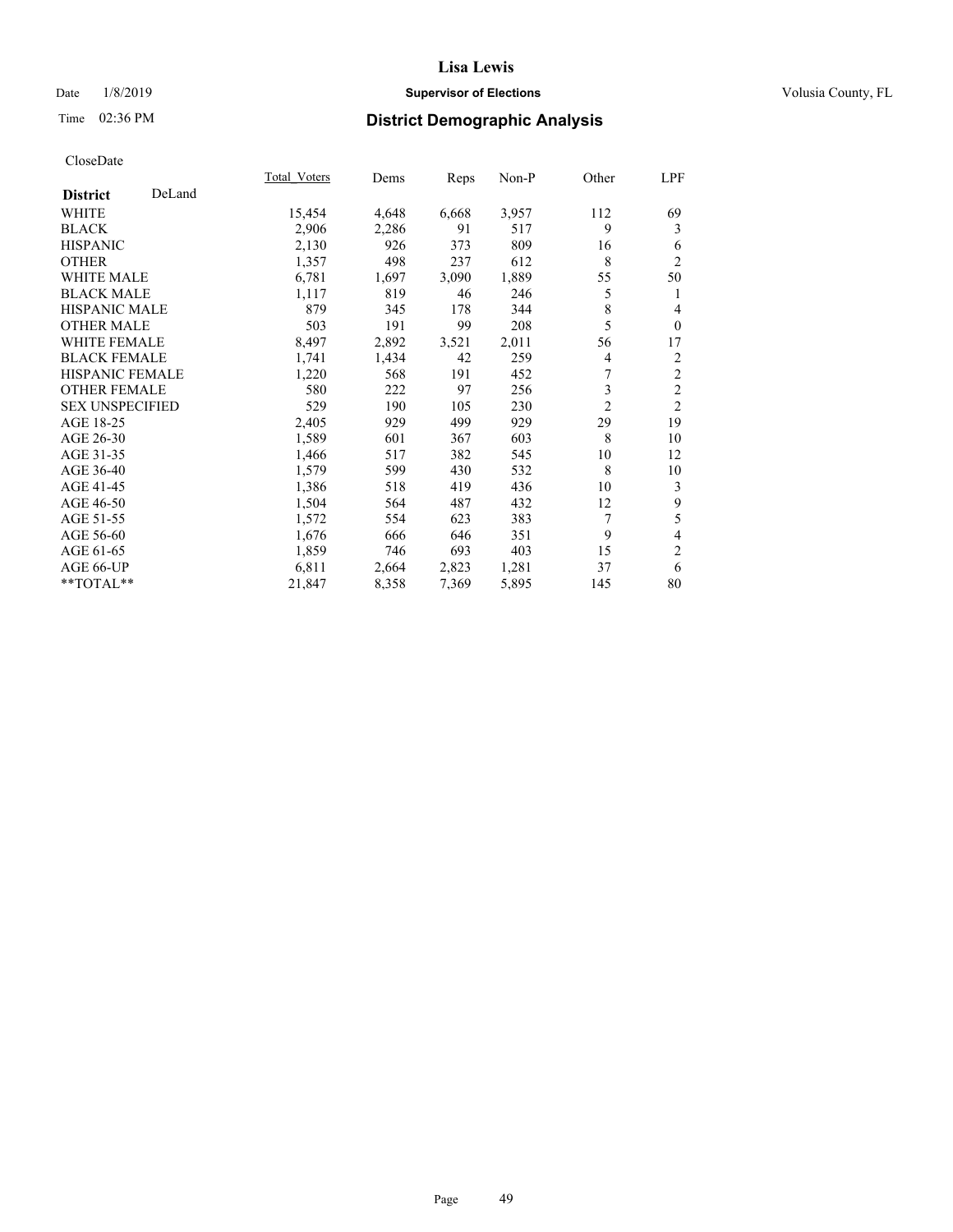## Date  $1/8/2019$  **Supervisor of Elections Supervisor of Elections** Volusia County, FL

# Time 02:36 PM **District Demographic Analysis**

|                                       | <b>Total Voters</b> | Dems  | Reps  | $Non-P$ | Other          | LPF            |
|---------------------------------------|---------------------|-------|-------|---------|----------------|----------------|
| Deltona District 1<br><b>District</b> |                     |       |       |         |                |                |
| WHITE                                 | 5,063               | 1,391 | 1,936 | 1,704   | 20             | 12             |
| <b>BLACK</b>                          | 1,089               | 799   | 51    | 236     | 3              | $\theta$       |
| <b>HISPANIC</b>                       | 2,829               | 1,371 | 343   | 1,105   | 8              | 2              |
| <b>OTHER</b>                          | 619                 | 205   | 100   | 309     | 4              |                |
| <b>WHITE MALE</b>                     | 2,349               | 546   | 943   | 843     | 10             | 7              |
| <b>BLACK MALE</b>                     | 471                 | 313   | 35    | 121     | 2              | $\theta$       |
| HISPANIC MALE                         | 1,294               | 598   | 167   | 524     | 3              | 2              |
| <b>OTHER MALE</b>                     | 201                 | 66    | 37    | 96      | 1              | 1              |
| <b>WHITE FEMALE</b>                   | 2,651               | 833   | 973   | 830     | 10             | 5              |
| <b>BLACK FEMALE</b>                   | 606                 | 478   | 15    | 112     | 1              | $\theta$       |
| <b>HISPANIC FEMALE</b>                | 1,486               | 750   | 172   | 559     | 5              | $\mathbf{0}$   |
| <b>OTHER FEMALE</b>                   | 277                 | 109   | 48    | 119     | 1              | $\mathbf{0}$   |
| <b>SEX UNSPECIFIED</b>                | 265                 | 73    | 40    | 150     | 2              | $\theta$       |
| AGE 18-25                             | 1,209               | 391   | 192   | 619     | 4              | 3              |
| AGE 26-30                             | 925                 | 335   | 183   | 400     | 4              | 3              |
| AGE 31-35                             | 874                 | 285   | 199   | 382     | 6              | $\overline{c}$ |
| AGE 36-40                             | 845                 | 310   | 182   | 346     | 5              | $\overline{c}$ |
| AGE 41-45                             | 794                 | 315   | 181   | 294     | $\overline{c}$ | 2              |
| AGE 46-50                             | 820                 | 322   | 236   | 260     | $\overline{c}$ | $\theta$       |
| AGE 51-55                             | 893                 | 334   | 291   | 265     | 3              | $\theta$       |
| AGE 56-60                             | 873                 | 344   | 274   | 250     | 3              | 2              |
| AGE 61-65                             | 775                 | 341   | 234   | 197     | $\overline{c}$ | 1              |
| AGE 66-UP                             | 1,592               | 789   | 458   | 341     | 4              | $\theta$       |
| **TOTAL**                             | 9,600               | 3,766 | 2,430 | 3,354   | 35             | 15             |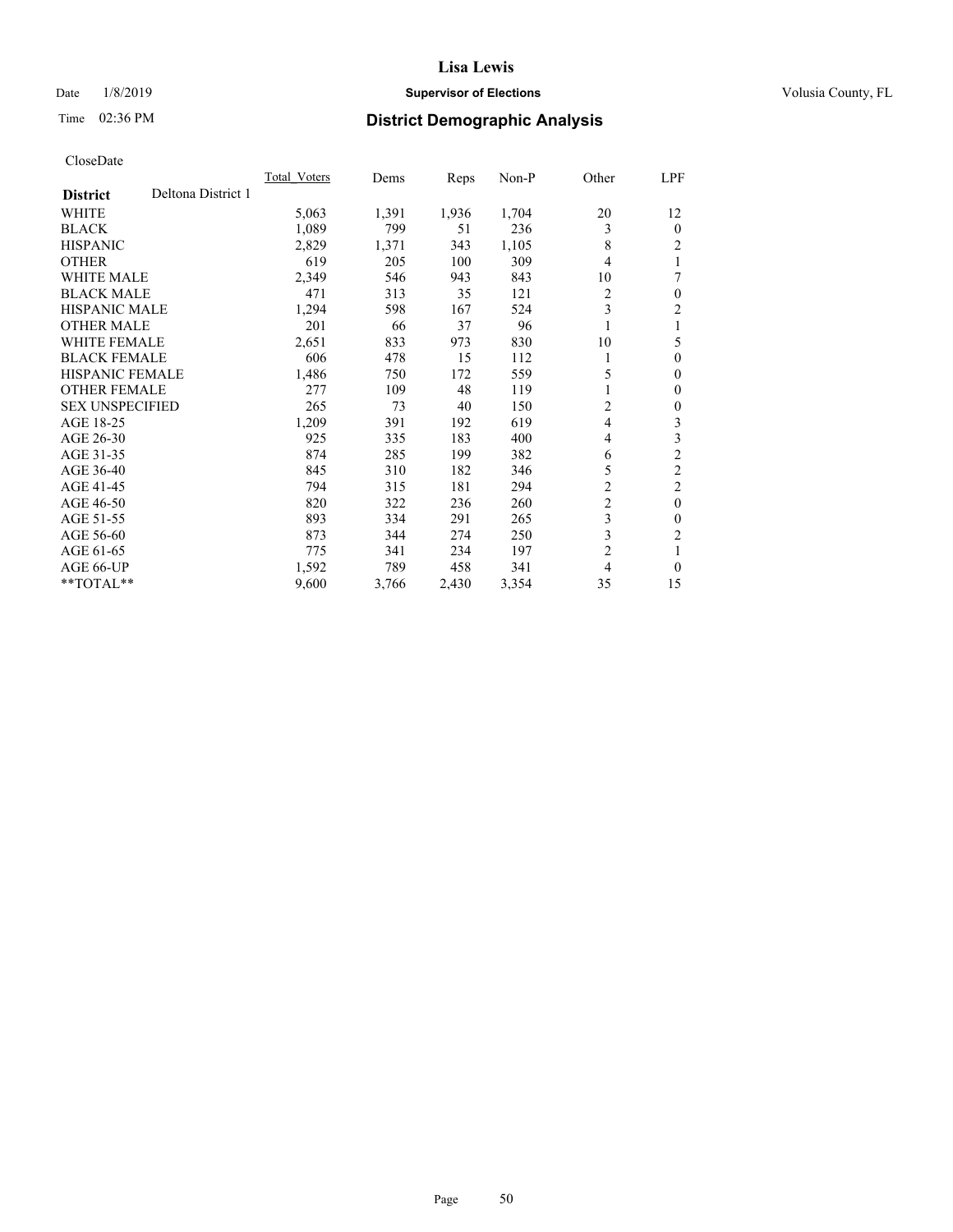## Date  $1/8/2019$  **Supervisor of Elections Supervisor of Elections** Volusia County, FL

# Time 02:36 PM **District Demographic Analysis**

|                                       | <b>Total Voters</b> | Dems  | Reps  | $Non-P$ | Other          | LPF            |
|---------------------------------------|---------------------|-------|-------|---------|----------------|----------------|
| Deltona District 2<br><b>District</b> |                     |       |       |         |                |                |
| <b>WHITE</b>                          | 6,045               | 1,679 | 2,468 | 1,831   | 42             | 25             |
| <b>BLACK</b>                          | 955                 | 698   | 50    | 201     | 6              | $\mathbf{0}$   |
| <b>HISPANIC</b>                       | 3,033               | 1,426 | 480   | 1,114   | 8              | 5              |
| <b>OTHER</b>                          | 668                 | 263   | 104   | 296     | 4              | 1              |
| <b>WHITE MALE</b>                     | 2,761               | 673   | 1,171 | 885     | 17             | 15             |
| <b>BLACK MALE</b>                     | 437                 | 292   | 34    | 108     | 3              | $\mathbf{0}$   |
| <b>HISPANIC MALE</b>                  | 1,420               | 609   | 248   | 557     | 3              | 3              |
| <b>OTHER MALE</b>                     | 254                 | 97    | 46    | 107     | 3              | 1              |
| <b>WHITE FEMALE</b>                   | 3,207               | 990   | 1,269 | 914     | 24             | 10             |
| <b>BLACK FEMALE</b>                   | 505                 | 397   | 16    | 89      | 3              | $\mathbf{0}$   |
| <b>HISPANIC FEMALE</b>                | 1,572               | 801   | 229   | 536     | 5              | 1              |
| <b>OTHER FEMALE</b>                   | 291                 | 136   | 41    | 114     | 0              | 0              |
| <b>SEX UNSPECIFIED</b>                | 254                 | 71    | 48    | 132     | 2              | 1              |
| AGE 18-25                             | 1,100               | 366   | 206   | 507     | 18             | 3              |
| AGE 26-30                             | 837                 | 278   | 180   | 371     | 4              | 4              |
| AGE 31-35                             | 857                 | 311   | 184   | 347     | 6              | 9              |
| AGE 36-40                             | 836                 | 314   | 181   | 329     | 7              | 5              |
| AGE 41-45                             | 826                 | 312   | 205   | 308     | 1              | $\theta$       |
| AGE 46-50                             | 876                 | 300   | 261   | 308     | 3              | 4              |
| AGE 51-55                             | 951                 | 368   | 285   | 293     | 3              | $\overline{c}$ |
| AGE 56-60                             | 989                 | 369   | 350   | 267     | $\overline{2}$ | 1              |
| AGE 61-65                             | 1,001               | 402   | 355   | 237     | 6              |                |
| AGE 66-UP                             | 2,428               | 1,046 | 895   | 475     | 10             | $\overline{2}$ |
| $*$ TOTAL $*$                         | 10,701              | 4,066 | 3,102 | 3,442   | 60             | 31             |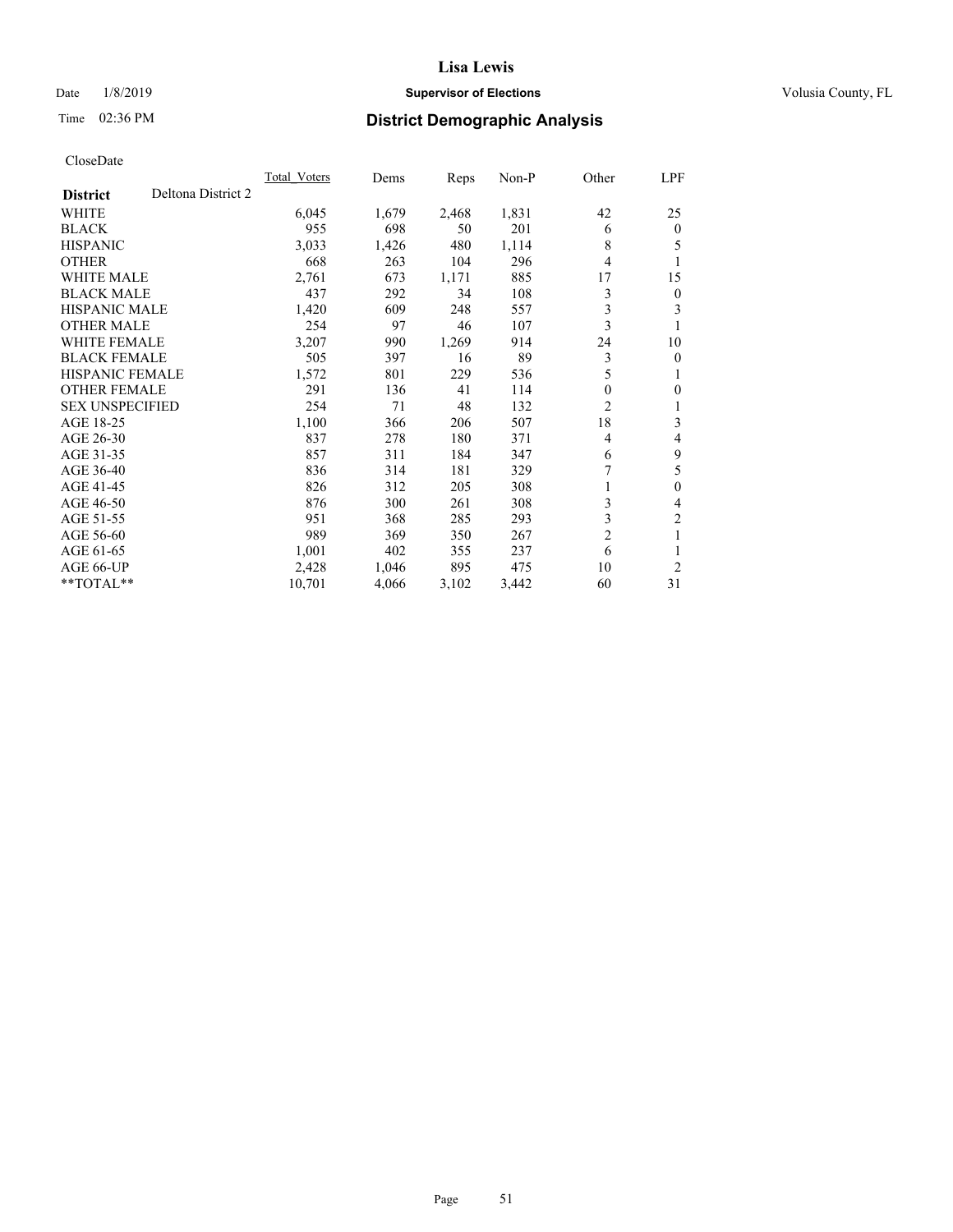## Date  $1/8/2019$  **Supervisor of Elections Supervisor of Elections** Volusia County, FL

# Time 02:36 PM **District Demographic Analysis**

|                        |                    | Total Voters | Dems  | Reps  | Non-P | Other          | LPF            |
|------------------------|--------------------|--------------|-------|-------|-------|----------------|----------------|
| <b>District</b>        | Deltona District 3 |              |       |       |       |                |                |
| <b>WHITE</b>           |                    | 5,352        | 1,485 | 2,074 | 1,740 | 32             | 21             |
| <b>BLACK</b>           |                    | 913          | 696   | 31    | 183   | 3              | $\Omega$       |
| <b>HISPANIC</b>        |                    | 3,223        | 1,497 | 426   | 1,286 | 9              | 5              |
| <b>OTHER</b>           |                    | 662          | 221   | 104   | 333   | 4              | $\theta$       |
| <b>WHITE MALE</b>      |                    | 2,453        | 592   | 1,013 | 818   | 14             | 16             |
| <b>BLACK MALE</b>      |                    | 391          | 284   | 22    | 83    | 2              | $\theta$       |
| HISPANIC MALE          |                    | 1,491        | 648   | 220   | 615   | 5              | 3              |
| <b>OTHER MALE</b>      |                    | 239          | 77    | 43    | 118   |                | $\theta$       |
| <b>WHITE FEMALE</b>    |                    | 2,798        | 861   | 1,026 | 888   | 18             | 5              |
| <b>BLACK FEMALE</b>    |                    | 509          | 403   | 9     | 96    | 1              | $\theta$       |
| <b>HISPANIC FEMALE</b> |                    | 1,683        | 824   | 203   | 650   | 4              | $\overline{c}$ |
| <b>OTHER FEMALE</b>    |                    | 289          | 115   | 44    | 129   | 1              | $\theta$       |
| <b>SEX UNSPECIFIED</b> |                    | 297          | 95    | 55    | 145   | 2              | $\theta$       |
| AGE 18-25              |                    | 1,088        | 381   | 152   | 547   | 6              | 2              |
| AGE 26-30              |                    | 872          | 299   | 163   | 398   | 8              | 4              |
| AGE 31-35              |                    | 863          | 302   | 203   | 350   | $\overline{c}$ | 6              |
| AGE 36-40              |                    | 820          | 285   | 183   | 343   | 6              | 3              |
| AGE 41-45              |                    | 821          | 287   | 192   | 333   | 6              | 3              |
| AGE 46-50              |                    | 855          | 314   | 239   | 298   | 3              |                |
| AGE 51-55              |                    | 892          | 321   | 269   | 297   | $\overline{2}$ | 3              |
| AGE 56-60              |                    | 917          | 358   | 290   | 267   | $\overline{c}$ | $\theta$       |
| AGE 61-65              |                    | 827          | 332   | 254   | 234   | 5              | $\overline{c}$ |
| AGE 66-UP              |                    | 2,195        | 1,020 | 690   | 475   | 8              | $\overline{c}$ |
| $*$ TOTAL $*$          |                    | 10,150       | 3,899 | 2,635 | 3,542 | 48             | 26             |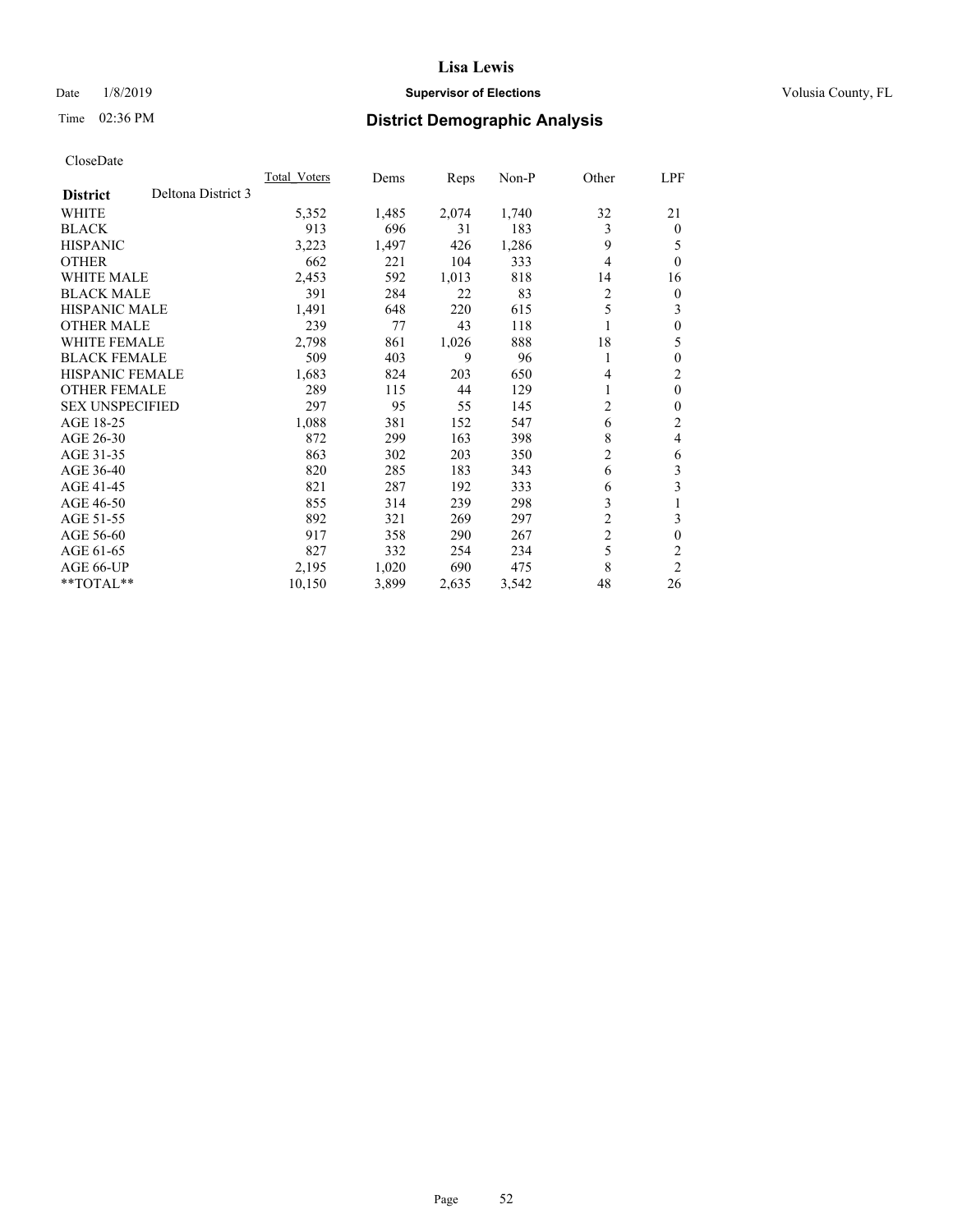## Date  $1/8/2019$  **Supervisor of Elections Supervisor of Elections** Volusia County, FL

# Time 02:36 PM **District Demographic Analysis**

|                        |                    | <b>Total Voters</b> | Dems  | Reps  | $Non-P$ | Other | LPF            |
|------------------------|--------------------|---------------------|-------|-------|---------|-------|----------------|
| <b>District</b>        | Deltona District 4 |                     |       |       |         |       |                |
| <b>WHITE</b>           |                    | 5,417               | 1,619 | 2,118 | 1,625   | 32    | 23             |
| <b>BLACK</b>           |                    | 984                 | 688   | 49    | 244     | 1     | $\overline{2}$ |
| <b>HISPANIC</b>        |                    | 3,493               | 1,689 | 441   | 1,350   | 8     | 5              |
| <b>OTHER</b>           |                    | 703                 | 246   | 141   | 313     | 3     | $\theta$       |
| <b>WHITE MALE</b>      |                    | 2,472               | 654   | 1,002 | 783     | 17    | 16             |
| <b>BLACK MALE</b>      |                    | 425                 | 271   | 28    | 123     |       | 2              |
| <b>HISPANIC MALE</b>   |                    | 1,595               | 710   | 231   | 647     | 6     | 1              |
| <b>OTHER MALE</b>      |                    | 246                 | 77    | 56    | 113     | 0     | $\theta$       |
| <b>WHITE FEMALE</b>    |                    | 2,874               | 943   | 1,085 | 826     | 14    | 6              |
| <b>BLACK FEMALE</b>    |                    | 541                 | 407   | 18    | 116     | 0     | $\theta$       |
| <b>HISPANIC FEMALE</b> |                    | 1,836               | 949   | 203   | 678     | 2     | 4              |
| <b>OTHER FEMALE</b>    |                    | 305                 | 130   | 61    | 111     | 3     | $\theta$       |
| <b>SEX UNSPECIFIED</b> |                    | 303                 | 101   | 65    | 135     |       | 1              |
| AGE 18-25              |                    | 1,142               | 390   | 213   | 529     | 8     | $\overline{c}$ |
| AGE 26-30              |                    | 944                 | 345   | 182   | 405     | 3     | 9              |
| AGE 31-35              |                    | 887                 | 306   | 157   | 414     | 6     | 4              |
| AGE 36-40              |                    | 797                 | 302   | 152   | 335     | 5     | 3              |
| AGE 41-45              |                    | 808                 | 322   | 186   | 299     | 1     | $\theta$       |
| AGE 46-50              |                    | 870                 | 331   | 240   | 289     | 5     | 5              |
| AGE 51-55              |                    | 894                 | 342   | 275   | 273     | 1     | 3              |
| AGE 56-60              |                    | 995                 | 419   | 305   | 265     | 4     | $\overline{c}$ |
| AGE 61-65              |                    | 887                 | 375   | 270   | 238     | 3     |                |
| AGE 66-UP              |                    | 2,373               | 1,110 | 769   | 485     | 8     | 1              |
| $*$ TOTAL $*$          |                    | 10,597              | 4,242 | 2,749 | 3,532   | 44    | 30             |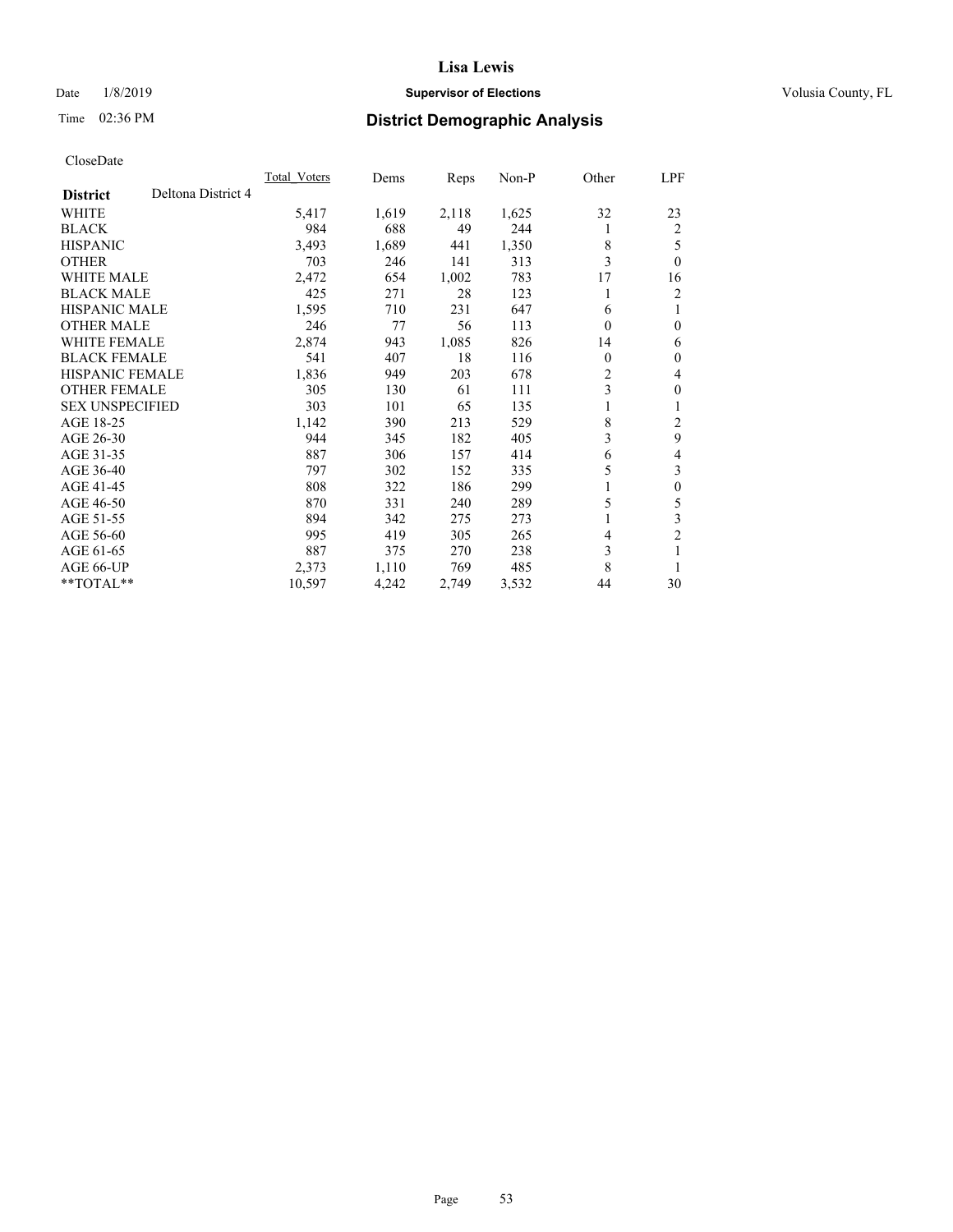## Date  $1/8/2019$  **Supervisor of Elections Supervisor of Elections** Volusia County, FL

# Time 02:36 PM **District Demographic Analysis**

|                                       | <b>Total Voters</b> | Dems  | Reps  | $Non-P$ | Other          | LPF            |
|---------------------------------------|---------------------|-------|-------|---------|----------------|----------------|
| Deltona District 5<br><b>District</b> |                     |       |       |         |                |                |
| <b>WHITE</b>                          | 5,370               | 1,493 | 2,152 | 1,676   | 31             | 18             |
| <b>BLACK</b>                          | 1,043               | 807   | 43    | 189     | 4              | $\theta$       |
| <b>HISPANIC</b>                       | 2,936               | 1,328 | 427   | 1,172   | 6              | 3              |
| <b>OTHER</b>                          | 596                 | 187   | 123   | 280     | 3              | 3              |
| <b>WHITE MALE</b>                     | 2,529               | 607   | 1,063 | 830     | 17             | 12             |
| <b>BLACK MALE</b>                     | 453                 | 319   | 22    | 109     | 3              | $\mathbf{0}$   |
| <b>HISPANIC MALE</b>                  | 1,375               | 568   | 228   | 574     | 3              | 2              |
| <b>OTHER MALE</b>                     | 197                 | 69    | 47    | 77      | $\overline{2}$ | $\overline{2}$ |
| <b>WHITE FEMALE</b>                   | 2,768               | 869   | 1,058 | 821     | 14             | 6              |
| <b>BLACK FEMALE</b>                   | 572                 | 473   | 21    | 77      |                | $\theta$       |
| <b>HISPANIC FEMALE</b>                | 1,519               | 734   | 197   | 584     | 3              | 1              |
| <b>OTHER FEMALE</b>                   | 257                 | 87    | 58    | 111     | 0              | 1              |
| <b>SEX UNSPECIFIED</b>                | 274                 | 88    | 51    | 134     | 1              | $\theta$       |
| AGE 18-25                             | 1,171               | 353   | 220   | 584     | 8              | 6              |
| AGE 26-30                             | 848                 | 264   | 193   | 383     | 5              | 3              |
| AGE 31-35                             | 746                 | 273   | 154   | 311     | 5              | 3              |
| AGE 36-40                             | 768                 | 295   | 154   | 311     | 4              | 4              |
| AGE 41-45                             | 805                 | 303   | 184   | 311     | 5              | $\mathfrak{2}$ |
| AGE 46-50                             | 806                 | 300   | 241   | 258     | 4              | 3              |
| AGE 51-55                             | 932                 | 358   | 302   | 266     | 5              | 1              |
| AGE 56-60                             | 1,000               | 352   | 371   | 274     | $\overline{2}$ | 1              |
| AGE 61-65                             | 842                 | 362   | 276   | 199     | $\overline{4}$ |                |
| AGE 66-UP                             | 2,027               | 955   | 650   | 420     | 2              | $\theta$       |
| $*$ TOTAL $*$                         | 9,945               | 3,815 | 2,745 | 3,317   | 44             | 24             |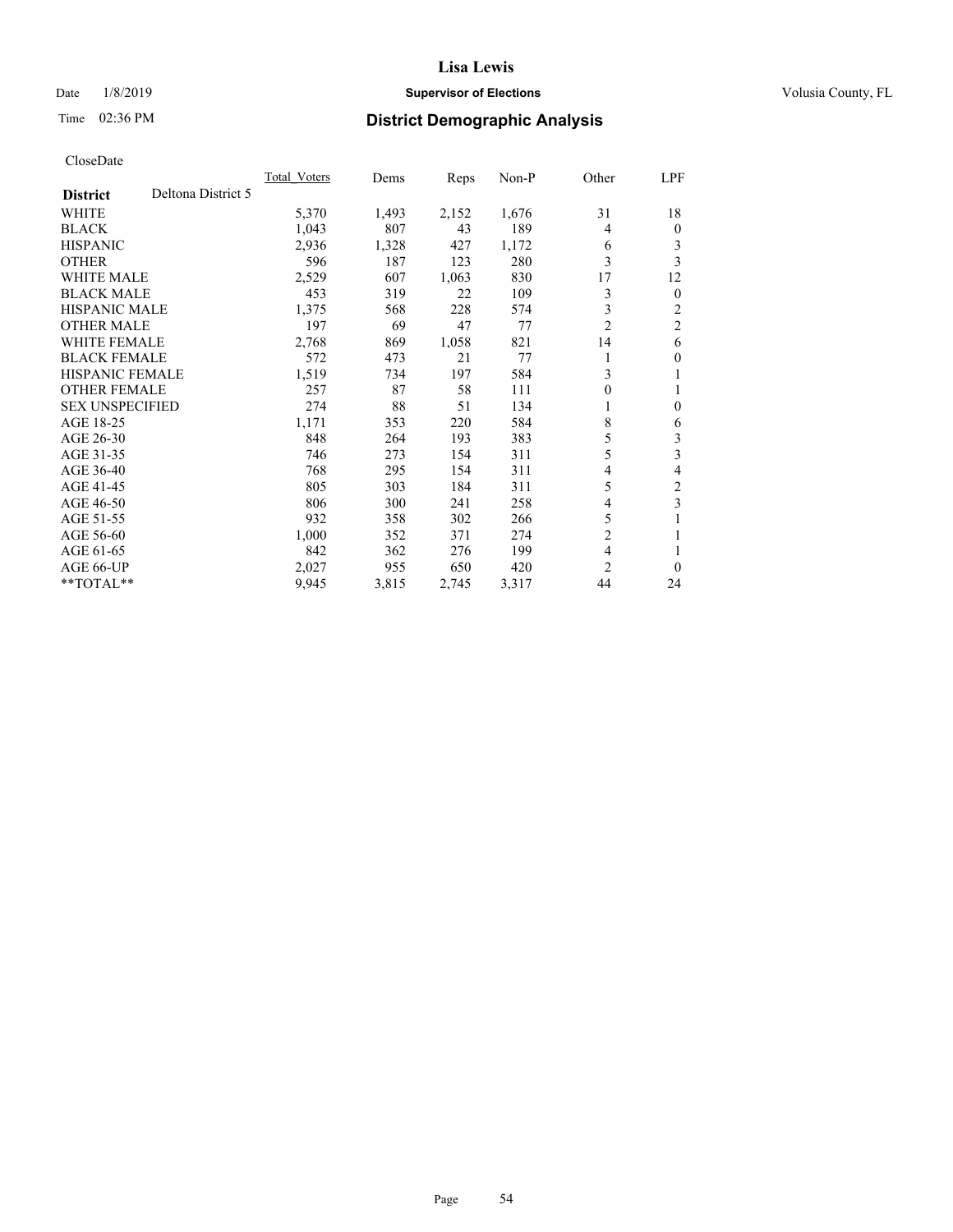## Date  $1/8/2019$  **Supervisor of Elections Supervisor of Elections** Volusia County, FL

# Time 02:36 PM **District Demographic Analysis**

|                        |                    | Total Voters | Dems  | Reps  | $Non-P$ | Other          | LPF            |
|------------------------|--------------------|--------------|-------|-------|---------|----------------|----------------|
| <b>District</b>        | Deltona District 6 |              |       |       |         |                |                |
| WHITE                  |                    | 5,944        | 1,532 | 2,511 | 1,851   | 28             | 22             |
| <b>BLACK</b>           |                    | 971          | 723   | 40    | 205     | 3              | $\theta$       |
| <b>HISPANIC</b>        |                    | 2,494        | 1,123 | 335   | 1,021   | 12             | 3              |
| <b>OTHER</b>           |                    | 613          | 194   | 139   | 275     | $\overline{4}$ | 1              |
| <b>WHITE MALE</b>      |                    | 2,734        | 601   | 1,227 | 877     | 15             | 14             |
| <b>BLACK MALE</b>      |                    | 433          | 312   | 22    | 97      | 2              | $\overline{0}$ |
| HISPANIC MALE          |                    | 1,154        | 486   | 183   | 474     | 9              | 2              |
| <b>OTHER MALE</b>      |                    | 223          | 68    | 57    | 95      | $\overline{2}$ | 1              |
| <b>WHITE FEMALE</b>    |                    | 3,123        | 914   | 1,248 | 940     | 13             | 8              |
| <b>BLACK FEMALE</b>    |                    | 524          | 401   | 18    | 104     |                | $\theta$       |
| <b>HISPANIC FEMALE</b> |                    | 1,297        | 622   | 147   | 524     | 3              | 1              |
| <b>OTHER FEMALE</b>    |                    | 258          | 96    | 61    | 99      | 2              | $\mathbf{0}$   |
| <b>SEX UNSPECIFIED</b> |                    | 276          | 72    | 62    | 142     | $\mathbf{0}$   | $\theta$       |
| AGE 18-25              |                    | 1,125        | 340   | 214   | 559     | 9              | 3              |
| AGE 26-30              |                    | 829          | 272   | 200   | 349     | 3              | 5              |
| AGE 31-35              |                    | 859          | 287   | 198   | 368     | 6              | $\theta$       |
| AGE 36-40              |                    | 804          | 273   | 204   | 321     | 3              | 3              |
| AGE 41-45              |                    | 767          | 245   | 211   | 299     | 7              | 5              |
| AGE 46-50              |                    | 867          | 295   | 270   | 292     | 8              | $\overline{2}$ |
| AGE 51-55              |                    | 952          | 327   | 333   | 284     | 3              | 5              |
| AGE 56-60              |                    | 1,025        | 357   | 412   | 252     | 4              | 0              |
| AGE 61-65              |                    | 877          | 342   | 320   | 209     | 3              | 3              |
| AGE 66-UP              |                    | 1.917        | 834   | 663   | 419     | 1              | $\theta$       |
| **TOTAL**              |                    | 10,022       | 3,572 | 3,025 | 3,352   | 47             | 26             |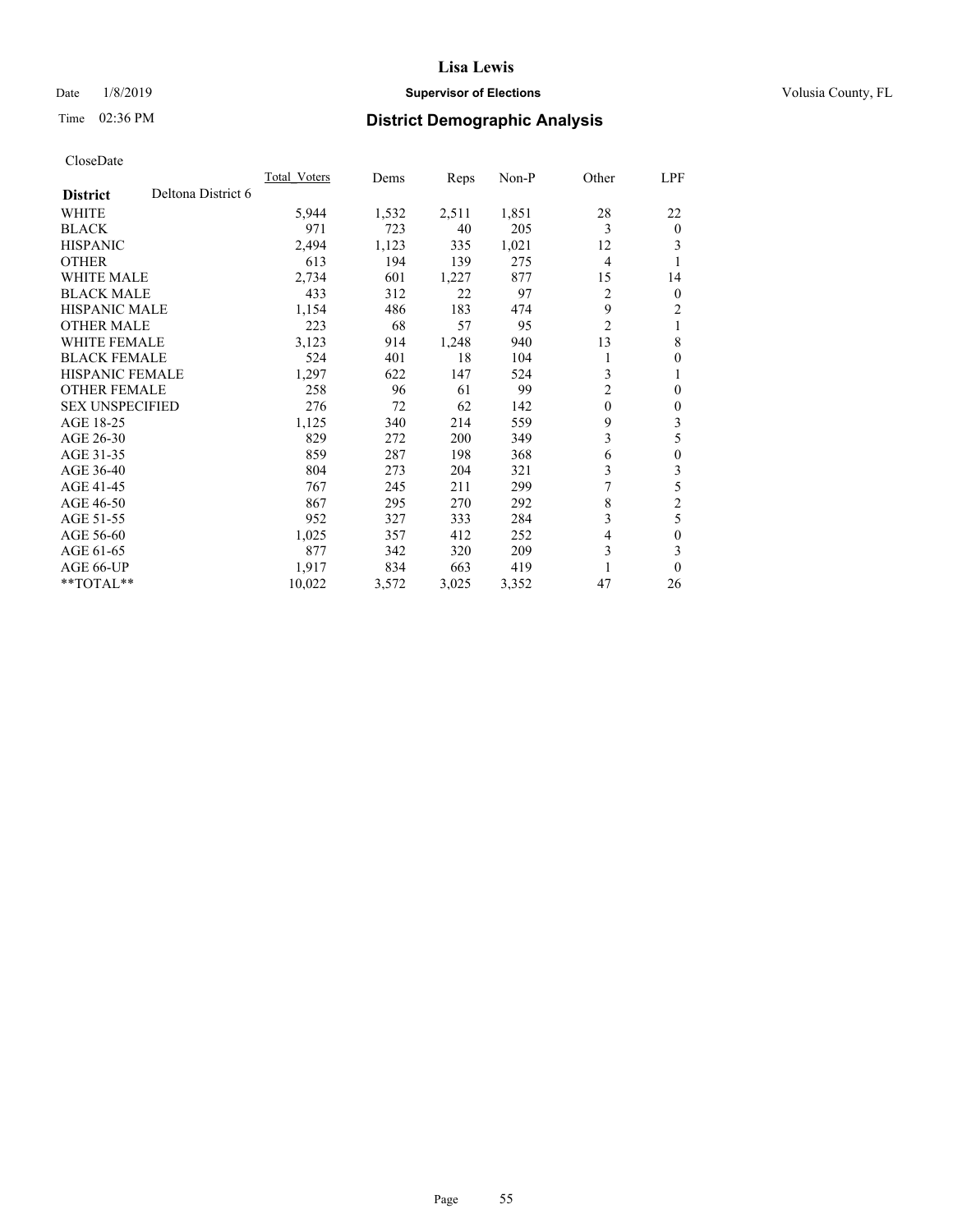## Date  $1/8/2019$  **Supervisor of Elections Supervisor of Elections** Volusia County, FL

# Time 02:36 PM **District Demographic Analysis**

|                        |                      | Total Voters | Dems  | Reps           | Non-P | Other          | LPF    |
|------------------------|----------------------|--------------|-------|----------------|-------|----------------|--------|
| <b>District</b>        | Edgewater District 1 |              |       |                |       |                |        |
| WHITE                  |                      | 3,319        | 1,057 | 1,267          | 961   | 23             | 11     |
| <b>BLACK</b>           |                      | 85           | 61    | 2              | 21    |                | 0      |
| <b>HISPANIC</b>        |                      | 73           | 24    | 18             | 30    | 1              | $_{0}$ |
| <b>OTHER</b>           |                      | 133          | 48    | 22             | 63    | 0              | 0      |
| WHITE MALE             |                      | 1,493        | 382   | 649            | 445   | 9              | 8      |
| <b>BLACK MALE</b>      |                      | 41           | 25    | $\overline{2}$ | 13    |                | 0      |
| <b>HISPANIC MALE</b>   |                      | 28           | 6     | 7              | 15    | 0              | 0      |
| <b>OTHER MALE</b>      |                      | 48           | 19    | 10             | 19    | 0              | 0      |
| WHITE FEMALE           |                      | 1,785        | 664   | 601            | 503   | 14             | 3      |
| <b>BLACK FEMALE</b>    |                      | 43           | 35    | $\theta$       | 8     | $\theta$       | 0      |
| <b>HISPANIC FEMALE</b> |                      | 45           | 18    | 11             | 15    |                | 0      |
| <b>OTHER FEMALE</b>    |                      | 49           | 19    | 10             | 20    | 0              | 0      |
| <b>SEX UNSPECIFIED</b> |                      | 78           | 22    | 19             | 37    | 0              | 0      |
| AGE 18-25              |                      | 241          | 59    | 67             | 108   | 3              | 4      |
| AGE 26-30              |                      | 222          | 61    | 66             | 92    | 3              | 0      |
| AGE 31-35              |                      | 217          | 68    | 64             | 83    |                |        |
| AGE 36-40              |                      | 214          | 69    | 66             | 78    | 0              |        |
| AGE 41-45              |                      | 212          | 64    | 73             | 71    | 3              |        |
| AGE 46-50              |                      | 244          | 59    | 93             | 87    | 4              |        |
| AGE 51-55              |                      | 310          | 99    | 116            | 93    |                |        |
| AGE 56-60              |                      | 423          | 133   | 174            | 114   | $\overline{2}$ | 0      |
| AGE 61-65              |                      | 431          | 154   | 150            | 126   |                | 0      |
| AGE 66-UP              |                      | 1,096        | 424   | 440            | 223   | 7              | 2      |
| **TOTAL**              |                      | 3,610        | 1,190 | 1,309          | 1,075 | 25             | 11     |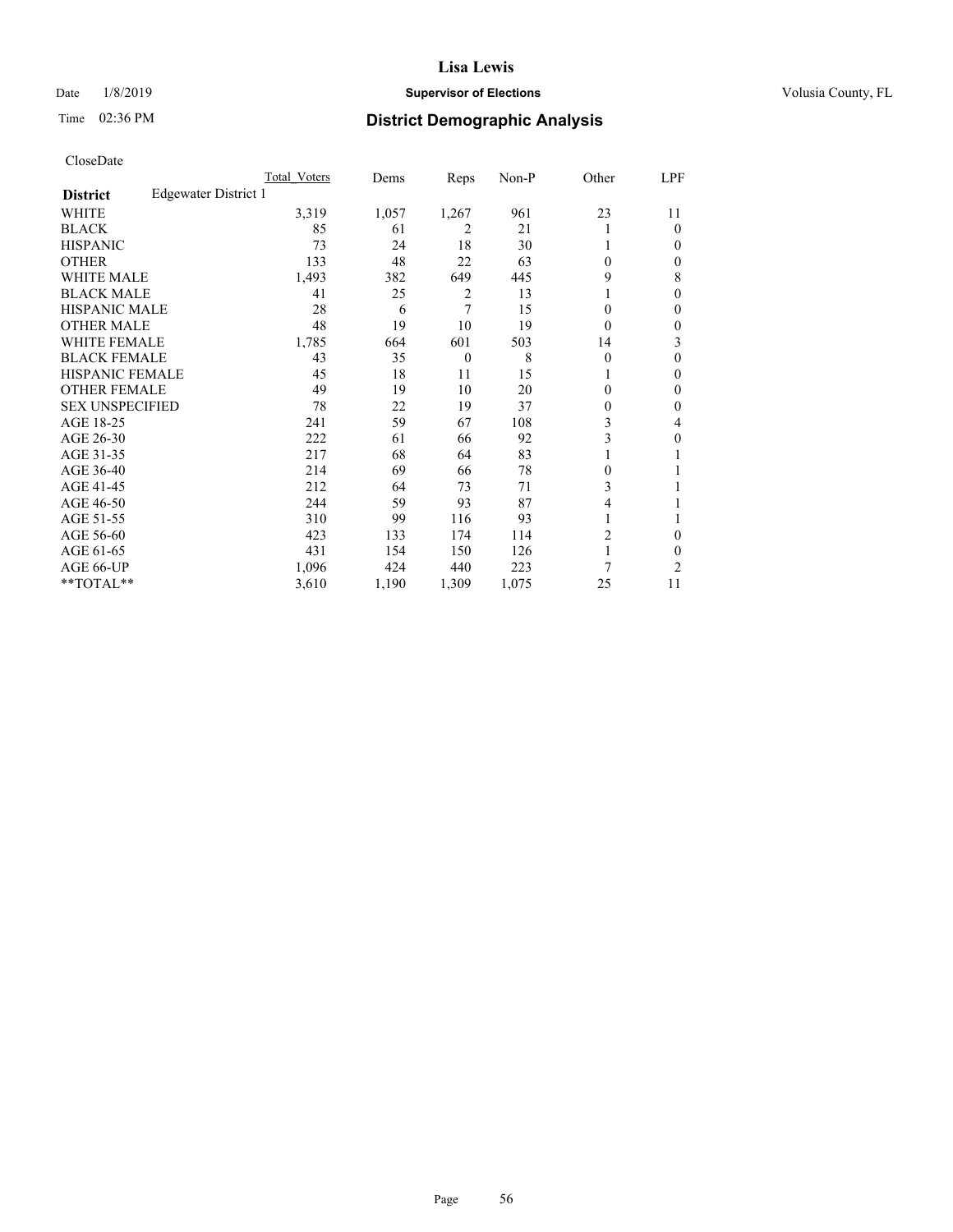## Date  $1/8/2019$  **Supervisor of Elections Supervisor of Elections** Volusia County, FL

# Time 02:36 PM **District Demographic Analysis**

|                        |                      | Total Voters | Dems  | Reps  | Non-P | Other          | LPF      |
|------------------------|----------------------|--------------|-------|-------|-------|----------------|----------|
| <b>District</b>        | Edgewater District 2 |              |       |       |       |                |          |
| WHITE                  |                      | 3,715        | 1,107 | 1,471 | 1,110 | 19             | 8        |
| <b>BLACK</b>           |                      | 60           | 45    | 5     | 8     | 2              | $\Omega$ |
| <b>HISPANIC</b>        |                      | 76           | 29    | 21    | 22    | 4              | 0        |
| <b>OTHER</b>           |                      | 121          | 35    | 35    | 51    | $\Omega$       | 0        |
| WHITE MALE             |                      | 1,699        | 440   | 736   | 511   | 5              |          |
| <b>BLACK MALE</b>      |                      | 27           | 19    | 2     | 5     |                | $\Omega$ |
| <b>HISPANIC MALE</b>   |                      | 45           | 15    | 13    | 14    | 3              | 0        |
| <b>OTHER MALE</b>      |                      | 40           | 9     | 14    | 17    | $\theta$       | 0        |
| WHITE FEMALE           |                      | 1,986        | 656   | 730   | 585   | 14             |          |
| <b>BLACK FEMALE</b>    |                      | 33           | 26    | 3     | 3     |                | 0        |
| <b>HISPANIC FEMALE</b> |                      | 29           | 14    | 7     | 7     |                | 0        |
| <b>OTHER FEMALE</b>    |                      | 46           | 18    | 13    | 15    | 0              | 0        |
| <b>SEX UNSPECIFIED</b> |                      | 67           | 19    | 14    | 34    | $\Omega$       | 0        |
| AGE 18-25              |                      | 311          | 72    | 92    | 140   |                | 0        |
| AGE 26-30              |                      | 261          | 74    | 70    | 111   | 5              |          |
| AGE 31-35              |                      | 258          | 72    | 82    | 97    | 3              | 4        |
| AGE 36-40              |                      | 245          | 60    | 76    | 106   | $\overline{c}$ |          |
| AGE 41-45              |                      | 261          | 68    | 98    | 94    | $\theta$       |          |
| AGE 46-50              |                      | 297          | 76    | 117   | 103   |                | $\Omega$ |
| AGE 51-55              |                      | 301          | 79    | 128   | 91    | 3              | 0        |
| AGE 56-60              |                      | 419          | 129   | 182   | 107   |                | 0        |
| AGE 61-65              |                      | 392          | 142   | 163   | 84    | 2              |          |
| AGE 66-UP              |                      | 1,227        | 444   | 524   | 258   |                | 0        |
| **TOTAL**              |                      | 3,972        | 1,216 | 1,532 | 1,191 | 25             | 8        |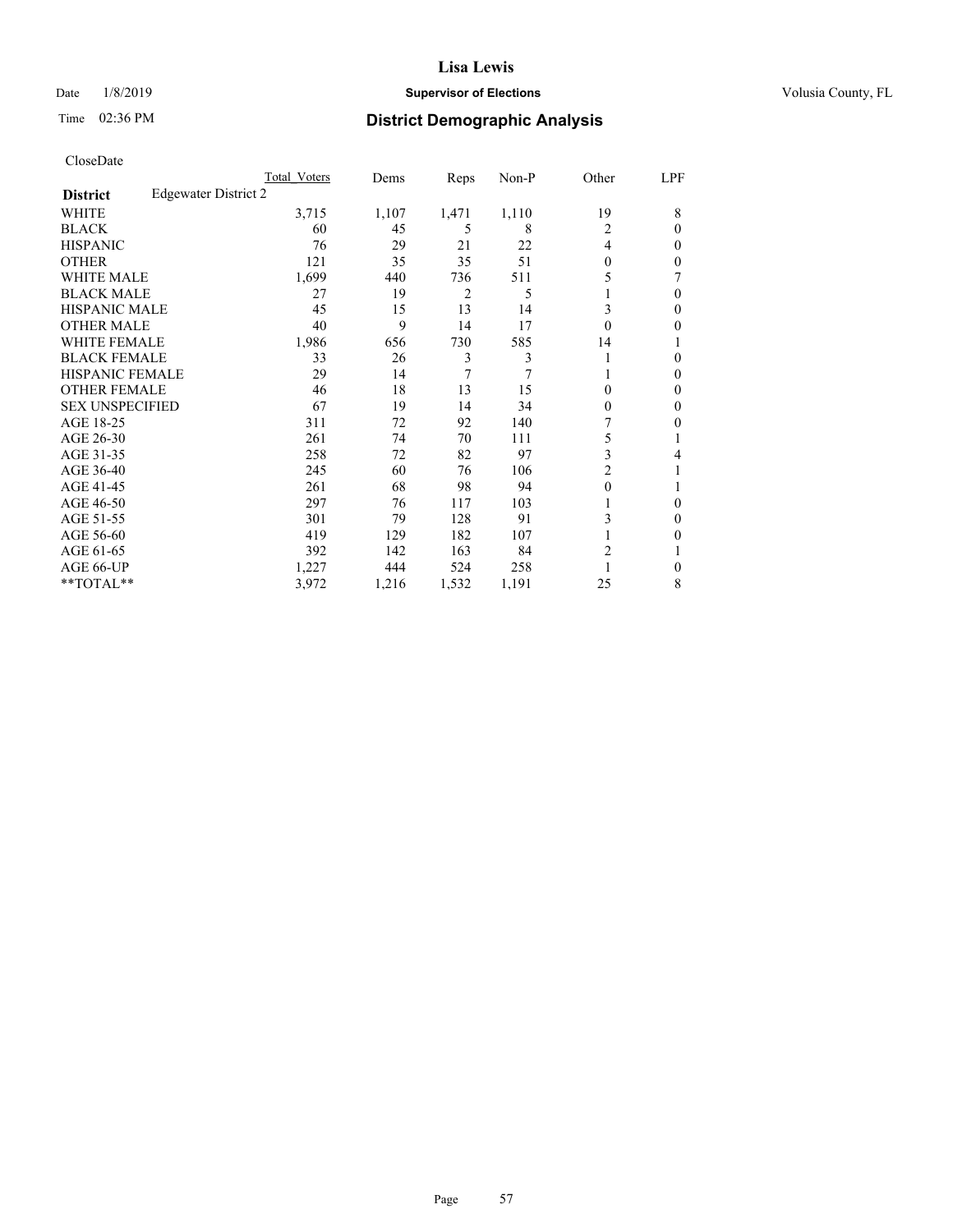## Date  $1/8/2019$  **Supervisor of Elections Supervisor of Elections** Volusia County, FL

# Time 02:36 PM **District Demographic Analysis**

|                        |                      | Total Voters | Dems  | Reps           | Non-P | Other        | LPF            |
|------------------------|----------------------|--------------|-------|----------------|-------|--------------|----------------|
| <b>District</b>        | Edgewater District 3 |              |       |                |       |              |                |
| WHITE                  |                      | 3,484        | 1,033 | 1,336          | 1,074 | 30           | 11             |
| <b>BLACK</b>           |                      | 103          | 77    | 5              | 21    | 0            | $\theta$       |
| <b>HISPANIC</b>        |                      | 71           | 25    | 12             | 33    |              | $\Omega$       |
| <b>OTHER</b>           |                      | 147          | 40    | 38             | 68    |              | $\Omega$       |
| <b>WHITE MALE</b>      |                      | 1,573        | 398   | 641            | 517   | 12           | 5              |
| <b>BLACK MALE</b>      |                      | 51           | 38    | 3              | 10    | $\mathbf{0}$ | $\theta$       |
| <b>HISPANIC MALE</b>   |                      | 29           | 10    | 5              | 14    | 0            | $\theta$       |
| <b>OTHER MALE</b>      |                      | 48           | 12    | 13             | 23    | 0            | $\mathbf{0}$   |
| WHITE FEMALE           |                      | 1,869        | 633   | 671            | 541   | 18           | 6              |
| <b>BLACK FEMALE</b>    |                      | 50           | 38    | $\overline{2}$ | 10    | 0            | $\mathbf{0}$   |
| <b>HISPANIC FEMALE</b> |                      | 39           | 12    | $\overline{7}$ | 19    |              | 0              |
| <b>OTHER FEMALE</b>    |                      | 56           | 19    | 19             | 17    |              | 0              |
| <b>SEX UNSPECIFIED</b> |                      | 90           | 15    | 30             | 45    | 0            | 0              |
| AGE 18-25              |                      | 314          | 73    | 84             | 151   | 5            |                |
| AGE 26-30              |                      | 250          | 76    | 69             | 103   |              | 1              |
| AGE 31-35              |                      | 229          | 67    | 66             | 95    |              | 0              |
| AGE 36-40              |                      | 228          | 56    | 65             | 103   |              | 3              |
| AGE 41-45              |                      | 232          | 48    | 83             | 99    |              |                |
| AGE 46-50              |                      | 280          | 82    | 105            | 89    | 2            | 2              |
| AGE 51-55              |                      | 332          | 98    | 128            | 97    | 7            | $\overline{c}$ |
| AGE 56-60              |                      | 366          | 126   | 131            | 105   | 3            |                |
| AGE 61-65              |                      | 403          | 132   | 165            | 103   | 3            | 0              |
| AGE 66-UP              |                      | 1,171        | 417   | 495            | 251   | 8            | $\Omega$       |
| **TOTAL**              |                      | 3,805        | 1,175 | 1,391          | 1,196 | 32           | 11             |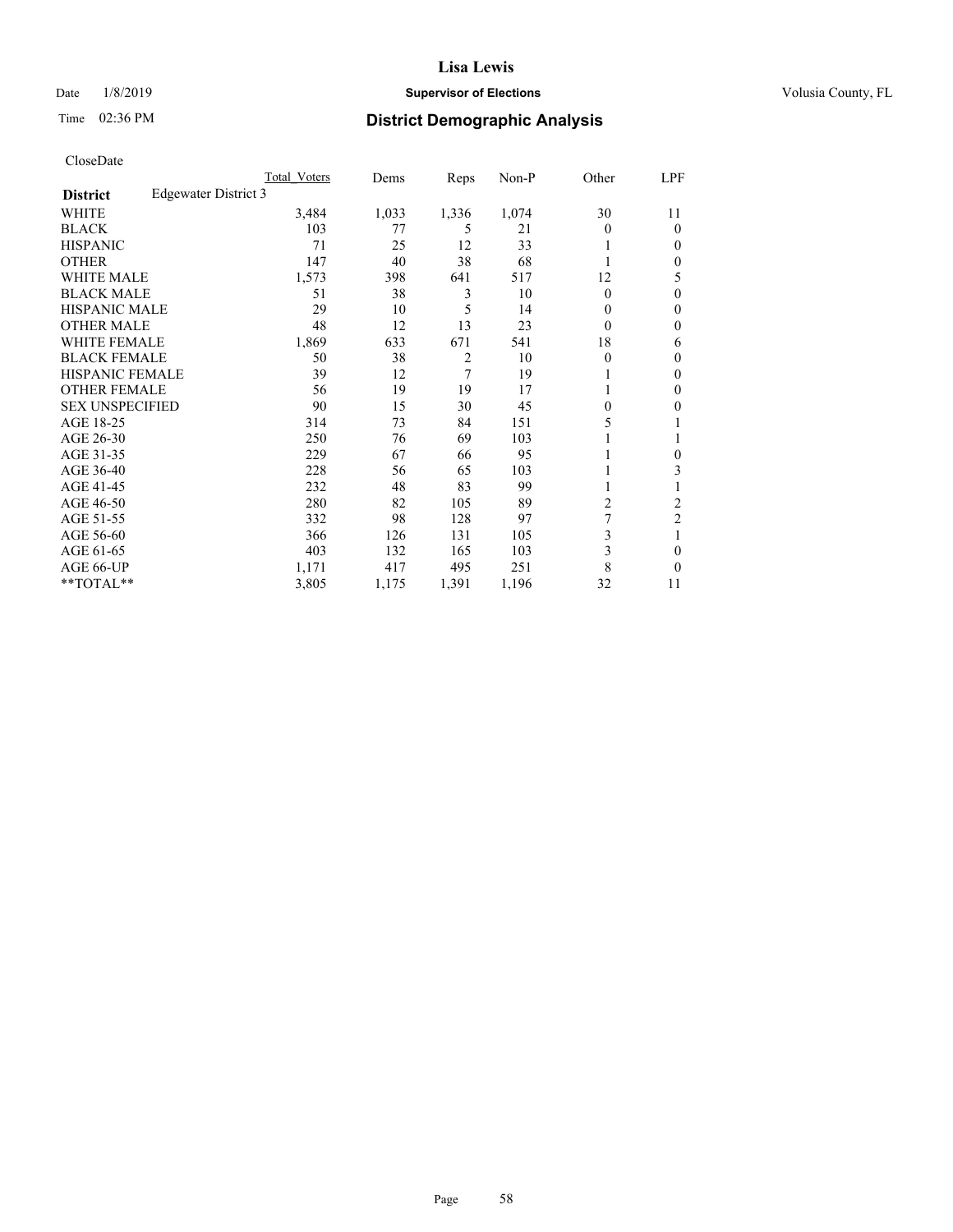## Date  $1/8/2019$  **Supervisor of Elections Supervisor of Elections** Volusia County, FL

# Time 02:36 PM **District Demographic Analysis**

|                        |                      | Total Voters | Dems  | Reps           | Non-P | Other          | LPF    |
|------------------------|----------------------|--------------|-------|----------------|-------|----------------|--------|
| <b>District</b>        | Edgewater District 4 |              |       |                |       |                |        |
| WHITE                  |                      | 4,564        | 1,246 | 1,879          | 1,397 | 27             | 15     |
| <b>BLACK</b>           |                      | 105          | 80    | 5              | 20    | $\Omega$       | 0      |
| <b>HISPANIC</b>        |                      | 88           | 35    | 20             | 33    | 0              | $_{0}$ |
| <b>OTHER</b>           |                      | 141          | 41    | 29             | 70    |                | 0      |
| WHITE MALE             |                      | 2,066        | 465   | 908            | 670   | 15             | 8      |
| <b>BLACK MALE</b>      |                      | 48           | 33    | 3              | 12    | $\Omega$       | 0      |
| <b>HISPANIC MALE</b>   |                      | 34           | 10    | 7              | 17    | $_{0}$         | 0      |
| <b>OTHER MALE</b>      |                      | 48           | 16    | 13             | 18    | 1              | 0      |
| WHITE FEMALE           |                      | 2,452        | 771   | 950            | 712   | 12             | 7      |
| <b>BLACK FEMALE</b>    |                      | 56           | 46    | $\overline{2}$ | 8     | $\Omega$       | 0      |
| <b>HISPANIC FEMALE</b> |                      | 54           | 25    | 13             | 16    | 0              | 0      |
| <b>OTHER FEMALE</b>    |                      | 63           | 19    | 15             | 29    | 0              | 0      |
| <b>SEX UNSPECIFIED</b> |                      | 77           | 17    | 22             | 38    | 0              | 0      |
| AGE 18-25              |                      | 309          | 83    | 89             | 131   | $\overline{c}$ | 4      |
| AGE 26-30              |                      | 241          | 46    | 74             | 118   | 2              | 1      |
| AGE 31-35              |                      | 242          | 61    | 70             | 107   | $\theta$       | 4      |
| AGE 36-40              |                      | 244          | 65    | 71             | 104   | 2              | 2      |
| AGE 41-45              |                      | 234          | 59    | 81             | 89    | $\overline{c}$ | 3      |
| AGE 46-50              |                      | 284          | 81    | 108            | 94    | 1              | 0      |
| AGE 51-55              |                      | 292          | 80    | 128            | 82    | 2              | 0      |
| AGE 56-60              |                      | 432          | 105   | 198            | 127   | $\overline{c}$ | 0      |
| AGE 61-65              |                      | 507          | 143   | 225            | 135   | 4              | 0      |
| AGE 66-UP              |                      | 2,113        | 679   | 889            | 533   | 11             |        |
| $*$ TOTAL $**$         |                      | 4,898        | 1,402 | 1,933          | 1,520 | 28             | 15     |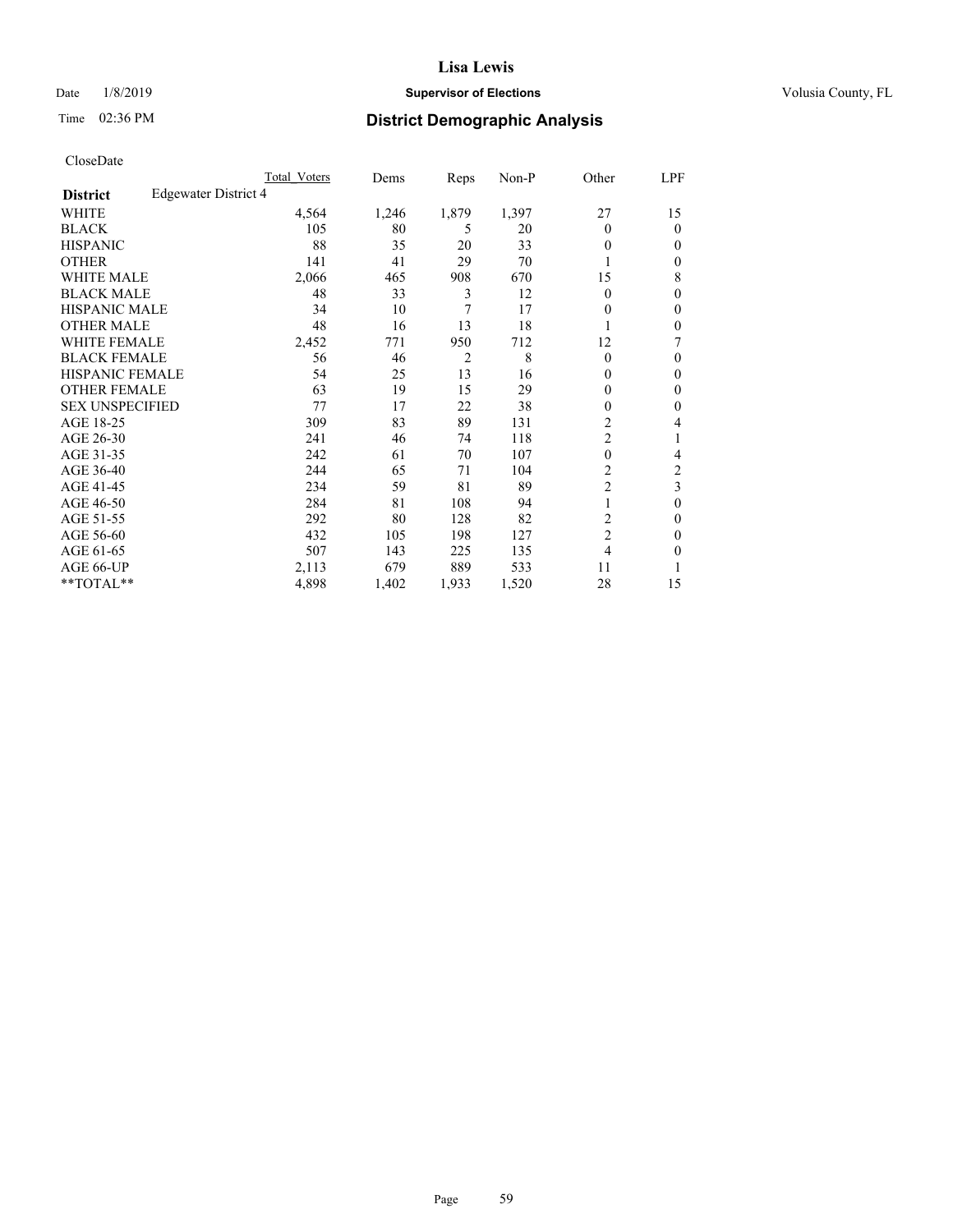#### Date  $1/8/2019$  **Supervisor of Elections Supervisor of Elections** Volusia County, FL

# Time 02:36 PM **District Demographic Analysis**

|                                          | Total Voters | Dems | Reps           | Non-P | Other          | LPF            |
|------------------------------------------|--------------|------|----------------|-------|----------------|----------------|
| Holly Hill District 1<br><b>District</b> |              |      |                |       |                |                |
| WHITE                                    | 1,537        | 483  | 556            | 481   | 10             |                |
| <b>BLACK</b>                             | 200          | 144  | 7              | 46    | 2              |                |
| <b>HISPANIC</b>                          | 94           | 41   | 14             | 39    | 0              | 0              |
| <b>OTHER</b>                             | 108          | 32   | 27             | 48    |                | 0              |
| WHITE MALE                               | 756          | 205  | 287            | 257   | 4              | 3              |
| <b>BLACK MALE</b>                        | 77           | 54   | $\overline{2}$ | 19    | 1              |                |
| <b>HISPANIC MALE</b>                     | 49           | 20   | 10             | 19    | 0              | 0              |
| <b>OTHER MALE</b>                        | 38           | 11   | 10             | 17    | 0              | 0              |
| WHITE FEMALE                             | 761          | 272  | 262            | 217   | 6              | 4              |
| <b>BLACK FEMALE</b>                      | 118          | 85   | 5              | 27    |                | 0              |
| <b>HISPANIC FEMALE</b>                   | 44           | 21   | 4              | 19    | 0              | 0              |
| <b>OTHER FEMALE</b>                      | 48           | 19   | 14             | 15    | 0              | 0              |
| <b>SEX UNSPECIFIED</b>                   | 48           | 13   | 10             | 24    |                | 0              |
| AGE 18-25                                | 153          | 42   | 38             | 71    |                |                |
| AGE 26-30                                | 144          | 65   | 24             | 55    | 0              | 0              |
| AGE 31-35                                | 120          | 46   | 27             | 42    | 3              | $\overline{c}$ |
| AGE 36-40                                | 117          | 36   | 24             | 53    | $\overline{c}$ | 2              |
| AGE 41-45                                | 123          | 47   | 29             | 46    |                | 0              |
| AGE 46-50                                | 125          | 48   | 35             | 42    | $\Omega$       | 0              |
| AGE 51-55                                | 193          | 62   | 71             | 59    | $_{0}$         |                |
| AGE 56-60                                | 220          | 80   | 82             | 57    |                | 0              |
| AGE 61-65                                | 218          | 68   | 77             | 69    | 2              | 2              |
| AGE 66-UP                                | 526          | 206  | 197            | 120   | 3              | $\mathbf{0}$   |
| **TOTAL**                                | 1,939        | 700  | 604            | 614   | 13             | 8              |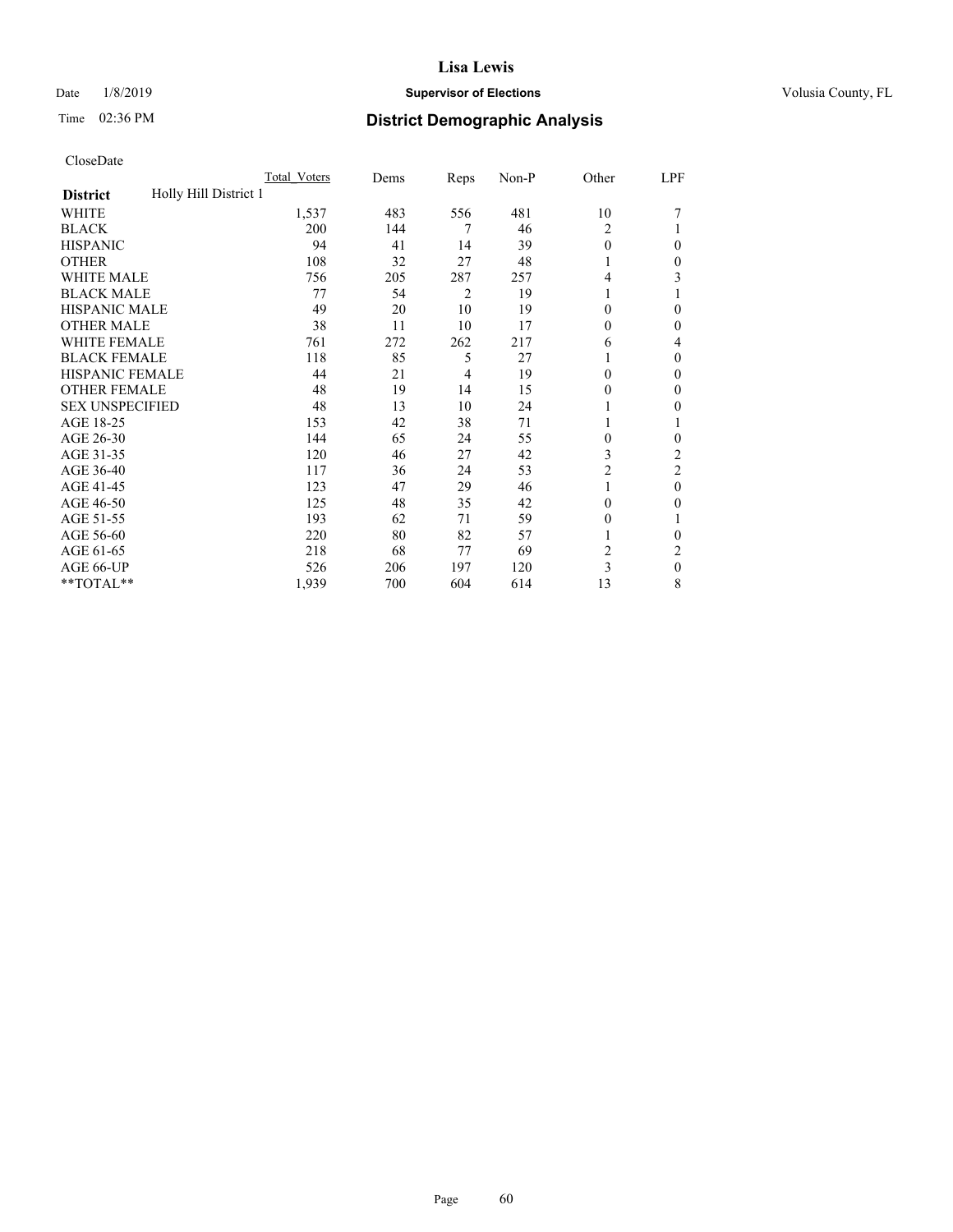## Date  $1/8/2019$  **Supervisor of Elections Supervisor of Elections** Volusia County, FL

# Time 02:36 PM **District Demographic Analysis**

|                                          | Total Voters | Dems | Reps | Non-P | Other    | LPF    |
|------------------------------------------|--------------|------|------|-------|----------|--------|
| Holly Hill District 2<br><b>District</b> |              |      |      |       |          |        |
| WHITE                                    | 1,509        | 522  | 477  | 496   | 3        | 11     |
| <b>BLACK</b>                             | 261          | 191  | 10   | 60    | 0        | 0      |
| <b>HISPANIC</b>                          | 70           | 36   | 11   | 23    | 0        | $_{0}$ |
| <b>OTHER</b>                             | 100          | 36   | 13   | 51    | 0        | 0      |
| WHITE MALE                               | 708          | 205  | 249  | 244   | 2        | 8      |
| <b>BLACK MALE</b>                        | 108          | 70   | 6    | 32    | $\theta$ | 0      |
| <b>HISPANIC MALE</b>                     | 33           | 12   | 7    | 14    | 0        | 0      |
| <b>OTHER MALE</b>                        | 41           | 10   | 8    | 23    | 0        | 0      |
| WHITE FEMALE                             | 785          | 314  | 225  | 242   |          | 3      |
| <b>BLACK FEMALE</b>                      | 152          | 121  | 4    | 27    | 0        | 0      |
| <b>HISPANIC FEMALE</b>                   | 37           | 24   | 4    | 9     | 0        | 0      |
| <b>OTHER FEMALE</b>                      | 36           | 20   | 3    | 13    | 0        | 0      |
| <b>SEX UNSPECIFIED</b>                   | 40           | 9    | 5    | 26    | 0        | 0      |
| AGE 18-25                                | 219          | 71   | 40   | 104   | 0        | 4      |
| AGE 26-30                                | 150          | 55   | 34   | 61    | 0        | 0      |
| AGE 31-35                                | 164          | 69   | 29   | 65    | 0        |        |
| AGE 36-40                                | 125          | 50   | 26   | 48    | 0        |        |
| AGE 41-45                                | 105          | 40   | 21   | 43    |          | 0      |
| AGE 46-50                                | 181          | 66   | 58   | 55    | 0        | 2      |
| AGE 51-55                                | 188          | 68   | 61   | 58    | $_{0}$   | 1      |
| AGE 56-60                                | 226          | 104  | 57   | 63    | $_{0}$   | 2      |
| AGE 61-65                                | 172          | 72   | 53   | 46    |          | 0      |
| AGE 66-UP                                | 410          | 190  | 132  | 87    |          | 0      |
| **TOTAL**                                | 1,940        | 785  | 511  | 630   | 3        | 11     |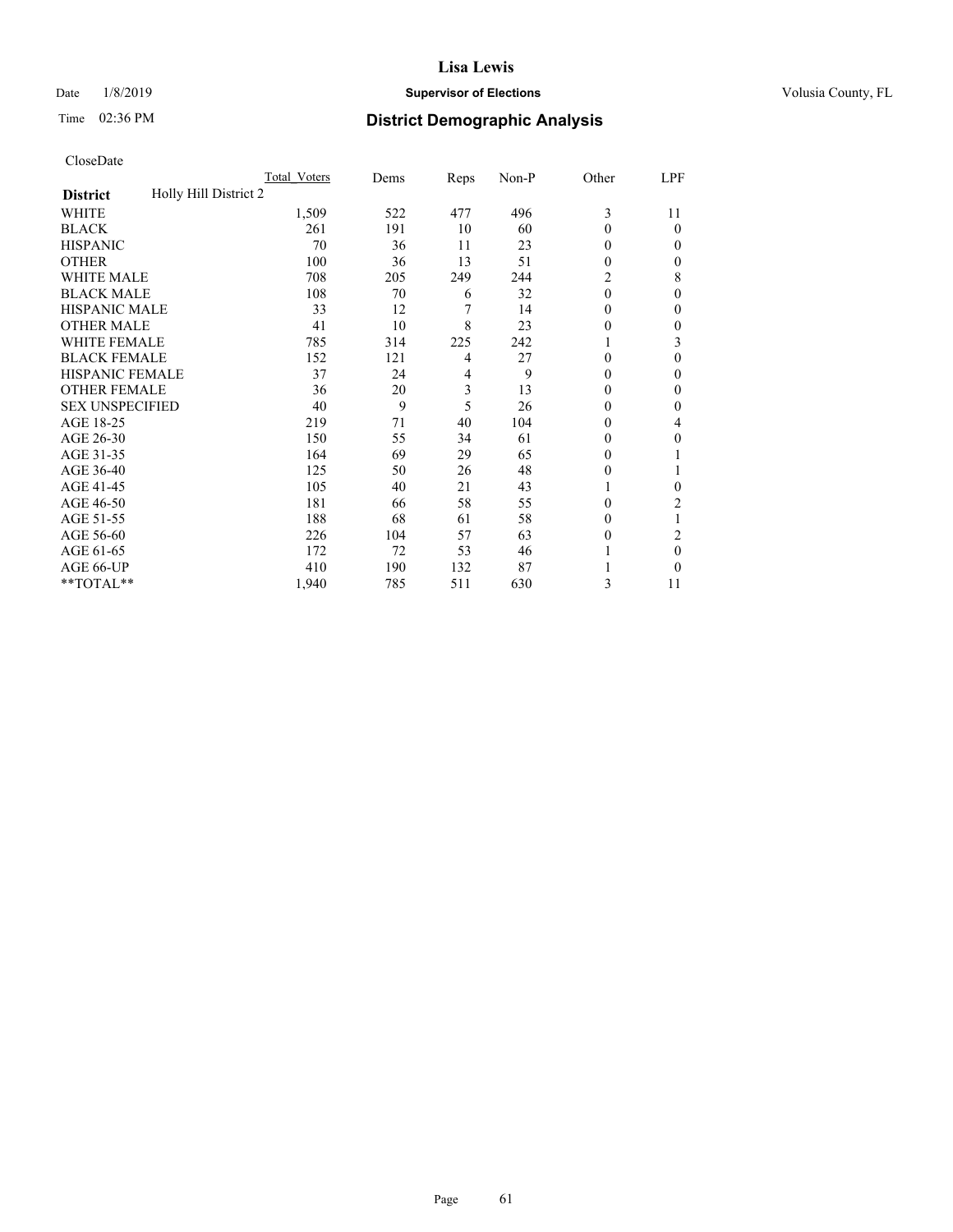## Date  $1/8/2019$  **Supervisor of Elections Supervisor of Elections** Volusia County, FL

# Time 02:36 PM **District Demographic Analysis**

|                                          | Total Voters | Dems | Reps           | Non-P | Other          | LPF          |
|------------------------------------------|--------------|------|----------------|-------|----------------|--------------|
| Holly Hill District 3<br><b>District</b> |              |      |                |       |                |              |
| WHITE                                    | 1,605        | 523  | 604            | 462   | 11             | 5            |
| <b>BLACK</b>                             | 195          | 149  | 7              | 39    | $\Omega$       | $\Omega$     |
| <b>HISPANIC</b>                          | 54           | 26   | 3              | 24    | 1              | 0            |
| <b>OTHER</b>                             | 87           | 33   | 15             | 39    | $\theta$       | 0            |
| WHITE MALE                               | 701          | 201  | 286            | 204   | 5              | 5            |
| <b>BLACK MALE</b>                        | 82           | 49   | 6              | 27    | $\Omega$       | $\Omega$     |
| <b>HISPANIC MALE</b>                     | 30           | 16   | 1              | 12    |                | 0            |
| <b>OTHER MALE</b>                        | 29           | 13   | 4              | 12    | $\Omega$       | 0            |
| WHITE FEMALE                             | 884          | 316  | 311            | 251   | 6              | 0            |
| <b>BLACK FEMALE</b>                      | 112          | 99   | 1              | 12    | $\Omega$       | 0            |
| <b>HISPANIC FEMALE</b>                   | 23           | 10   | $\overline{2}$ | 11    | $\Omega$       | 0            |
| <b>OTHER FEMALE</b>                      | 35           | 15   | 7              | 13    | $\Omega$       | 0            |
| <b>SEX UNSPECIFIED</b>                   | 45           | 12   | 11             | 22    | 0              | 0            |
| AGE 18-25                                | 102          | 36   | 25             | 41    | $\Omega$       | 0            |
| AGE 26-30                                | 93           | 30   | 24             | 37    | $\overline{c}$ | $\mathbf{0}$ |
| AGE 31-35                                | 89           | 33   | 16             | 40    | $\theta$       | 0            |
| AGE 36-40                                | 83           | 27   | 17             | 39    | $\theta$       | 0            |
| AGE 41-45                                | 104          | 45   | 20             | 39    | $\Omega$       | 0            |
| AGE 46-50                                | 112          | 35   | 34             | 42    | $\Omega$       |              |
| AGE 51-55                                | 150          | 56   | 38             | 52    | 2              | 2            |
| AGE 56-60                                | 172          | 65   | 45             | 60    |                |              |
| AGE 61-65                                | 205          | 77   | 82             | 42    | 4              | 0            |
| AGE 66-UP                                | 831          | 327  | 328            | 172   | 3              |              |
| **TOTAL**                                | 1,941        | 731  | 629            | 564   | 12             | 5            |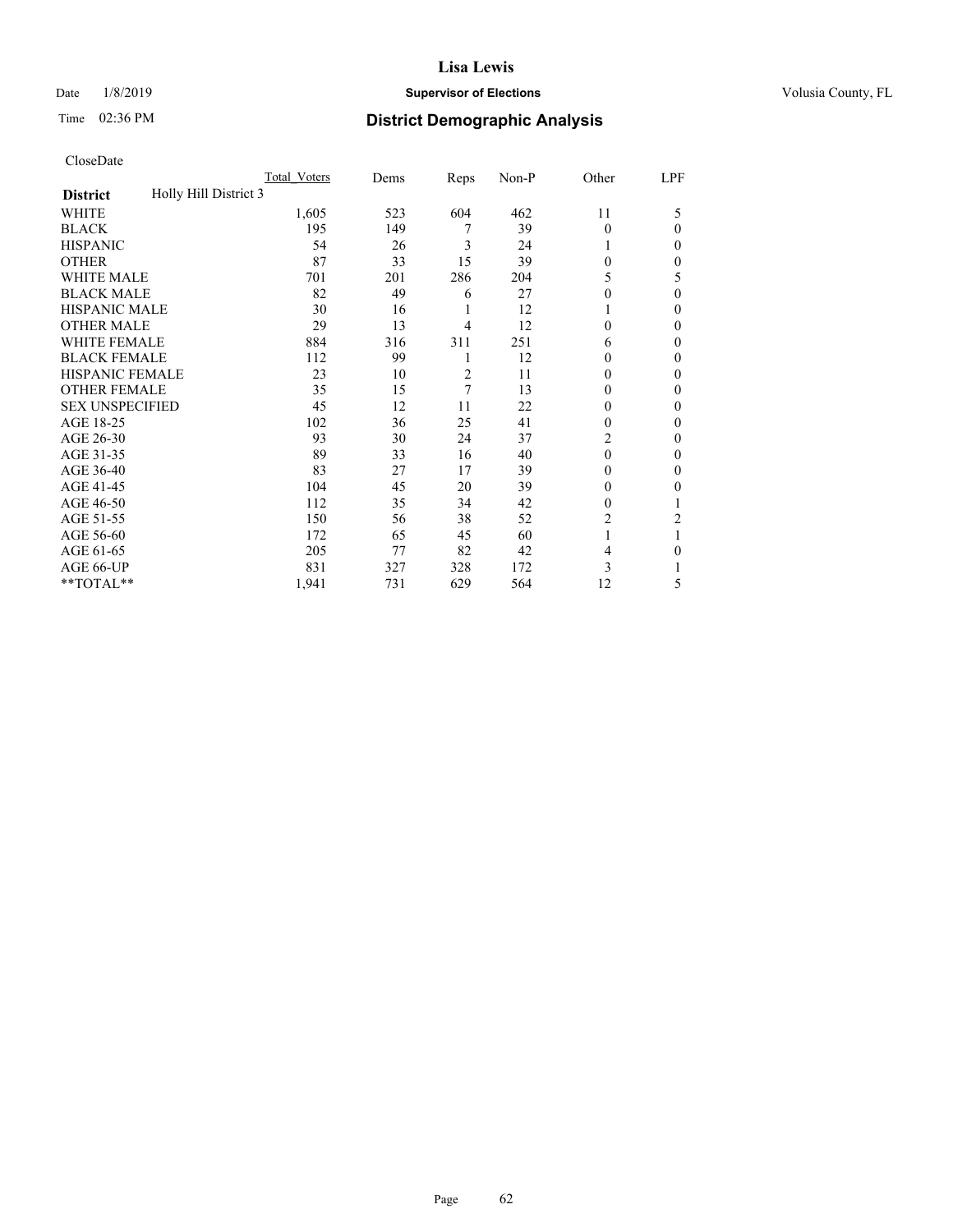## Date  $1/8/2019$  **Supervisor of Elections Supervisor of Elections** Volusia County, FL

# Time 02:36 PM **District Demographic Analysis**

|                                          | Total Voters | Dems | Reps | Non-P | Other          | LPF      |
|------------------------------------------|--------------|------|------|-------|----------------|----------|
| Holly Hill District 4<br><b>District</b> |              |      |      |       |                |          |
| WHITE                                    | 1,458        | 463  | 529  | 451   | 11             | 4        |
| <b>BLACK</b>                             | 366          | 271  | 11   | 83    | 1              | $\Omega$ |
| <b>HISPANIC</b>                          | 86           | 38   | 15   | 32    | $\Omega$       |          |
| <b>OTHER</b>                             | 95           | 39   | 15   | 41    | $\Omega$       | 0        |
| WHITE MALE                               | 649          | 163  | 254  | 223   |                | 2        |
| <b>BLACK MALE</b>                        | 106          | 70   | 3    | 32    | 1              | $\theta$ |
| <b>HISPANIC MALE</b>                     | 42           | 22   | 3    | 16    | $\Omega$       |          |
| <b>OTHER MALE</b>                        | 29           | 12   | 8    | 9     | $\Omega$       | 0        |
| WHITE FEMALE                             | 795          | 296  | 270  | 223   | 4              | 2        |
| <b>BLACK FEMALE</b>                      | 253          | 196  | 8    | 49    | $\Omega$       | $\theta$ |
| <b>HISPANIC FEMALE</b>                   | 42           | 15   | 11   | 16    | $\Omega$       | 0        |
| <b>OTHER FEMALE</b>                      | 39           | 20   | 6    | 13    | $\Omega$       | $\Omega$ |
| <b>SEX UNSPECIFIED</b>                   | 50           | 17   | 7    | 26    | 0              | 0        |
| AGE 18-25                                | 243          | 97   | 41   | 103   |                |          |
| AGE 26-30                                | 206          | 82   | 40   | 82    | 1              |          |
| AGE 31-35                                | 168          | 61   | 37   | 68    | 0              | 2        |
| AGE 36-40                                | 164          | 75   | 32   | 54    | 3              | $\theta$ |
| AGE 41-45                                | 105          | 39   | 32   | 33    |                | 0        |
| AGE 46-50                                | 134          | 47   | 34   | 52    | 1              | 0        |
| AGE 51-55                                | 157          | 61   | 51   | 44    |                | 0        |
| AGE 56-60                                | 210          | 74   | 80   | 53    | 2              |          |
| AGE 61-65                                | 174          | 73   | 61   | 40    | $\theta$       | $\theta$ |
| AGE 66-UP                                | 444          | 202  | 162  | 78    | $\overline{c}$ | 0        |
| **TOTAL**                                | 2,005        | 811  | 570  | 607   | 12             | 5        |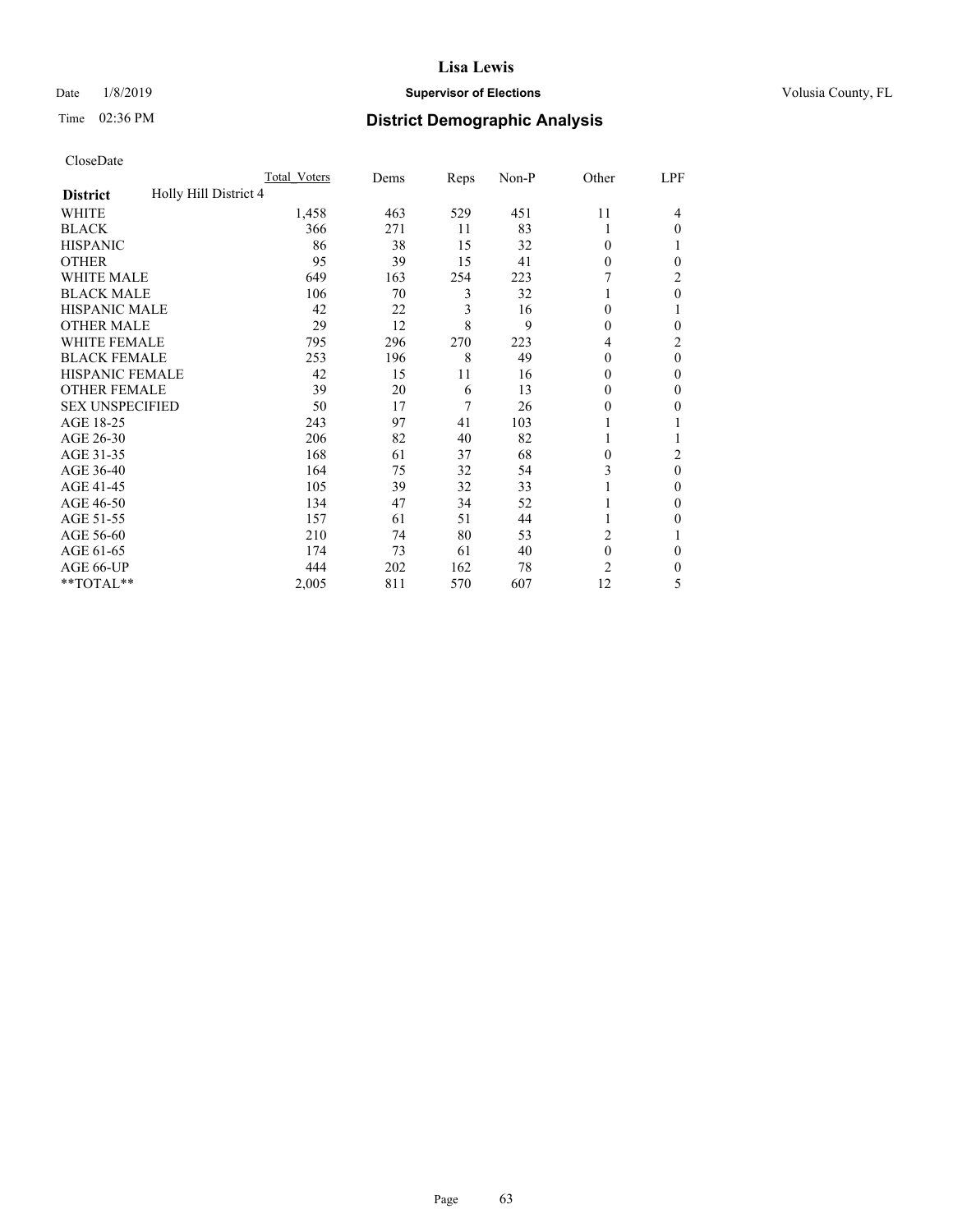## Date  $1/8/2019$  **Supervisor of Elections Supervisor of Elections** Volusia County, FL

# Time 02:36 PM **District Demographic Analysis**

|                        |            | Total Voters | Dems | Reps | Non-P | Other        | LPF    |
|------------------------|------------|--------------|------|------|-------|--------------|--------|
| <b>District</b>        | Lake Helen |              |      |      |       |              |        |
| WHITE                  |            | 1,833        | 526  | 770  | 524   | 10           | 3      |
| <b>BLACK</b>           |            | 163          | 138  | 5    | 20    | 0            | 0      |
| <b>HISPANIC</b>        |            | 69           | 25   | 20   | 23    | 1            | 0      |
| <b>OTHER</b>           |            | 73           | 25   | 17   | 30    | $\Omega$     |        |
| <b>WHITE MALE</b>      |            | 825          | 201  | 376  | 243   | 2            | 3      |
| <b>BLACK MALE</b>      |            | 70           | 60   | 3    | 7     | $\mathbf{0}$ | 0      |
| <b>HISPANIC MALE</b>   |            | 27           | 12   | 8    | 7     | 0            | 0      |
| <b>OTHER MALE</b>      |            | 22           | 11   | 4    | 6     | 0            |        |
| <b>WHITE FEMALE</b>    |            | 989          | 323  | 385  | 273   | 8            | 0      |
| <b>BLACK FEMALE</b>    |            | 91           | 77   | 2    | 12    | 0            | 0      |
| <b>HISPANIC FEMALE</b> |            | 40           | 12   | 12   | 15    | 1            | 0      |
| <b>OTHER FEMALE</b>    |            | 34           | 13   | 5    | 16    | $\Omega$     | 0      |
| <b>SEX UNSPECIFIED</b> |            | 40           | 5    | 17   | 18    | $\theta$     | 0      |
| AGE 18-25              |            | 192          | 41   | 62   | 85    | 3            |        |
| AGE 26-30              |            | 130          | 29   | 46   | 55    | 0            | 0      |
| AGE 31-35              |            | 139          | 44   | 43   | 51    |              | 0      |
| AGE 36-40              |            | 138          | 38   | 36   | 64    | $\Omega$     | 0      |
| AGE 41-45              |            | 127          | 27   | 49   | 49    | 1            |        |
| AGE 46-50              |            | 164          | 53   | 57   | 50    | 2            | 2      |
| AGE 51-55              |            | 175          | 47   | 83   | 44    | 1            | 0      |
| AGE 56-60              |            | 244          | 85   | 107  | 50    | 2            | $_{0}$ |
| AGE 61-65              |            | 216          | 75   | 93   | 48    | $\theta$     | 0      |
| AGE 66-UP              |            | 613          | 275  | 236  | 101   |              | 0      |
| **TOTAL**              |            | 2,138        | 714  | 812  | 597   | 11           | 4      |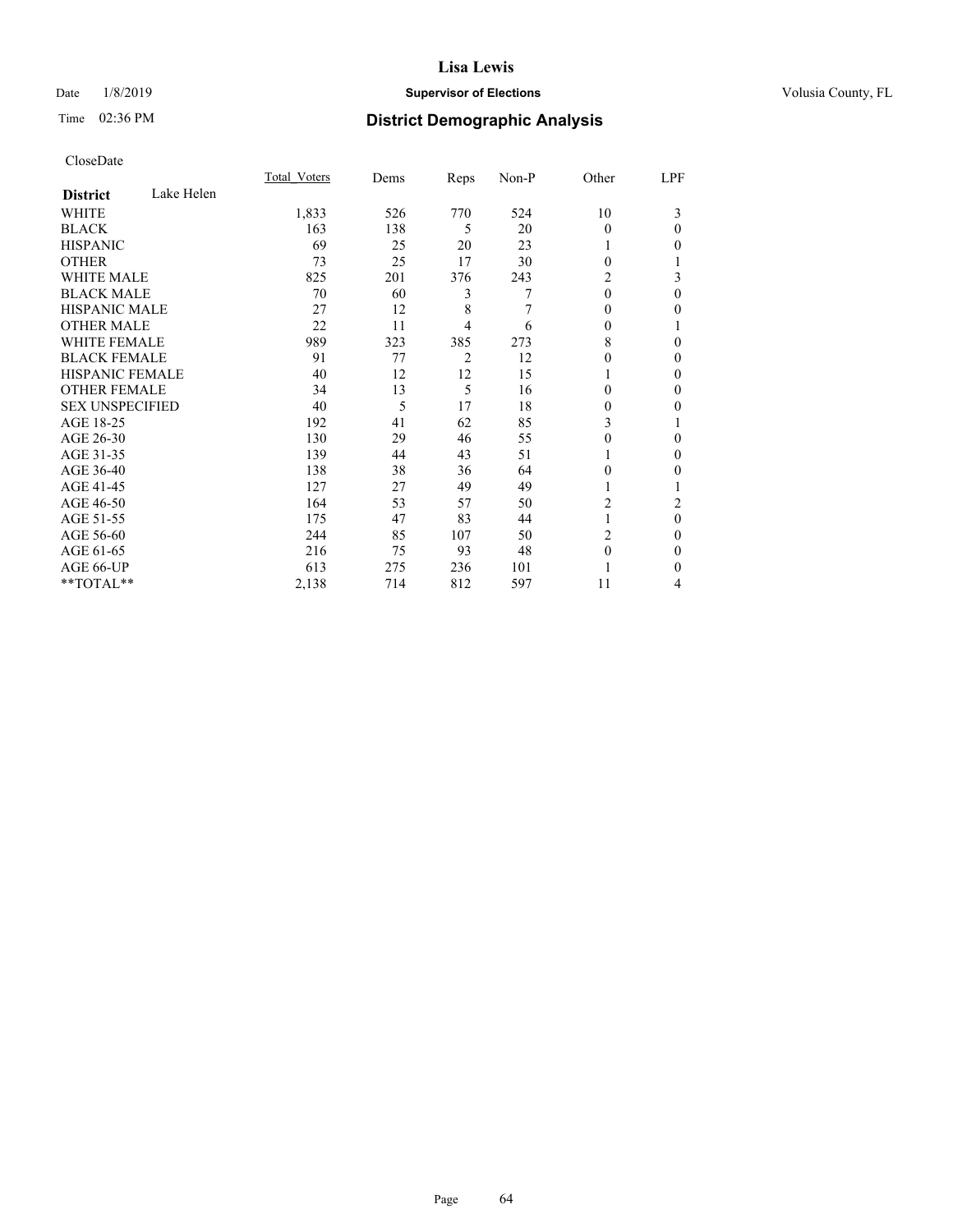## Date  $1/8/2019$  **Supervisor of Elections Supervisor of Elections** Volusia County, FL

| CloseDate |
|-----------|
|-----------|

|                                          | Total Voters | Dems  | Reps  | Non-P    | Other    | LPF    |
|------------------------------------------|--------------|-------|-------|----------|----------|--------|
| New Smyrna Bch Zone 1<br><b>District</b> |              |       |       |          |          |        |
| WHITE                                    | 4,995        | 1,433 | 2,316 | 1,194    | 36       | 16     |
| <b>BLACK</b>                             | 13           | 8     |       | 4        | 0        | 0      |
| <b>HISPANIC</b>                          | 66           | 19    | 23    | 23       |          | $_{0}$ |
| <b>OTHER</b>                             | 156          | 37    | 52    | 66       |          | 0      |
| <b>WHITE MALE</b>                        | 2,318        | 549   | 1,140 | 604      | 15       | 10     |
| <b>BLACK MALE</b>                        | 9            | 5     | 0     | 4        | 0        | 0      |
| <b>HISPANIC MALE</b>                     | 23           | 8     | 6     | 9        | 0        | 0      |
| <b>OTHER MALE</b>                        | 53           | 14    | 25    | 14       | 0        | 0      |
| WHITE FEMALE                             | 2,628        | 870   | 1,158 | 574      | 20       | 6      |
| <b>BLACK FEMALE</b>                      | 4            | 3     |       | $\theta$ | $\theta$ | 0      |
| <b>HISPANIC FEMALE</b>                   | 43           | 11    | 17    | 14       |          | 0      |
| <b>OTHER FEMALE</b>                      | 62           | 20    | 23    | 19       | 0        | 0      |
| <b>SEX UNSPECIFIED</b>                   | 90           | 17    | 22    | 49       | 2        | 0      |
| AGE 18-25                                | 261          | 56    | 89    | 112      | 3        |        |
| AGE 26-30                                | 211          | 44    | 71    | 91       | 3        | 2      |
| AGE 31-35                                | 226          | 71    | 58    | 94       | 2        |        |
| AGE 36-40                                | 219          | 60    | 71    | 83       | 0        | 5      |
| AGE 41-45                                | 197          | 46    | 76    | 71       | 3        |        |
| AGE 46-50                                | 268          | 67    | 116   | 81       | 3        |        |
| AGE 51-55                                | 414          | 96    | 223   | 93       | 2        | 0      |
| AGE 56-60                                | 592          | 158   | 303   | 125      | 4        | 2      |
| AGE 61-65                                | 647          | 201   | 306   | 134      | 4        | 2      |
| AGE 66-UP                                | 2,195        | 698   | 1,079 | 403      | 14       |        |
| **TOTAL**                                | 5,230        | 1,497 | 2,392 | 1,287    | 38       | 16     |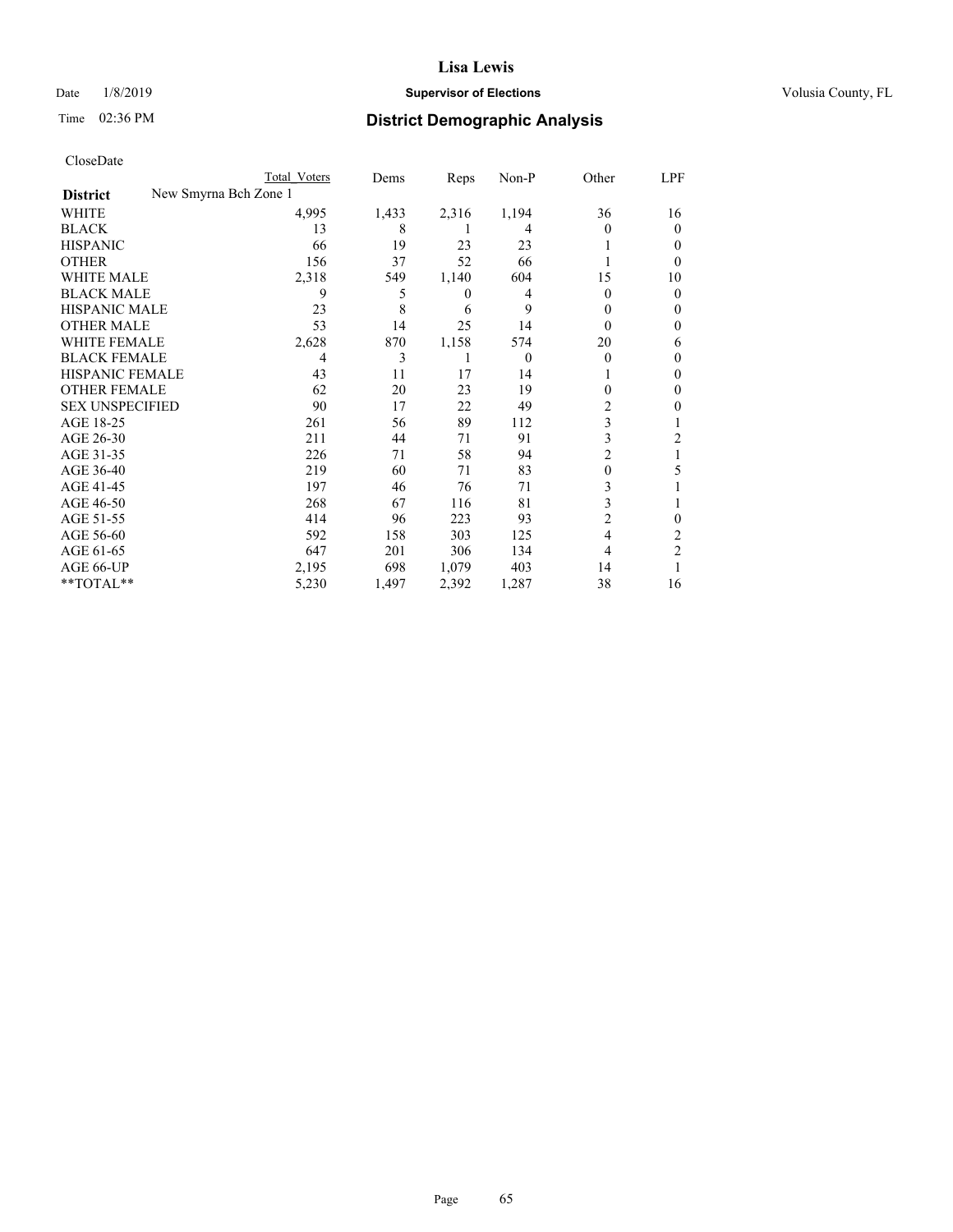## Date  $1/8/2019$  **Supervisor of Elections Supervisor of Elections** Volusia County, FL

| CloseDate |
|-----------|
|-----------|

|                        |                       | Total Voters | Dems  | Reps           | Non-P | Other        | LPF          |
|------------------------|-----------------------|--------------|-------|----------------|-------|--------------|--------------|
| <b>District</b>        | New Smyrna Bch Zone 2 |              |       |                |       |              |              |
| WHITE                  |                       | 4,221        | 1,298 | 1,740          | 1,118 | 52           | 13           |
| <b>BLACK</b>           |                       | 82           | 68    | 1              | 13    | $\Omega$     | $\theta$     |
| <b>HISPANIC</b>        |                       | 78           | 28    | 30             | 20    | 0            | 0            |
| <b>OTHER</b>           |                       | 169          | 58    | 47             | 61    |              | 2            |
| <b>WHITE MALE</b>      |                       | 1,903        | 504   | 824            | 541   | 25           | 9            |
| <b>BLACK MALE</b>      |                       | 30           | 26    | $\overline{0}$ | 4     | $\mathbf{0}$ | $\mathbf{0}$ |
| <b>HISPANIC MALE</b>   |                       | 43           | 9     | 19             | 15    | 0            | 0            |
| <b>OTHER MALE</b>      |                       | 59           | 19    | 17             | 21    | $\Omega$     | 2            |
| <b>WHITE FEMALE</b>    |                       | 2,279        | 781   | 899            | 568   | 27           | 4            |
| <b>BLACK FEMALE</b>    |                       | 52           | 42    | 1              | 9     | 0            | $\theta$     |
| HISPANIC FEMALE        |                       | 35           | 19    | 11             | 5     | $\Omega$     | $\mathbf{0}$ |
| <b>OTHER FEMALE</b>    |                       | 76           | 29    | 21             | 25    |              | 0            |
| <b>SEX UNSPECIFIED</b> |                       | 73           | 23    | 26             | 24    | 0            | 0            |
| AGE 18-25              |                       | 279          | 95    | 81             | 96    | 4            | 3            |
| AGE 26-30              |                       | 211          | 61    | 61             | 84    | 4            |              |
| AGE 31-35              |                       | 234          | 62    | 74             | 92    | 5            |              |
| AGE 36-40              |                       | 250          | 85    | 62             | 94    | 6            | 3            |
| AGE 41-45              |                       | 229          | 58    | 73             | 93    | 2            | 3            |
| AGE 46-50              |                       | 294          | 80    | 117            | 93    | 3            |              |
| AGE 51-55              |                       | 370          | 77    | 172            | 115   | 6            | 0            |
| AGE 56-60              |                       | 492          | 135   | 236            | 109   | 10           | 2            |
| AGE 61-65              |                       | 529          | 197   | 212            | 115   | 4            |              |
| AGE 66-UP              |                       | 1,662        | 602   | 730            | 321   | 9            | 0            |
| **TOTAL**              |                       | 4,550        | 1,452 | 1,818          | 1,212 | 53           | 15           |
|                        |                       |              |       |                |       |              |              |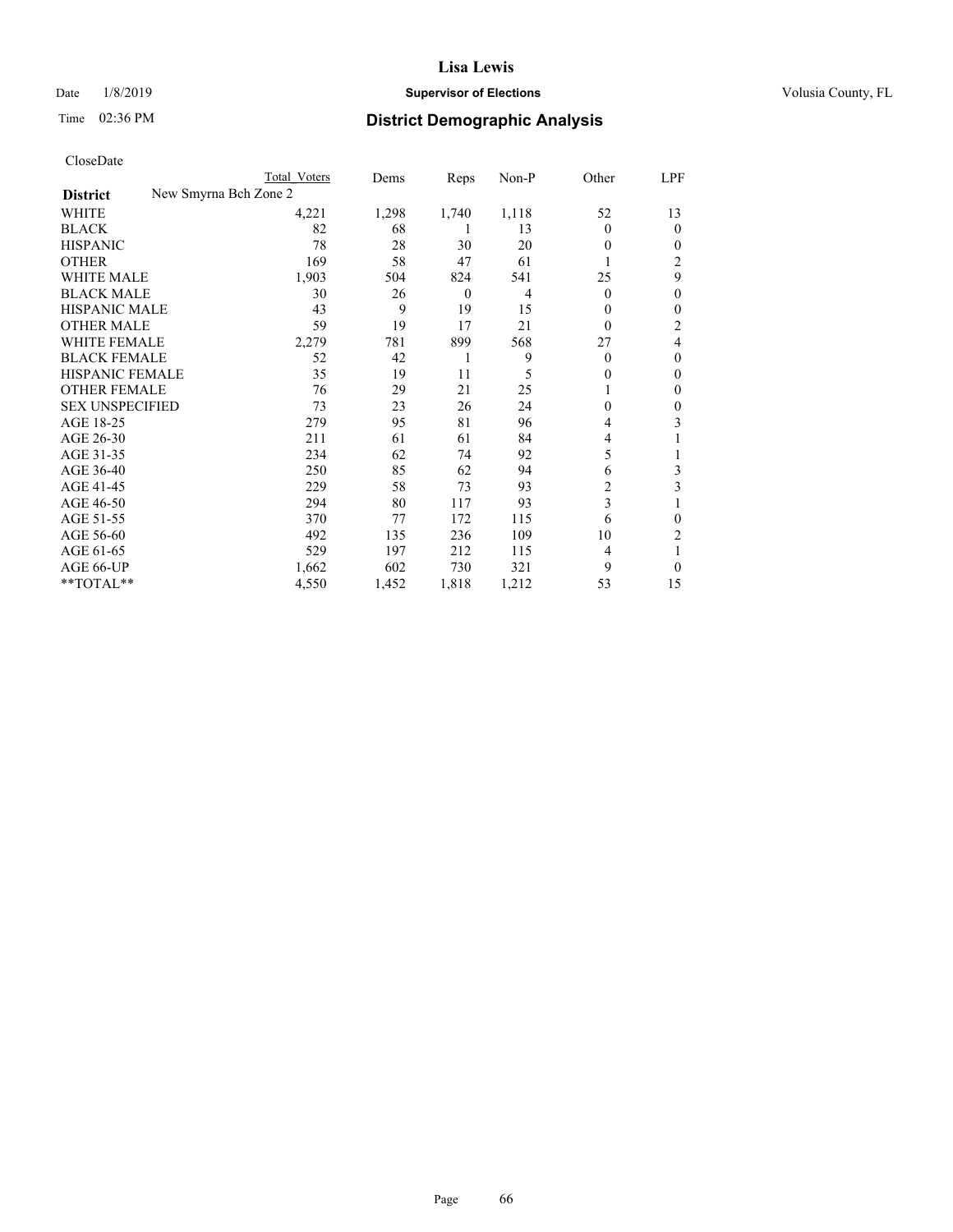## Date  $1/8/2019$  **Supervisor of Elections Supervisor of Elections** Volusia County, FL

| CloseDate |  |
|-----------|--|
|-----------|--|

|                                          | Total Voters | Dems  | Reps  | Non-P | Other          | LPF    |
|------------------------------------------|--------------|-------|-------|-------|----------------|--------|
| New Smyrna Bch Zone 3<br><b>District</b> |              |       |       |       |                |        |
| WHITE                                    | 5,329        | 1,389 | 2,429 | 1,449 | 50             | 12     |
| BLACK                                    | 50           | 29    | 2     | 17    |                |        |
| HISPANIC                                 | 108          | 33    | 37    | 38    | $\Omega$       | $_{0}$ |
| OTHER                                    | 165          | 38    | 53    | 73    |                | $_{0}$ |
| WHITE MALE                               | 2,457        | 548   | 1,159 | 718   | 24             | 8      |
| BLACK MALE                               | 28           | 14    |       | 11    |                |        |
| HISPANIC MALE                            | 53           | 19    | 16    | 18    | $\Omega$       | $_{0}$ |
| OTHER MALE                               | 62           | 18    | 18    | 25    |                | $_{0}$ |
| WHITE FEMALE                             | 2,833        | 834   | 1,249 | 720   | 26             | 4      |
| BLACK FEMALE                             | 22           | 15    |       | 6     | $\Omega$       | $_{0}$ |
| HISPANIC FEMALE                          | 52           | 13    | 20    | 19    | $\Omega$       | $_{0}$ |
| OTHER FEMALE                             | 70           | 15    | 27    | 28    | $\Omega$       | $_{0}$ |
| <b>SEX UNSPECIFIED</b>                   | 75           | 13    | 30    | 32    | 0              | 0      |
| AGE 18-25                                | 300          | 61    | 101   | 134   | 3              |        |
| AGE 26-30                                | 230          | 55    | 68    | 101   |                | 5      |
| AGE 31-35                                | 277          | 75    | 86    | 112   | 4              | 0      |
| AGE 36-40                                | 314          | 75    | 108   | 126   | 4              |        |
| AGE 41-45                                | 264          | 69    | 111   | 81    | 2              |        |
| AGE 46-50                                | 316          | 71    | 143   | 99    | 3              | $_{0}$ |
| AGE 51-55                                | 396          | 84    | 203   | 106   | $\overline{2}$ |        |
| AGE 56-60                                | 548          | 138   | 256   | 150   | 3              |        |
| AGE 61-65                                | 645          | 184   | 285   | 162   | 12             | 2      |
| AGE 66-UP                                | 2,362        | 677   | 1,160 | 506   | 18             |        |
| **TOTAL**                                | 5,652        | 1,489 | 2,521 | 1,577 | 52             | 13     |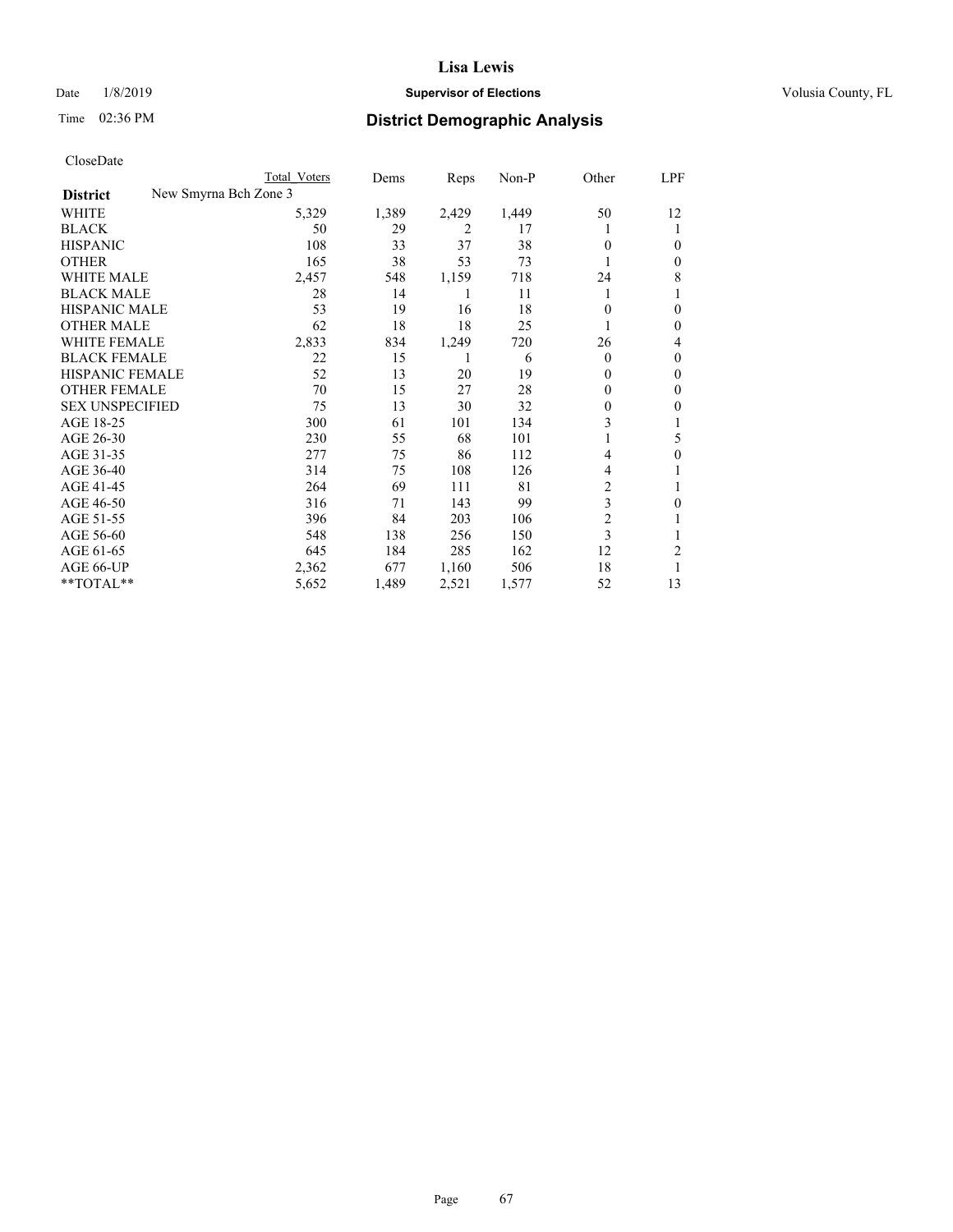## Date  $1/8/2019$  **Supervisor of Elections Supervisor of Elections** Volusia County, FL

|                        |                       | Total Voters | Dems  | Reps  | $Non-P$ | Other          | LPF            |
|------------------------|-----------------------|--------------|-------|-------|---------|----------------|----------------|
| <b>District</b>        | New Smyrna Bch Zone 4 |              |       |       |         |                |                |
| WHITE                  |                       | 5,374        | 1,434 | 2,475 | 1,397   | 56             | 12             |
| <b>BLACK</b>           |                       | 590          | 492   | 18    | 78      |                | 1              |
| <b>HISPANIC</b>        |                       | 123          | 43    | 35    | 44      |                | $\theta$       |
| <b>OTHER</b>           |                       | 263          | 79    | 52    | 130     |                | 1              |
| <b>WHITE MALE</b>      |                       | 2,407        | 537   | 1,184 | 650     | 26             | 10             |
| <b>BLACK MALE</b>      |                       | 234          | 180   | 7     | 45      |                | 1              |
| <b>HISPANIC MALE</b>   |                       | 58           | 20    | 18    | 19      |                | $\theta$       |
| <b>OTHER MALE</b>      |                       | 100          | 22    | 24    | 53      |                | $\mathbf{0}$   |
| <b>WHITE FEMALE</b>    |                       | 2,907        | 881   | 1,264 | 730     | 30             | 2              |
| <b>BLACK FEMALE</b>    |                       | 348          | 304   | 11    | 33      | $\theta$       | $\mathbf{0}$   |
| HISPANIC FEMALE        |                       | 60           | 23    | 15    | 22      | $\theta$       | $\mathbf{0}$   |
| <b>OTHER FEMALE</b>    |                       | 114          | 44    | 24    | 45      | 0              | 1              |
| <b>SEX UNSPECIFIED</b> |                       | 122          | 37    | 33    | 52      | $\theta$       | $\mathbf{0}$   |
| AGE 18-25              |                       | 437          | 135   | 118   | 172     | 10             | 2              |
| AGE 26-30              |                       | 298          | 91    | 83    | 115     | 6              | 3              |
| AGE 31-35              |                       | 323          | 108   | 104   | 106     | 4              | 1              |
| AGE 36-40              |                       | 296          | 94    | 101   | 100     |                | $\mathbf{0}$   |
| AGE 41-45              |                       | 329          | 101   | 122   | 101     | 3              | 2              |
| AGE 46-50              |                       | 411          | 132   | 160   | 112     | 5              | $\overline{c}$ |
| AGE 51-55              |                       | 437          | 128   | 184   | 122     | $\overline{c}$ | 1              |
| AGE 56-60              |                       | 656          | 194   | 305   | 153     | $\overline{4}$ | $\theta$       |
| AGE 61-65              |                       | 748          | 248   | 318   | 172     | 9              | 1              |
| AGE 66-UP              |                       | 2,415        | 817   | 1,085 | 496     | 15             | 2              |
| $*$ TOTAL $*$          |                       | 6,350        | 2,048 | 2,580 | 1,649   | 59             | 14             |
|                        |                       |              |       |       |         |                |                |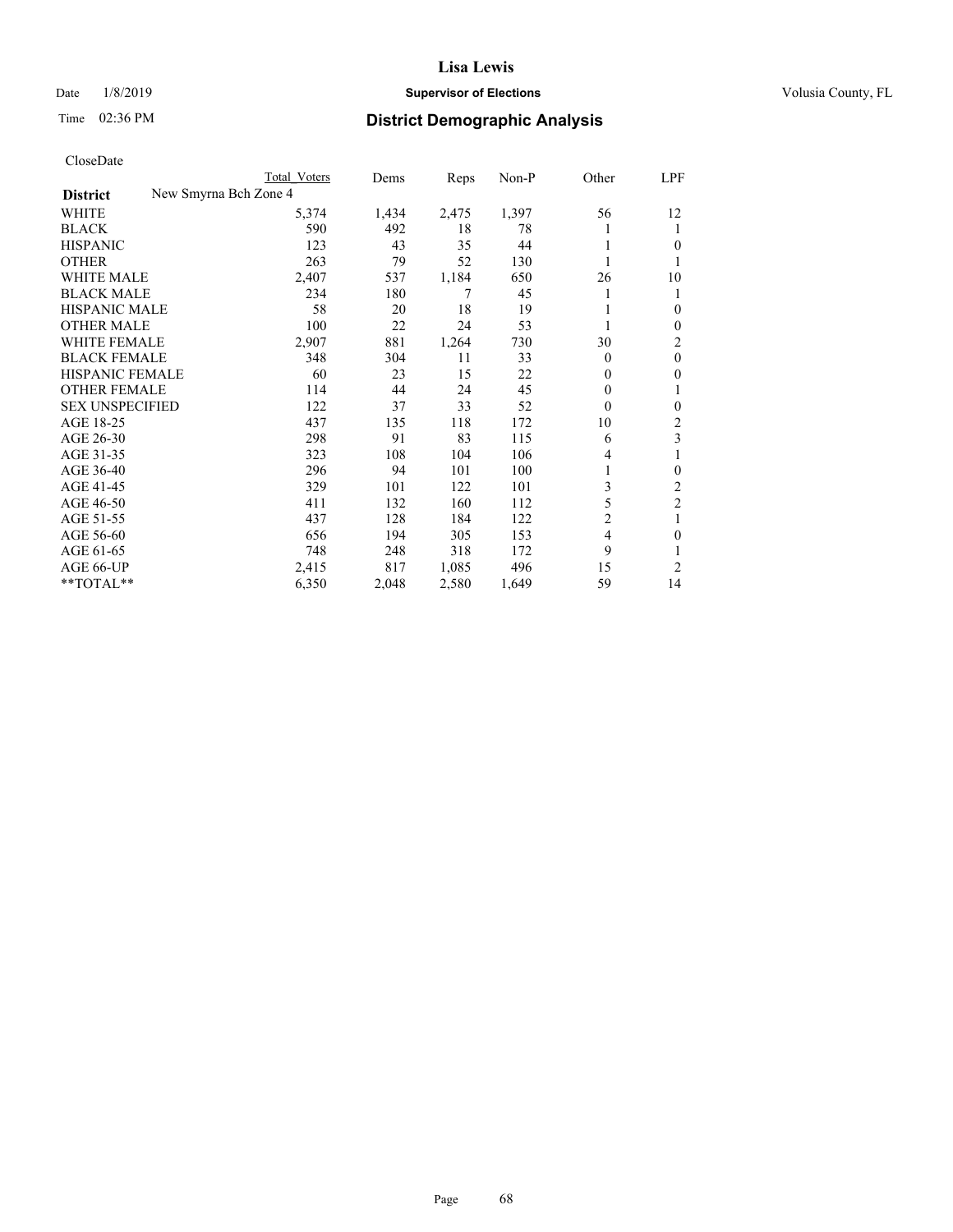## Date  $1/8/2019$  **Supervisor of Elections Supervisor of Elections** Volusia County, FL

# Time 02:36 PM **District Demographic Analysis**

|                        |          | Total Voters | Dems           | Reps           | Non-P | Other    | LPF          |
|------------------------|----------|--------------|----------------|----------------|-------|----------|--------------|
| <b>District</b>        | Oak Hill |              |                |                |       |          |              |
| WHITE                  |          | 1,295        | 333            | 591            | 357   | 12       | 2            |
| <b>BLACK</b>           |          | 147          | 126            | 3              | 18    | $\theta$ | $\theta$     |
| <b>HISPANIC</b>        |          | 13           | 6              | $\overline{2}$ | 5     | 0        | $\Omega$     |
| <b>OTHER</b>           |          | 38           | 11             | 13             | 14    | 0        | 0            |
| WHITE MALE             |          | 651          | 148            | 309            | 188   | 5        |              |
| <b>BLACK MALE</b>      |          | 65           | 52             |                | 12    | 0        | 0            |
| <b>HISPANIC MALE</b>   |          | 4            | 1              | 1              | 2     | 0        | 0            |
| <b>OTHER MALE</b>      |          | 14           | $\overline{c}$ | 8              | 4     | 0        | 0            |
| <b>WHITE FEMALE</b>    |          | 627          | 183            | 272            | 164   |          |              |
| <b>BLACK FEMALE</b>    |          | 82           | 74             | $\overline{2}$ | 6     | 0        | 0            |
| <b>HISPANIC FEMALE</b> |          | 9            | 5              | 1              | 3     | 0        | 0            |
| <b>OTHER FEMALE</b>    |          | 16           | 8              | 5              | 3     | 0        | 0            |
| <b>SEX UNSPECIFIED</b> |          | 25           | 3              | 10             | 12    | $\Omega$ | 0            |
| AGE 18-25              |          | 88           | 25             | 21             | 39    | 3        | 0            |
| AGE 26-30              |          | 76           | 26             | 23             | 25    | 2        | 0            |
| AGE 31-35              |          | 55           | 18             | 17             | 20    | $\Omega$ | 0            |
| AGE 36-40              |          | 73           | 30             | 25             | 18    | 0        | 0            |
| AGE 41-45              |          | 68           | 22             | 15             | 31    | 0        | 0            |
| AGE 46-50              |          | 80           | 25             | 32             | 23    | 0        | 0            |
| AGE 51-55              |          | 119          | 40             | 49             | 29    |          | $\mathbf{0}$ |
| AGE 56-60              |          | 183          | 58             | 82             | 41    | 2        | 0            |
| AGE 61-65              |          | 180          | 58             | 81             | 39    | $\theta$ | 2            |
| AGE 66-UP              |          | 571          | 174            | 264            | 129   | 4        | $\theta$     |
| **TOTAL**              |          | 1,493        | 476            | 609            | 394   | 12       | 2            |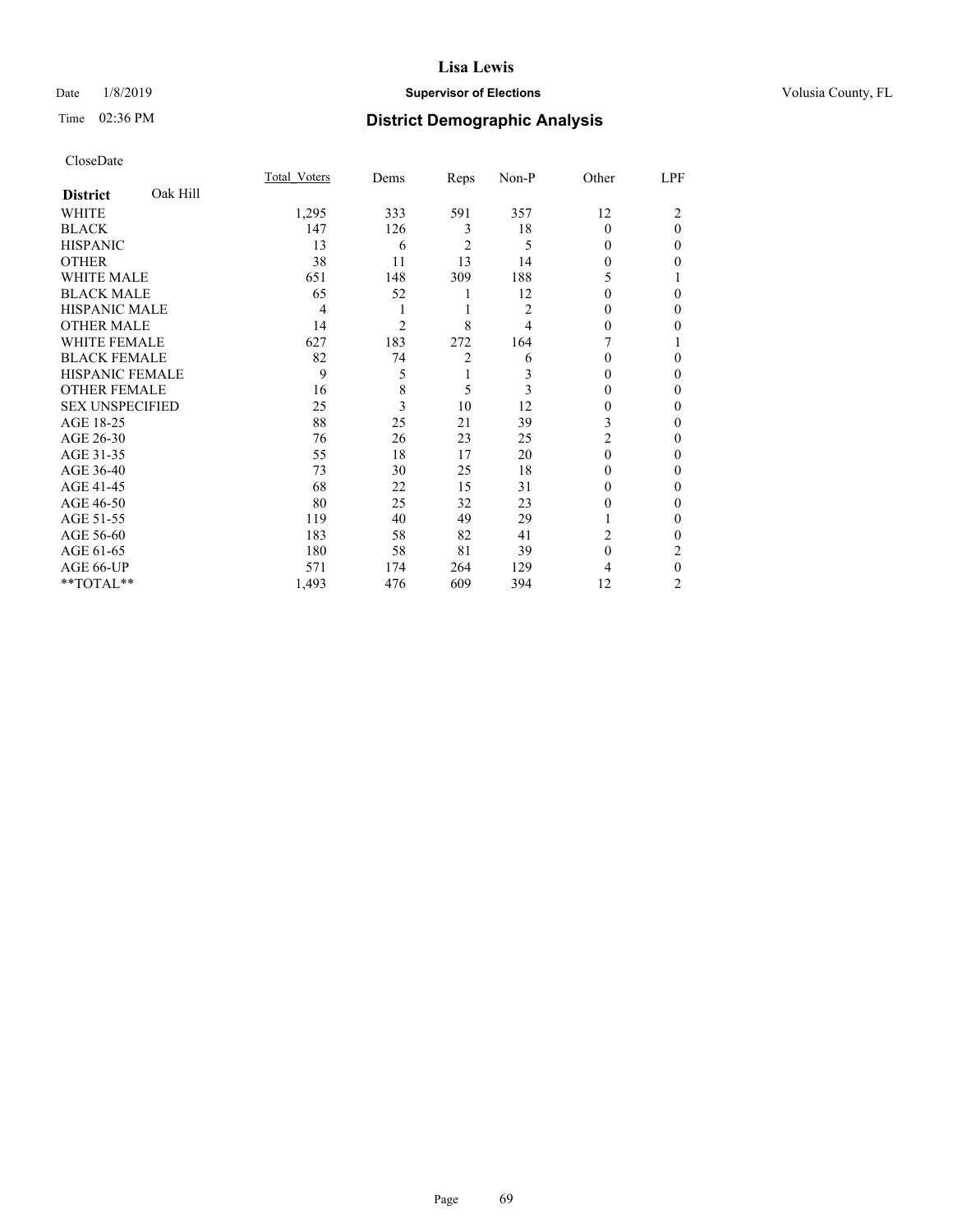## Date  $1/8/2019$  **Supervisor of Elections Supervisor of Elections** Volusia County, FL

| CloseDate |
|-----------|
|-----------|

|                                       | Total Voters | Dems | Reps | Non-P | Other    | LPF            |
|---------------------------------------|--------------|------|------|-------|----------|----------------|
| Orange City Seat 1<br><b>District</b> |              |      |      |       |          |                |
| WHITE                                 | 707          | 211  | 287  | 201   | 6        | 2              |
| <b>BLACK</b>                          | 162          | 121  | 9    | 32    | $\theta$ | $\theta$       |
| <b>HISPANIC</b>                       | 511          | 226  | 68   | 216   |          | 0              |
| <b>OTHER</b>                          | 80           | 39   | 15   | 26    | $\Omega$ | 0              |
| <b>WHITE MALE</b>                     | 264          | 67   | 111  | 81    | 3        | 2              |
| <b>BLACK MALE</b>                     | 46           | 29   | 4    | 13    | $\theta$ | $\theta$       |
| <b>HISPANIC MALE</b>                  | 207          | 79   | 35   | 92    |          | 0              |
| <b>OTHER MALE</b>                     | 32           | 13   | 9    | 10    | $\theta$ | 0              |
| <b>WHITE FEMALE</b>                   | 438          | 142  | 174  | 119   | 3        | 0              |
| <b>BLACK FEMALE</b>                   | 114          | 91   | 5    | 18    | $\theta$ | 0              |
| <b>HISPANIC FEMALE</b>                | 299          | 144  | 32   | 123   | $\Omega$ | 0              |
| <b>OTHER FEMALE</b>                   | 39           | 23   | 4    | 12    | $\theta$ | 0              |
| <b>SEX UNSPECIFIED</b>                | 21           | 9    | 5    | 7     | $\Omega$ | 0              |
| AGE 18-25                             | 170          | 70   | 32   | 68    | $\theta$ | 0              |
| AGE 26-30                             | 126          | 52   | 24   | 48    | 2        | 0              |
| AGE 31-35                             | 102          | 38   | 25   | 38    |          | 0              |
| AGE 36-40                             | 120          | 42   | 24   | 53    |          | 0              |
| AGE 41-45                             | 103          | 35   | 24   | 42    | $\Omega$ | 2              |
| AGE 46-50                             | 90           | 41   | 19   | 29    |          | $\theta$       |
| AGE 51-55                             | 85           | 29   | 22   | 33    |          | 0              |
| AGE 56-60                             | 101          | 50   | 26   | 24    |          | 0              |
| AGE 61-65                             | 80           | 22   | 23   | 35    | $\theta$ | 0              |
| AGE 66-UP                             | 483          | 218  | 160  | 105   | $\theta$ | 0              |
| **TOTAL**                             | 1,460        | 597  | 379  | 475   | 7        | $\overline{c}$ |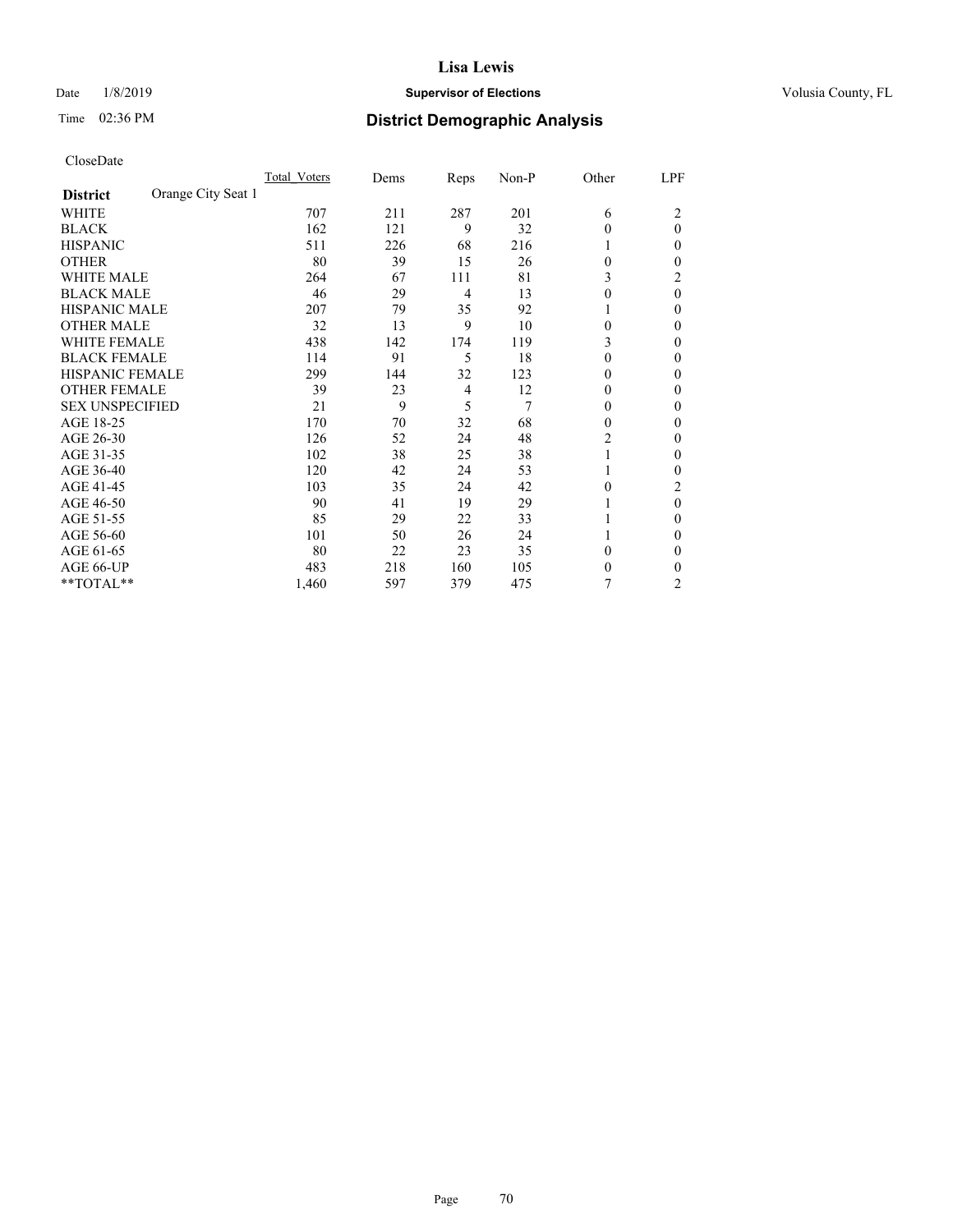## Date  $1/8/2019$  **Supervisor of Elections Supervisor of Elections** Volusia County, FL

# Time 02:36 PM **District Demographic Analysis**

|                                       | Total Voters | Dems | Reps | Non-P | Other          | LPF      |
|---------------------------------------|--------------|------|------|-------|----------------|----------|
| Orange City Seat 2<br><b>District</b> |              |      |      |       |                |          |
| WHITE                                 | 1,026        | 274  | 445  | 296   |                | 4        |
| <b>BLACK</b>                          | 68           | 54   | 3    | 11    | $\Omega$       | $\Omega$ |
| <b>HISPANIC</b>                       | 216          | 110  | 32   | 73    | 1              | 0        |
| <b>OTHER</b>                          | 61           | 15   | 15   | 31    | $\Omega$       | 0        |
| WHITE MALE                            | 475          | 103  | 220  | 146   | 4              | 2        |
| <b>BLACK MALE</b>                     | 28           | 19   | 2    | 7     | $\Omega$       | $\theta$ |
| <b>HISPANIC MALE</b>                  | 81           | 38   | 16   | 26    |                | 0        |
| <b>OTHER MALE</b>                     | 27           | 5    | 8    | 14    | $\theta$       | 0        |
| WHITE FEMALE                          | 543          | 170  | 221  | 147   | 3              | 2        |
| <b>BLACK FEMALE</b>                   | 40           | 35   | 1    | 4     | $\Omega$       | $\theta$ |
| <b>HISPANIC FEMALE</b>                | 132          | 71   | 16   | 45    | 0              | 0        |
| <b>OTHER FEMALE</b>                   | 21           | 8    | 5    | 8     | $\Omega$       | 0        |
| <b>SEX UNSPECIFIED</b>                | 24           | 4    | 6    | 14    | 0              | 0        |
| AGE 18-25                             | 164          | 46   | 35   | 81    |                |          |
| AGE 26-30                             | 89           | 35   | 23   | 30    | $\theta$       |          |
| AGE 31-35                             | 105          | 35   | 33   | 35    | $\overline{2}$ | 0        |
| AGE 36-40                             | 99           | 28   | 36   | 33    | 1              |          |
| AGE 41-45                             | 91           | 28   | 33   | 30    | $\Omega$       | 0        |
| AGE 46-50                             | 135          | 38   | 47   | 49    | 1              | 0        |
| AGE 51-55                             | 124          | 41   | 52   | 31    | 0              | 0        |
| AGE 56-60                             | 138          | 37   | 58   | 43    | $\theta$       | 0        |
| AGE 61-65                             | 129          | 46   | 57   | 25    |                | 0        |
| AGE 66-UP                             | 297          | 119  | 121  | 54    | 2              |          |
| **TOTAL**                             | 1,371        | 453  | 495  | 411   | 8              | 4        |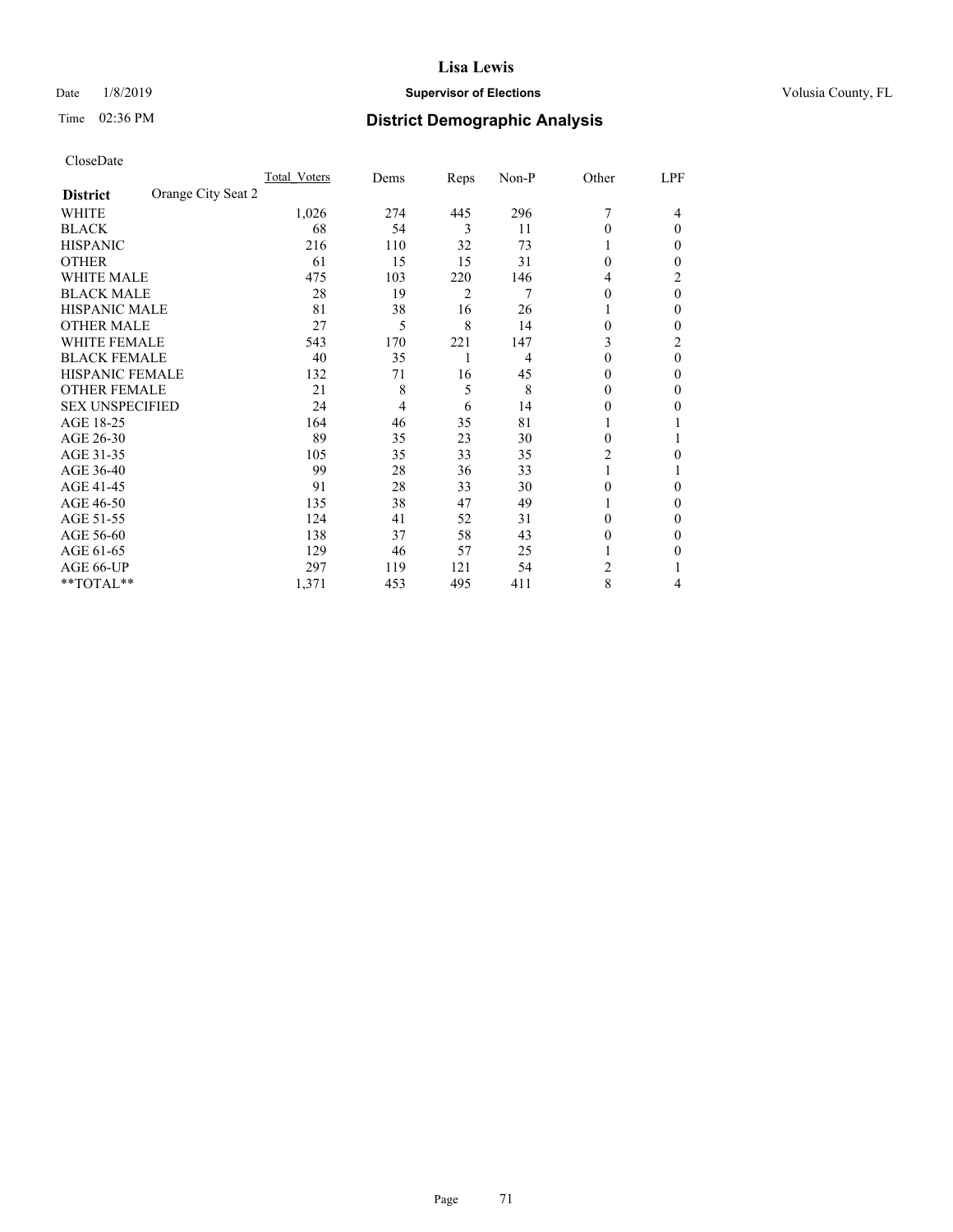## Date  $1/8/2019$  **Supervisor of Elections Supervisor of Elections** Volusia County, FL

# Time 02:36 PM **District Demographic Analysis**

|                        | Total Voters       | Dems | Reps           | Non-P | Other    | LPF      |
|------------------------|--------------------|------|----------------|-------|----------|----------|
| <b>District</b>        | Orange City Seat 3 |      |                |       |          |          |
| WHITE                  | 1,110              | 317  | 469            | 318   | 3        | 3        |
| <b>BLACK</b>           | 107                | 80   | 4              | 23    | $\theta$ | 0        |
| <b>HISPANIC</b>        | 266                | 117  | 44             | 98    |          | 0        |
| <b>OTHER</b>           | 92                 | 26   | 17             | 47    |          |          |
| WHITE MALE             | 477                | 111  | 209            | 152   | 2        | 3        |
| <b>BLACK MALE</b>      | 36                 | 26   | $\overline{0}$ | 10    | $\theta$ | $\Omega$ |
| <b>HISPANIC MALE</b>   | 111                | 45   | 25             | 37    | 4        | 0        |
| <b>OTHER MALE</b>      | 30                 | 9    | 6              | 14    | $\theta$ |          |
| WHITE FEMALE           | 617                | 202  | 256            | 158   |          | 0        |
| <b>BLACK FEMALE</b>    | 69                 | 52   | 4              | 13    | $\Omega$ | 0        |
| <b>HISPANIC FEMALE</b> | 149                | 70   | 19             | 57    | 3        | 0        |
| <b>OTHER FEMALE</b>    | 47                 | 14   | 8              | 24    |          | 0        |
| <b>SEX UNSPECIFIED</b> | 39                 | 11   | 7              | 21    | $\Omega$ | 0        |
| AGE 18-25              | 116                | 46   | 18             | 50    |          |          |
| AGE 26-30              | 82                 | 29   | 28             | 23    | 1        |          |
| AGE 31-35              | 86                 | 28   | 17             | 40    | 0        |          |
| AGE 36-40              | 96                 | 37   | 24             | 33    |          |          |
| AGE 41-45              | 101                | 41   | 24             | 35    |          | 0        |
| AGE 46-50              | 117                | 36   | 42             | 37    | 2        | 0        |
| AGE 51-55              | 90                 | 23   | 38             | 28    |          | 0        |
| AGE 56-60              | 126                | 43   | 49             | 33    |          | 0        |
| AGE 61-65              | 144                | 47   | 51             | 46    | $\theta$ | 0        |
| AGE 66-UP              | 617                | 210  | 243            | 161   | 3        | 0        |
| **TOTAL**              | 1,575              | 540  | 534            | 486   | 11       | 4        |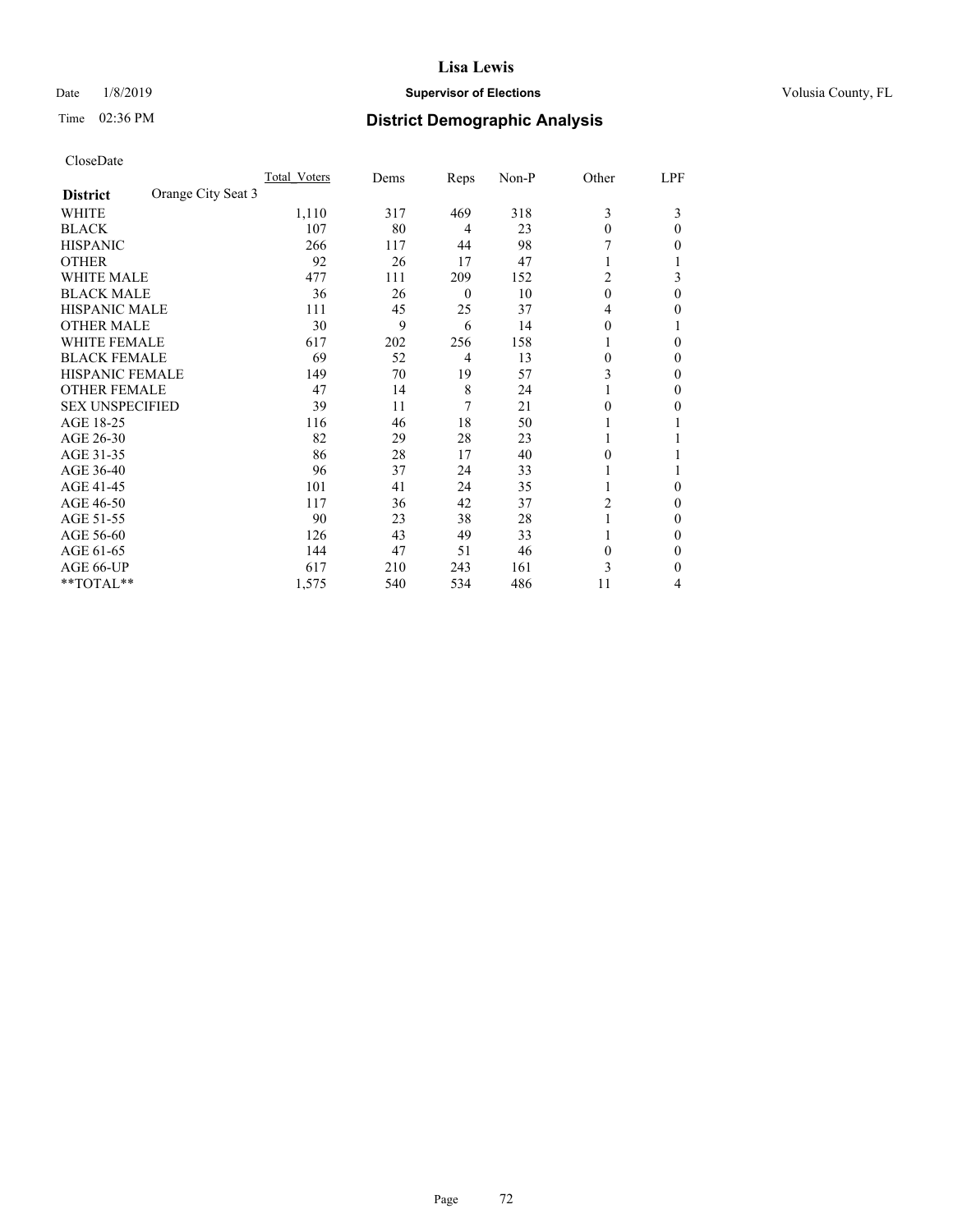## Date  $1/8/2019$  **Supervisor of Elections Supervisor of Elections** Volusia County, FL

# Time 02:36 PM **District Demographic Analysis**

| CloseDate |
|-----------|
|-----------|

| Total Voters       |                | Reps     | Non-P | Other  | LPF      |
|--------------------|----------------|----------|-------|--------|----------|
| Orange City Seat 4 |                |          |       |        |          |
| 1,274              | 369            | 540      | 354   | 6      | 5        |
| 17                 | 14             | 1        | 2     | 0      | $_{0}$   |
| 101                | 46             | 17       | 38    | 0      | $_{0}$   |
| 67                 | 13             | 15       | 39    | 0      | 0        |
| 597                | 134            | 269      | 189   | 3      |          |
| 7                  | 5              | 1        | 1     | 0      | $\theta$ |
| 49                 | 22             | 9        | 18    | 0      | $_{0}$   |
| 20                 | 5              | 5        | 10    | 0      | 0        |
| 664                | 234            | 261      | 163   | 3      | 3        |
| 10                 | 9              | $\theta$ | 1     | 0      | 0        |
| 50                 | 23             | 8        | 19    | 0      | 0        |
| 25                 | 8              | 7        | 10    | 0      | 0        |
| 36                 | $\overline{2}$ | 12       | 22    | 0      | 0        |
| 143                | 27             | 54       | 60    |        |          |
| 95                 | 21             | 28       | 45    |        | 0        |
| 96                 | 26             | 28       | 41    | 0      |          |
| 97                 | 36             | 36       | 24    |        | 0        |
| 96                 | 27             | 28       | 41    | 0      | 0        |
| 128                | 32             | 52       | 43    | 0      |          |
| 127                | 27             | 51       | 49    | 0      |          |
| 142                | 39             | 61       | 41    | $_{0}$ |          |
| 145                | 51             | 67       | 24    | 2      |          |
| 390                | 156            | 168      | 65    |        | 0        |
| 1,459              | 442            | 573      | 433   | 6      | 5        |
|                    |                | Dems     |       |        |          |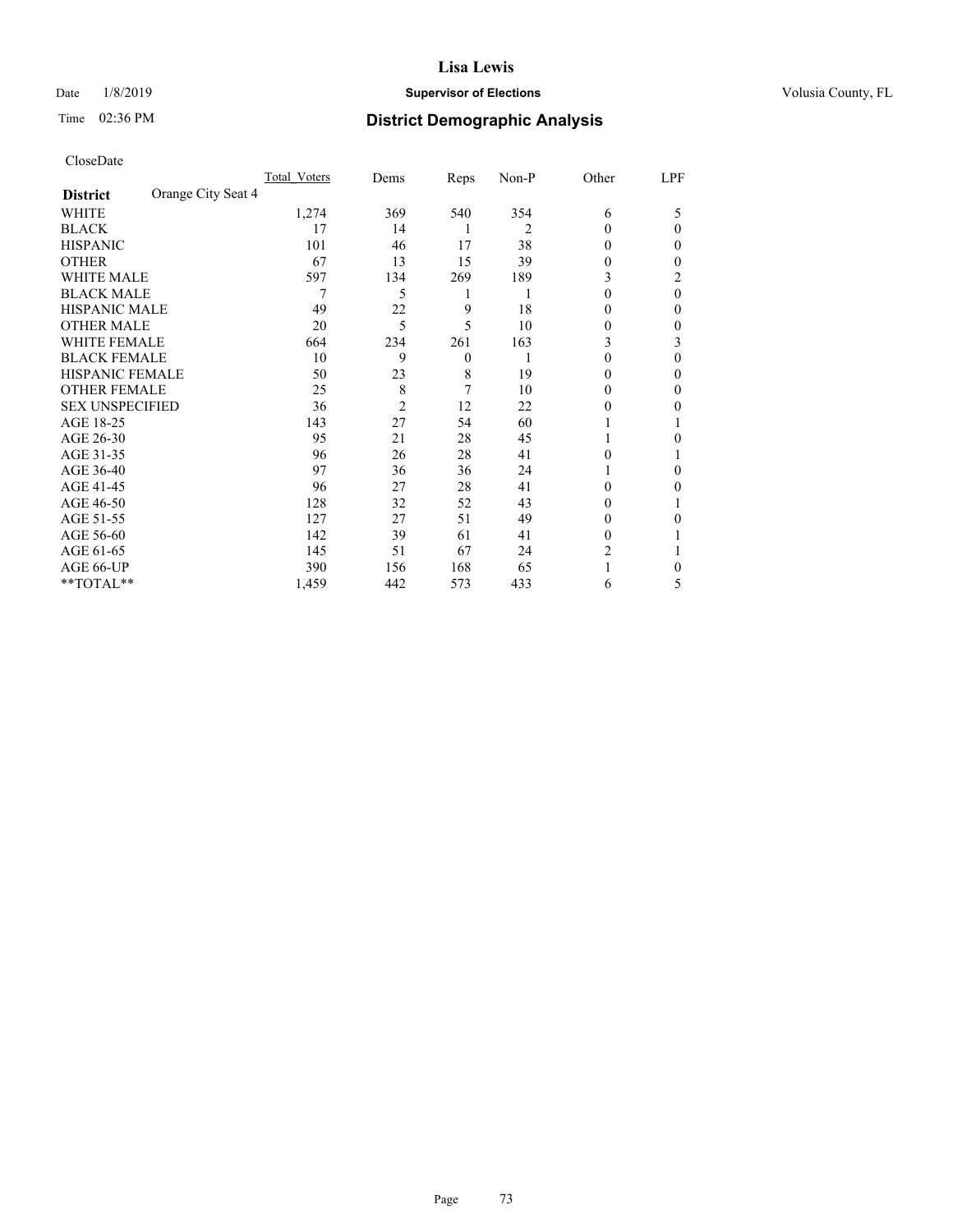## Date  $1/8/2019$  **Supervisor of Elections Supervisor of Elections** Volusia County, FL

## Time 02:36 PM **District Demographic Analysis**

|                        | Total Voters       | Dems | Reps | Non-P | Other          | LPF      |
|------------------------|--------------------|------|------|-------|----------------|----------|
| <b>District</b>        | Orange City Seat 5 |      |      |       |                |          |
| WHITE                  | 1,438              | 390  | 693  | 343   | 10             | 2        |
| <b>BLACK</b>           | 116                | 88   | 3    | 24    |                | $\theta$ |
| <b>HISPANIC</b>        | 156                | 57   | 25   | 74    | $\Omega$       | 0        |
| <b>OTHER</b>           | 69                 | 27   | 17   | 25    | $\theta$       | 0        |
| WHITE MALE             | 556                | 119  | 284  | 146   | 5              | 2        |
| <b>BLACK MALE</b>      | 43                 | 29   | 2    | 12    | $\Omega$       | $\theta$ |
| <b>HISPANIC MALE</b>   | 61                 | 23   | 14   | 24    | $\theta$       | 0        |
| <b>OTHER MALE</b>      | 18                 | 9    | 3    | 6     | $\Omega$       | 0        |
| WHITE FEMALE           | 869                | 270  | 405  | 189   | 5              | 0        |
| <b>BLACK FEMALE</b>    | 70                 | 58   | 1    | 10    |                | 0        |
| <b>HISPANIC FEMALE</b> | 90                 | 33   | 11   | 46    | $\Omega$       | 0        |
| <b>OTHER FEMALE</b>    | 37                 | 16   | 13   | 8     | $\Omega$       | 0        |
| <b>SEX UNSPECIFIED</b> | 35                 | 5    | 5    | 25    | 0              | 0        |
| AGE 18-25              | 83                 | 23   | 18   | 41    |                | 0        |
| AGE 26-30              | 70                 | 16   | 15   | 36    | 2              |          |
| AGE 31-35              | 62                 | 31   | 12   | 18    |                | 0        |
| AGE 36-40              | 53                 | 14   | 14   | 24    |                | 0        |
| AGE 41-45              | 49                 | 20   | 12   | 16    |                | 0        |
| AGE 46-50              | 71                 | 29   | 19   | 23    | $\Omega$       | 0        |
| AGE 51-55              | 84                 | 22   | 28   | 34    | $\Omega$       | 0        |
| AGE 56-60              | 122                | 39   | 44   | 37    | 2              | 0        |
| AGE 61-65              | 135                | 61   | 36   | 37    | 1              | 0        |
| AGE 66-UP              | 1,050              | 307  | 540  | 200   | $\overline{c}$ |          |
| **TOTAL**              | 1,779              | 562  | 738  | 466   | 11             | 2        |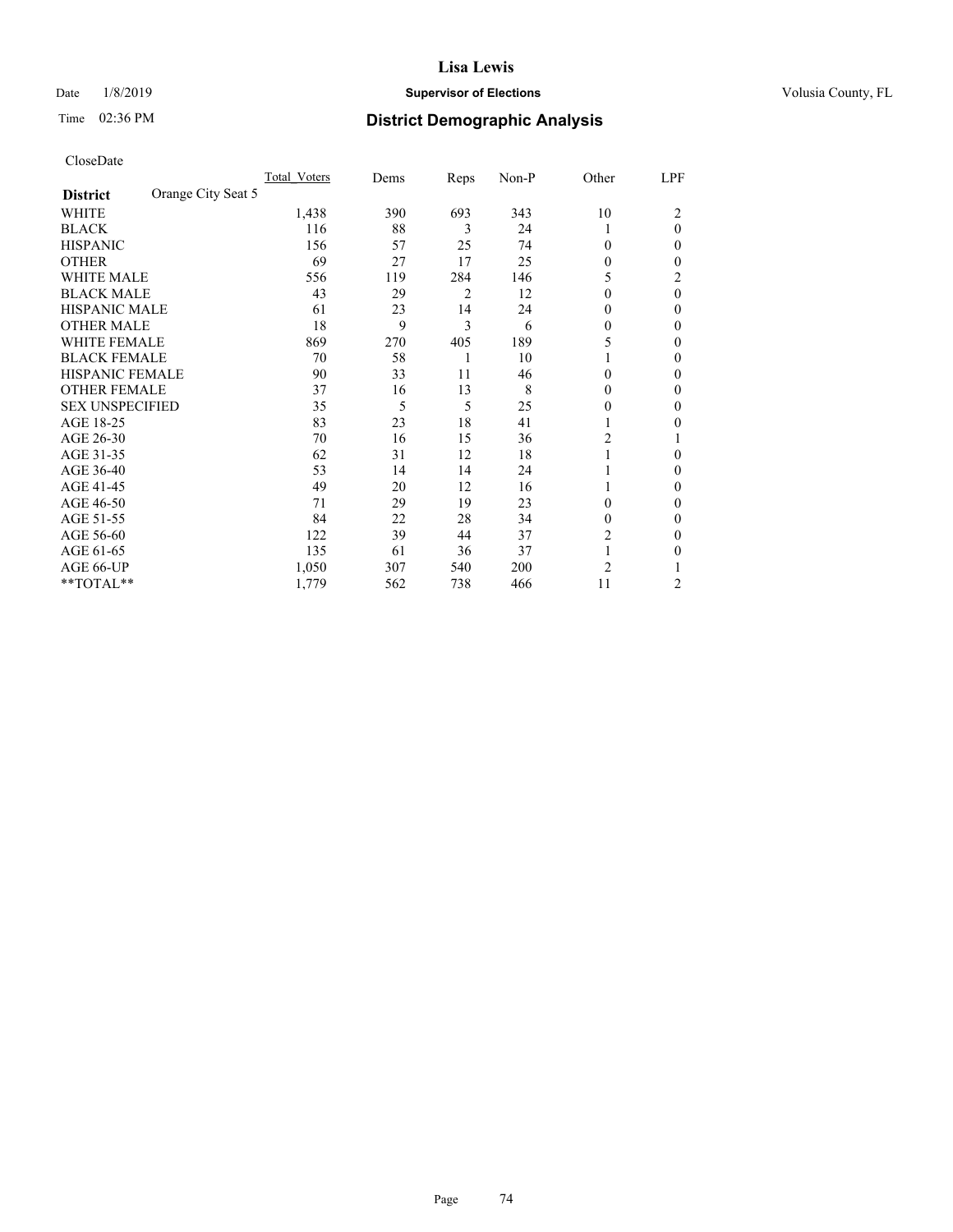## Date  $1/8/2019$  **Supervisor of Elections Supervisor of Elections** Volusia County, FL

# Time 02:36 PM **District Demographic Analysis**

|                                        | Total Voters | Dems  | Reps  | $Non-P$ | Other          | LPF            |
|----------------------------------------|--------------|-------|-------|---------|----------------|----------------|
| Ormond Beach Zone 1<br><b>District</b> |              |       |       |         |                |                |
| <b>WHITE</b>                           | 8,031        | 2,221 | 3,754 | 1,990   | 42             | 24             |
| <b>BLACK</b>                           | 120          | 84    | 10    | 26      | $\theta$       | $\theta$       |
| <b>HISPANIC</b>                        | 188          | 68    | 55    | 61      | $\overline{c}$ | 2              |
| <b>OTHER</b>                           | 433          | 126   | 114   | 191     | $\overline{2}$ | $\theta$       |
| <b>WHITE MALE</b>                      | 3,695        | 855   | 1,820 | 984     | 20             | 16             |
| <b>BLACK MALE</b>                      | 68           | 42    | 7     | 19      | $\theta$       | $\theta$       |
| HISPANIC MALE                          | 80           | 26    | 24    | 27      | 2              |                |
| <b>OTHER MALE</b>                      | 167          | 44    | 46    | 77      | $\theta$       | $\theta$       |
| <b>WHITE FEMALE</b>                    | 4,257        | 1,347 | 1,907 | 973     | 22             | 8              |
| <b>BLACK FEMALE</b>                    | 51           | 42    | 3     | 6       | $\theta$       | $\theta$       |
| <b>HISPANIC FEMALE</b>                 | 105          | 40    | 30    | 34      | $\mathbf{0}$   | 1              |
| <b>OTHER FEMALE</b>                    | 201          | 65    | 50    | 84      | 2              | $\theta$       |
| <b>SEX UNSPECIFIED</b>                 | 148          | 38    | 46    | 64      | $\mathbf{0}$   | $\theta$       |
| AGE 18-25                              | 650          | 151   | 226   | 262     | 7              | 4              |
| AGE 26-30                              | 402          | 100   | 131   | 162     |                | $\overline{2}$ |
| AGE 31-35                              | 473          | 110   | 197   | 159     | 3              | 4              |
| AGE 36-40                              | 476          | 126   | 177   | 168     |                | 4              |
| AGE 41-45                              | 480          | 131   | 191   | 151     | $\overline{c}$ | 5              |
| AGE 46-50                              | 630          | 148   | 290   | 186     | 3              | 3              |
| AGE 51-55                              | 755          | 190   | 385   | 177     | 3              | $\theta$       |
| AGE 56-60                              | 811          | 234   | 391   | 183     | 3              | $\theta$       |
| AGE 61-65                              | 960          | 302   | 461   | 190     | 6              |                |
| AGE 66-UP                              | 3,135        | 1,007 | 1,484 | 630     | 11             | 3              |
| $*$ TOTAL $*$                          | 8,772        | 2,499 | 3,933 | 2,268   | 46             | 26             |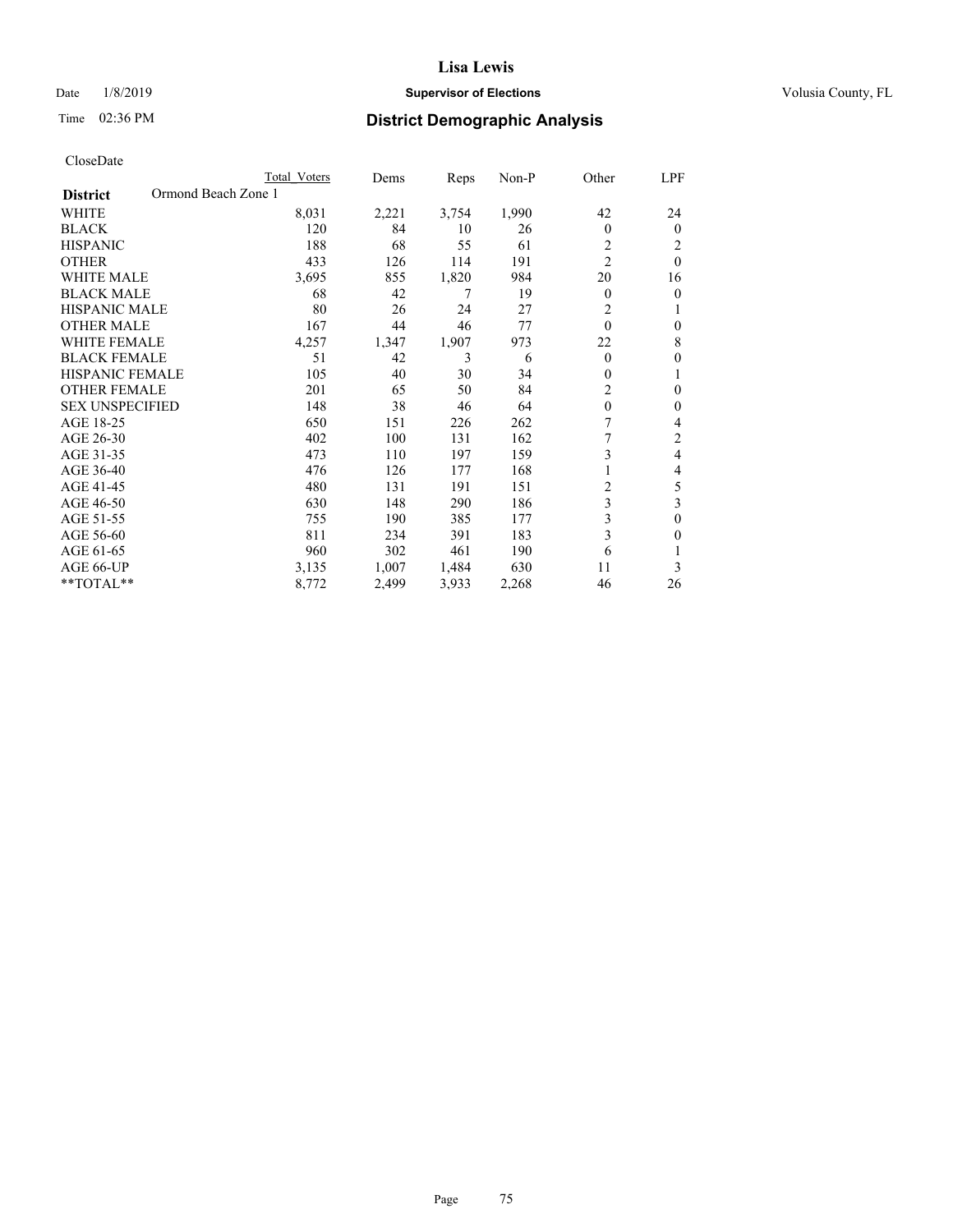## Date  $1/8/2019$  **Supervisor of Elections Supervisor of Elections** Volusia County, FL

# Time 02:36 PM **District Demographic Analysis**

|                                        | Total Voters | Dems  | Reps  | Non-P | Other          | LPF            |
|----------------------------------------|--------------|-------|-------|-------|----------------|----------------|
| Ormond Beach Zone 2<br><b>District</b> |              |       |       |       |                |                |
| WHITE                                  | 6,036        | 1,949 | 2,294 | 1,737 | 37             | 19             |
| <b>BLACK</b>                           | 399          | 320   | 14    | 64    |                | $\theta$       |
| <b>HISPANIC</b>                        | 239          | 99    | 47    | 89    | 3              |                |
| <b>OTHER</b>                           | 406          | 140   | 90    | 173   |                | $\overline{2}$ |
| <b>WHITE MALE</b>                      | 2,677        | 717   | 1,129 | 802   | 15             | 14             |
| <b>BLACK MALE</b>                      | 159          | 118   | 7     | 33    |                | $\mathbf{0}$   |
| HISPANIC MALE                          | 83           | 33    | 24    | 25    |                | $\mathbf{0}$   |
| <b>OTHER MALE</b>                      | 151          | 47    | 32    | 69    | 1              | 2              |
| <b>WHITE FEMALE</b>                    | 3,286        | 1,211 | 1,147 | 902   | 21             | 5              |
| <b>BLACK FEMALE</b>                    | 234          | 197   | 7     | 30    | 0              | $\theta$       |
| <b>HISPANIC FEMALE</b>                 | 148          | 65    | 21    | 59    | 2              | 1              |
| <b>OTHER FEMALE</b>                    | 168          | 69    | 46    | 53    | $\theta$       | 0              |
| <b>SEX UNSPECIFIED</b>                 | 174          | 51    | 32    | 90    |                | $\theta$       |
| AGE 18-25                              | 593          | 161   | 160   | 260   | 7              | 5              |
| AGE 26-30                              | 514          | 168   | 133   | 207   | 4              | $\overline{2}$ |
| AGE 31-35                              | 400          | 140   | 103   | 155   |                | 1              |
| AGE 36-40                              | 393          | 123   | 105   | 159   | 4              | 2              |
| AGE 41-45                              | 409          | 143   | 108   | 148   | 5              | 5              |
| AGE 46-50                              | 534          | 155   | 204   | 168   | 4              | 3              |
| AGE 51-55                              | 643          | 194   | 258   | 186   | 4              | 1              |
| AGE 56-60                              | 691          | 242   | 257   | 189   | $\overline{2}$ |                |
| AGE 61-65                              | 710          | 280   | 256   | 168   | 5              |                |
| AGE 66-UP                              | 2,193        | 902   | 861   | 423   | 6              |                |
| **TOTAL**                              | 7,080        | 2,508 | 2,445 | 2,063 | 42             | 22             |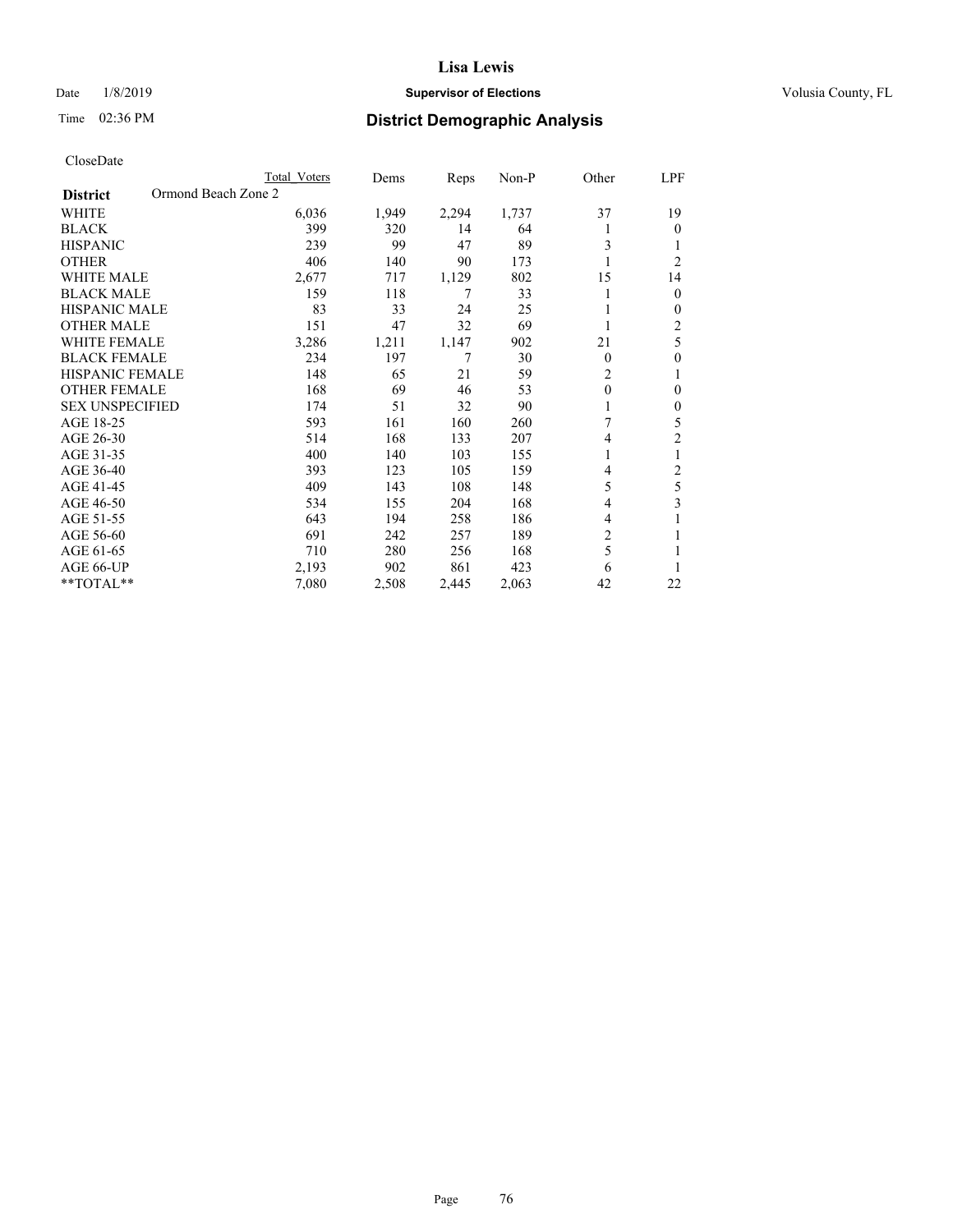## Date  $1/8/2019$  **Supervisor of Elections Supervisor of Elections** Volusia County, FL

# Time 02:36 PM **District Demographic Analysis**

|                                        | Total Voters | Dems  | Reps  | $Non-P$ | Other          | LPF |
|----------------------------------------|--------------|-------|-------|---------|----------------|-----|
| Ormond Beach Zone 3<br><b>District</b> |              |       |       |         |                |     |
| WHITE                                  | 7,523        | 1,938 | 3,739 | 1,784   | 43             | 19  |
| <b>BLACK</b>                           | 335          | 258   | 15    | 60      | 2              | 0   |
| <b>HISPANIC</b>                        | 279          | 87    | 75    | 113     | 3              |     |
| <b>OTHER</b>                           | 563          | 173   | 137   | 249     | 3              |     |
| <b>WHITE MALE</b>                      | 3,506        | 777   | 1,828 | 864     | 23             | 14  |
| <b>BLACK MALE</b>                      | 141          | 106   | 7     | 27      | 1              | 0   |
| <b>HISPANIC MALE</b>                   | 130          | 32    | 39    | 56      | $\overline{2}$ |     |
| <b>OTHER MALE</b>                      | 205          | 58    | 51    | 94      | $\overline{c}$ | 0   |
| WHITE FEMALE                           | 3,935        | 1,141 | 1,879 | 890     | 20             | 5   |
| <b>BLACK FEMALE</b>                    | 189          | 149   | 8     | 31      |                | 0   |
| <b>HISPANIC FEMALE</b>                 | 142          | 55    | 34    | 52      | 1              | 0   |
| <b>OTHER FEMALE</b>                    | 272          | 94    | 71    | 107     | 0              | 0   |
| <b>SEX UNSPECIFIED</b>                 | 180          | 44    | 49    | 85      | 1              |     |
| AGE 18-25                              | 839          | 227   | 301   | 299     | 8              | 4   |
| AGE 26-30                              | 512          | 157   | 176   | 171     | 4              | 4   |
| AGE 31-35                              | 562          | 158   | 217   | 181     | 4              | 2   |
| AGE 36-40                              | 516          | 123   | 199   | 188     | 3              | 3   |
| AGE 41-45                              | 519          | 121   | 221   | 166     | 6              | 5   |
| AGE 46-50                              | 625          | 158   | 307   | 156     | 3              |     |
| AGE 51-55                              | 775          | 180   | 399   | 192     | 3              |     |
| AGE 56-60                              | 796          | 232   | 378   | 182     | 4              | 0   |
| AGE 61-65                              | 902          | 278   | 450   | 170     | 4              | 0   |
| AGE 66-UP                              | 2,654        | 822   | 1,318 | 501     | 12             |     |
| $*$ TOTAL $*$                          | 8,700        | 2,456 | 3,966 | 2,206   | 51             | 21  |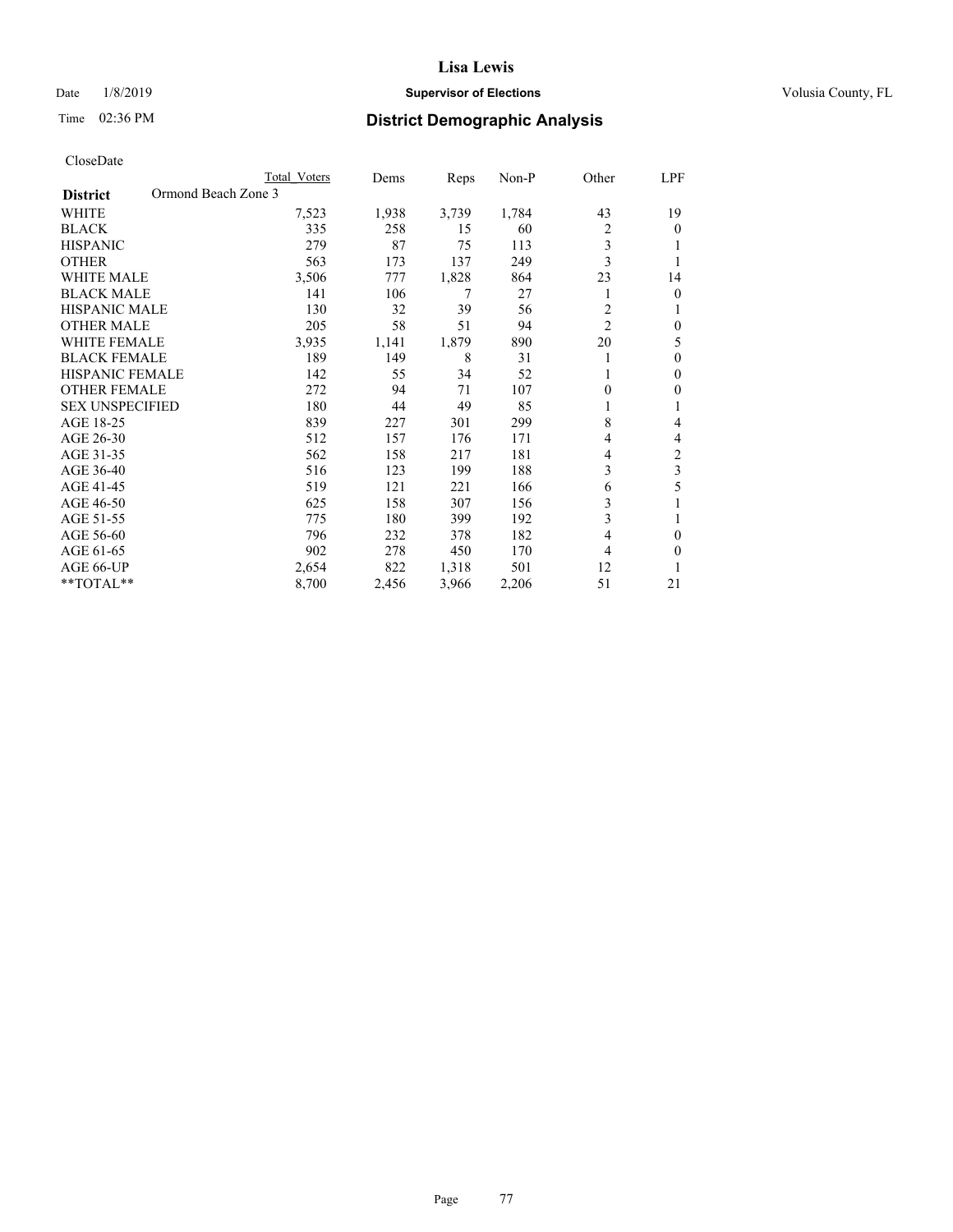## Date  $1/8/2019$  **Supervisor of Elections Supervisor of Elections** Volusia County, FL

# Time 02:36 PM **District Demographic Analysis**

|                                        | Total Voters | Dems  | Reps  | $Non-P$ | Other          | LPF            |
|----------------------------------------|--------------|-------|-------|---------|----------------|----------------|
| Ormond Beach Zone 4<br><b>District</b> |              |       |       |         |                |                |
| <b>WHITE</b>                           | 7,107        | 2,114 | 2,957 | 1,973   | 48             | 15             |
| <b>BLACK</b>                           | 247          | 185   | 15    | 46      | 0              | 1              |
| <b>HISPANIC</b>                        | 187          | 82    | 38    | 65      | 2              | 0              |
| <b>OTHER</b>                           | 393          | 103   | 107   | 180     | 3              | $\theta$       |
| <b>WHITE MALE</b>                      | 3,105        | 798   | 1,322 | 952     | 22             | 11             |
| <b>BLACK MALE</b>                      | 113          | 83    | 6     | 23      | 0              | 1              |
| HISPANIC MALE                          | 87           | 33    | 21    | 32      |                | $\theta$       |
| <b>OTHER MALE</b>                      | 156          | 39    | 39    | 76      | $\overline{c}$ | $\theta$       |
| <b>WHITE FEMALE</b>                    | 3,916        | 1,297 | 1,598 | 991     | 26             | 4              |
| <b>BLACK FEMALE</b>                    | 130          | 99    | 8     | 23      | 0              | $\theta$       |
| <b>HISPANIC FEMALE</b>                 | 98           | 48    | 17    | 32      | 1              | $\mathbf{0}$   |
| <b>OTHER FEMALE</b>                    | 154          | 47    | 43    | 63      |                | $\mathbf{0}$   |
| <b>SEX UNSPECIFIED</b>                 | 175          | 40    | 63    | 72      | $\theta$       | 0              |
| AGE 18-25                              | 538          | 146   | 144   | 241     | 6              | 1              |
| AGE 26-30                              | 440          | 125   | 153   | 155     | 4              | 3              |
| AGE 31-35                              | 438          | 140   | 113   | 180     | 2              | 3              |
| AGE 36-40                              | 356          | 89    | 117   | 142     | 4              | 4              |
| AGE 41-45                              | 332          | 76    | 129   | 125     | $\theta$       | $\mathfrak{2}$ |
| AGE 46-50                              | 415          | 112   | 159   | 142     | 0              | $\overline{2}$ |
| AGE 51-55                              | 568          | 153   | 247   | 164     | 4              | $\theta$       |
| AGE 56-60                              | 731          | 225   | 309   | 189     | 8              | $\Omega$       |
| AGE 61-65                              | 841          | 284   | 343   | 207     | 7              | 0              |
| AGE 66-UP                              | 3,275        | 1,134 | 1,403 | 719     | 18             | 1              |
| $*$ TOTAL $*$                          | 7,934        | 2,484 | 3,117 | 2,264   | 53             | 16             |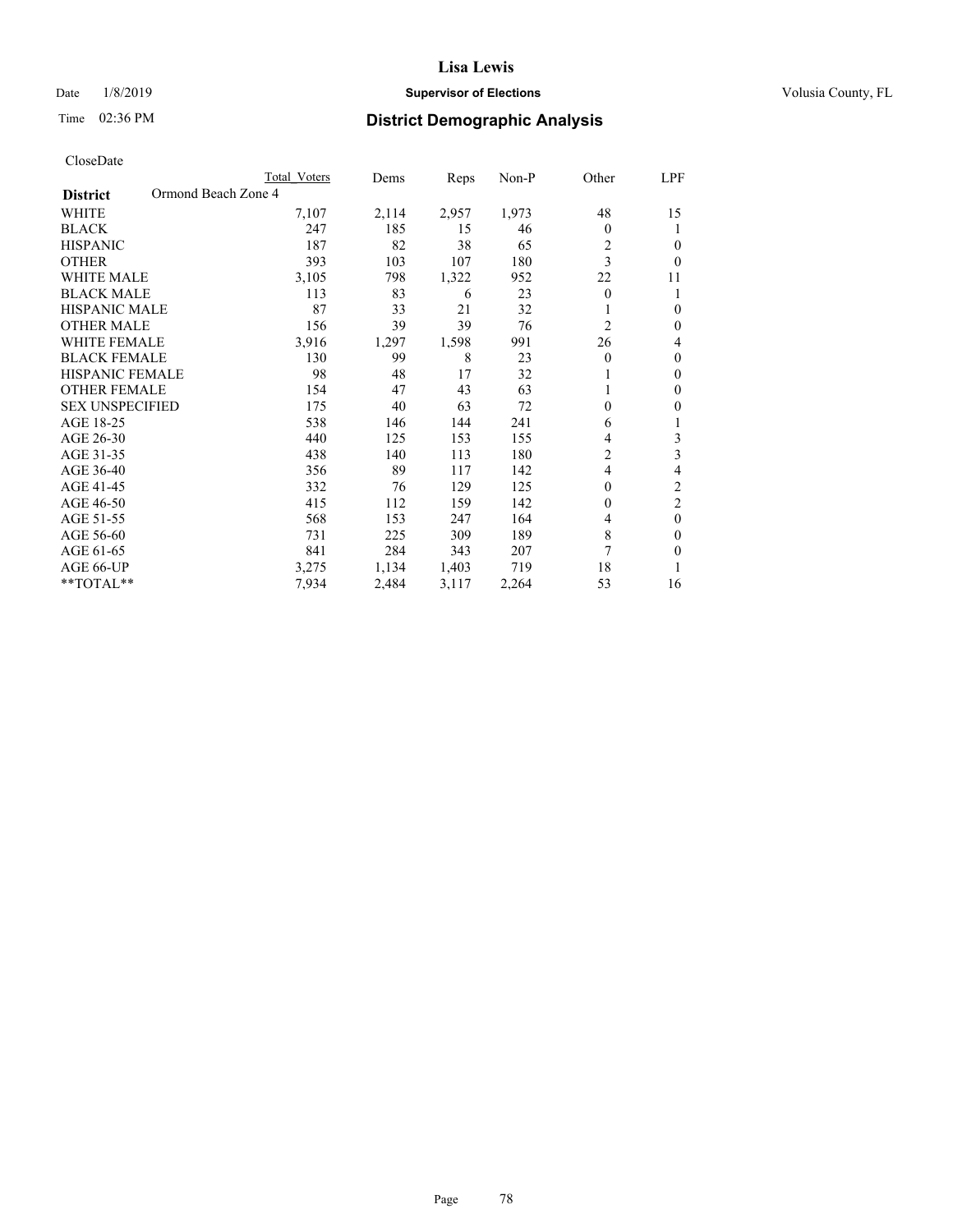## Date  $1/8/2019$  **Supervisor of Elections Supervisor of Elections** Volusia County, FL

# Time 02:36 PM **District Demographic Analysis**

| CloseDate |
|-----------|
|-----------|

|                        |         | Total Voters | Dems | Reps             | Non-P          | Other    | LPF      |
|------------------------|---------|--------------|------|------------------|----------------|----------|----------|
| <b>District</b>        | Pierson |              |      |                  |                |          |          |
| WHITE                  |         | 583          | 168  | 295              | 113            | 3        | 4        |
| <b>BLACK</b>           |         | 46           | 39   | $\mathbf{0}$     | 7              | $\Omega$ | $\Omega$ |
| <b>HISPANIC</b>        |         | 177          | 81   | 12               | 84             | 0        | 0        |
| <b>OTHER</b>           |         | 33           | 7    | 7                | 19             | $\Omega$ | 0        |
| <b>WHITE MALE</b>      |         | 289          | 81   | 146              | 56             | 2        | 4        |
| <b>BLACK MALE</b>      |         | 21           | 19   | $\boldsymbol{0}$ | $\overline{2}$ | $\theta$ | $\Omega$ |
| <b>HISPANIC MALE</b>   |         | 88           | 43   | 6                | 39             | 0        | 0        |
| <b>OTHER MALE</b>      |         | 18           | 3    | 5                | 10             | 0        | 0        |
| <b>WHITE FEMALE</b>    |         | 289          | 87   | 145              | 56             |          | 0        |
| <b>BLACK FEMALE</b>    |         | 25           | 20   | $\mathbf{0}$     | 5              | $\Omega$ | 0        |
| <b>HISPANIC FEMALE</b> |         | 84           | 36   | 6                | 42             | 0        | 0        |
| <b>OTHER FEMALE</b>    |         | 8            | 3    |                  | 4              | 0        | 0        |
| <b>SEX UNSPECIFIED</b> |         | 17           | 3    | 5                | 9              | 0        | 0        |
| AGE 18-25              |         | 110          | 32   | 27               | 50             | 0        |          |
| AGE 26-30              |         | 77           | 32   | 16               | 28             | $\theta$ |          |
| AGE 31-35              |         | 64           | 19   | 22               | 23             | $_{0}$   | 0        |
| AGE 36-40              |         | 58           | 14   | 20               | 23             | 0        |          |
| AGE 41-45              |         | 51           | 14   | 18               | 18             | 0        |          |
| AGE 46-50              |         | 61           | 17   | 25               | 18             |          | $\Omega$ |
| AGE 51-55              |         | 50           | 17   | 22               | 11             | 0        | $\Omega$ |
| AGE 56-60              |         | 84           | 31   | 33               | 20             | 0        | 0        |
| AGE 61-65              |         | 102          | 37   | 50               | 15             | 0        | 0        |
| AGE 66-UP              |         | 182          | 82   | 81               | 17             | 2        | 0        |
| **TOTAL**              |         | 839          | 295  | 314              | 223            | 3        | 4        |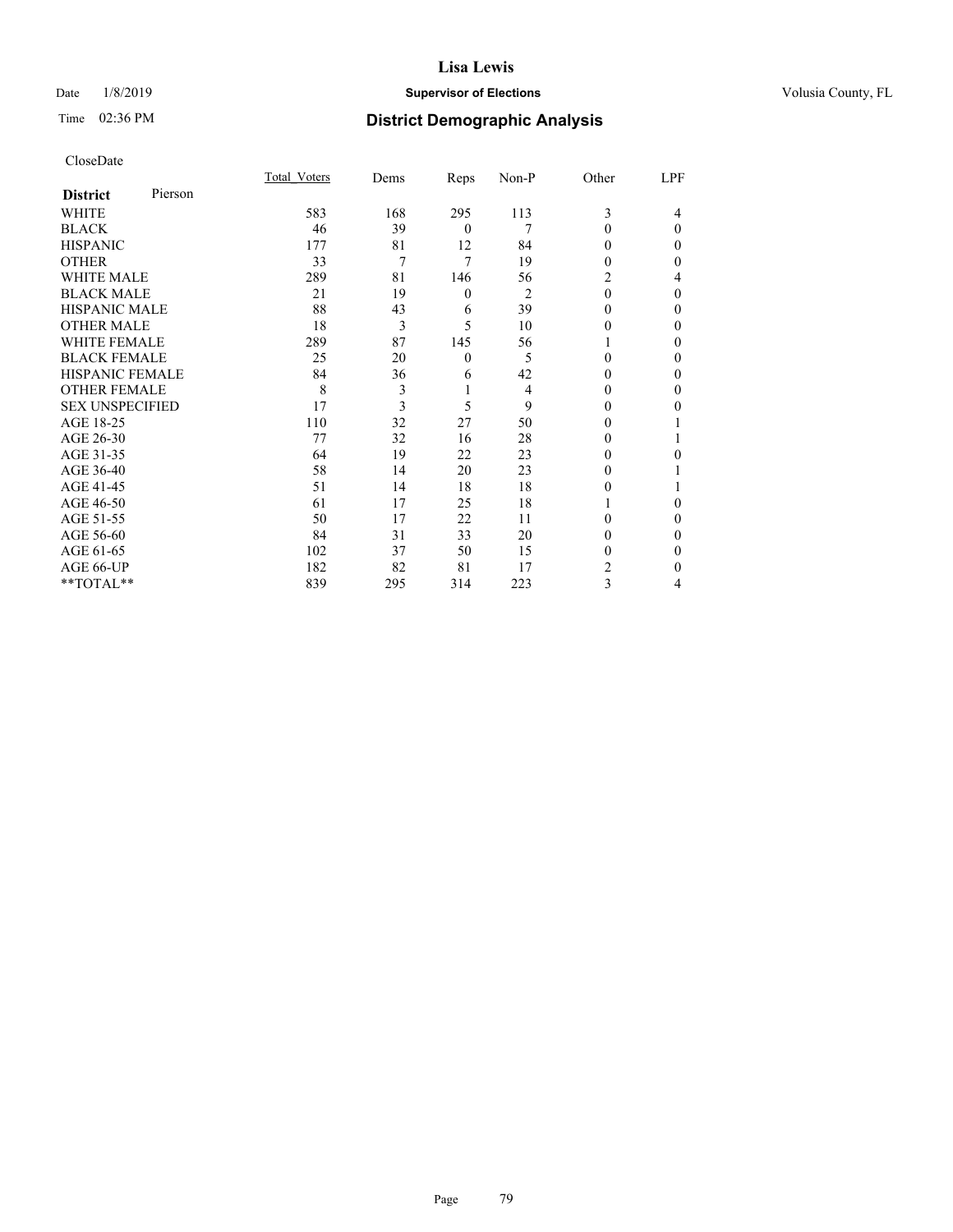## Date  $1/8/2019$  **Supervisor of Elections Supervisor of Elections** Volusia County, FL

## Time 02:36 PM **District Demographic Analysis**

|                        |             | Total Voters | Dems | Reps           | Non-P    | Other          | LPF          |
|------------------------|-------------|--------------|------|----------------|----------|----------------|--------------|
| <b>District</b>        | Ponce Inlet |              |      |                |          |                |              |
| WHITE                  |             | 2,965        | 670  | 1,573          | 688      | 26             | 8            |
| <b>BLACK</b>           |             | 9            | 3    | 4              | 2        | 0              | $\theta$     |
| <b>HISPANIC</b>        |             | 63           | 17   | 26             | 19       | 0              | 1            |
| <b>OTHER</b>           |             | 112          | 29   | 46             | 37       | 0              | $\mathbf{0}$ |
| <b>WHITE MALE</b>      |             | 1,445        | 274  | 789            | 364      | 13             | 5            |
| <b>BLACK MALE</b>      |             | 5            | 1    | 2              | 2        | 0              | $\theta$     |
| <b>HISPANIC MALE</b>   |             | 25           | 7    | 10             | 8        | $_{0}$         | $\theta$     |
| <b>OTHER MALE</b>      |             | 43           | 13   | 18             | 12       | 0              | $\mathbf{0}$ |
| <b>WHITE FEMALE</b>    |             | 1,494        | 388  | 776            | 314      | 13             | 3            |
| <b>BLACK FEMALE</b>    |             | 4            | 2    | $\overline{2}$ | $\theta$ | 0              | $\theta$     |
| <b>HISPANIC FEMALE</b> |             | 38           | 10   | 16             | 11       | 0              | 1            |
| <b>OTHER FEMALE</b>    |             | 44           | 12   | 17             | 15       | 0              | $\mathbf{0}$ |
| <b>SEX UNSPECIFIED</b> |             | 51           | 12   | 19             | 20       | 0              | $\mathbf{0}$ |
| AGE 18-25              |             | 163          | 29   | 69             | 62       | $\overline{2}$ |              |
| AGE 26-30              |             | 87           | 18   | 31             | 35       |                | 2            |
| AGE 31-35              |             | 61           | 19   | 24             | 18       | 0              | $\theta$     |
| AGE 36-40              |             | 92           | 21   | 36             | 35       | 0              | $\theta$     |
| AGE 41-45              |             | 103          | 15   | 51             | 37       | 0              | $\mathbf{0}$ |
| AGE 46-50              |             | 148          | 38   | 73             | 33       | $\overline{2}$ | 2            |
| AGE 51-55              |             | 235          | 41   | 127            | 64       | 1              | 2            |
| AGE 56-60              |             | 353          | 88   | 198            | 64       | $\overline{2}$ | 1            |
| AGE 61-65              |             | 417          | 90   | 227            | 90       | 10             | $\theta$     |
| AGE 66-UP              |             | 1,490        | 360  | 813            | 308      | 8              | 1            |
| **TOTAL**              |             | 3,149        | 719  | 1,649          | 746      | 26             | 9            |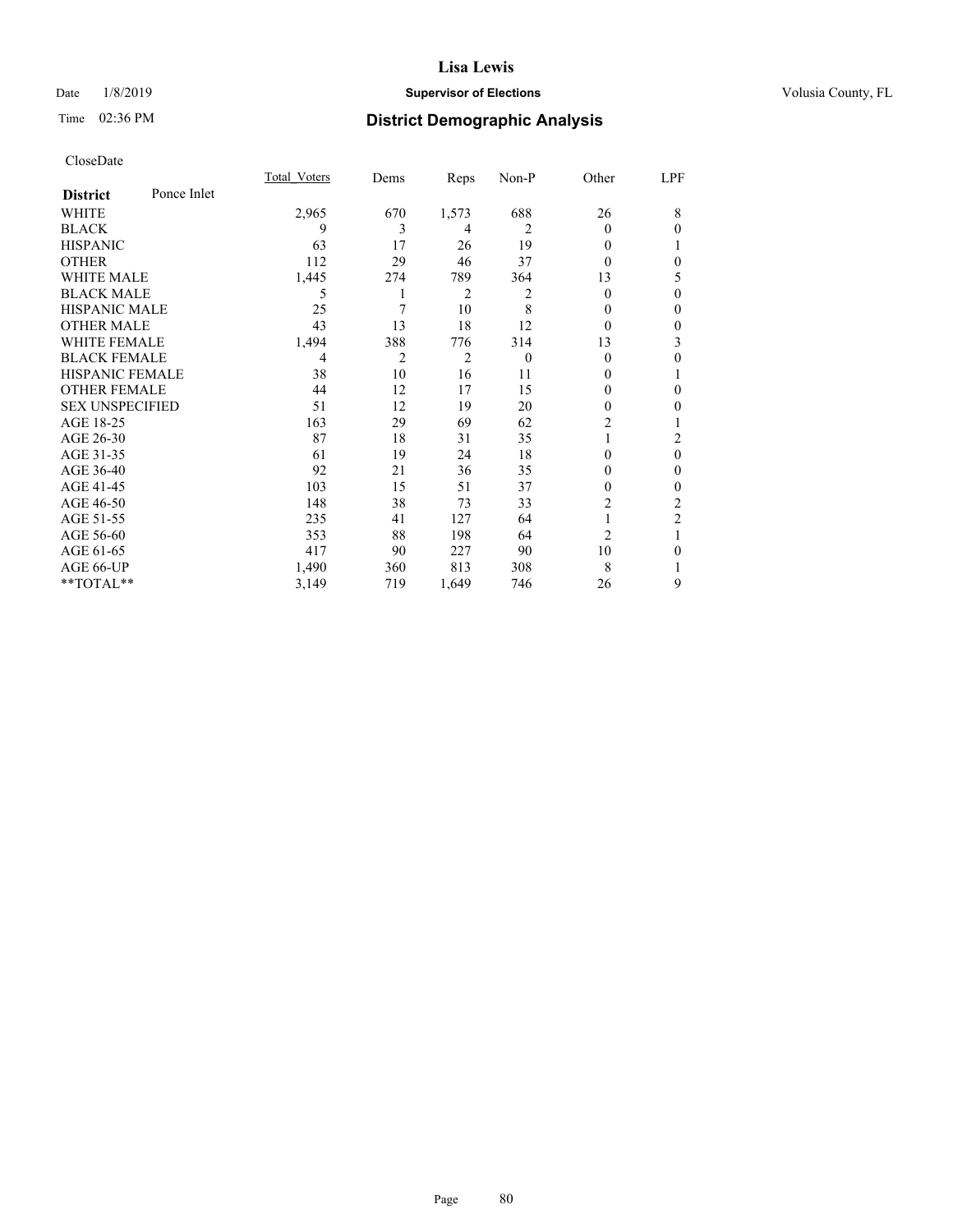## Date  $1/8/2019$  **Supervisor of Elections Supervisor of Elections** Volusia County, FL

# Time 02:36 PM **District Demographic Analysis**

|                        |                        | Total Voters | Dems  | Reps  | Non-P | Other          | LPF            |
|------------------------|------------------------|--------------|-------|-------|-------|----------------|----------------|
| <b>District</b>        | Port Orange District 1 |              |       |       |       |                |                |
| WHITE                  |                        | 8,557        | 2,666 | 3,079 | 2,732 | 57             | 23             |
| <b>BLACK</b>           |                        | 200          | 139   | 14    | 45    | 2              | $\overline{0}$ |
| <b>HISPANIC</b>        |                        | 343          | 121   | 68    | 150   | 3              |                |
| <b>OTHER</b>           |                        | 412          | 115   | 91    | 199   | 5              | $\overline{2}$ |
| <b>WHITE MALE</b>      |                        | 3,859        | 1,006 | 1,530 | 1,282 | 28             | 13             |
| <b>BLACK MALE</b>      |                        | 89           | 60    | 9     | 19    |                | $\mathbf{0}$   |
| <b>HISPANIC MALE</b>   |                        | 154          | 54    | 31    | 68    |                | 0              |
| <b>OTHER MALE</b>      |                        | 140          | 35    | 31    | 71    | 1              | 2              |
| WHITE FEMALE           |                        | 4,579        | 1,629 | 1,507 | 1,404 | 29             | 10             |
| <b>BLACK FEMALE</b>    |                        | 108          | 77    | 5     | 25    |                | 0              |
| <b>HISPANIC FEMALE</b> |                        | 178          | 64    | 35    | 76    | $\overline{c}$ | 1              |
| <b>OTHER FEMALE</b>    |                        | 175          | 57    | 50    | 67    | 1              | 0              |
| <b>SEX UNSPECIFIED</b> |                        | 230          | 59    | 54    | 114   | 3              | $\theta$       |
| AGE 18-25              |                        | 786          | 221   | 160   | 385   | 16             | 4              |
| AGE 26-30              |                        | 634          | 187   | 159   | 278   | 7              | 3              |
| AGE 31-35              |                        | 582          | 179   | 137   | 258   | 5              | 3              |
| AGE 36-40              |                        | 556          | 154   | 163   | 230   | 4              | 5              |
| AGE 41-45              |                        | 541          | 158   | 152   | 219   | 6              | 6              |
| AGE 46-50              |                        | 611          | 184   | 205   | 219   | 2              | 1              |
| AGE 51-55              |                        | 818          | 231   | 313   | 271   | 3              | 0              |
| AGE 56-60              |                        | 980          | 315   | 360   | 295   | 9              |                |
| AGE 61-65              |                        | 1,028        | 356   | 419   | 252   |                | $\theta$       |
| AGE 66-UP              |                        | 2,976        | 1,056 | 1,184 | 719   | 14             | 3              |
| **TOTAL**              |                        | 9,512        | 3,041 | 3,252 | 3,126 | 67             | 26             |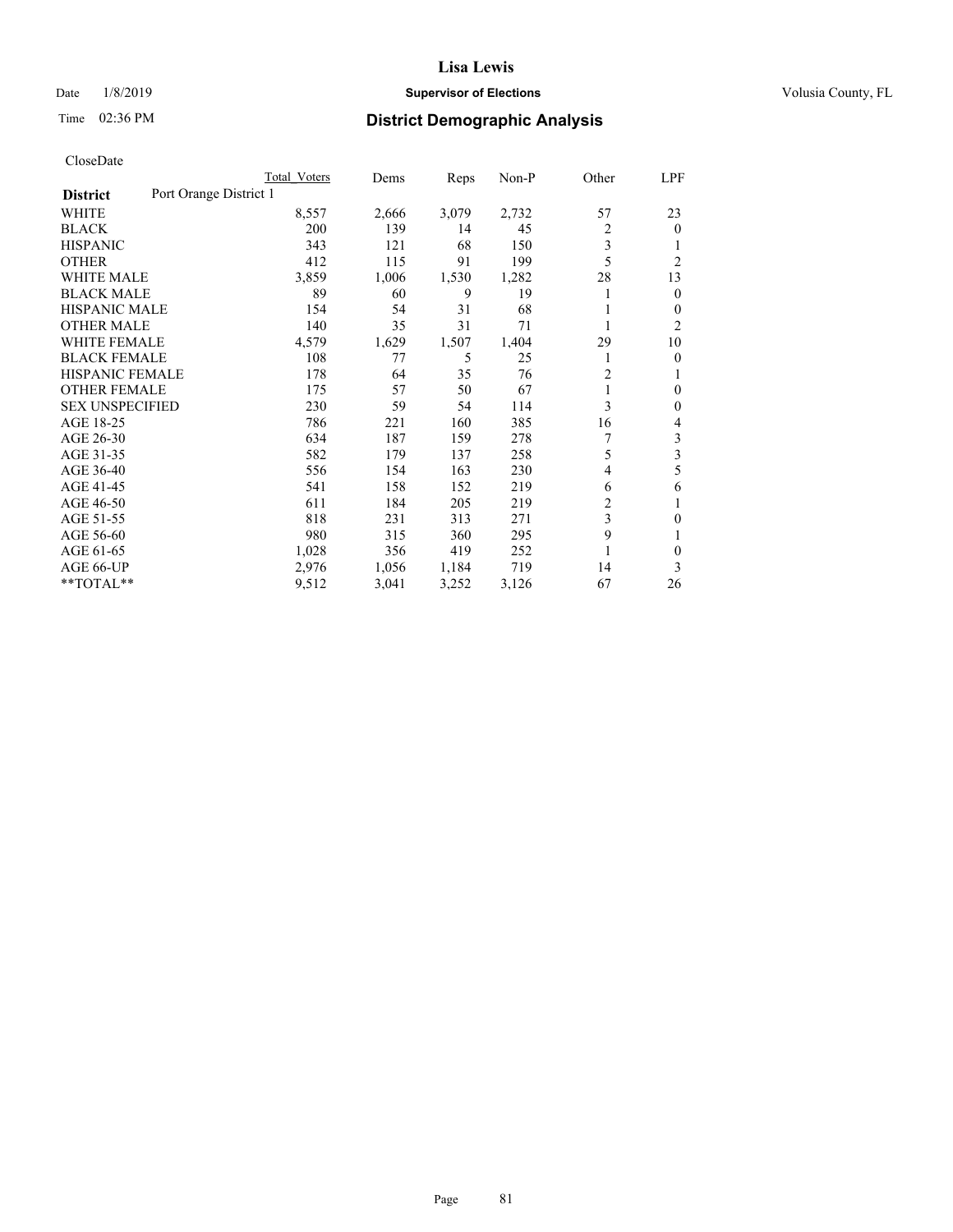## Date  $1/8/2019$  **Supervisor of Elections Supervisor of Elections** Volusia County, FL

# Time 02:36 PM **District Demographic Analysis**

|                                           | Total Voters | Dems  | Reps  | $Non-P$ | Other          | LPF            |
|-------------------------------------------|--------------|-------|-------|---------|----------------|----------------|
| Port Orange District 2<br><b>District</b> |              |       |       |         |                |                |
| WHITE                                     | 8,901        | 2,685 | 3,534 | 2,589   | 67             | 26             |
| <b>BLACK</b>                              | 449          | 331   | 20    | 92      | 4              | 2              |
| <b>HISPANIC</b>                           | 425          | 166   | 87    | 167     | 5              | $\theta$       |
| <b>OTHER</b>                              | 551          | 186   | 110   | 248     | 4              | 3              |
| <b>WHITE MALE</b>                         | 3,951        | 1,009 | 1,666 | 1,223   | 37             | 16             |
| <b>BLACK MALE</b>                         | 158          | 109   | 8     | 39      | 2              | $\overline{0}$ |
| <b>HISPANIC MALE</b>                      | 213          | 75    | 51    | 83      | 4              | 0              |
| <b>OTHER MALE</b>                         | 211          | 61    | 51    | 94      | 2              | 3              |
| <b>WHITE FEMALE</b>                       | 4,818        | 1,640 | 1,822 | 1,317   | 29             | 10             |
| <b>BLACK FEMALE</b>                       | 283          | 215   | 12    | 53      | $\overline{2}$ | 1              |
| <b>HISPANIC FEMALE</b>                    | 207          | 88    | 36    | 82      | 1              | $\mathbf{0}$   |
| <b>OTHER FEMALE</b>                       | 241          | 99    | 39    | 101     | 2              | 0              |
| <b>SEX UNSPECIFIED</b>                    | 244          | 72    | 66    | 104     |                |                |
| AGE 18-25                                 | 932          | 275   | 232   | 401     | 18             | 6              |
| AGE 26-30                                 | 757          | 219   | 226   | 299     | 9              | 4              |
| AGE 31-35                                 | 663          | 193   | 182   | 275     | 6              | 7              |
| AGE 36-40                                 | 628          | 191   | 199   | 232     | 4              | $\overline{2}$ |
| AGE 41-45                                 | 530          | 140   | 191   | 190     | 4              | 5              |
| AGE 46-50                                 | 615          | 178   | 240   | 189     | 5              | 3              |
| AGE 51-55                                 | 813          | 238   | 324   | 242     | 7              | $\overline{c}$ |
| AGE 56-60                                 | 1,007        | 354   | 394   | 254     | 4              | 1              |
| AGE 61-65                                 | 998          | 341   | 409   | 246     | $\overline{2}$ | $\theta$       |
| AGE 66-UP                                 | 3,383        | 1,239 | 1,354 | 768     | 21             | 1              |
| **TOTAL**                                 | 10,326       | 3,368 | 3,751 | 3,096   | 80             | 31             |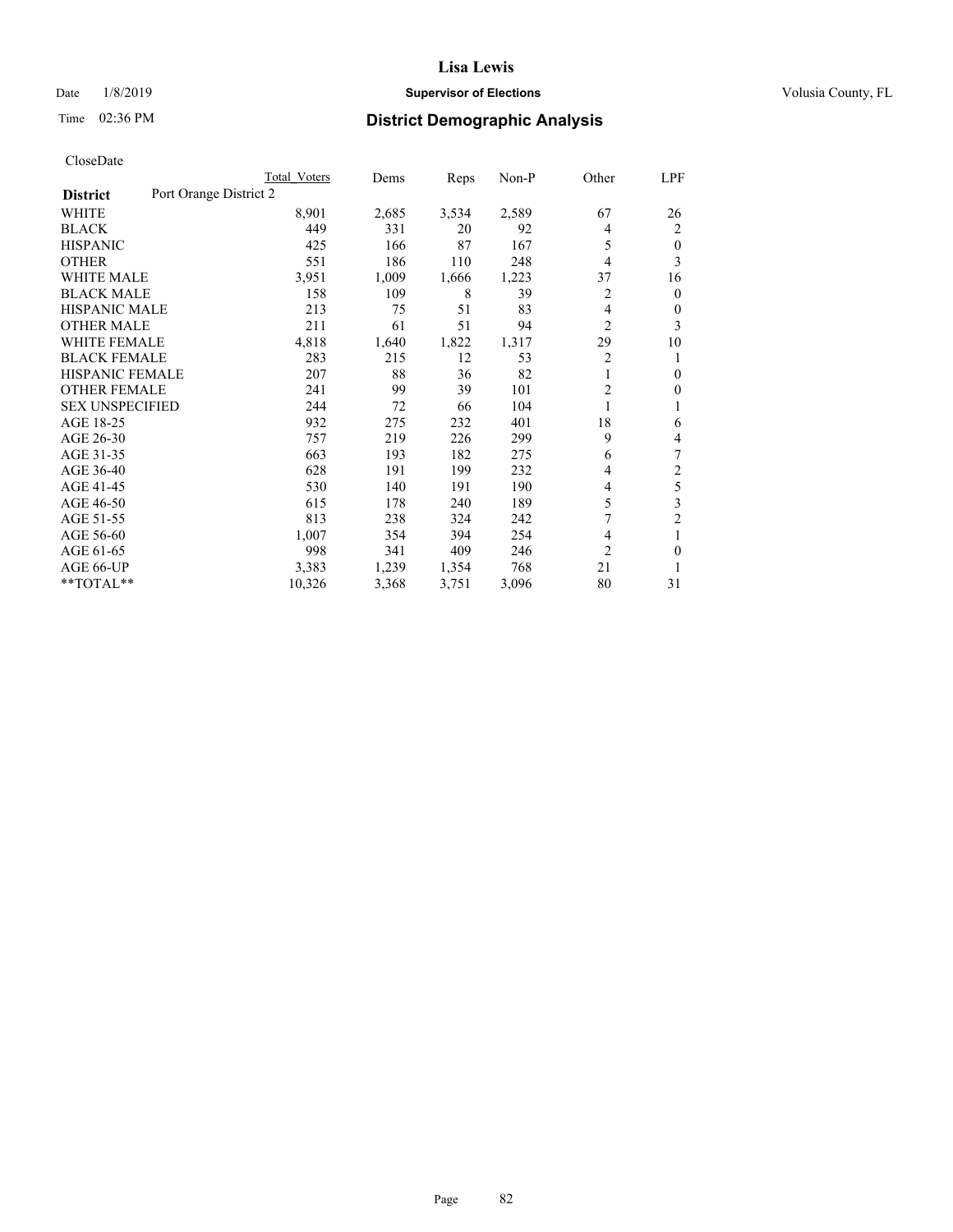## Date  $1/8/2019$  **Supervisor of Elections Supervisor of Elections** Volusia County, FL

# Time 02:36 PM **District Demographic Analysis**

| Total Voters           | Dems  | Reps  | $Non-P$ | Other          | LPF              |
|------------------------|-------|-------|---------|----------------|------------------|
| Port Orange District 3 |       |       |         |                |                  |
| 10,930                 | 2,954 | 4,783 | 3,073   | 87             | 33               |
| 415                    | 312   | 17    | 83      | 2              | 1                |
| 491                    | 168   | 109   | 207     | 3              | 4                |
| 672                    | 199   | 178   | 291     | 4              | $\theta$         |
| 4,929                  | 1,121 | 2,269 | 1,467   | 48             | 24               |
| 186                    | 135   | 10    | 39      |                | 1                |
| 221                    | 77    | 56    | 83      | 2              | 3                |
| 260                    | 80    | 69    | 109     | $\overline{c}$ | $\theta$         |
| 5,847                  | 1,795 | 2,447 | 1,560   | 37             | 8                |
| 225                    | 173   | 7     | 44      |                | $\boldsymbol{0}$ |
| 261                    | 88    | 51    | 120     | 1              | 1                |
| 298                    | 100   | 85    | 111     | 2              | 0                |
| 281                    | 64    | 93    | 121     |                | 1                |
| 1,127                  | 291   | 362   | 450     | 19             | 5                |
| 893                    | 245   | 290   | 348     | 7              | 3                |
| 820                    | 217   | 276   | 315     | 7              | 5                |
| 813                    | 220   | 275   | 305     | 9              | 4                |
| 750                    | 214   | 282   | 243     | 9              | $\overline{2}$   |
| 842                    | 233   | 351   | 250     | 4              | 4                |
| 938                    | 261   | 387   | 275     | 8              | 7                |
| 1,039                  | 293   | 470   | 269     | 5              | $\overline{c}$   |
| 1,091                  | 375   | 459   | 252     | 4              | 1                |
| 4,195                  | 1,284 | 1,935 | 947     | 24             | 5                |
| 12,508                 | 3,633 | 5,087 | 3,654   | 96             | 38               |
|                        |       |       |         |                | $\overline{c}$   |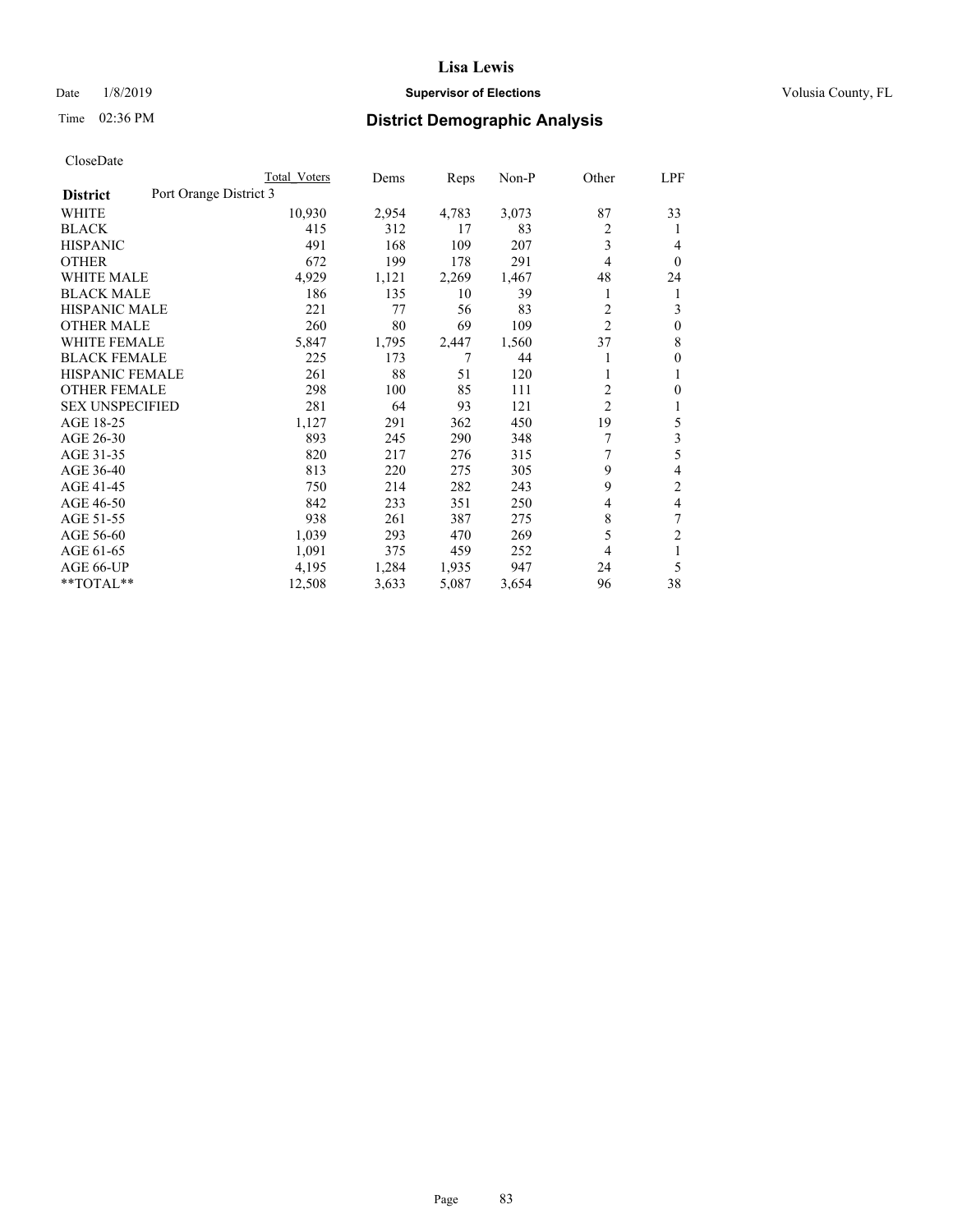## Date  $1/8/2019$  **Supervisor of Elections Supervisor of Elections** Volusia County, FL

# Time 02:36 PM **District Demographic Analysis**

|                        | Total Voters           | Dems  | Reps  | $Non-P$ | Other          | LPF            |
|------------------------|------------------------|-------|-------|---------|----------------|----------------|
| <b>District</b>        | Port Orange District 4 |       |       |         |                |                |
| WHITE                  | 10,054                 | 2,743 | 4,559 | 2,657   | 66             | 29             |
| <b>BLACK</b>           | 317                    | 228   | 23    | 65      |                | $\overline{0}$ |
| <b>HISPANIC</b>        | 420                    | 161   | 117   | 140     |                |                |
| <b>OTHER</b>           | 666                    | 223   | 163   | 273     | 5              | $\overline{2}$ |
| <b>WHITE MALE</b>      | 4,743                  | 1,114 | 2,255 | 1,316   | 36             | 22             |
| <b>BLACK MALE</b>      | 146                    | 96    | 16    | 34      | 0              | $\mathbf{0}$   |
| <b>HISPANIC MALE</b>   | 179                    | 64    | 54    | 61      | 0              | $\mathbf{0}$   |
| <b>OTHER MALE</b>      | 253                    | 83    | 68    | 96      | 4              | $\overline{2}$ |
| <b>WHITE FEMALE</b>    | 5,159                  | 1,595 | 2,239 | 1,288   | 30             | 7              |
| <b>BLACK FEMALE</b>    | 166                    | 129   | 7     | 29      |                | 0              |
| <b>HISPANIC FEMALE</b> | 233                    | 95    | 60    | 76      |                | 1              |
| <b>OTHER FEMALE</b>    | 294                    | 118   | 69    | 106     | 1              | 0              |
| <b>SEX UNSPECIFIED</b> | 284                    | 61    | 94    | 129     | 0              | 0              |
| AGE 18-25              | 1,139                  | 306   | 372   | 441     | 16             | 4              |
| AGE 26-30              | 647                    | 197   | 222   | 218     | 5              | 5              |
| AGE 31-35              | 709                    | 235   | 210   | 253     | 8              | 3              |
| AGE 36-40              | 764                    | 209   | 268   | 278     | 6              | 3              |
| AGE 41-45              | 860                    | 221   | 327   | 299     | 7              | 6              |
| AGE 46-50              | 1,067                  | 256   | 501   | 301     | 8              | 1              |
| AGE 51-55              | 961                    | 255   | 446   | 255     | $\overline{c}$ | 3              |
| AGE 56-60              | 1,160                  | 325   | 563   | 261     | 8              | 3              |
| AGE 61-65              | 1,073                  | 365   | 500   | 206     | 2              | 0              |
| AGE 66-UP              | 3,077                  | 986   | 1,453 | 623     | 11             | 4              |
| $*$ TOTAL $*$          | 11,457                 | 3,355 | 4,862 | 3,135   | 73             | 32             |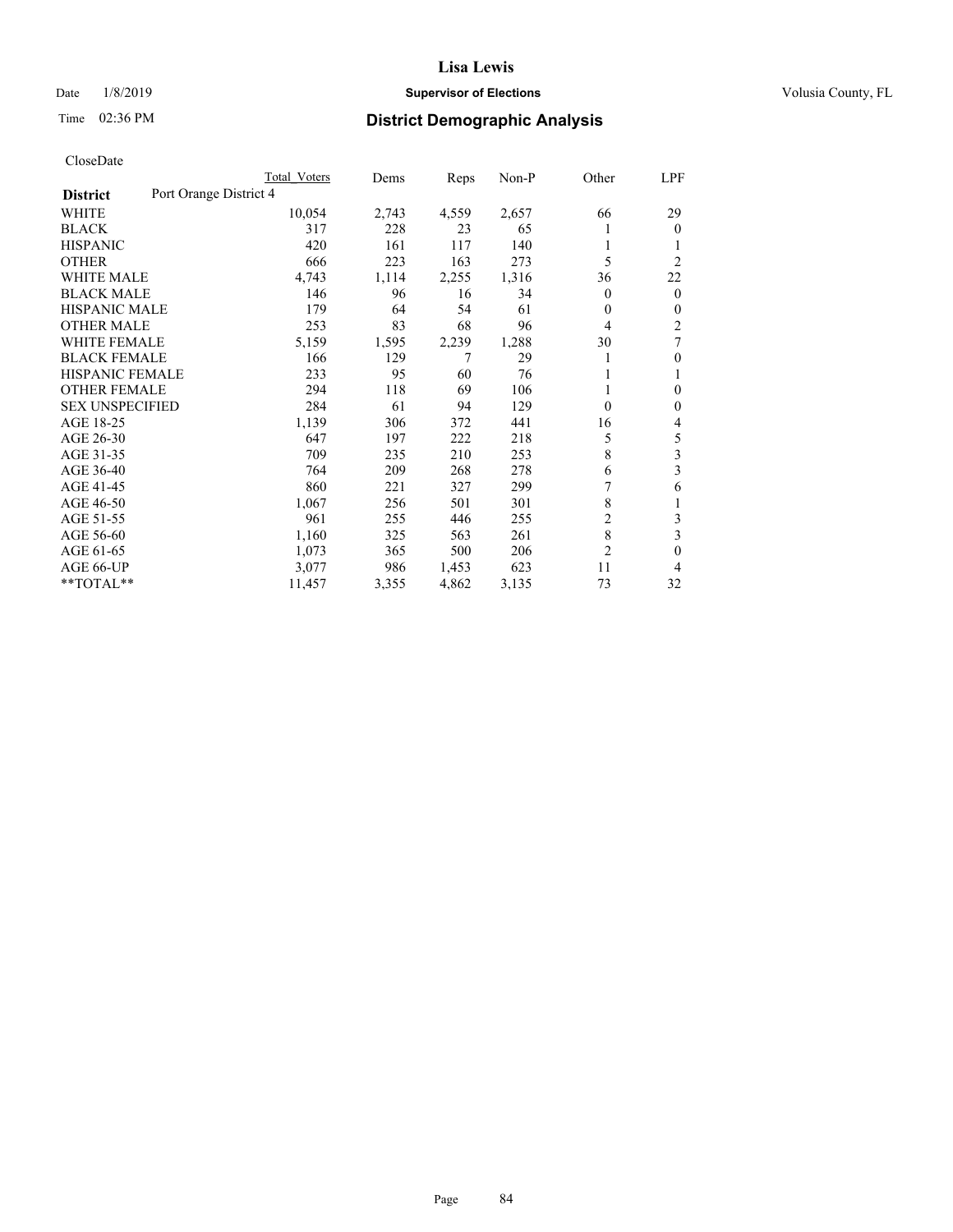## Date  $1/8/2019$  **Supervisor of Elections Supervisor of Elections** Volusia County, FL

## Time 02:36 PM **District Demographic Analysis**

|                        |               | Total Voters | Dems  | Reps  | Non-P | Other        | LPF              |
|------------------------|---------------|--------------|-------|-------|-------|--------------|------------------|
| <b>District</b>        | South Daytona |              |       |       |       |              |                  |
| WHITE                  |               | 7,000        | 2,216 | 2,684 | 2,021 | 59           | 20               |
| <b>BLACK</b>           |               | 688          | 522   | 20    | 145   |              | $\theta$         |
| <b>HISPANIC</b>        |               | 283          | 115   | 55    | 109   | 4            | $\theta$         |
| <b>OTHER</b>           |               | 419          | 147   | 90    | 180   | 1            | 1                |
| WHITE MALE             |               | 3,170        | 838   | 1,326 | 969   | 25           | 12               |
| <b>BLACK MALE</b>      |               | 251          | 179   | 9     | 63    | $\mathbf{0}$ | $\mathbf{0}$     |
| HISPANIC MALE          |               | 127          | 38    | 31    | 55    | 3            | $\theta$         |
| <b>OTHER MALE</b>      |               | 147          | 51    | 37    | 58    |              | $\mathbf{0}$     |
| <b>WHITE FEMALE</b>    |               | 3,746        | 1,359 | 1,331 | 1,014 | 34           | 8                |
| <b>BLACK FEMALE</b>    |               | 430          | 339   | 10    | 80    | 1            | $\mathbf{0}$     |
| <b>HISPANIC FEMALE</b> |               | 147          | 73    | 24    | 49    | 1            | $\mathbf{0}$     |
| <b>OTHER FEMALE</b>    |               | 189          | 74    | 45    | 69    | $\mathbf{0}$ | 1                |
| <b>SEX UNSPECIFIED</b> |               | 183          | 49    | 36    | 98    | $\theta$     | $\boldsymbol{0}$ |
| AGE 18-25              |               | 743          | 223   | 170   | 338   | 7            | 5                |
| AGE 26-30              |               | 633          | 208   | 156   | 257   | 9            | 3                |
| AGE 31-35              |               | 580          | 197   | 152   | 219   | 7            | 5                |
| AGE 36-40              |               | 527          | 195   | 127   | 200   | 5            | $\theta$         |
| AGE 41-45              |               | 471          | 147   | 148   | 168   | 7            | 1                |
| AGE 46-50              |               | 603          | 202   | 224   | 173   |              | 3                |
| AGE 51-55              |               | 705          | 243   | 275   | 181   | 4            | $\overline{c}$   |
| AGE 56-60              |               | 893          | 311   | 347   | 232   | 3            | $\mathbf{0}$     |
| AGE 61-65              |               | 885          | 338   | 333   | 206   | 8            | $\theta$         |
| AGE 66-UP              |               | 2,350        | 936   | 917   | 481   | 14           | 2                |
| **TOTAL**              |               | 8,390        | 3,000 | 2,849 | 2,455 | 65           | 21               |